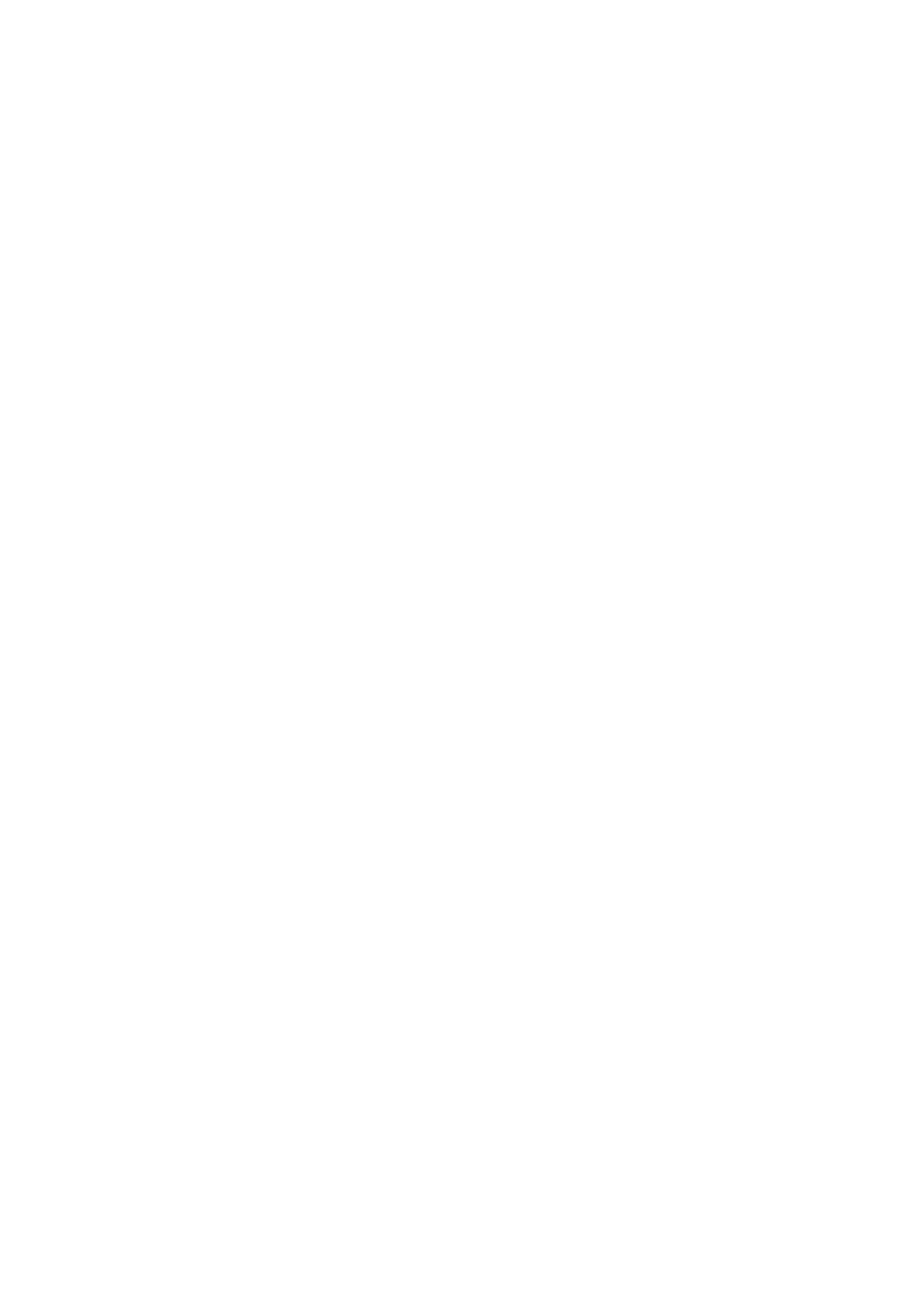Western Australia

# **Bail Act 1982**

**An Act to make better provision for bail in criminal proceedings.** 

Compare 04 Nov 2013 [08-e0-02] / 25 Nov 2013 [08-f0-02] page 1 Extract from www.slp.wa.gov.au, see that website for further information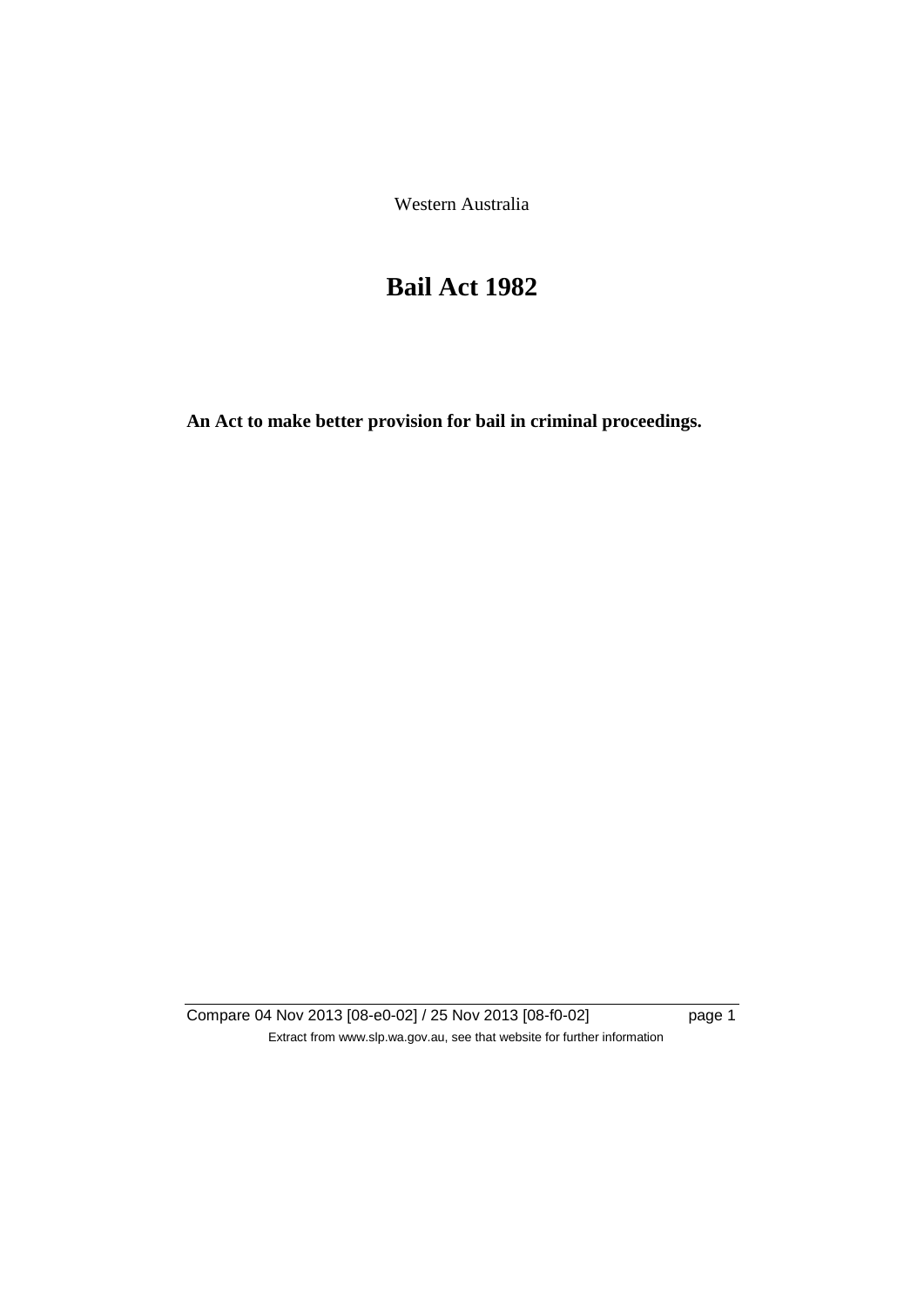**s. 1**

# **Part I — Preliminary**

### **1. Short title**

This Act may be cited as the *Bail Act* 1982<sup>1</sup>.

### **2. Commencement**

This Act shall come into operation on a day to be fixed by proclamation  $<sup>1</sup>$ .</sup>

### **3. Terms used**

(1) In this Act, unless a contrary intention appears —

*accused* includes —

- (a) a person charged with, convicted of, or found guilty of an offence;
- (b) a person whose conviction for an offence is stayed;
- (c) a person in respect of whom an appeal relating to an offence is pending;
- (d) a person in respect of whom a new trial for an offence has been ordered;

#### *adjournment* —

- (a) means any order of a court by which proceedings for an offence are postponed or interrupted or are to be held at a different time or place before the same court; and
- (b) is deemed to include any order of a court, other than a committal to the Supreme Court or District Court, by which the venue of any proceedings for an offence is changed to another court or a court at another place whether by way of a remand, referral, or recommittal of the accused or otherwise;

*appeal* includes an application for leave to appeal;

*appropriate judicial officer* means —

page 2 Compare 04 Nov 2013 [08-e0-02] / 25 Nov 2013 [08-f0-02] Extract from www.slp.wa.gov.au, see that website for further information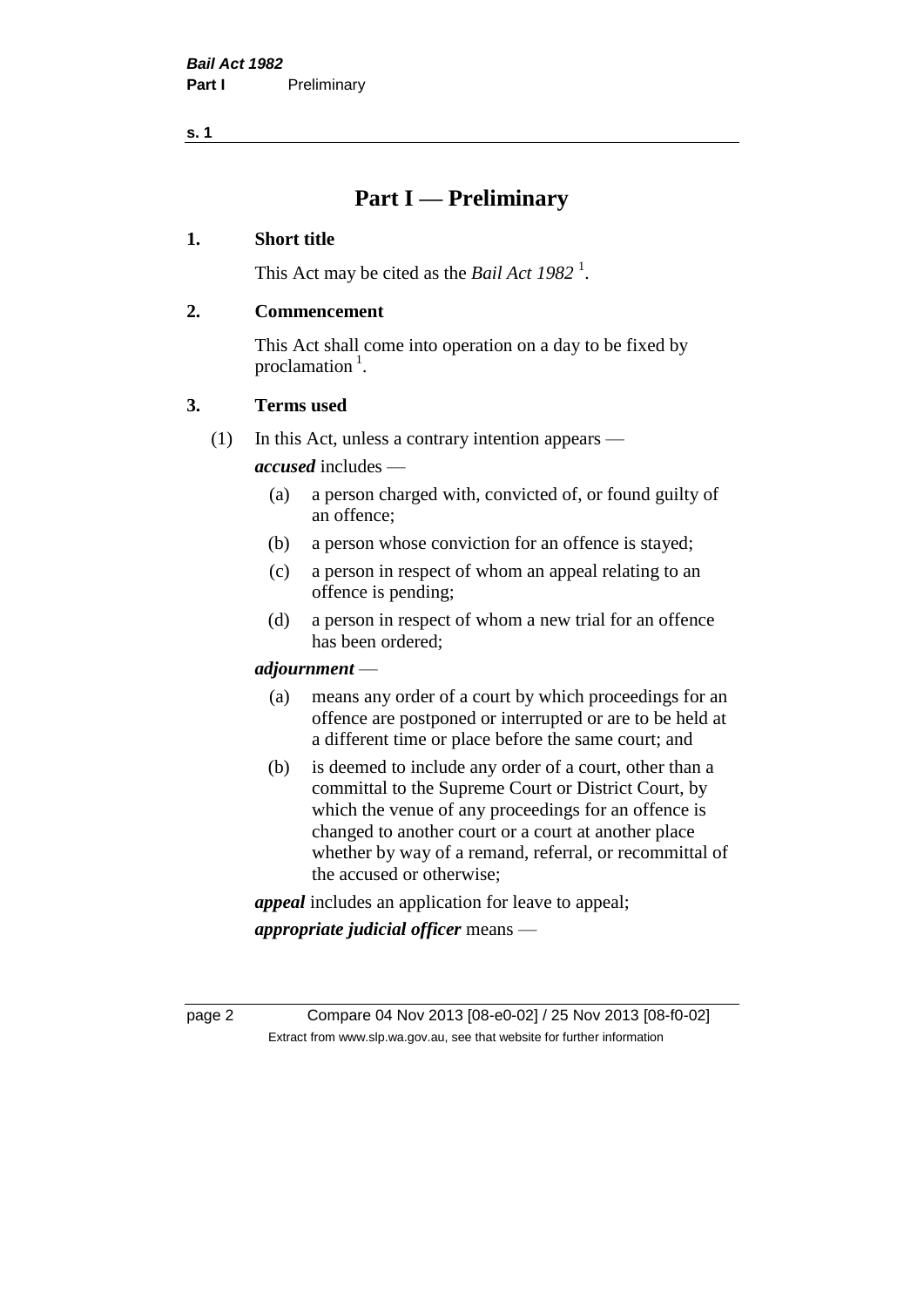- (a) subject to paragraphs (b), (c) and (d), a judicial officer who is empowered to exercise jurisdiction in the court before which the accused is required to appear pursuant to his bail undertaking; or
- (b) if the court is the Court of Appeal, a judge of appeal; or
- (c) except in section 49, a judge of the Supreme Court or of the Children's Court, as the case may require, in any case where —
	- (i) under section 15 only a judge of the Supreme Court or of the Children's Court has power to grant bail; or
	- (ii) a judicial officer has exercised the power contained in section 31(2)(d),

for the appearance in question; or

(d) except in section 49, a judge of the Supreme Court, of the District Court, or of the Children's Court, as the case may require, in any case where such a judge has granted bail under section 14 for the appearance in question;

*approved*, in relation to a form, means approved by the chief executive officer of the department of the Public Service principally assisting in the administration of this Act;

*as soon as is practicable* means as soon as is reasonably practicable;

*authorised community services officer* means any of the following persons —

- (a) the CEO (corrections) or a delegate of the CEO (corrections) under subsection (5);
- (b) a registrar of the Children's Court;
- (c) a superintendent of a detention centre under the *Young Offenders Act 1994*;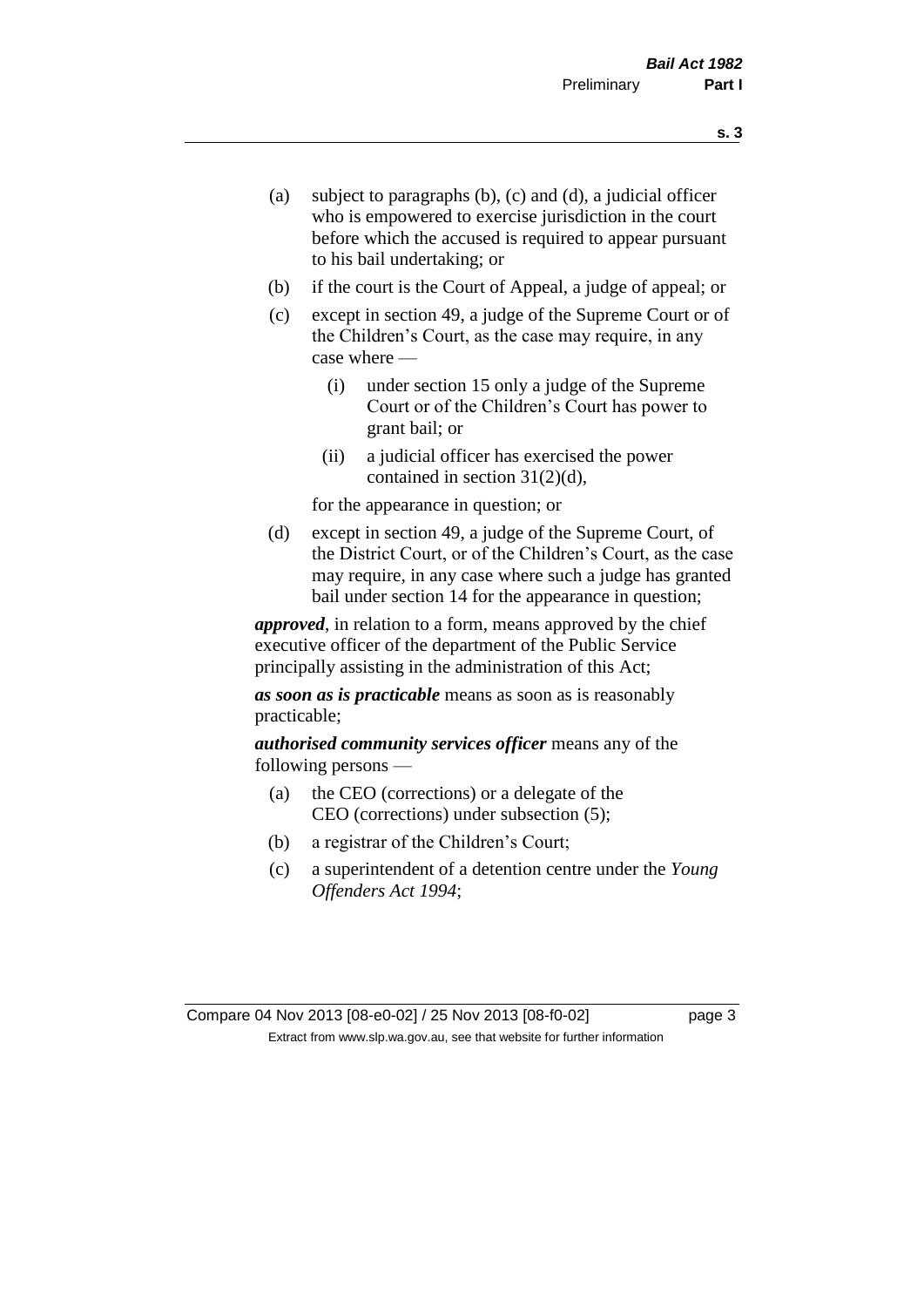(d) the officer for the time being in charge of any detention centre under the *Young Offenders Act 1994*;

*authorised officer* means an authorised police officer or an authorised community services officer;

#### *authorised police officer* means —

- (a) a police officer who holds the rank of sergeant, or a higher rank;
- (b) the police officer who is for the time being in charge of a police station;
- (c) whichever of these officers is for the time being in charge of a lock-up —
	- (i) a police officer;
	- (ii) a special constable appointed under the *Police Act 1892* Part III whose powers, duties and obligations are or include those of an authorised police officer under this Act;
	- (iii) a police auxiliary officer appointed under the *Police Act 1892* Part IIIB whose powers, duties and obligations are or include those of an authorised police officer under this Act;

*bail undertaking* means an undertaking described in section  $28(2)$ ;

*CEO (corrections)* means the chief executive officer of the Public Sector agency principally assisting the Minister administering Part 8 of the *Sentence Administration Act 2003* in its administration;

*Chief Judge* means the Chief Judge of the District Court;

*Chief Justice* means the Chief Justice of Western Australia;

*child* has the same meaning as *young person* has in the *Young Offenders Act 1994*;

*community corrections officer* has the same meaning as in the *Sentence Administration Act 2003*;

page 4 Compare 04 Nov 2013 [08-e0-02] / 25 Nov 2013 [08-f0-02] Extract from www.slp.wa.gov.au, see that website for further information

**s. 3**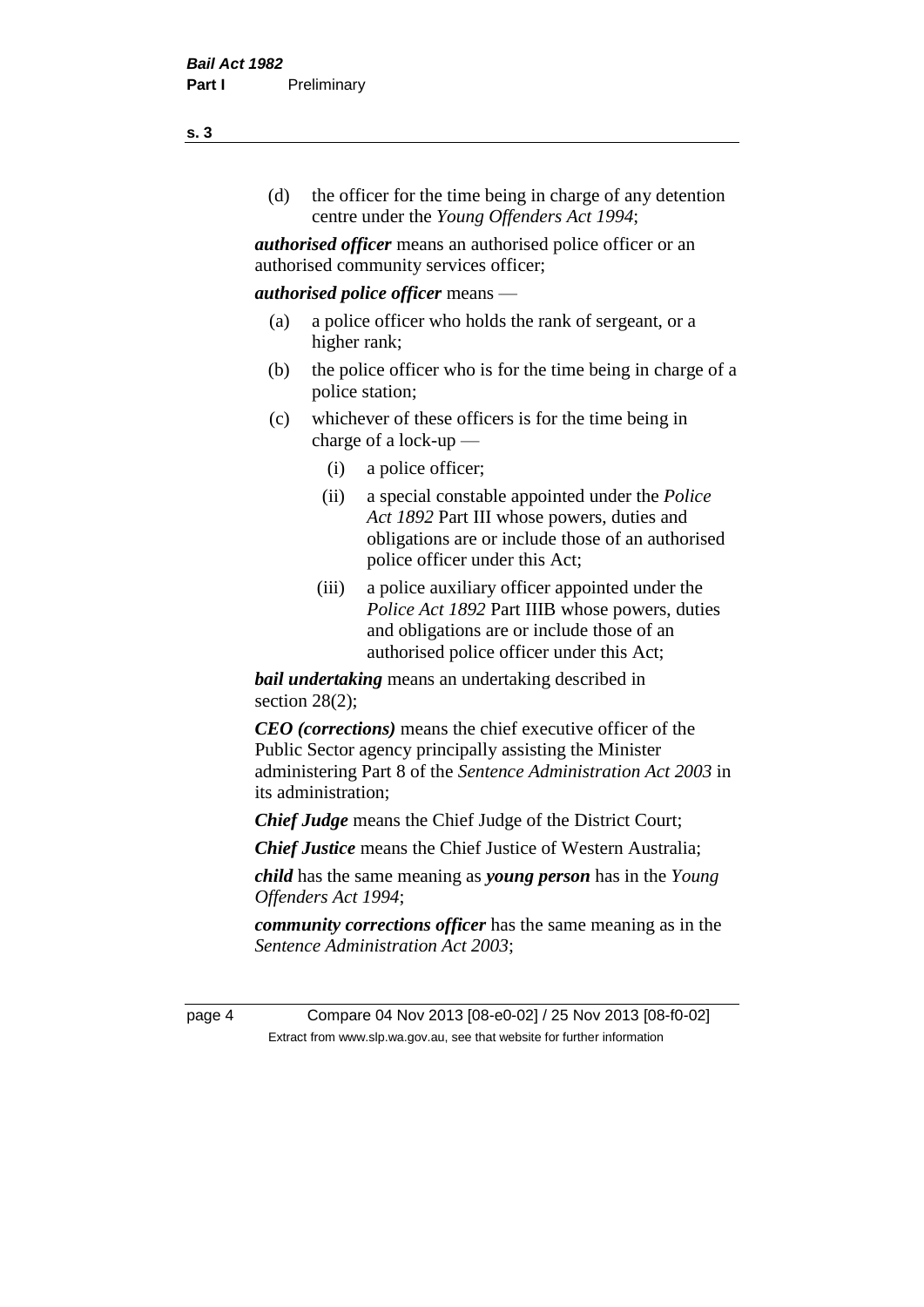*court* means each of the following —

- (a) the Magistrates Court;
- (b) the Children's Court;
- (c) the Coroner's Court of Western Australia;
- (d) the District Court;
- (e) the Supreme Court;
- (f) the Court of Appeal;

*court custody centre* has the meaning given in the *Court Security and Custodial Services Act 1999* section 3;

*Director of Public Prosecutions* means —

- (a) the Director of Public Prosecutions for the State; or
- (b) the officer in charge in the State of the Commonwealth Office of the Director of Public Prosecutions,

as the case requires;

*early release order* means an early release order made under the *Sentence Administration Act 1995* <sup>2</sup> or *Sentence Administration Act 2003*;

*electronic address* means a facsimile number, email address or other electronic address, as the case requires;

*electronic communication* means facsimile transmission, email or other form of electronic communication as defined in the *Electronic Transactions Act 2011* section 5(1);

*home detention condition* means a home detention condition imposed under clause 3 of Part D of Schedule 1;

*judge of appeal* has the meaning given in the *Supreme Court Act 1935* section 4(1);

*judicial officer* means any person empowered to exercise jurisdiction in a court whether or not he is sitting as a court, and includes a single justice and, where the context so requires, the Court of Appeal exercising jurisdiction under this Act;

*lock-up* includes a place prescribed as a lock-up for the purposes of the *Court Security and Custodial Services Act 1999*;

Compare 04 Nov 2013 [08-e0-02] / 25 Nov 2013 [08-f0-02] page 5 Extract from www.slp.wa.gov.au, see that website for further information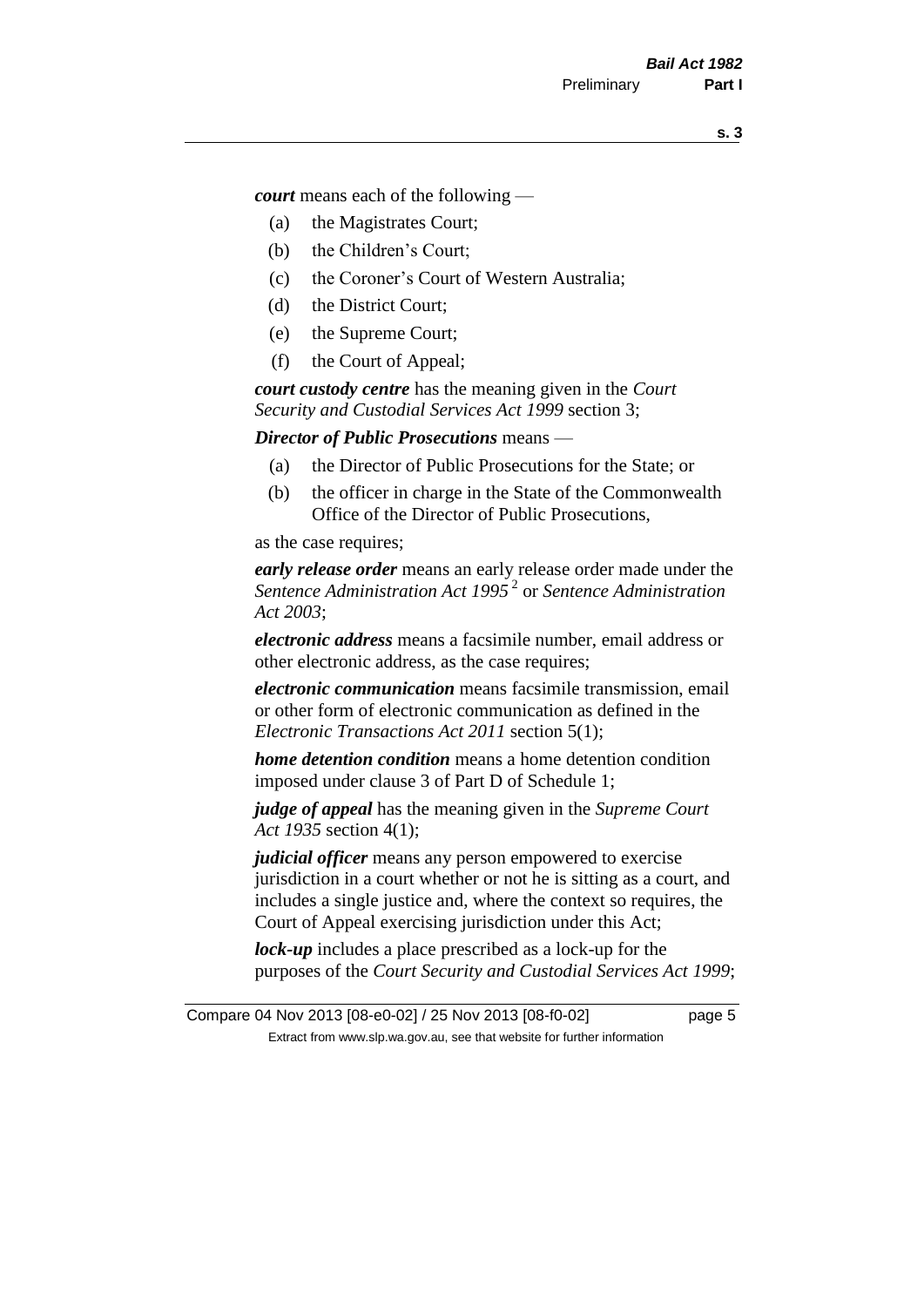*offence* means any act, omission or conduct which renders the person doing the act, making the omission or engaging in the conduct liable to any punishment, and includes an alleged offence; but nothing in this definition shall limit the operation of subsection (4);

*prosecutor* includes —

- (a) in the case of an offence charged in a prosecution notice, the prosecutor;
- (b) in the case of an offence charged in an indictment, the State or the Commonwealth, as the case may be;

*registrar* of a court means —

- (a) for a court other than the Coroner's Court of Western Australia, the principal registrar, a registrar or a deputy registrar of the court; or
- (b) for the Coroner's Court of Western Australia, a coroner's registrar as defined in the *Coroners Act 1996* section 3;

*serious offence* means —

- (a) an offence against section 51(2a); and
- (b) an offence described in Schedule 2;

*surety* and *surety undertaking* have the meanings assigned to them by section 35;

*surety approval officer* means a person who is authorised by section 36 to decide whether an applicant should be approved as a surety;

*trial* means all proceedings for an offence between —

- (a) the time when the accused is called upon to plead to the prosecution notice or the indictment; and
- (b) the time when the accused is found not guilty or is sentenced.

page 6 Compare 04 Nov 2013 [08-e0-02] / 25 Nov 2013 [08-f0-02] Extract from www.slp.wa.gov.au, see that website for further information

**s. 3**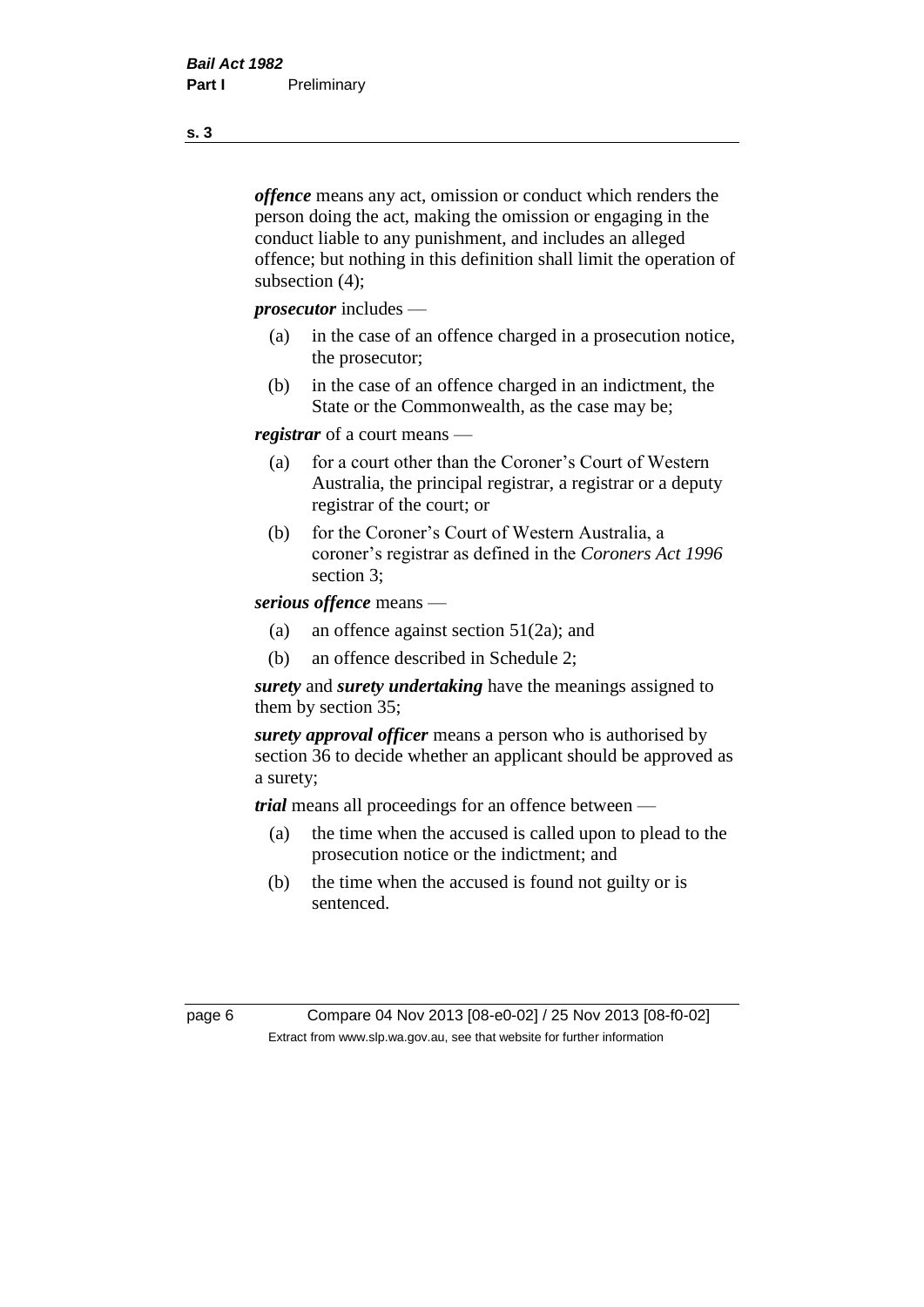**s. 3**

- (2) A reference in this Act
	- (a) to a power to grant bail includes a reference to a power to refuse bail;
	- (b) to a grant of bail includes a reference to a grant of bail by the exercise of a power in section 31(2).
- (3) Where in this Act there is a reference to a requirement that an accused appear in court, the reference is to a requirement, unless a contrary intention appears, that the accused —
	- (a) surrender himself into the custody of the court or, in the case of a bail undertaking, of the court specified therein, or of such person as the court may direct, to be dealt with according to law; and
	- (b) submit himself to a search of his person and any property then in his possession (which is hereby authorised) and allow to be taken from him, to be dealt with according to the relevant law and procedures, anything so found; and
	- (c) remain in custody until authorised to be released therefrom.
- (4) If a person is arrested under a warrant issued
	- (a) under section 50, 79, 84E or 129 of the *Sentencing Act 1995* in connection with a possible breach of a conditional release order, a sentence of suspended imprisonment or conditional suspended imprisonment, or a community order imposed under that Act; or
	- (b) under section 43 of the *Young Offenders Act 1994* in respect of an alleged breach of a youth community based order, an intensive youth supervision order or a conditional release order made under that Act,

then —

(c) the person is to be taken as having been arrested and to be in custody awaiting an appearance in court for the offence for which the sentence was imposed; and

Compare 04 Nov 2013 [08-e0-02] / 25 Nov 2013 [08-f0-02] page 7 Extract from www.slp.wa.gov.au, see that website for further information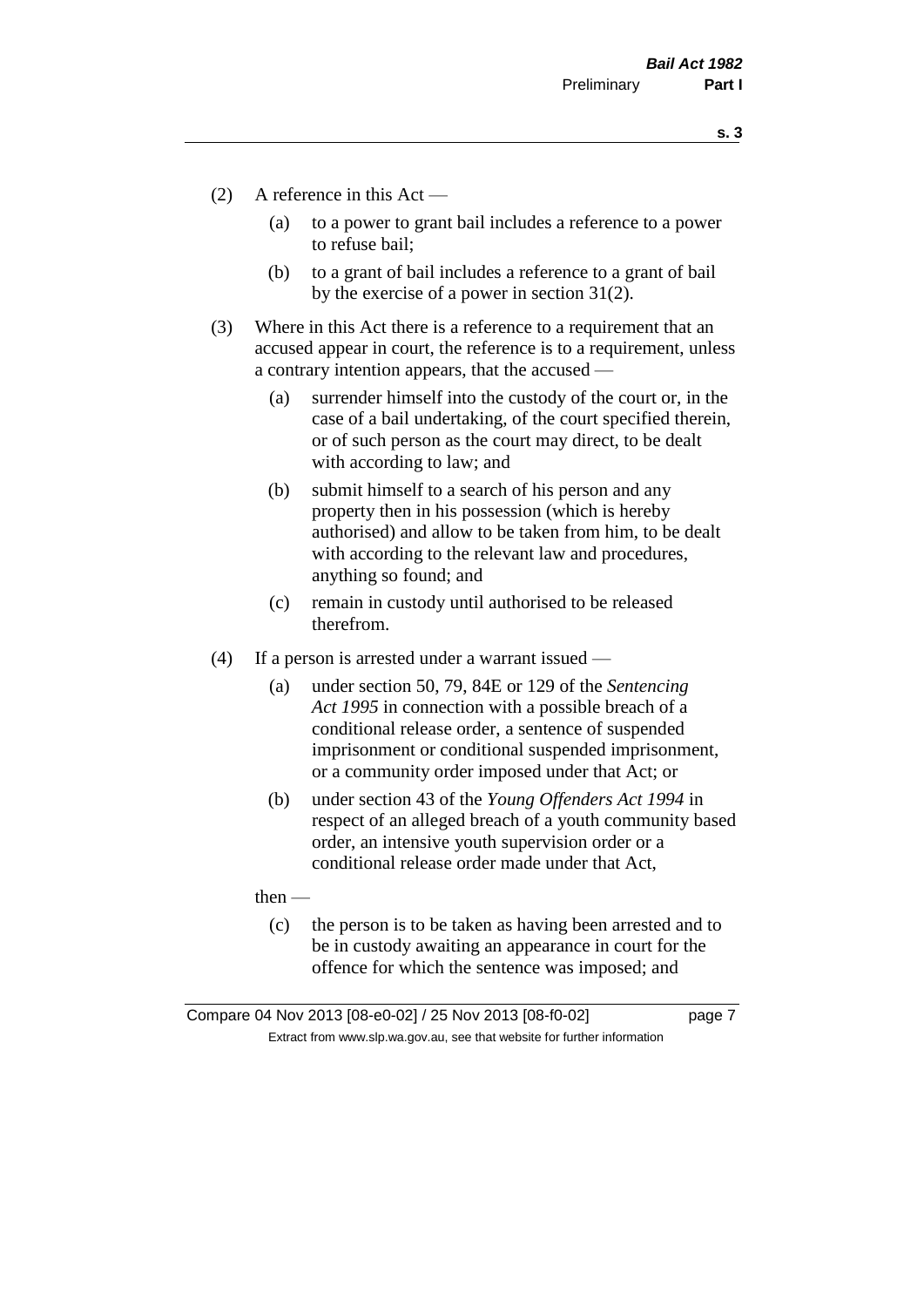(d) the first appearance in court after the arrest is to be taken, for the purposes of sections 5(1) and 8(1) and clause 1 of Part A and clause 7 of Part C of Schedule 1, to be the initial appearance for that offence; and

- (e) the proceedings following the arrest are to be taken to be proceedings for that offence and to be a trial for the purpose of the definition in subsection (1) of *trial*.
- (5) The CEO (corrections) may by writing signed by him delegate to any officer of the department of which he is the chief executive officer any function he has under this Act as an authorised community services officer.

*[Section 3 amended by No. 74 of 1984 s. 3; No. 15 of 1988 s. 4; No. 49 of 1988 s. 78; No. 61 of 1990 s. 4; No. 31 of 1993 s. 6; No. 45 of 1993 s. 4 and 12; No. 78 of 1995 s. 7; No. 57 of 1997 s. 21(1); No. 54 of 1998 s. 4 and 14; No. 47 of 1999 s. 7; No. 50 of 2003 s. 29(3); No. 65 of 2003 s. 121(2); No. 27 of 2004 s. 13(2); No. 34 of 2004 Sch. 2 cl. 3(2); No. 45 of 2004 s. 28(4); No. 59 of 2004 s. 141; No. 84 of 2004 s. 11, 82 and 83(2); No. 65 of 2006 s. 51 and 53; No. 6 of 2008 s. 4 and 24(2); No. 46 of 2011 s. 25.]* 

*[Section 3. Modifications to be applied in order to give effect to Cross-border Justice Act 2008: section altered 1 Nov 2009. See endnote 1M; amended by No. 42 of 2009 s. 12.]*

# **3A. Sending notices by electronic communication**

- (1) A reference in this Act, however expressed, to a notice being sent to a person (the *addressee*) by electronic communication is a reference to the notice being sent by electronic communication —
	- (a) to an electronic address provided by the addressee for the purpose of being served with the notice; and
	- (b) in an electronic format that enables it to be printed or otherwise generated by the addressee.

**s. 3A**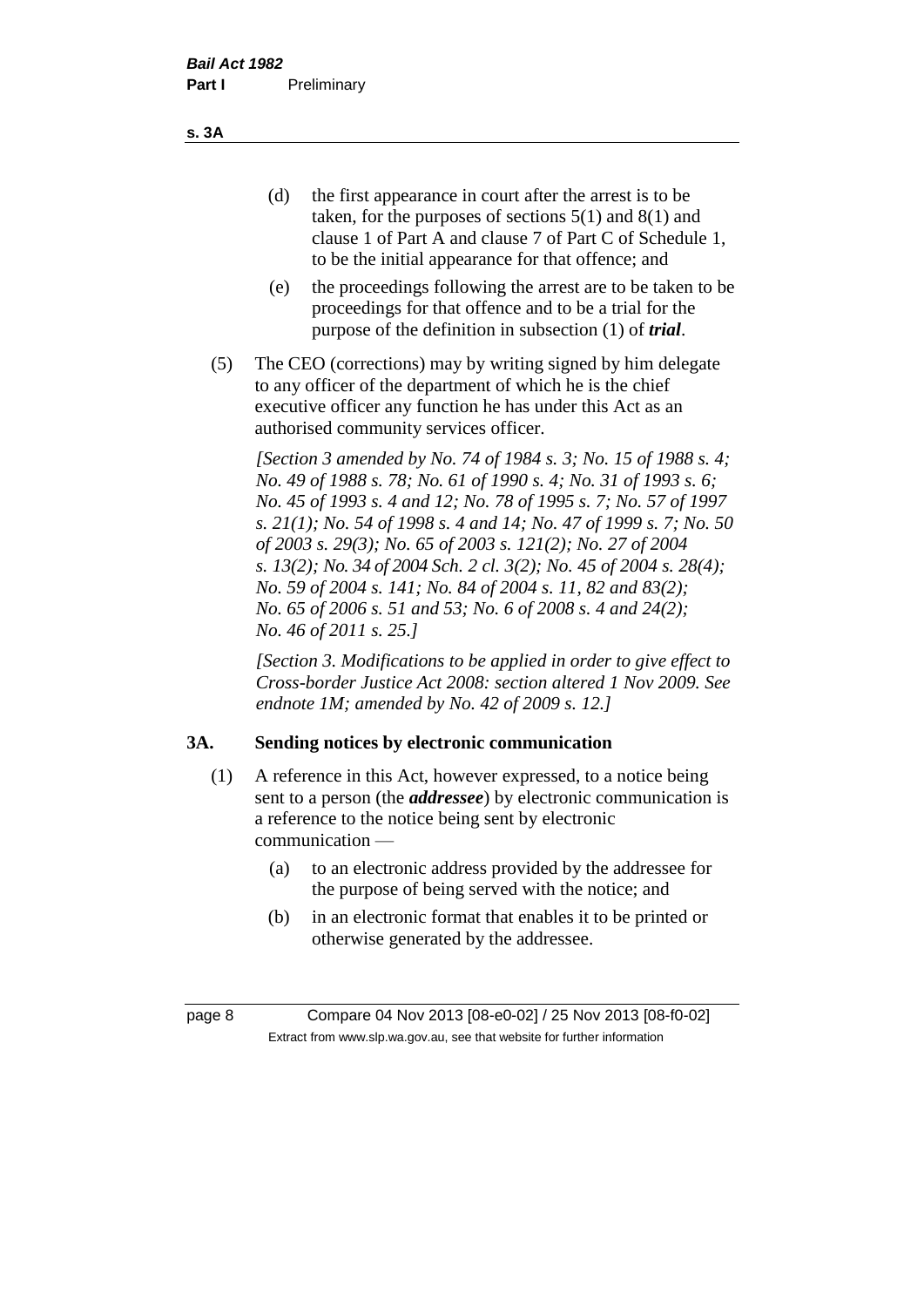(2) If a notice is sent in accordance with subsection (1), the notice is to be presumed, unless the contrary is shown, to have been received at the time when, in the ordinary course of events, the electronic communication would have entered the information system, as defined in the *Electronic Transactions Act 2011* section 5(1), of the addressee.

*[Section 3A inserted by No. 6 of 2008 s. 5; amended by No. 46 of 2011 s. 25.]*

#### **4. Application of this Act**

The operation of this Act extends to any appearance in a court for an offence —

- (a) except to the extent that in this Act, or in the law creating the offence or applicable thereto, express provision is made excluding or limiting the operation of this Act in respect of that appearance; and
- (b) whether or not that law contains a reference to the granting of bail; and
- (c) however any reference in that law to the granting of bail may be expressed; and
- (d) as if any reference therein to the taking of a recognizance were to a requirement that, except where bail is dispensed with under this Act, the accused enter into a bail undertaking.

*[Section 4 amended by No. 84 of 2004 s. 82.]*

*[4AA.* 1M *Modifications to be applied in order to give effect to Cross-border Justice Act 2008: section inserted 1 Nov 2009. See endnote 1M.]*

**4AB.** *Courts and Tribunals (Electronic Processes Facilitation) Act 2013* **Part 2 applies**

The *Courts and Tribunals (Electronic Processes Facilitation) Act 2013* Part 2 applies to this Act.

Compare 04 Nov 2013 [08-e0-02] / 25 Nov 2013 [08-f0-02] page 9 Extract from www.slp.wa.gov.au, see that website for further information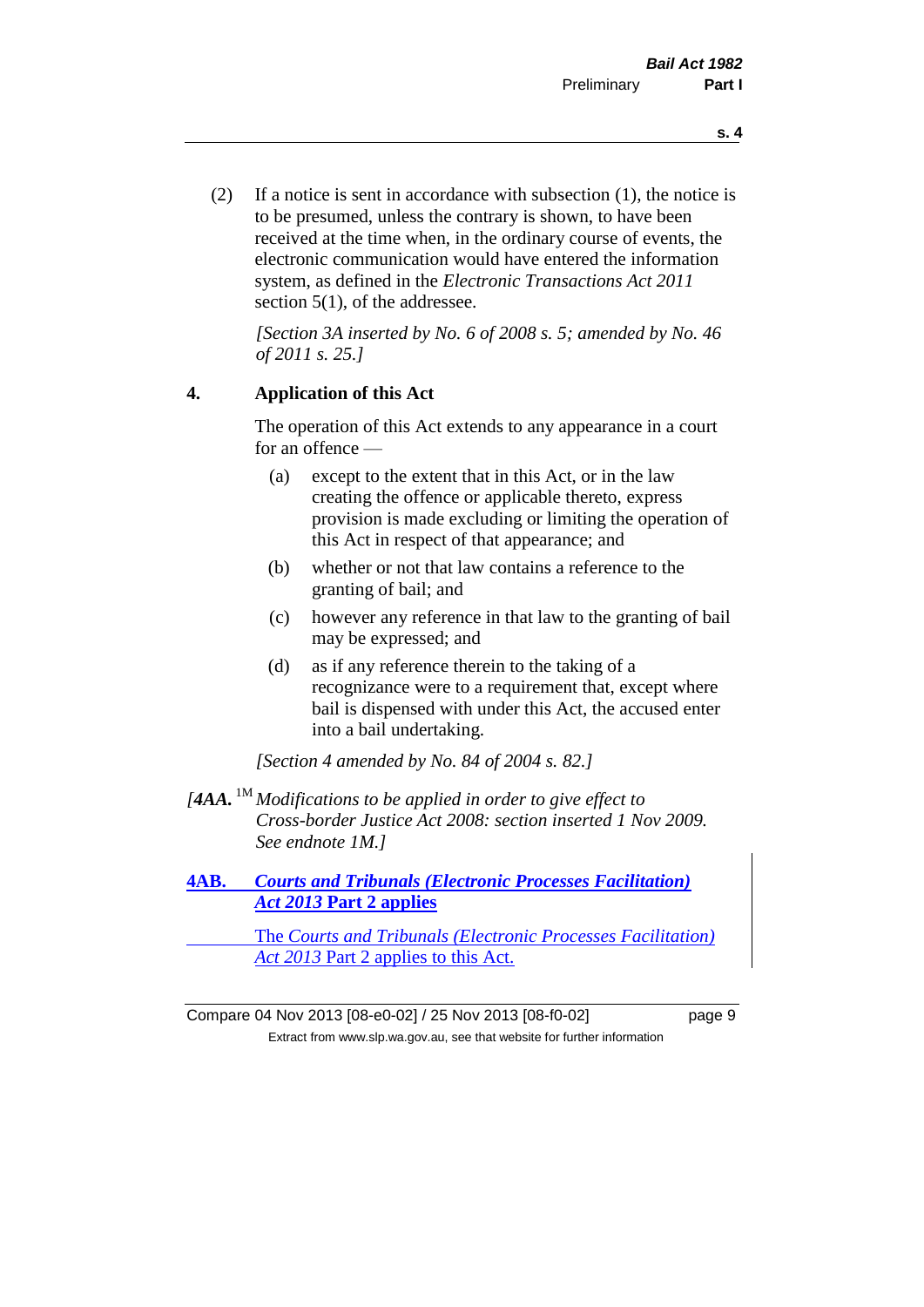#### **s. 4A**

### *[Section 4AB inserted by No. 20 of 2013 s. 24.]*

#### **4A. Accused appearing on summons or court hearing notice, detention and bail of**

- $(1)$  Where
	- (a) an accused has appeared in court for an offence pursuant to a summons or court hearing notice issued under the *Criminal Procedure Act 2004*; and
	- (b) a judicial officer adjourns the proceedings,

the accused is not to be detained in custody to further appear before the court for that offence unless the judicial officer so orders.

- (2) If an order is made under subsection (1), the duty described in section 7(1) applies.
- (3) On any appearance in court by the accused a judicial officer to whom section 7(1) applies may revoke an order made under subsection  $(1)$ .

*[Section 4A inserted by No. 6 of 2008 s. 6(1).]*

page 10 Compare 04 Nov 2013 [08-e0-02] / 25 Nov 2013 [08-f0-02] Extract from www.slp.wa.gov.au, see that website for further information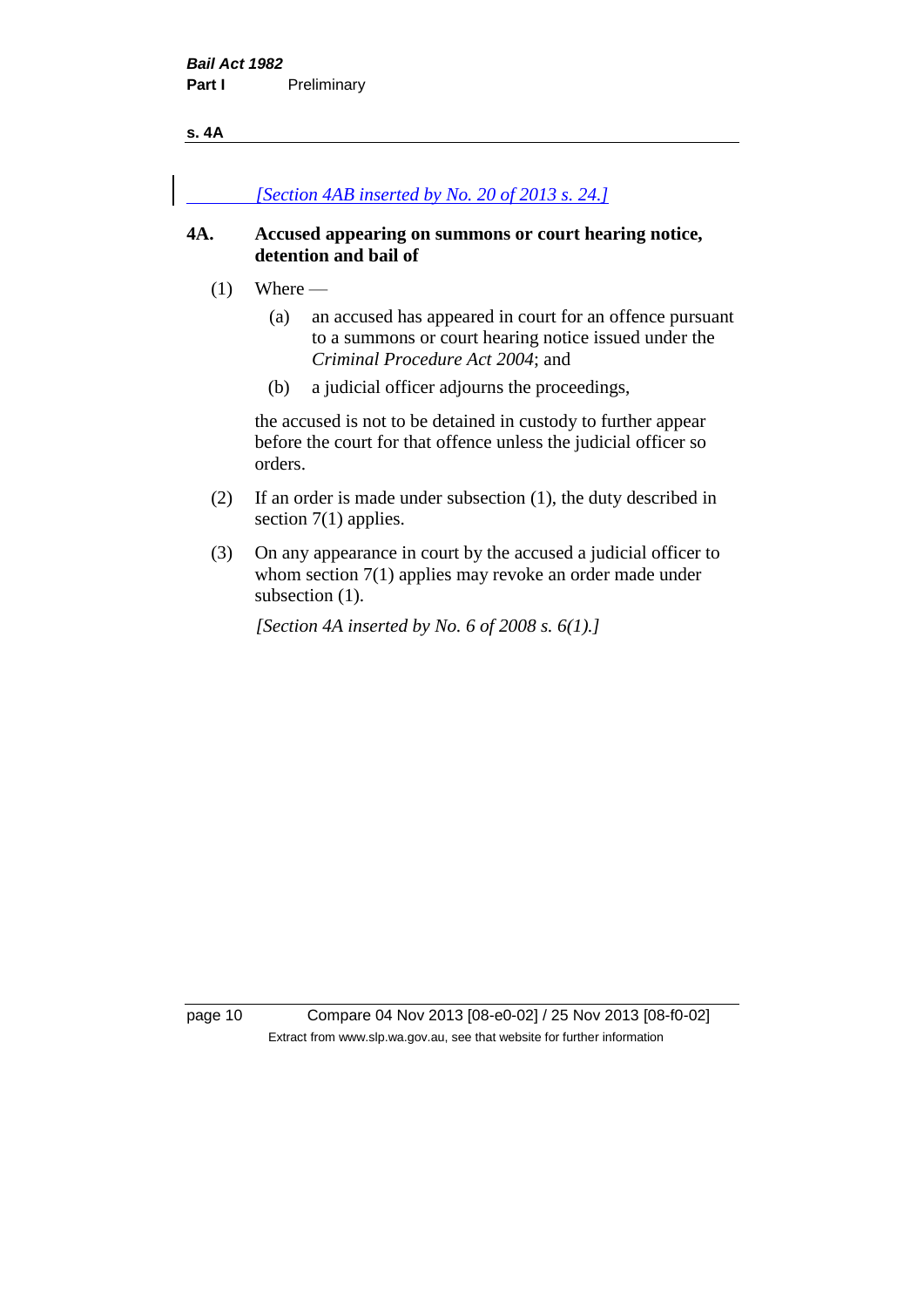**s. 5**

# **Part II — Rights of accused in relation to bail**

*[Heading amended by No. 84 of 2004 s. 82.]* 

# **5. Accused's rights to have bail considered etc.**

- (1) An accused who is in custody for an offence awaiting his initial appearance in court therefor is entitled —
	- (a) subject to sections 9, 10, 12 and 16(2), to have his case for bail for that appearance considered under and in accordance with this Act as soon as is practicable;
	- (b) if his case is not so considered, or if he is refused bail or is not released on bail, to be brought before a court as soon as is practicable.
- (2) An accused who is in custody awaiting any appearance in court for an offence, other than an initial appearance, is entitled, subject to sections 7B, 7C, 7E, 9 and 10, to have his case for bail for that appearance considered under and in accordance with this Act.

*[Section 5 amended by No. 74 of 1984 s. 4; No. 84 of 2004 s. 82; No. 6 of 2008 s. 7.]* 

#### **6. Arresting officers etc., duty to consider bail**

- (1) This section applies to a police officer or other person (the *arrester*) who —
	- (a) charges a person who is under arrest (the *accused*) with an offence; and
	- (b) does not release the accused unconditionally under section 142 of the *Criminal Investigation Act 2006*,

or who arrests a person under a warrant.

- (2) This section is subject to  $-$ 
	- (a) the exercise of the power conferred by section 9; and

Compare 04 Nov 2013 [08-e0-02] / 25 Nov 2013 [08-f0-02] page 11 Extract from www.slp.wa.gov.au, see that website for further information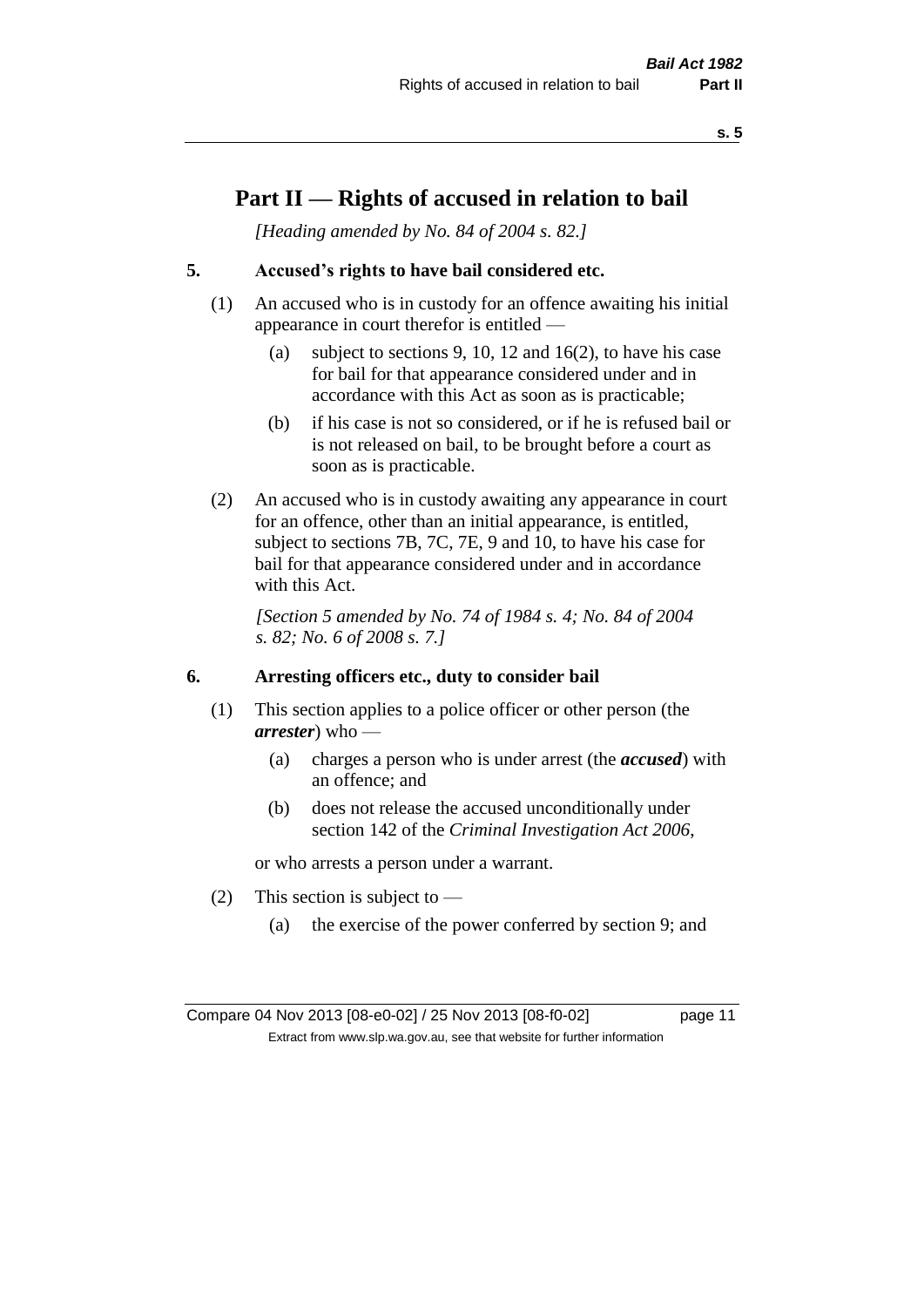(b) sections 10, 12 and 16 and clause 3A of Part C of Schedule 1.

- (3) The duties in this section shall be performed whether or not an application for bail is made by or on behalf of the accused.
- (4) As soon as is practicable after the accused is charged, or arrested under a warrant, as the case may be, the arrester shall either —
	- (a) bring the accused or cause the accused to be brought before a court; or
	- (b) perform the other duties of the arrester under this section.
- (5) If the arrester has power to grant the accused bail, the arrester shall consider the accused's case for bail.
- (6) If the arrester does not have power to grant the accused bail, the arrester shall, unless subsection (8), (9) or (10) applies, bring or cause the accused to be brought before an authorised police officer or a justice or, in the case of a child, any authorised officer or a justice, who shall consider the accused's case for bail as soon as is practicable.
- (7) Even if the arrester has power to grant the accused bail, the arrester may, instead of complying with subsection (5), comply with subsection  $(6)$  as if the arrester did not.
- (8) If under section 15 only a judge of the Supreme Court or a judge of the Children's Court has power to grant the accused bail, the arrester shall bring the accused or cause the accused to be brought before a judge of the Supreme Court or a judge of the Children's Court, as the case requires, who shall consider the accused's case for bail as soon as is practicable.
- (9) If under section 16 only a justice has power to grant the accused bail, the arrester shall bring the accused or cause the accused to be brought before a justice, who shall consider the accused's case for bail as soon as is practicable.

**s. 6**

page 12 Compare 04 Nov 2013 [08-e0-02] / 25 Nov 2013 [08-f0-02] Extract from www.slp.wa.gov.au, see that website for further information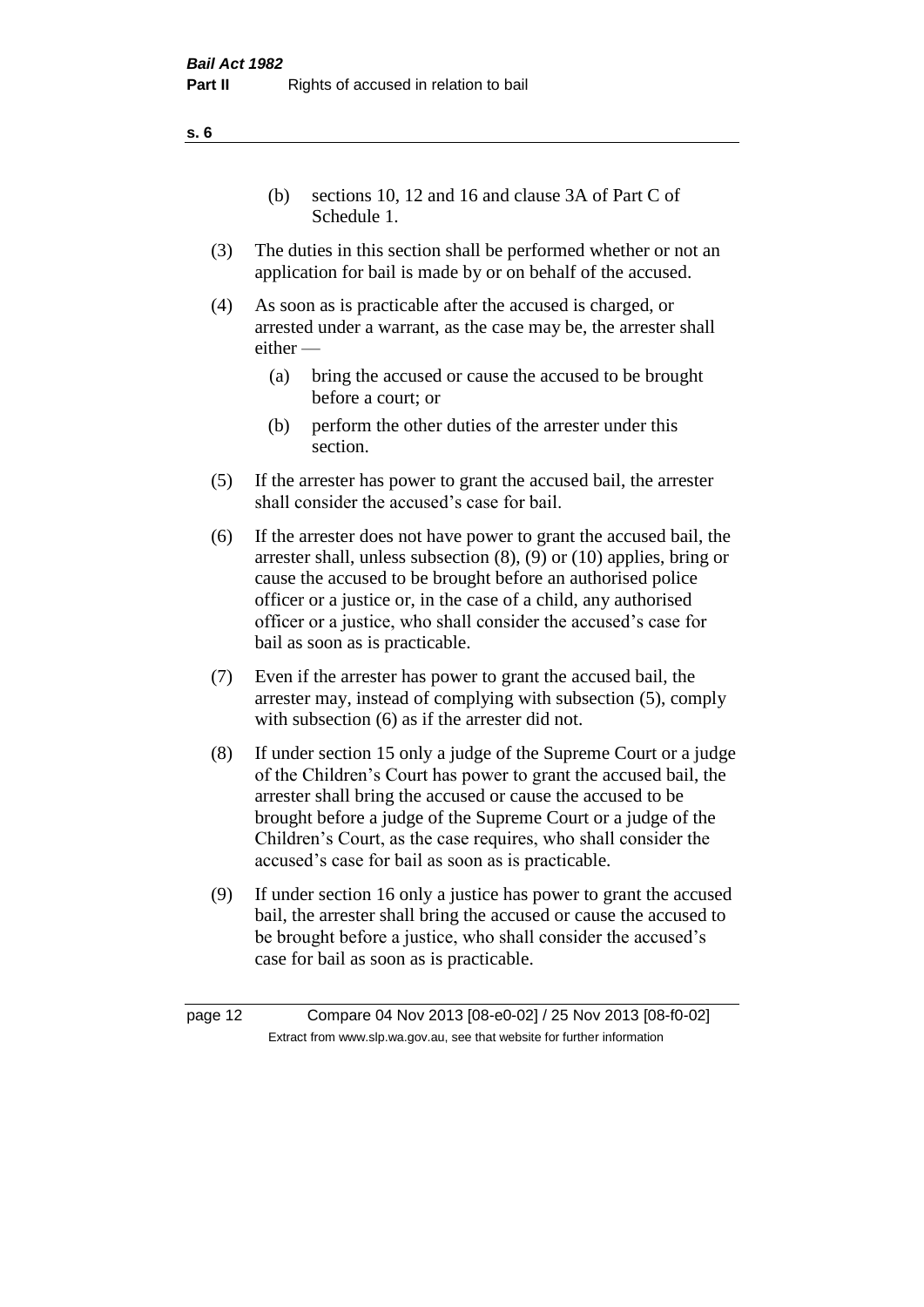(10) If section 16A applies, the arrester shall bring the accused or cause the accused to be brought before a court or judge referred to in section 16A(1), who shall consider the accused's case for bail as soon as is practicable.

*[Section 6 inserted by No. 59 of 2006 s. 4(1).]* 

# **6A. Officials considering bail may order release without bail**

(1) In this section —

*accused* means an accused who is under arrest, other than pursuant to a warrant;

*released* means released from custody without being required to enter into, or without having entered into, a bail undertaking;

*serious offence* means an indictable offence the penalty specified by a written law for which is or includes imprisonment for 5 years or more or life;

*summary court* means the Magistrates Court or the Children's Court.

- (2) An authorised officer or justice who is considering an accused's case for bail for an initial appearance in a summary court on a charge of an indictable offence that is not a serious offence may order that the accused be served with a summons under the *Criminal Procedure Act 2004*, and released, in respect of the charge unless satisfied —
	- (a) that there are reasonable grounds to suspect the accused would not obey the summons if served with it; or
	- (b) that not releasing the accused is justified under subsection (4) or for any other reason.
- (3) An authorised officer or justice who is considering an accused's case for bail for an initial appearance in a summary court on a charge of a simple offence must order that the accused be served with a court hearing notice under the *Criminal Procedure Act 2004*, and released, in respect of the charge unless satisfied —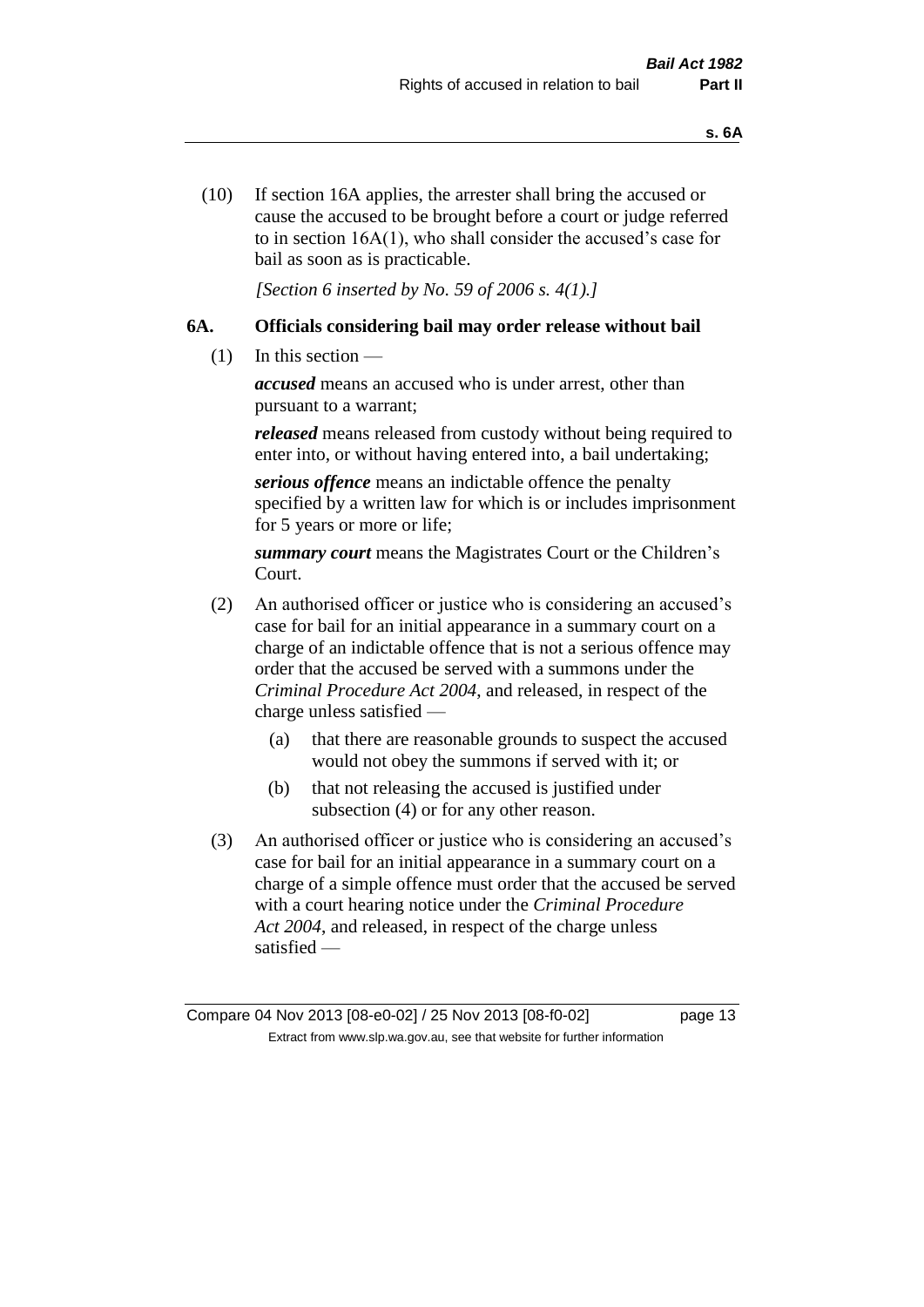(a) that the presence of the accused when the charge is dealt with is likely to be necessary for any reason or for sentencing purposes; or

- (b) that not releasing the accused is justified under subsection (4) or for any other reason.
- (4) Not releasing an accused is justified if there are reasonable grounds to suspect that if the accused were released —
	- (a) the accused  $\equiv$ 
		- (i) would commit an offence; or
		- (ii) would continue or repeat an offence with which he or she is charged; or
		- (iii) would endanger another person's safety or property; or
		- (iv) would interfere with witnesses or otherwise obstruct the course of justice, whether in relation to the accused or any other person;
		- or
	- (b) the accused's safety would be endangered.
- (5) This section does not affect the operation of section 28 or 30 of the *Criminal Procedure Act 2004*.

*[Section 6A inserted by No. 59 of 2006 s. 5.]* 

#### **7. Unconvicted accused, court to consider bail for**

(1) Upon and following an accused's initial appearance in court for an offence every judicial officer who may thereafter order his detention or continued detention in custody before conviction for the offence is under a duty, unless section 7B, 7C or 7E applies, to consider the accused's case for bail, whether or not an application for bail is made by the accused or on his behalf.

*[(2)-(4) deleted]*

page 14 Compare 04 Nov 2013 [08-e0-02] / 25 Nov 2013 [08-f0-02] Extract from www.slp.wa.gov.au, see that website for further information

**s. 7**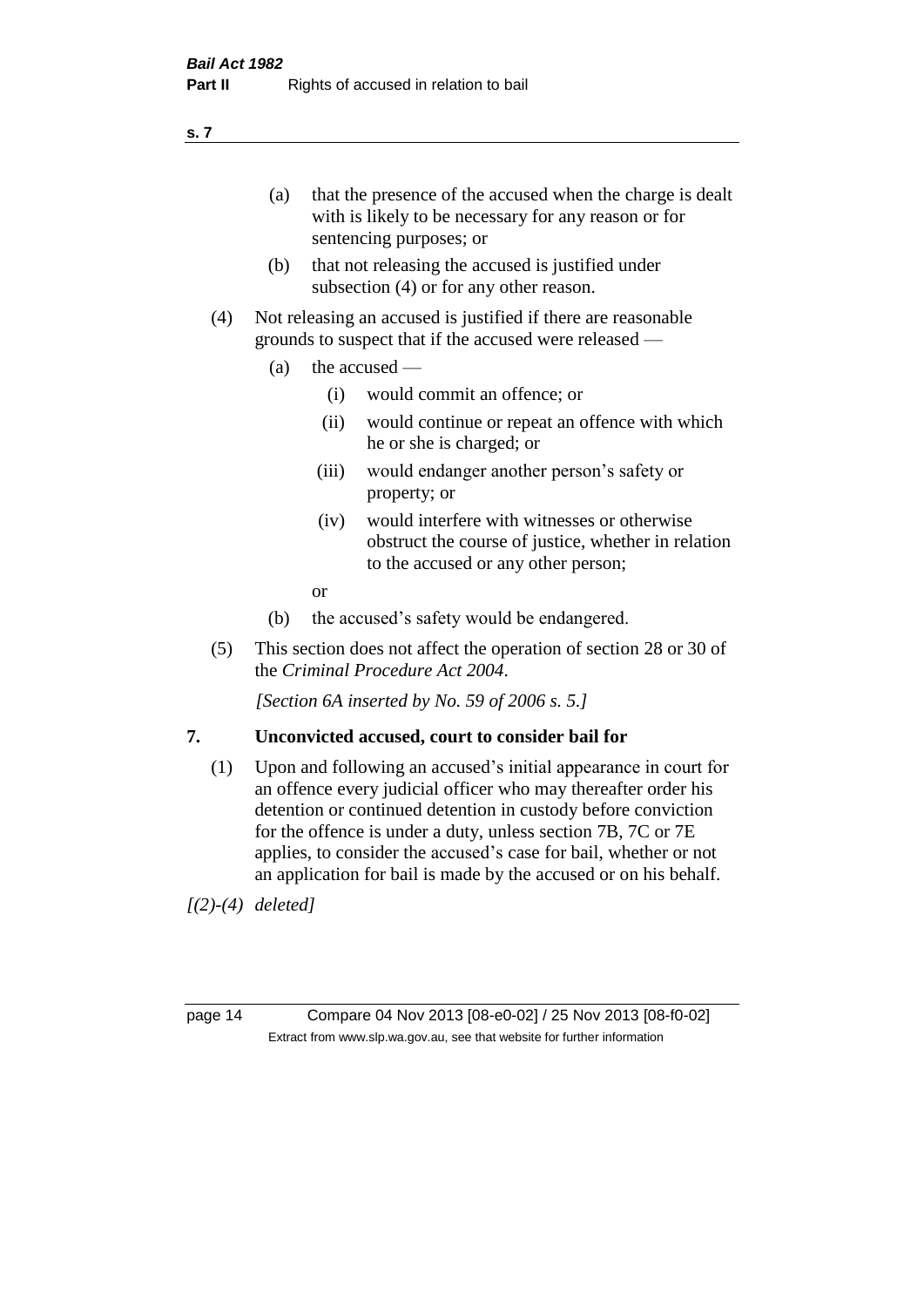(5) The operation of this section is subject to the exercise of the powers conferred by sections 7A and 9 and to the provisions of sections 10, 12 and 16(2) and clause 3A of Part C of Schedule 1. *[Section 7 amended by No. 74 of 1984 s. 5; No. 49 of 1988 s. 80; No. 45 of 1993 s. 6; No. 84 of 2004 s. 82; No. 59 of 2006 s. 4(2); No. 6 of 2008 s. 8.]* 

#### **7A. Bail may be dispensed with by court**

- (1) A judicial officer referred to in section 7(1) may, instead of discharging the duty imposed by that subsection, dispense with the requirement for bail for an appearance in court for an offence by an accused if the judicial officer —
	- (a) has jurisdiction to do so under section 13A(1); and
	- (b) may properly do so under section 13A(2).
- (2) Where the requirement for bail is dispensed with under this section, the accused has a right to be at liberty until the accused is required to appear before a court for the offence, but subject  $to$ 
	- (a) section 59A; and
	- (b) any requirement that the accused be in custody for some other offence or reason.

*[Section 7A inserted by No. 6 of 2008 s. 9(1).]*

#### **7B. Adult accused of murder, provisions for**

 $(1)$  In this section —

*judge* means a judge of the Supreme Court.

- (2) This section applies where
	- (a) an accused is in custody for an offence of murder so that under section 15 only a judge has power to grant bail; and
	- (b) the accused is not a child.

Compare 04 Nov 2013 [08-e0-02] / 25 Nov 2013 [08-f0-02] page 15 Extract from www.slp.wa.gov.au, see that website for further information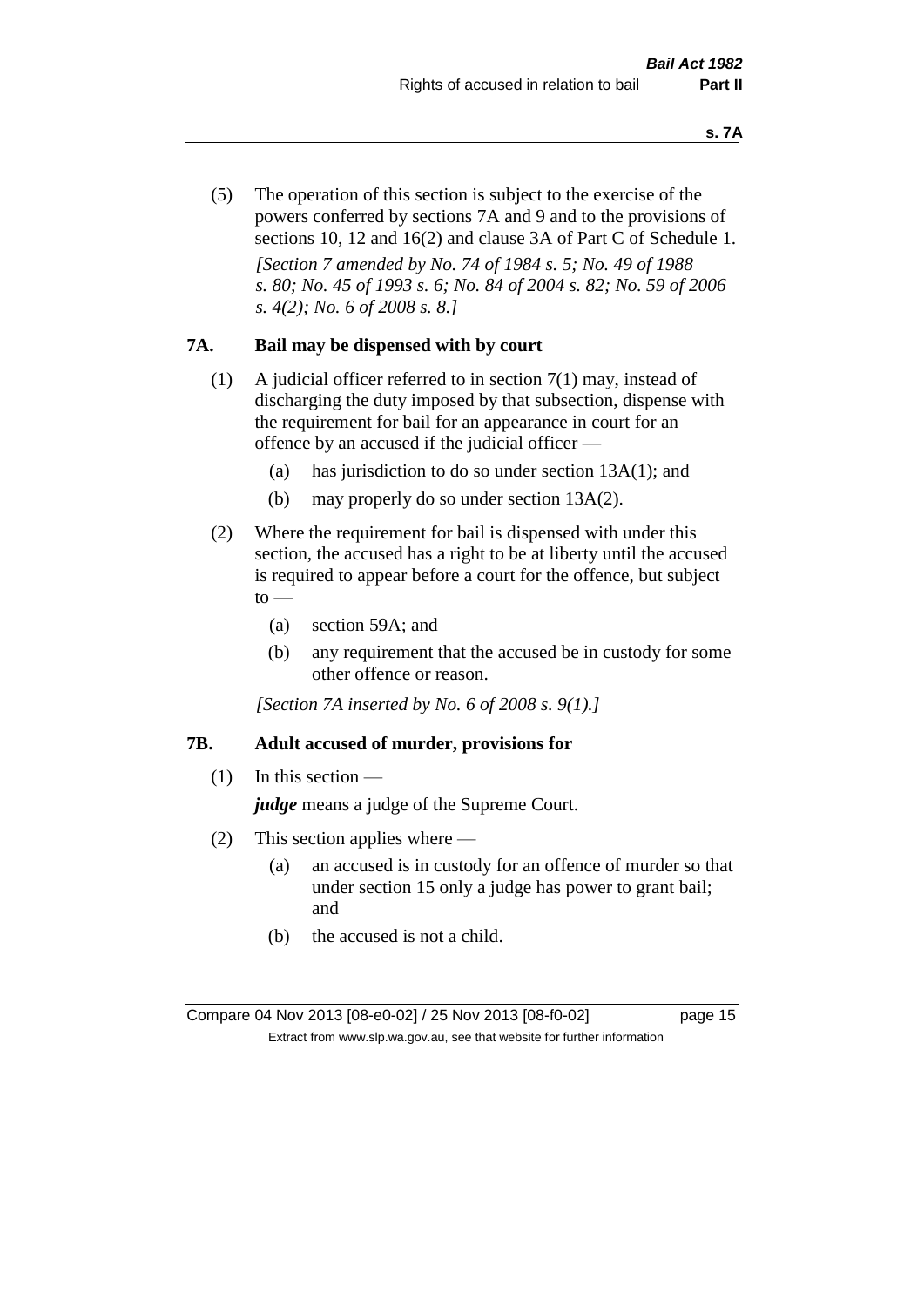#### **s. 7B**

- (3) Where this section applies the accused, or a person on the accused's behalf, may make an application to a judge for bail at any time before conviction for the offence.
- (4) Upon an accused's initial appearance in court for an offence of murder, the judicial officer who may order the accused's detention in custody is under a duty to inform the accused of the right conferred by subsection (3).
- $(5)$  Where
	- (a) an accused's case for bail has been considered by a judge on an application under subsection (3); and
	- (b) bail has been refused,

the accused's case for bail shall not be considered on any subsequent occasion in the same case when the accused's continued detention may be ordered unless subsection (6) applies.

- (6) The accused's case for bail shall again be considered by a judge if the accused, or a person on the accused's behalf, applies to a judge and satisfies the judge that —
	- (a) new facts have been discovered, new circumstances have arisen or the circumstances have changed since bail was refused; or
	- (b) the accused failed to adequately present the accused's case for bail on the previous occasion.
- $(7)$  Where
	- (a) an accused's case for bail has been considered by a judge on an application under subsection (3); and
	- (b) bail has been granted,

on any subsequent appearance in the same case a judicial officer may order, notwithstanding section 15, that bail is to continue on the same terms and conditions.

page 16 Compare 04 Nov 2013 [08-e0-02] / 25 Nov 2013 [08-f0-02] Extract from www.slp.wa.gov.au, see that website for further information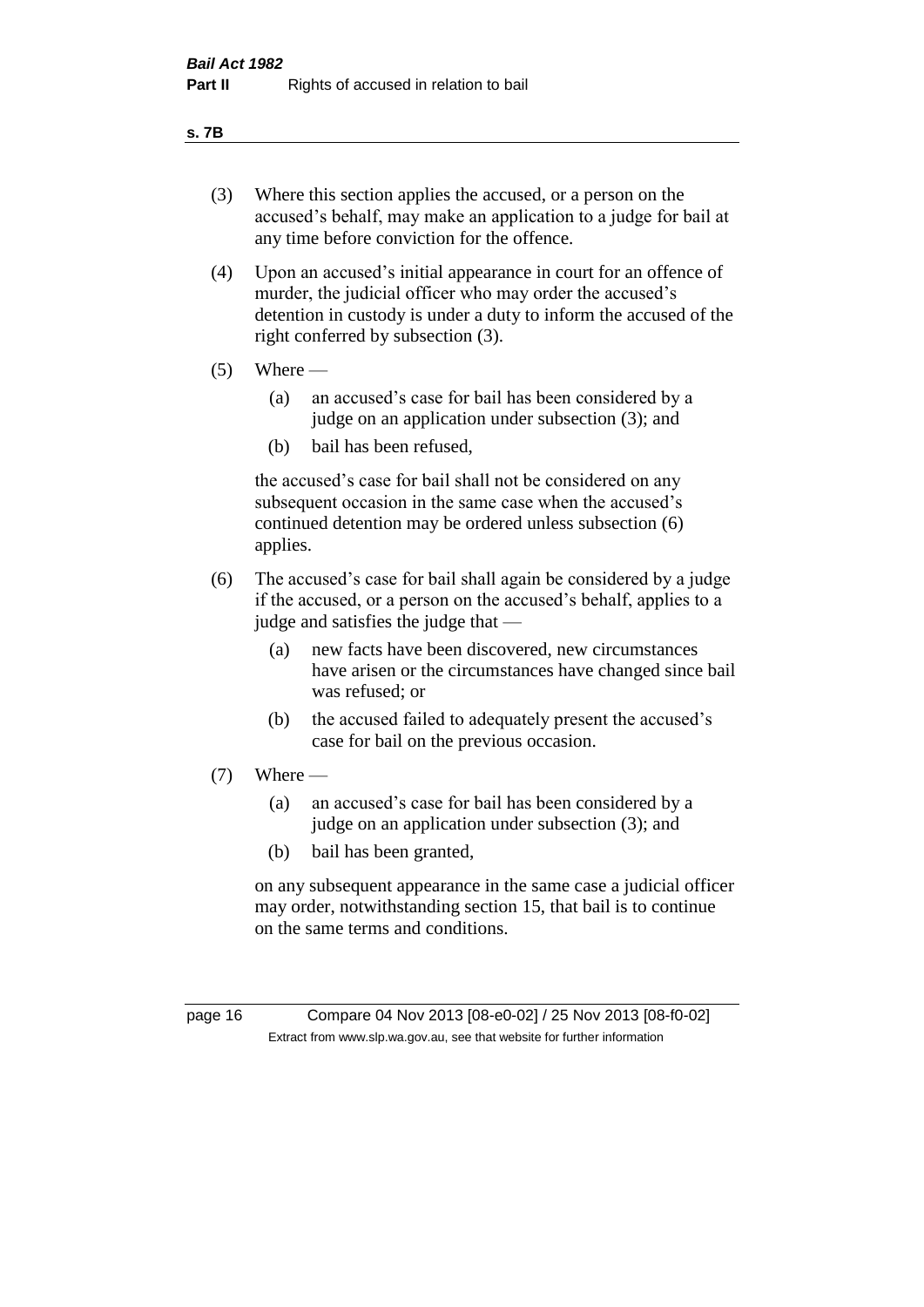(8) The accused is to be taken before a judge for the purposes of an application under this section only if the judge so orders.

*[Section 7B inserted by No. 6 of 2008 s. 9(1); amended by No. 29 of 2008 s. 24(2) and (3).]*

#### **7C. Child accused of murder, provisions for**

- (1) This section applies where a child accused is in custody for an offence of murder so that under section 15 only a judge of the Children's Court has power to grant bail.
- (2) Where this section applies, the judicial officer referred to in section 7(1) other than a judge of the Children's Court, shall, whether or not an application for bail is made by the accused or on the accused's behalf, cause the accused to be taken as soon as is practicable before a judge of the Children's Court for the purpose of having the accused's case for bail considered by the judge.
- (3) Notwithstanding subsection (2), where
	- (a) the duty described in that subsection has been discharged once in relation to a child accused's case for bail; and
	- (b) bail has on that occasion been refused by a judge of the Children's Court,

the accused's case for bail need not be considered on any subsequent occasion in the same case when the accused's continued detention may be ordered unless subsection (4) applies.

- (4) On a subsequent occasion the accused may apply to the judicial officer who may order the accused's continued detention for a reconsideration of the accused's case for bail on the ground that —
	- (a) new facts have been discovered, new circumstances have arisen or the circumstances have changed since bail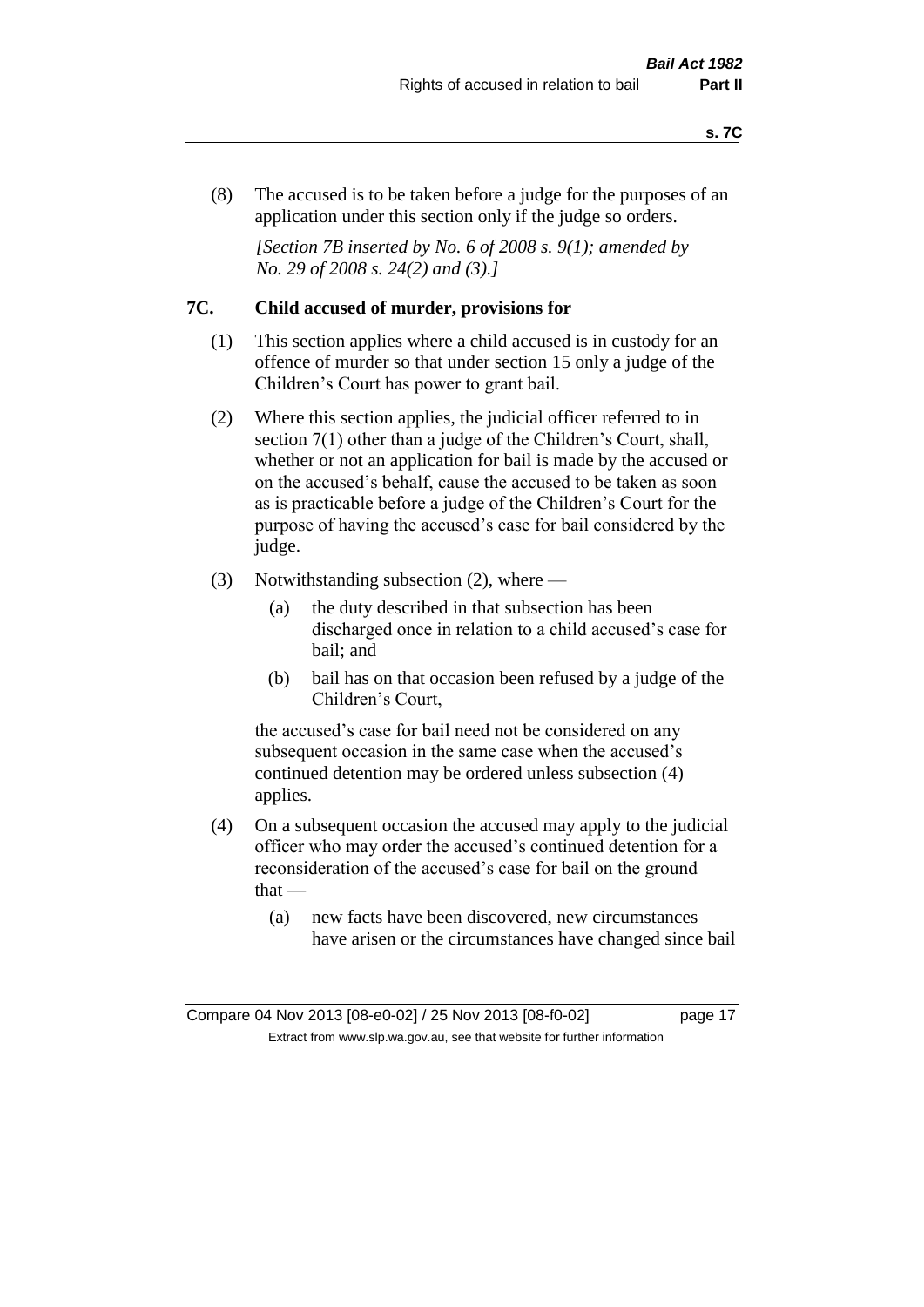#### **s. 7D**

was refused on the occasion mentioned in subsection (3); or

- (b) the accused failed to adequately present the accused's case for bail on that occasion.
- (5) If the judicial officer is satisfied as to one or more of those grounds the judicial officer shall cause the accused to be taken as soon as is practicable before a judge of the Children's Court for the purpose of having the accused's case for bail considered by the judge.

*[Section 7C inserted by No. 6 of 2008 s. 9(1); amended by No. 29 of 2008 s. 24(4).]*

# **7D. Bail after initial decision by court, court's duty as to**

- (1) Notwithstanding section 7(1), after
	- (a) the duty described in that subsection has been discharged once in relation to an accused's case for bail; or
	- (b) a judge of the Children's Court has considered the case under section 15,

it is sufficient on any subsequent consideration of bail in the same case for a judicial officer, including a judge of the Children's Court acting under section 15, to make inquiry of the accused in terms of subsection (2).

- (2) The inquiry to be so made is
	- (a) whether any new fact has been discovered or new circumstance has arisen, or whether the circumstances have changed, since bail was previously granted or refused; and
	- (b) whether the accused considers that the accused failed to adequately present the accused's case for bail on a previous occasion.

page 18 Compare 04 Nov 2013 [08-e0-02] / 25 Nov 2013 [08-f0-02] Extract from www.slp.wa.gov.au, see that website for further information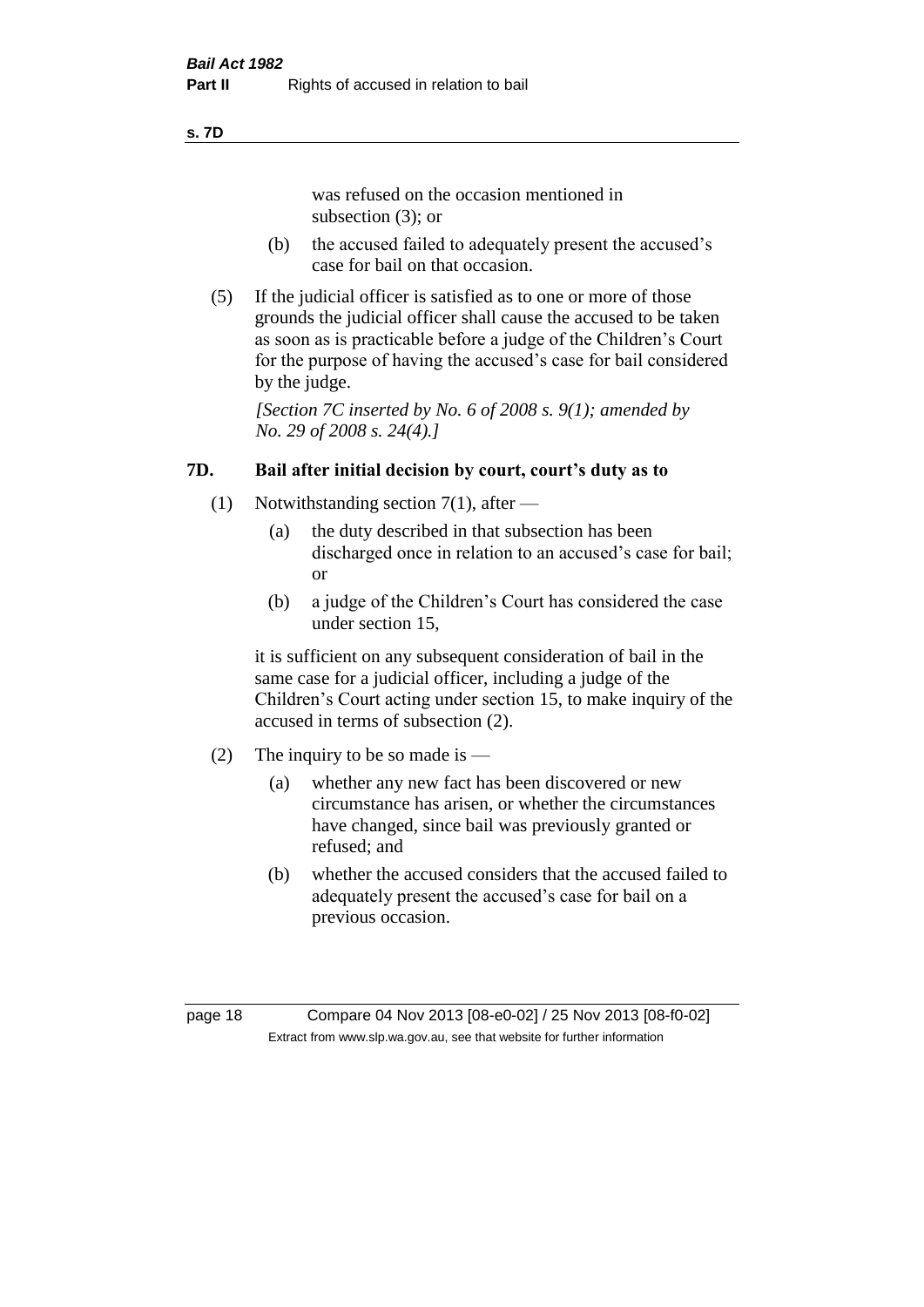(3) Unless the judicial officer is satisfied that there is any reason of the kind mentioned in subsection (2) for not doing so, the judicial officer may adopt the decision previously made in the case, but with power to make such variations of the terms and conditions of bail as the judicial officer thinks fit.

*[Section 7D inserted by No. 6 of 2008 s. 9(1).]*

### **7E. Bail refused for trial, court's duty during trial**

- $(1)$  Where
	- (a) an accused has been refused bail for the accused's appearance for trial for an offence; and
	- (b) the trial extends beyond one day,

a judicial officer referred to in section 7(1) need not comply with that subsection unless the accused, or a person on the accused's behalf, applies for bail.

(2) In subsection  $(1)$  —

*trial* means that part of proceedings for an offence when evidence is being received by the court in respect of the offence and also extends to any time when —

- (a) legal argument is being heard; or
- (b) a judicial officer or a jury is deliberating.

*[Section 7E inserted by No. 6 of 2008 s. 9(1).]*

# **7F. Appeal from court of summary jurisdiction, bail in case of**

- (1) If a person is in custody and an appeal has been commenced under the *Criminal Appeals Act 2004* Part 2 in connection with the decision by virtue of which the person is in custody, the person may apply for bail —
	- (a) if the appeal is to be heard and determined by the Court of Appeal or if an application has been made to the Court of Appeal for leave to appeal to the Court of Appeal — to a judge of appeal; or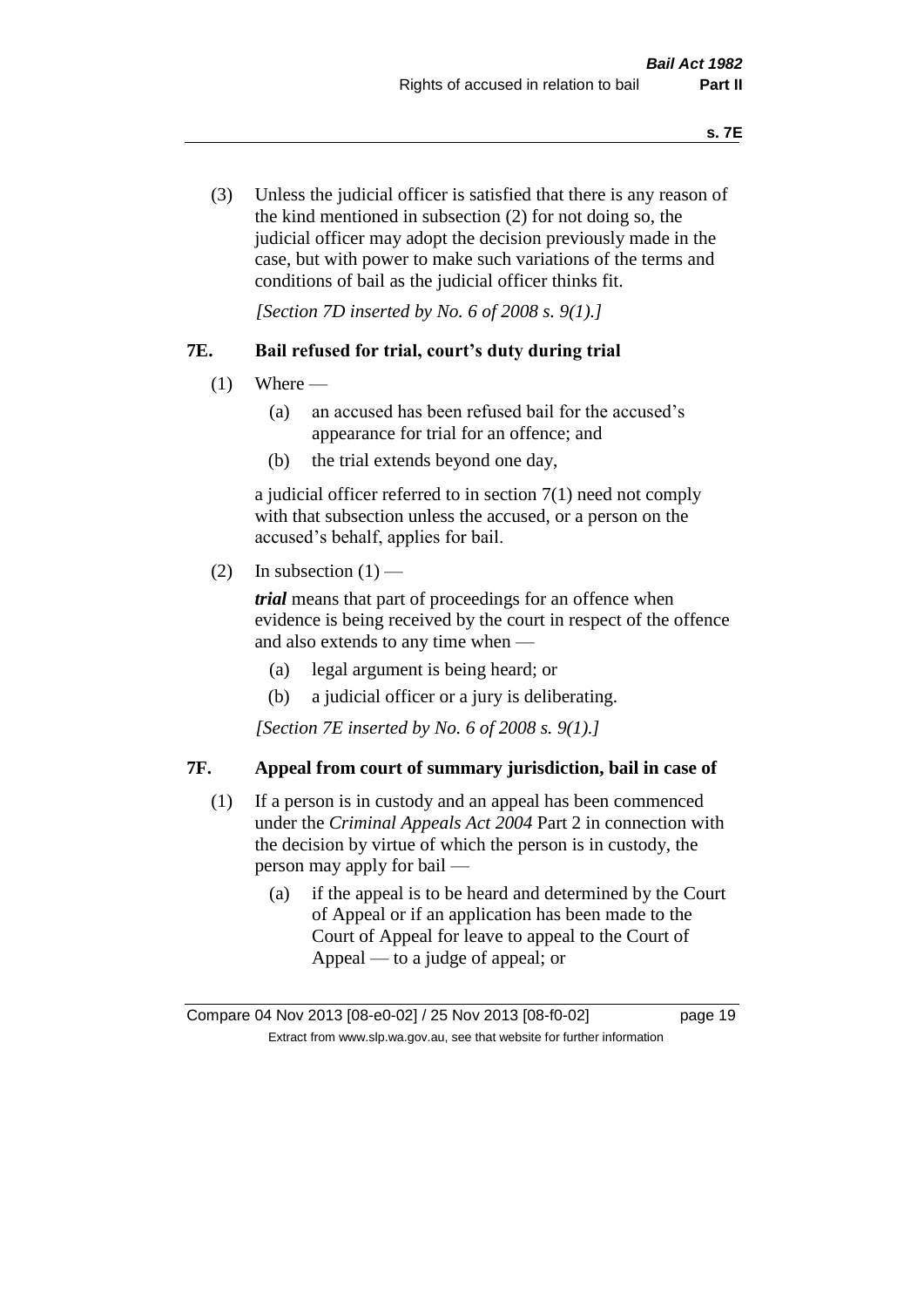**s. 8**

- (b) in any other case to a judge of the Supreme Court.
- (2) Bail shall not be granted to an applicant for bail under subsection (1) unless —
	- (a) the applicant has given notice of the application for bail  $to -$ 
		- (i) the Director of Public Prosecutions; or
		- (ii) the State Solicitor,

as the case may require; and

(b) that official has been given an opportunity to be heard on the application.

*[Section 7F inserted by No. 6 of 2008 s. 9(1).]*

#### **8. Accused to be given information, approved forms etc.**

- (1) Subject to subsection (4), a judicial officer or authorised officer who is called upon to consider an accused's case for bail, on the first occasion when it arises in relation to an offence or group of offences for which an accused is required to appear, shall ensure that the accused is, or has been, given —
	- (a) such information in writing as to the effect of this Act as is prescribed for the purposes of this paragraph; and
	- (b) an approved form for completion, designed to disclose to the judicial officer or authorised officer all information relevant to the decision; and
	- (c) where the accused is unable or insufficiently able, to read, speak or write English, such assistance as he may reasonably require in order to have communicated to him the information mentioned in paragraph (a) and complete the form referred to in paragraph (b).
- (2) After an accused case for bail has been considered once, a judicial officer or authorised officer on any subsequent consideration of bail in the same case shall —
	- (a) comply with subsection  $(1)(a)$ ; and

page 20 Compare 04 Nov 2013 [08-e0-02] / 25 Nov 2013 [08-f0-02] Extract from www.slp.wa.gov.au, see that website for further information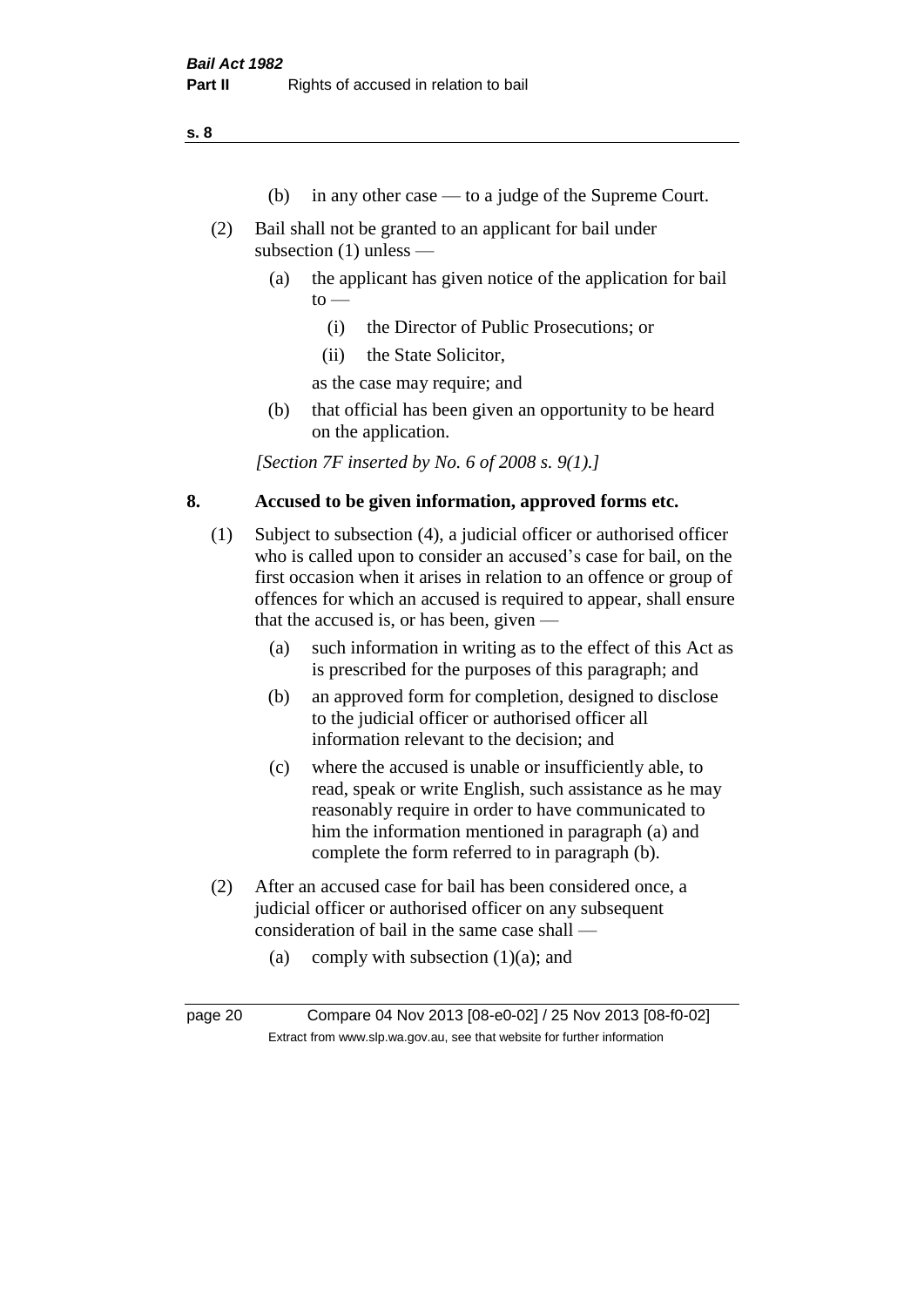- (b) either comply with subsection  $(1)(b)$  or obtain the form previously completed for the purposes of that paragraph, if any, and ensure that —
	- (i) the form is revised in order to show any changes which he is informed have occurred since it was completed; and
	- (ii) any assistance, of the kind referred to in subsection  $(1)(c)$  is given to the accused for the purpose of completing or revising the form, as the case may be.
- (3) Nothing in this section shall be read as limiting section 23.
- (3a) Notwithstanding subsection  $(1)(a)$  or  $(2)(a)$  a judicial officer or authorised officer need not comply with that paragraph if it appears to him that the accused's case for bail is such that bail is likely to be granted to him in accordance with this Act; but if it subsequently appears to him that bail will not be granted or that the accused is dissatisfied with any condition imposed on the grant of bail he shall then comply with that paragraph.
- (4) Notwithstanding subsection (1)(b) or (2)(b), a judicial officer or an authorised officer may dispense with completion or revision of the form referred to in those paragraphs if it appears to him  $that -$ 
	- (a) the accused's case for bail is such that bail is likely to be granted to him in accordance with this Act; and
	- (b) the information in the possession of the judicial officer or authorised officer is sufficient for his consideration of the case.
- (5) Where a person has applied for bail for an appeal as mentioned in section 7F(1), this section applies as if the consideration of bail for the appeal were a first consideration of bail for an offence.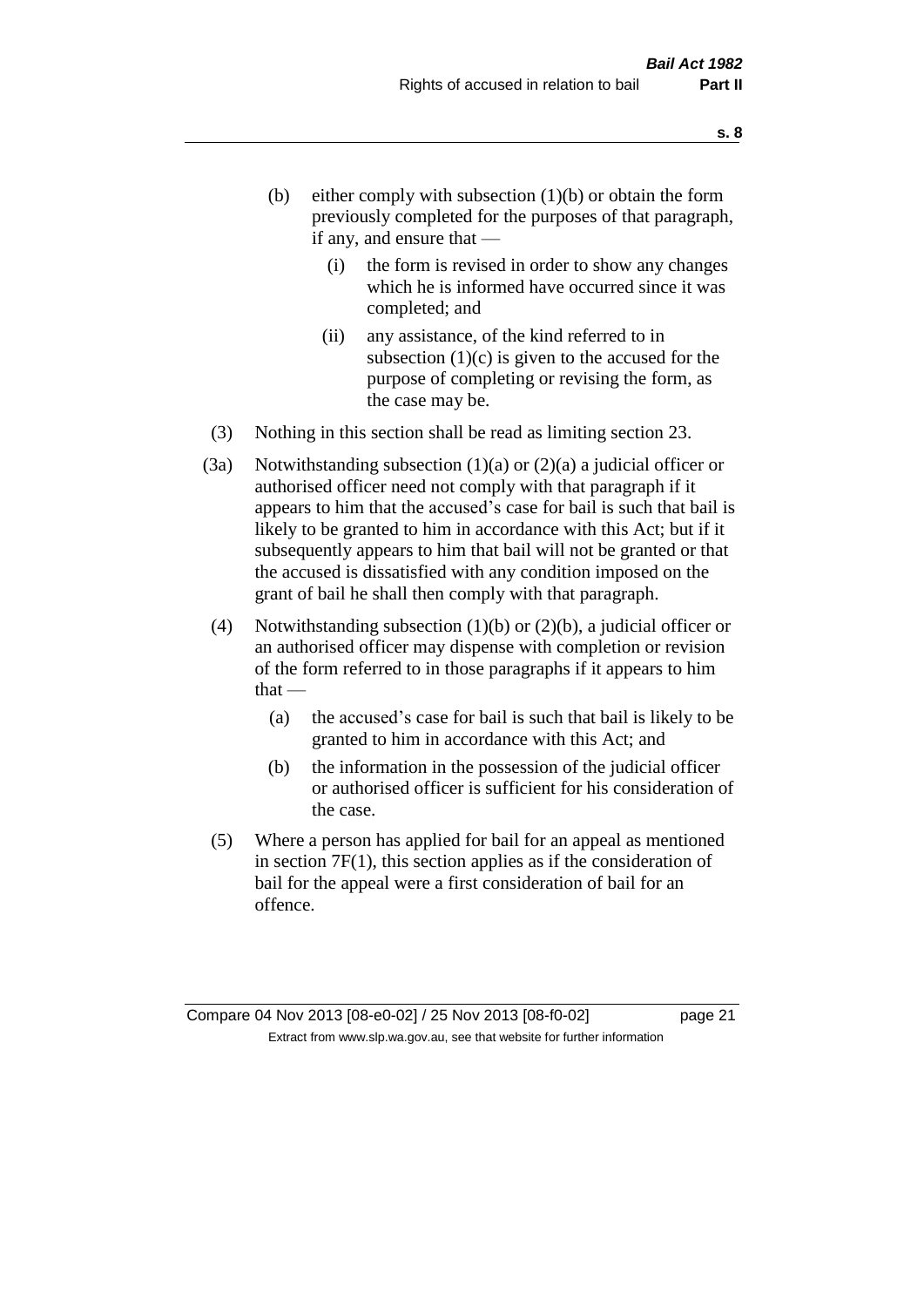#### **s. 9**

*[Section 8 amended by No. 74 of 1984 s. 6; No. 15 of 1988 s. 6; No. 33 of 1989 s. 18; No. 84 of 2004 s. 82; No. 6 of 2008 s. 9(2) and 43(1).]* 

#### **9. Bail decision may be deferred until more information obtained etc.**

- (1) Subject to section 26(2) of the *Young Offenders Act 1994*, a judicial officer or authorised officer who is called upon to consider a case for bail may defer consideration of the case for a period not exceeding 30 days if he thinks it is necessary —
	- (a) to obtain more information for the purpose of making a decision in accordance with this Act; or
	- (b) to take any step authorised by section  $24(1)$  or  $24A(1)$ or (2).
- (2) Nothing in this section shall be taken to limit the right of an accused to be brought before a court as soon as is practicable if he is not released on bail.

*[Section 9 amended by No. 57 of 1997 s. 21(2); No. 84 of 2004 s. 82; No. 6 of 2008 s. 10(1).]*

#### **10. Sections 5, 6 and 7 do not apply if accused imprisoned for other cause**

Notwithstanding sections 5, 6 and 7, the rights conferred on an accused and the duties imposed on police officers, authorised officers and judicial officers by those sections in respect of an appearance in court for an offence do not arise where —

- (a) the accused is in custody for some other offence or reason (including the non-payment of a sum of money); and
- (b) the police officer, authorised officer or judicial officer is satisfied that the accused is likely to remain in custody for that other offence or reason until or beyond the time for the appearance for the first-mentioned offence.

page 22 Compare 04 Nov 2013 [08-e0-02] / 25 Nov 2013 [08-f0-02] Extract from www.slp.wa.gov.au, see that website for further information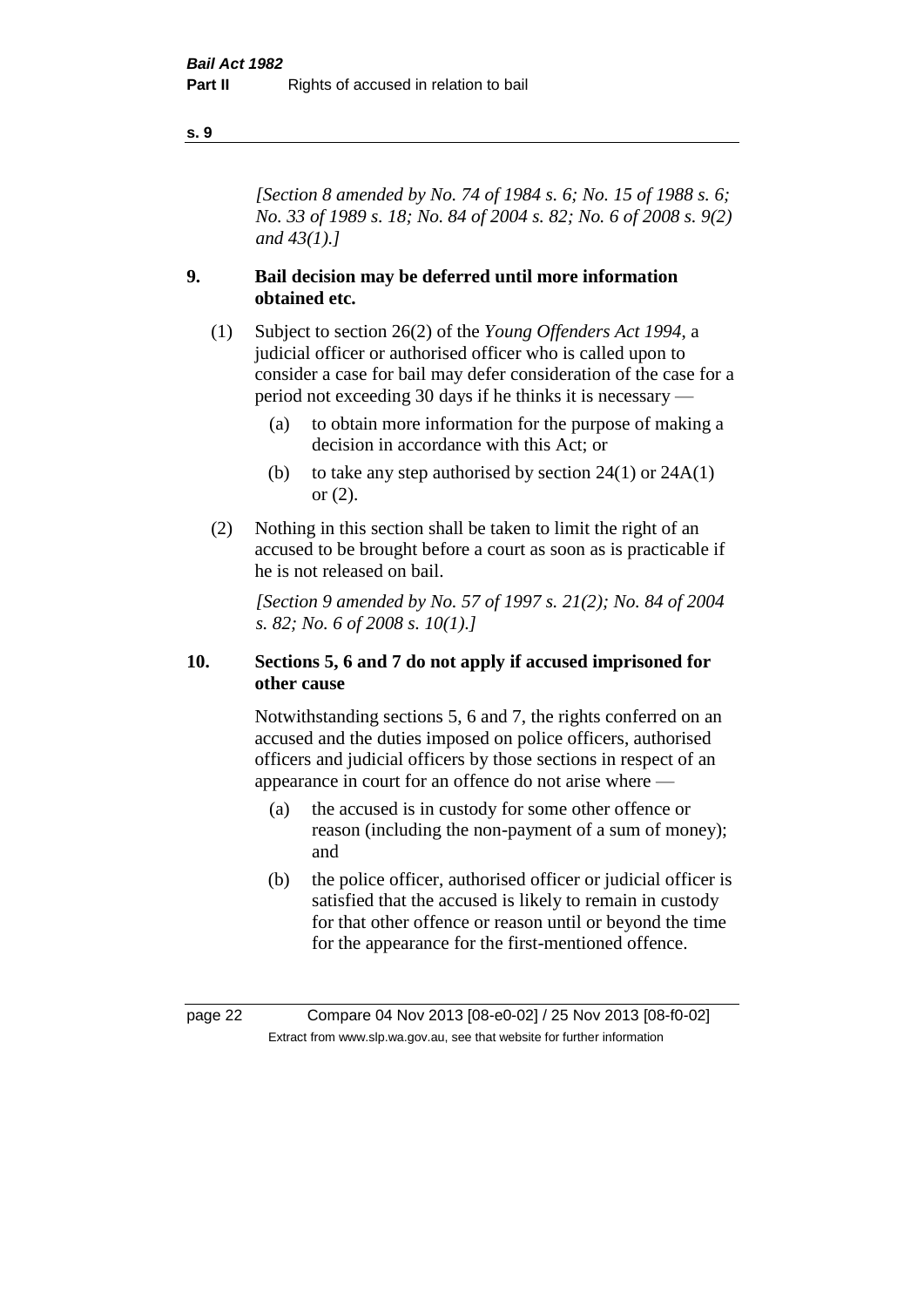*[Section 10 amended by No. 84 of 2004 s. 82.]*

#### **11. Accused's rights following grant of bail**

- $(1)$  When
	- (a) bail has been granted to an accused for an appearance in court; and
	- (b) all conditions which are to be complied with before the release of the accused have been complied with; and
	- (c) he has entered into a bail undertaking for that appearance or his bail undertaking is deemed to be amended under section 31(3),

the accused has a right to be at liberty until he is required to appear, or to next appear, before a court, but subject to —

- (d) any requirement that he be in custody for some other reason; and
- (e) the exercise of the powers in sections 14(3), 17A, 46, 50F, 54 and 55; and
- (f) the limitation mentioned in section 12.
- (2) Where the accused is in custody in a lock-up, court custody centre or prison, the right conferred by subsection (1) is also subject to the person in charge of the lock-up, court custody centre or prison either —
	- (a) signing a certificate under subsection (3); or
	- (b) receiving notice that a certificate has been signed by another person under that subsection.
- (3) After an accused becomes entitled to be at liberty as provided in subsection (1), a person referred to in section 29 may sign a certificate to that effect in the prescribed form.
- (4) The person in charge of a lock-up, court custody centre or prison in which the accused is in custody shall release the accused from custody as soon as is practicable after —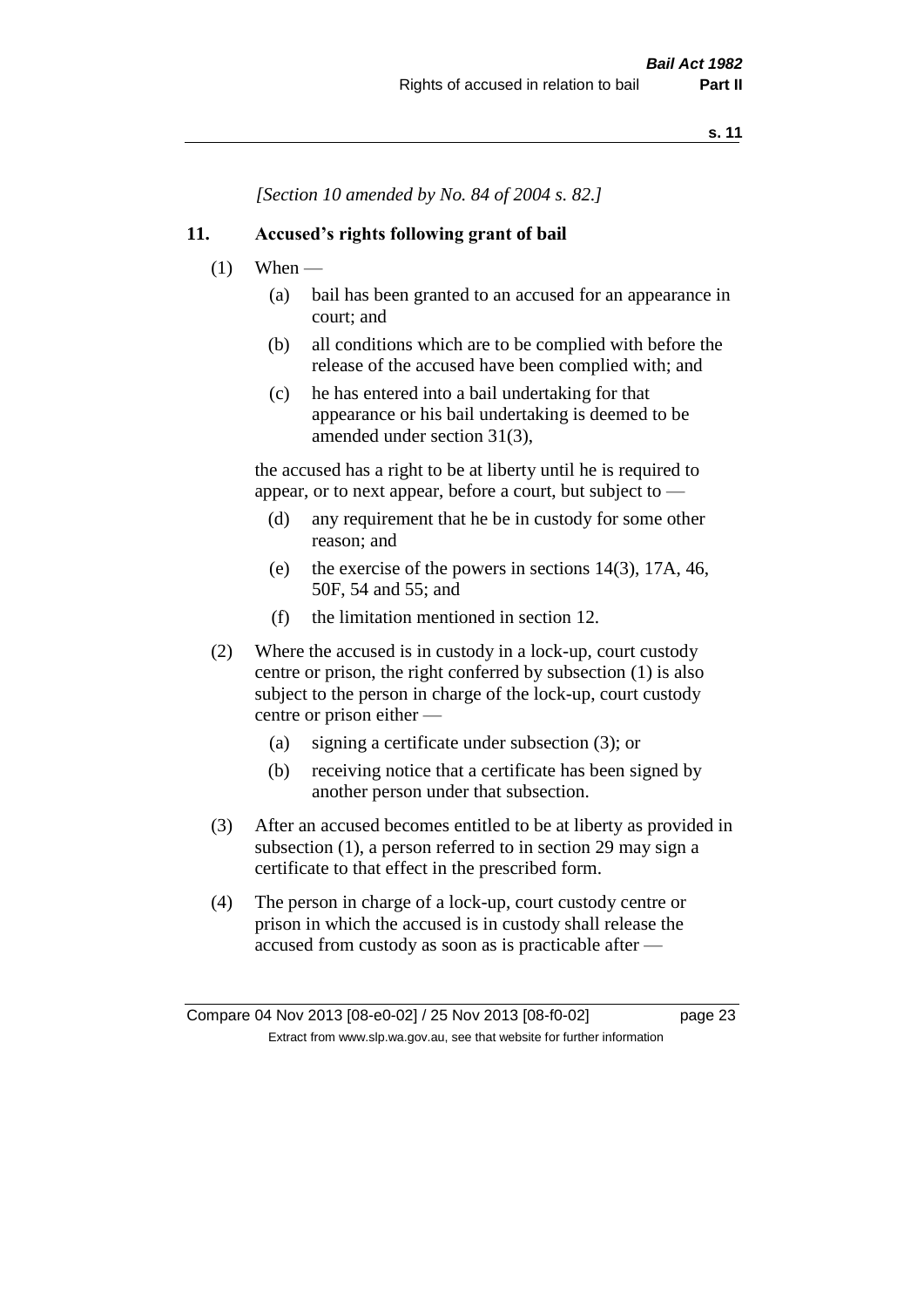**s. 12**

- (a) the person in charge signs the certificate; or
- (b) if the certificate is signed by a person other than the person in charge, the person in charge receives notice as described in subsection (2)(b).

*[Section 11 amended by No. 74 of 1984 s. 7; No. 15 of 1988 s. 7; No. 49 of 1988 s. 81; No. 45 of 1993 s. 7; No. 47 of 1999 s. 8; No. 59 of 2004 s. 141; No. 84 of 2004 s. 82; No. 6 of 2008 s. 11(1) and (2).]* 

# **12. Rights in s. 7A(2) and 11, limitations on**

The right of an accused to have his case for bail considered as soon as is practicable, his right to be at liberty as mentioned in sections 7A(2) and 11(1), and the corresponding duties created by this Part, are limited so far as is reasonably necessary for the exercise or performance by a person of any statutory power or function vested in him which requires or permits the continued custody of the accused, including the exercise of the powers set out in Part 12 of the *Criminal Investigation Act 2006* and Parts 6 and 7 of the *Criminal Investigation (Identifying People) Act 2002*.

*[Section 12 amended by No. 6 of 2002 Sch. 2 cl. 1; No. 84 of 2004 s. 82; No. 59 of 2006 s. 6; No. 6 of 2008 s. 12.]*

page 24 Compare 04 Nov 2013 [08-e0-02] / 25 Nov 2013 [08-f0-02] Extract from www.slp.wa.gov.au, see that website for further information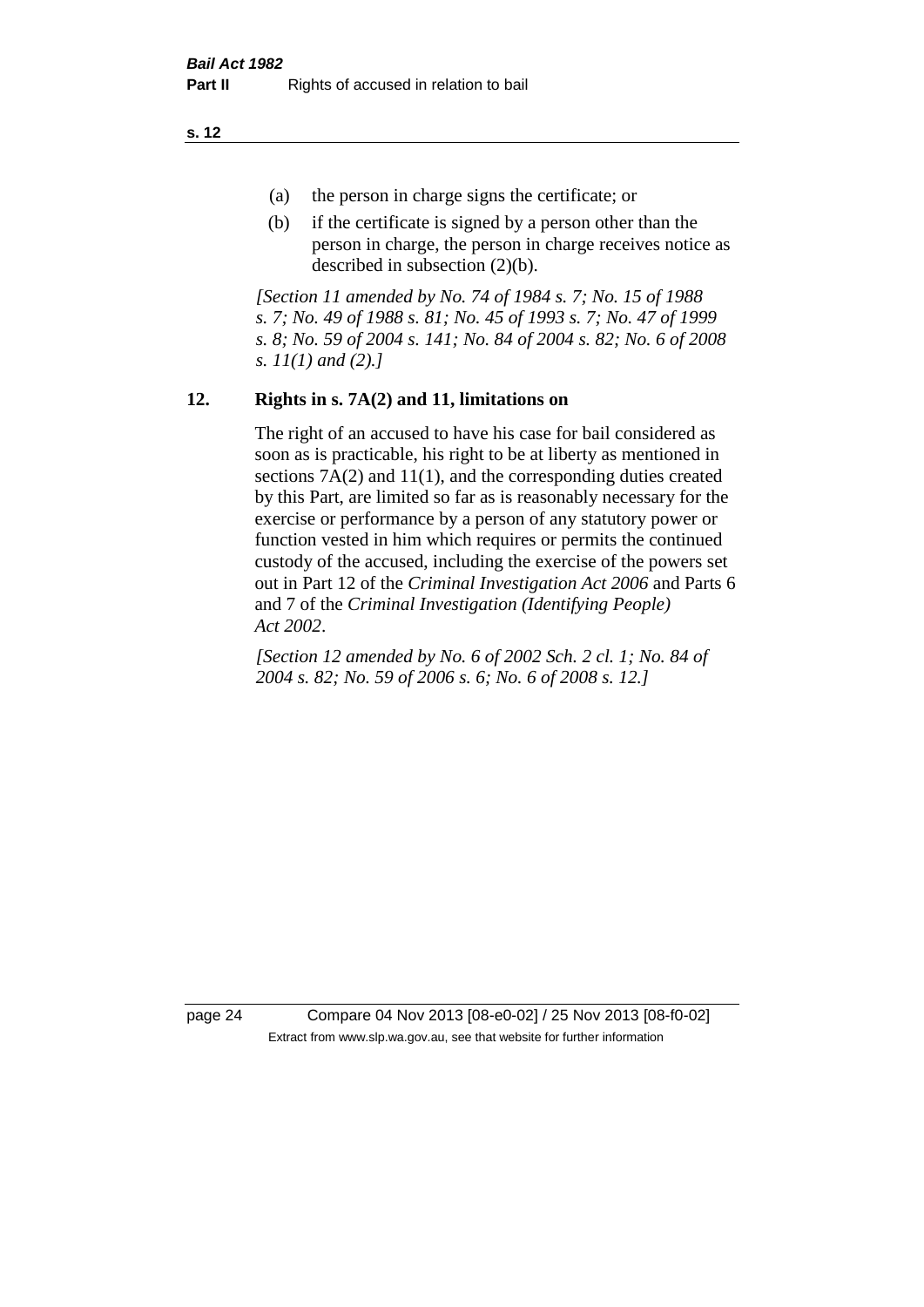# **Part III — Jurisdiction relating to bail**

*[Heading inserted by No. 6 of 2008 s. 13.]*

#### **13. Jurisdiction to grant bail, who has etc. (Sch. 1)**

- (1) Jurisdiction to grant bail for any appearance described in the first column of Part A of Schedule 1 is vested in the judicial officer or authorised officer specified in the second column of that Part opposite thereto and shall be exercised subject to and in accordance with this Part and the further provisions in Parts B, C and D of Schedule 1.
- (2) A home detention condition shall not be imposed as a condition of bail except by a judicial officer.

*[Section 13 amended by No. 61 of 1990 s. 5; No. 45 of 1993 s. 12.]* 

#### **13A. Jurisdiction in s. 7A to dispense with bail, who has and exercise of**

- (1) Jurisdiction to dispense with the requirement for bail under section 7A for any appearance described in the first column of Schedule 1 Part A clause 2 or 3 is vested, subject to Schedule 1 Part B, in the judicial officer specified in the second column of that clause opposite that description, but Schedule 1 Part A clause 7 does not apply for the purposes of this subsection.
- (2) The jurisdiction referred to in subsection (1) is exercisable  $only$ —
	- (a) in respect of an appearance in court before conviction for an offence; and
	- (b) if it appears to the judicial officer that bail would be granted in accordance with Schedule 1 Part C clause 1 or 2 but that in the circumstances the completion of bail papers is an unnecessary imposition.
- (3) Where a judicial officer dispenses with the requirement for bail for an appearance by an accused the registrar of the court shall,

Compare 04 Nov 2013 [08-e0-02] / 25 Nov 2013 [08-f0-02] page 25 Extract from www.slp.wa.gov.au, see that website for further information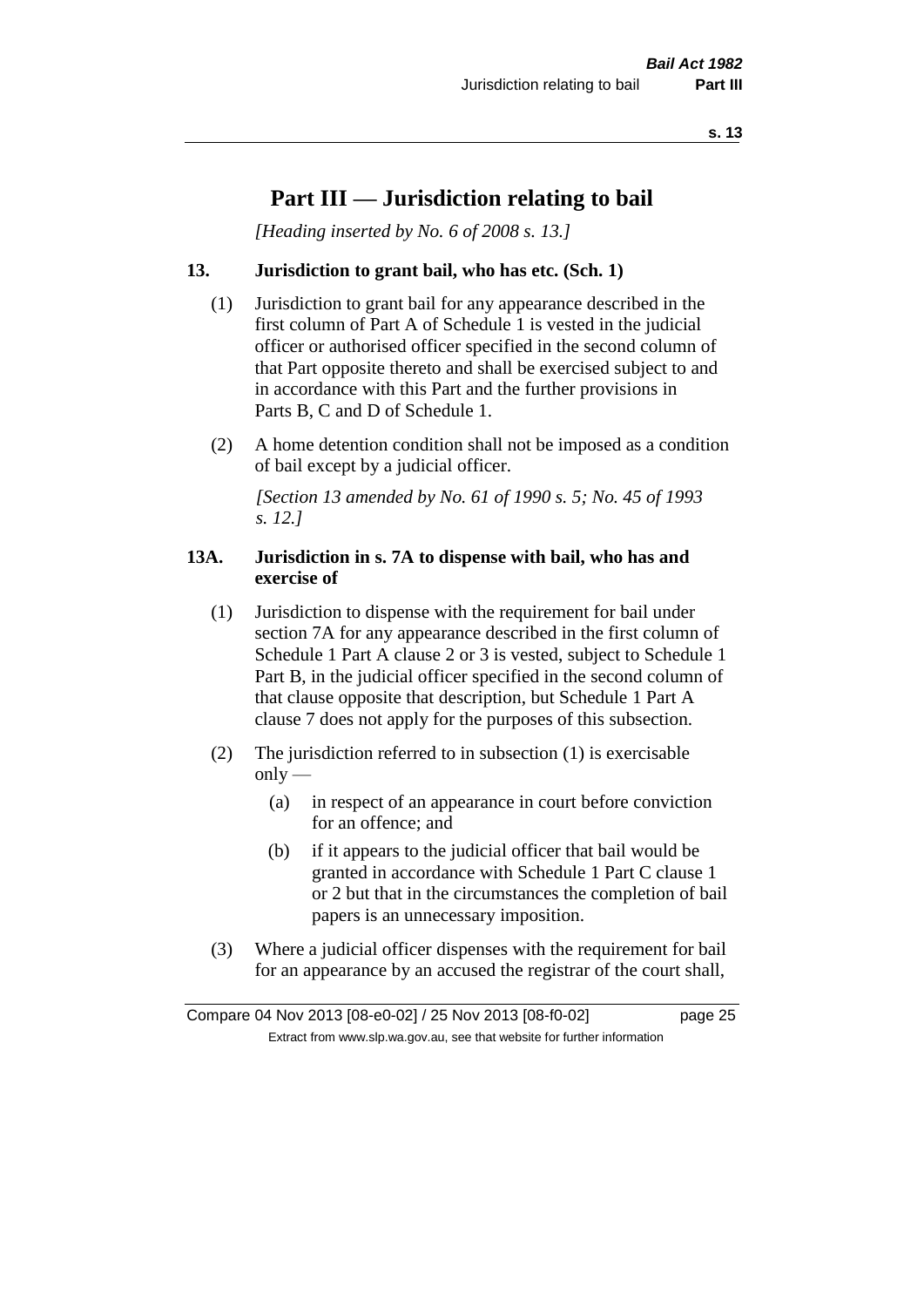#### **s. 13B**

in accordance with section 13B, give written notice to the accused of the time and place for the appearance.

*[Section 13A inserted by No. 6 of 2008 s. 14.]*

#### **13B. Notices under s. 13A(3), service and proof of**

- (1) A written notice to an accused under section  $13A(3)$  shall be
	- (a) given to the accused personally; or
	- (b) sent to the accused
		- (i) by post to the accused's address appearing in the records of the court; or
		- (ii) in urgent cases or with the accused's consent, by electronic communication.
- (2) A person who gives or sends a notice in accordance with subsection (1) shall endorse on a file copy of the notice a certificate showing —
	- (a) that the person has done so; and
	- (b) the time of doing so.
- (3) If a notice is sent by post under subsection  $(1)(b)(i)$ , the notice is to be presumed, unless the contrary is shown, to have been received at the time when, in the ordinary course of events, it would have been delivered.
- (4) In any proceedings
	- (a) a document purporting to be a copy of a notice referred to in subsection (1) is evidence of the terms of the notice; and
	- (b) an endorsement on a copy of a notice referred to in subsection (2) purporting to be a certificate referred to in that subsection is evidence of the matters appearing in the certificate without proof of the signature of the person who made the endorsement.

*[Section 13B inserted by No. 6 of 2008 s. 14.]*

page 26 Compare 04 Nov 2013 [08-e0-02] / 25 Nov 2013 [08-f0-02] Extract from www.slp.wa.gov.au, see that website for further information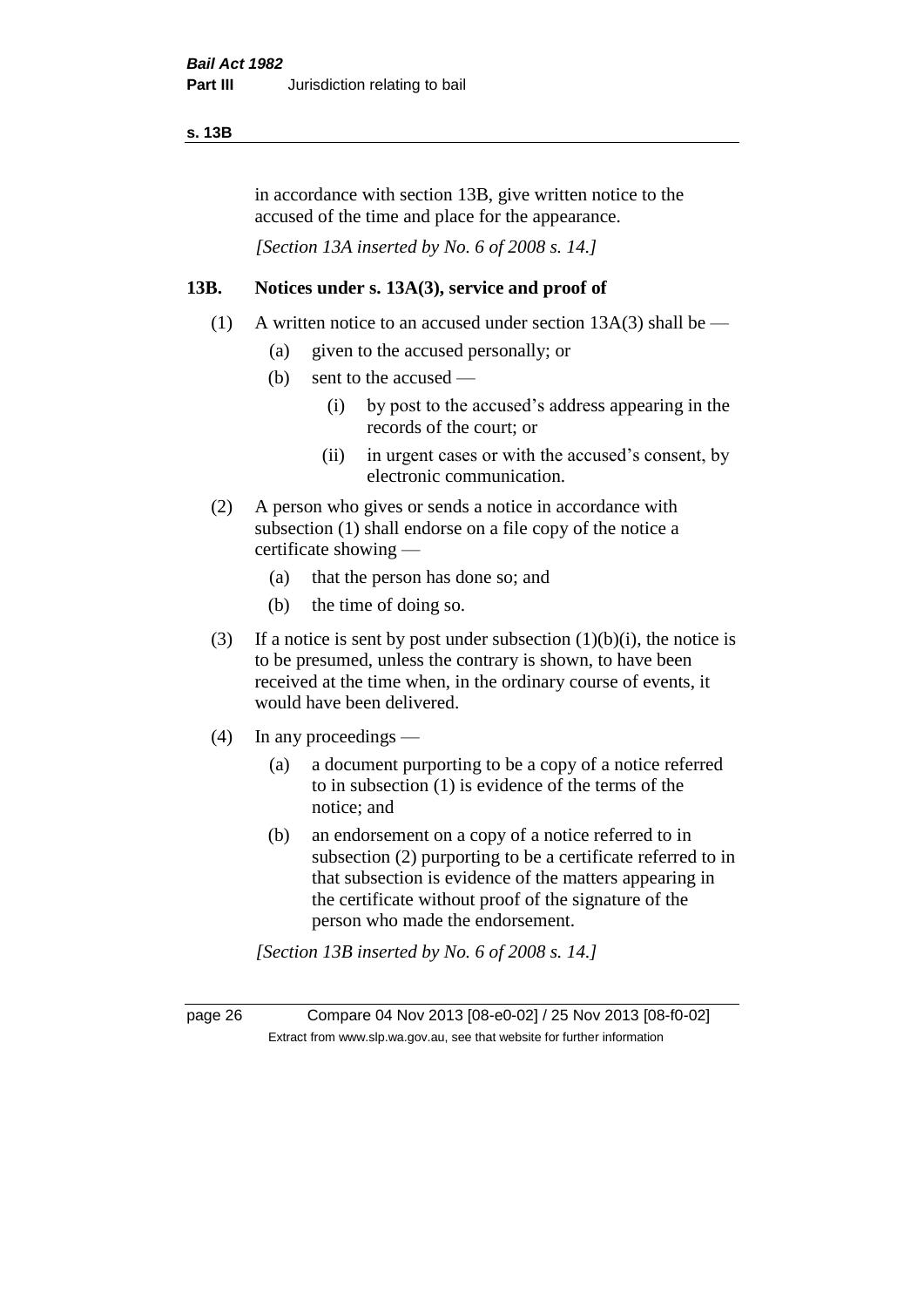### **14. Judges, jurisdiction of**

- (1) A judge may, in accordance with this Act
	- (a) exercise a power to grant bail which is conferred upon any other judicial officer or any authorised officer by this Act; and
	- (b) revoke or vary any bail previously granted by any other such officer; and
	- (c) under section 7A dispense with the requirement for bail or revoke an existing dispensation.
- (2) Subject to subsection (2a), the jurisdiction of a judge under subsection (1) in respect of an appearance by an accused may be invoked by application made by either the prosecutor or the accused, and whether or not any other judicial officer has —
	- (a) previously granted, refused or dispensed with bail; or
	- (b) exercised any power conferred on him by section 55,

in respect of that appearance.

- (2a) After the jurisdiction under subsection (1) has been invoked once by an accused in relation to an offence or group of offences for which he is required to appear, it may not be further invoked by that accused in relation to that offence or group of offences unless the accused satisfies a judge that —
	- (a) new facts have been discovered, new circumstances have arisen or the circumstances have changed since the occasion when the jurisdiction was invoked; or
	- (b) he failed to adequately present his case for bail on that occasion.
- (3) Where under subsection (1) a judge
	- (a) revokes the bail of an accused who is at liberty, he may order that the accused be returned to custody to await the appearance for which the bail was granted;

Compare 04 Nov 2013 [08-e0-02] / 25 Nov 2013 [08-f0-02] page 27 Extract from www.slp.wa.gov.au, see that website for further information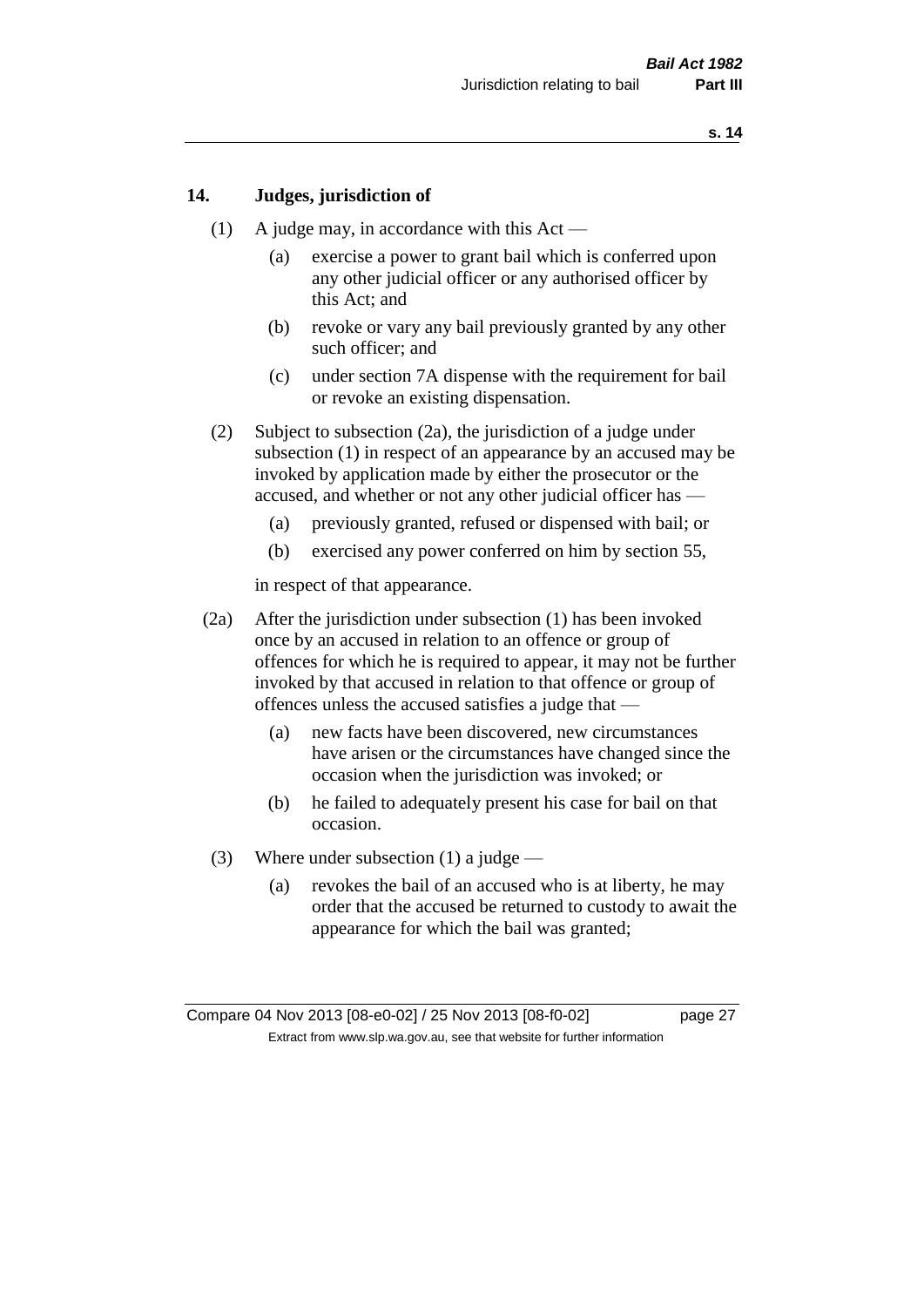# (b) varies the bail of such an accused, he may order that the accused be returned to custody until he becomes entitled to be at liberty pursuant to section 11,

and the judge may issue any warrant which may be necessary to carry such an order into effect.

- (4) In this section
	- (a) references to a judge are references
		- (i) in the case of a child charged with an offence before the Children's Court, to a judge of that Court; and
		- (ii) in the case of an accused committed for trial or sentence to the District Court, to a judge of that Court; and
		- (iii) in any other case, to a judge of the Supreme Court;
		- and
	- (b) references to any other judicial officer
		- (i) in relation to the exercise of powers under this section by a judge, are references to any judicial officer whose jurisdiction is inferior to that of the judge; but
		- (ii) in relation to the exercise of powers under this section by a judge of the Supreme Court, do not include a judge of the Children's Court or a judge of the District Court.

*[Section 14 amended by No. 74 of 1984 s. 8; No. 49 of 1988 s. 82; No. 84 of 2004 s. 82; No. 6 of 2008 s. 15(1)-(4).]* 

# **15. Accused charged with murder, jurisdiction as to bail for**

(1) Where an accused is in custody for murder, the power to grant bail shall be exercised only by a judge of the Supreme Court, or

page 28 Compare 04 Nov 2013 [08-e0-02] / 25 Nov 2013 [08-f0-02] Extract from www.slp.wa.gov.au, see that website for further information

#### **s. 15**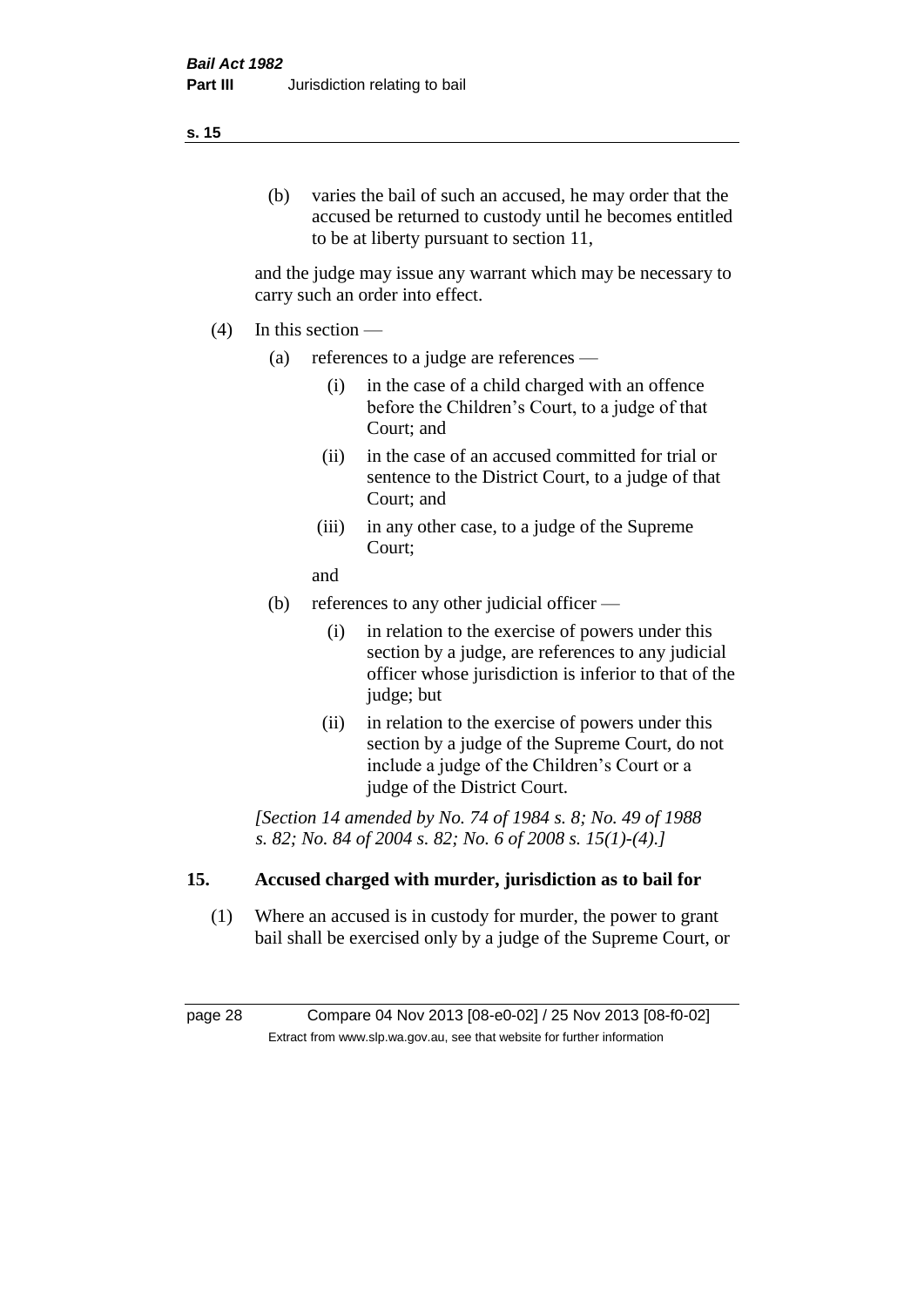#### **s. 15A**

in the case of an accused who is a child by a judge of the Children's Court, except —

- (a) where section  $31(2)(d)$  applies; or
- (b) to the extent that the Court of Appeal exercises its powers under Part A of Schedule 1.
- *[(2) deleted]*

*[Section 15 amended by No. 52 of 1984 s. 35; No. 74 of 1984 s. 9; No. 49 of 1988 s. 83; No. 70 of 1988 s. 45; No. 45 of 1993 s. 12; No. 45 of 2004 s. 28(4); No. 84 of 2004 s. 82; No. 29 of 2008 s. 24(5).]* 

#### **15A. Appeal against judge's decision on bail, commencing etc.**

 $(1)$  In this section —

*bail decision* means a decision —

- (a) to grant or refuse bail; or
- (b) to vary or revoke bail; or
- (c) to dispense with the requirement for bail; or
- (d) to impose any condition on a grant of bail,

and includes a decision under section 55 or 59A(4).

- (2) The prosecutor or the accused may appeal to the Court of Appeal against a bail decision of —
	- (a) a judge of the Children's Court; or
	- (b) a judge of the District Court; or
	- (c) a judge of the Supreme Court.
- (3) The leave of the Court of Appeal is required for each ground of appeal in an appeal under this section.
- (4) The *Criminal Appeals Act 2004* section 27(2), (3) and (4) apply, with necessary modifications, as if an appeal under this section were an appeal under Part 3 of that Act.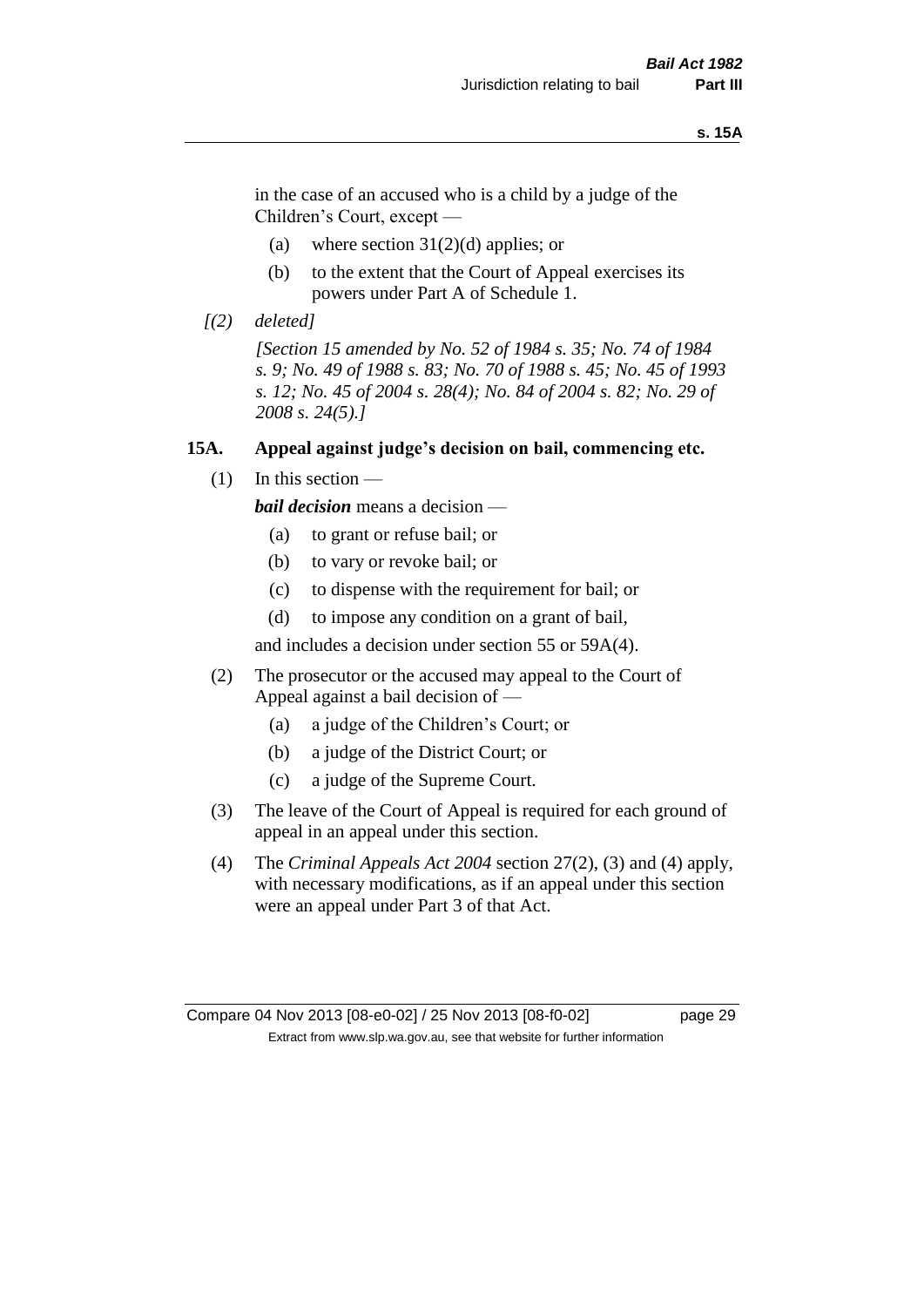- (5) An appeal under this section shall be commenced and conducted in accordance with this section, section 15B and rules of court made by the Supreme Court.
- (6) An appeal under this section shall be commenced by lodging with the Court of Appeal an application for leave to appeal that sets out the grounds of the appeal.
- (7) An appeal under this section cannot be commenced later than 21 days after the date of the bail decision unless the Court of Appeal orders otherwise.
- (8) An accused who is a party to an appeal under this section and who is in custody is entitled to be present at the hearing of the appeal if the accused so requests, and any official responsible for that custody who is informed of such a request shall do what is necessary to give effect to it.
- (9) For the purposes of giving effect to a request referred to in subsection (8), arrangements may be made for the accused to appear before the Court of Appeal by means of a video link or an audio link in accordance with section 66B, unless the Court of Appeal has ordered that the accused appear before it in person.

*[Section 15A inserted by No. 6 of 2008 s. 16(1).]*

### **15B. Appeal under s. 15A, determining etc.**

- (1) The Court of Appeal has jurisdiction to hear and determine an appeal under section 15A.
- (2) The Court of Appeal shall determine an appeal on the material and evidence that was before the judge whose decision is the subject of the appeal.
- (3) Any decision of the Court of Appeal in relation to bail shall be made in accordance with the relevant provisions of sections 13A and 17 and Schedule 1.

page 30 Compare 04 Nov 2013 [08-e0-02] / 25 Nov 2013 [08-f0-02] Extract from www.slp.wa.gov.au, see that website for further information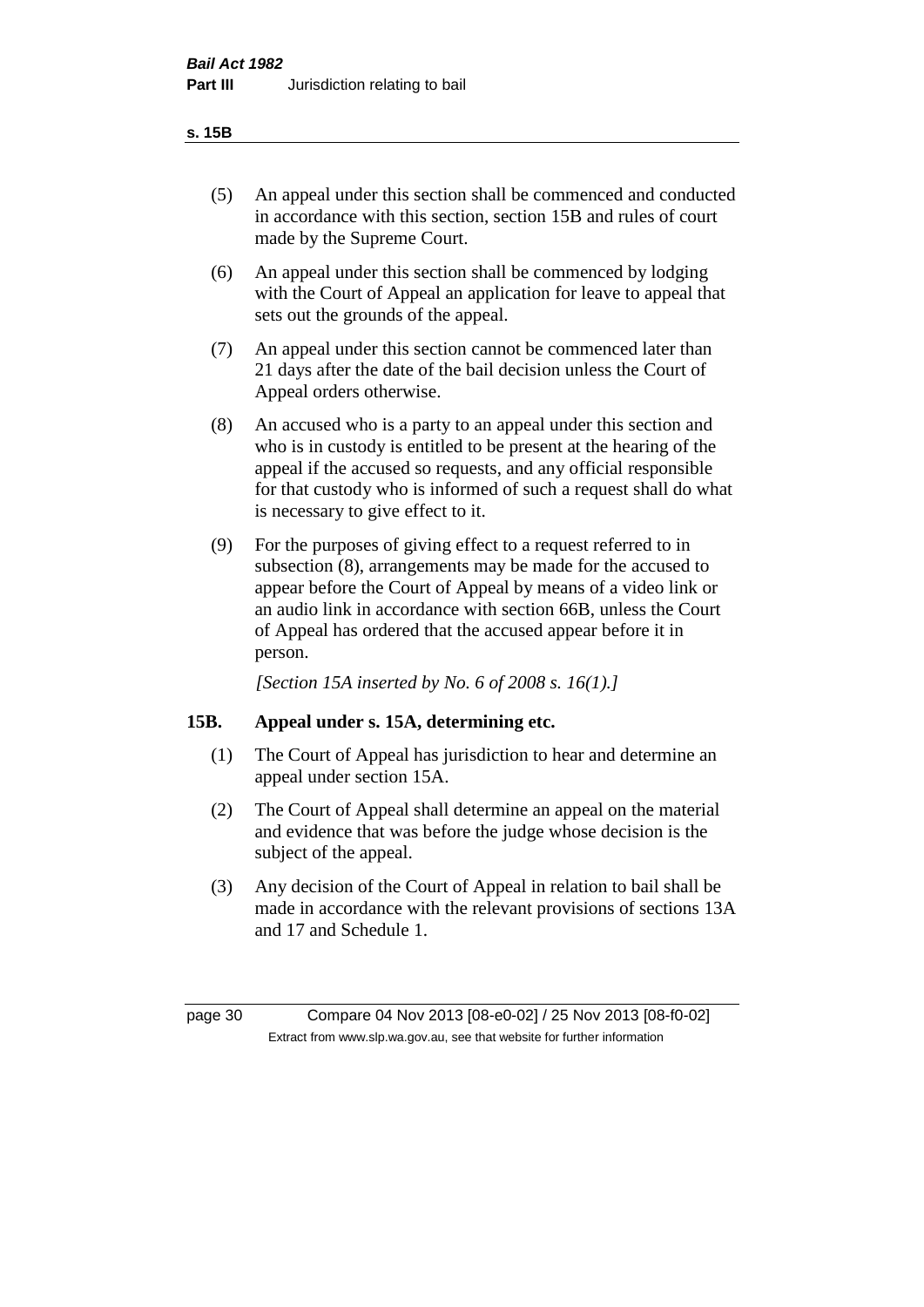- (4) Where in determining an appeal the Court of Appeal revokes the bail of an accused who is at liberty, it may order that the accused be returned to custody to await the appearance for which the bail was granted.
- (5) Where in determining an appeal the Court of Appeal varies the bail of an accused who is at liberty, it may order that the accused be returned to custody until the accused becomes entitled to be again at liberty pursuant to section 11.
- (6) A judge of appeal may issue any warrant that may be necessary to carry into effect an order under subsection (4) or (5).

*[Section 15B inserted by No. 6 of 2008 s. 16(1).]*

#### **16. Person arrested on warrant, bail of**

- (1) Subject to sections 14 and 15 where the arrest of an accused for an offence is made pursuant to a warrant he shall not be granted bail before he is brought before a court or judicial officer as commanded by the warrant, except by a justice acting in terms of section 6(9).
- (2) Notwithstanding subsection (1) or any other provision of this Act, an accused who has been arrested pursuant to a warrant —
	- (a) issued under section 59B; or
	- (b) issued under the *Criminal Procedure Act 2004* for an offence against section 51(1) or (2),

shall not have a right to have his case for bail considered, and shall not be granted bail, before he is brought before the court as commanded by the warrant.

*[Section 16 amended by No. 59 of 2004 s. 141; No. 84 of 2004 s. 11 and 82; No. 59 of 2006 s. 4(3); No. 6 of 2008 s. 36(2).]*

Compare 04 Nov 2013 [08-e0-02] / 25 Nov 2013 [08-f0-02] page 31 Extract from www.slp.wa.gov.au, see that website for further information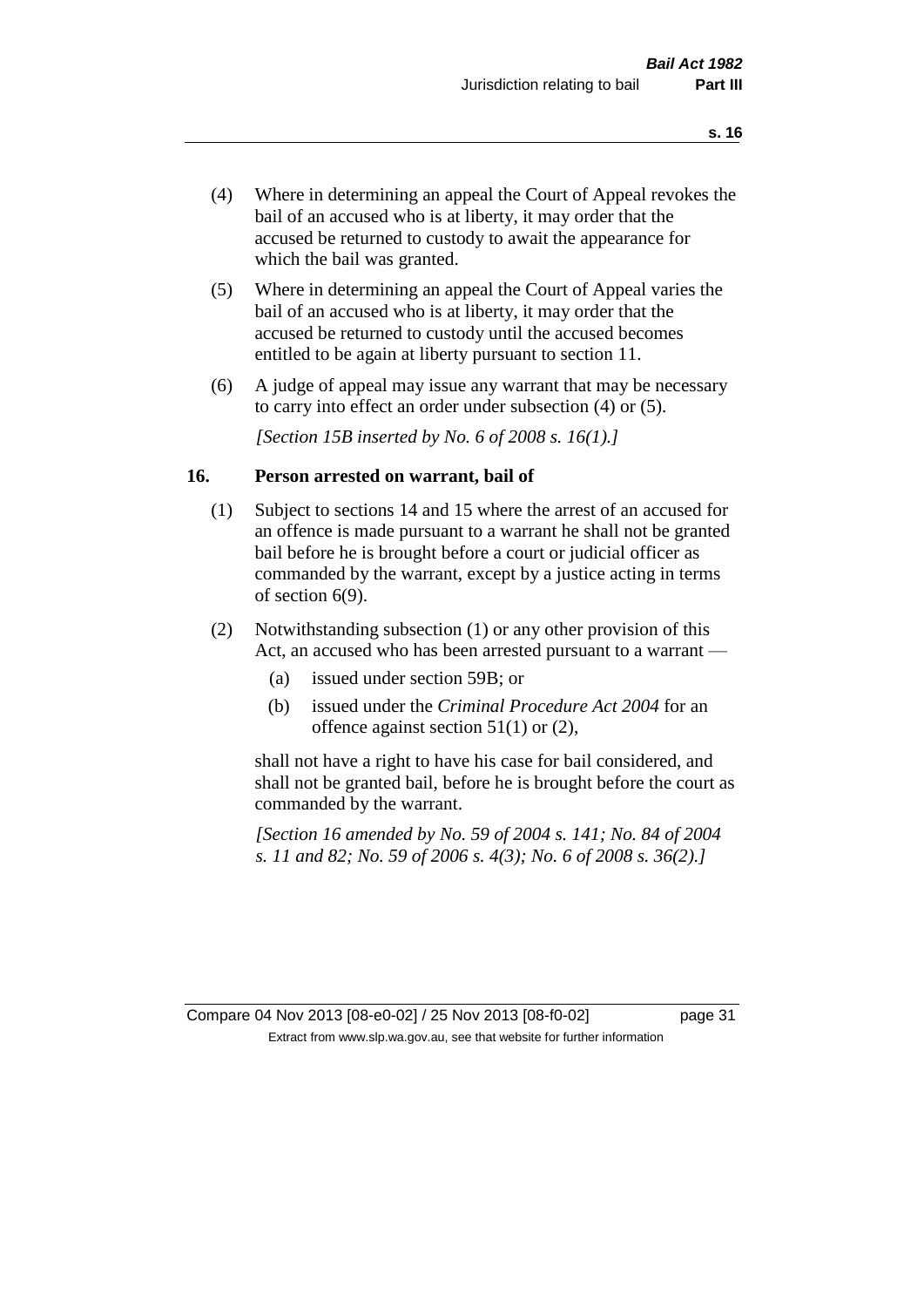| ۰.<br>v |
|---------|
|---------|

### **16A. Person arrested in urban area, restrictions on who can grant bail for in some cases**

- (1) Where this section applies to a person who has been arrested for an offence jurisdiction does not arise under section 13 until the person is brought before —
	- (a) a court constituted by or so as to include a magistrate; or
	- (b) where section 15 applies, a judge of the Supreme Court or a judge of the Children's Court as the case may require.
- (2) This section applies where
	- (a) a person has been arrested in an urban area for a serious offence; and
	- (b) the serious offence is alleged to have been committed while the accused was —
		- (i) on bail for; or
		- (ii) at liberty under an early release order made in respect of,

another serious offence.

- (3) This section also applies where a person has been arrested in an urban area for an offence against section 61(1) of the *Restraining Orders Act 1997* (which creates offences for breaches of violence restraining orders).
- (4) In this section —

*urban area* means —

- (a) the metropolitan region as defined in the *Planning and Development Act 2005* and any prescribed area that adjoins that region; and
- (b) any other prescribed area of the State, being the whole or part of, or an area adjoining, a local government district under the *Local Government Act 1995* that is designated under that Act as a city or a town.

page 32 Compare 04 Nov 2013 [08-e0-02] / 25 Nov 2013 [08-f0-02] Extract from www.slp.wa.gov.au, see that website for further information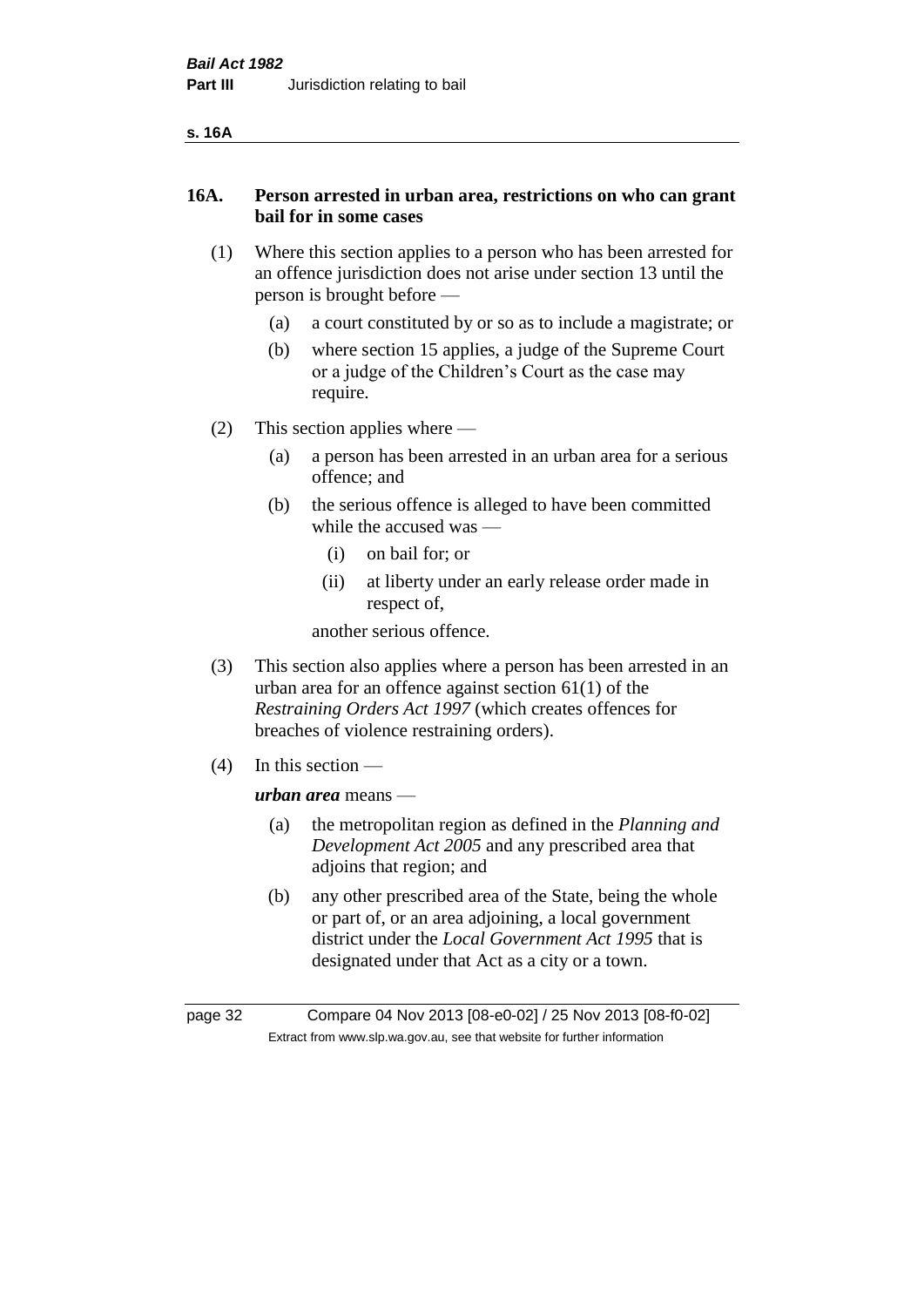*[Section 16A inserted by No. 54 of 1998 s. 6(1); amended by No. 38 of 2004 s. 59; No. 84 of 2004 s. 82; No. 38 of 2005 s. 15.]*

### **17. Conditions on bail which may be imposed**

- (1) A judicial officer or authorised officer may impose conditions on a grant of bail only to the extent that he is authorised to do so by clause 2(3)(c) of Part C and Part D of Schedule 1.
- (2) Conditions imposed on a grant of bail shall not be any more onerous on the accused than the judicial officer or authorised officer considers is required in the public interest having regard to the nature of the offence for which the accused is in custody and the circumstances of the accused.

*[Section 17 amended by No. 45 of 1993 s. 8 and 12; No. 84 of 2004 s. 82.]* 

### **17A. Child on bail, changing responsible person for (Sch. 1 Pt. C cl. 2)**

- (1) Where this section applies, an authorised police officer may
	- (a) cancel an undertaking of the kind described in clause 2(3)(c) of Part C of Schedule 1; and
	- (b) approve of another person as a responsible person within the meaning in that clause; and
	- (c) detain the accused or order his detention until the person so approved enters into an undertaking of the kind mentioned in paragraph (a).
- (2) Subsection (1) applies where
	- (a) a person has entered into an undertaking referred to in paragraph (a) of that subsection; and
	- (b) a judicial officer when granting bail ordered that the person may under this section be released from the undertaking by an authorised police officer; and
	- (c) the person wishes to be so released.

Compare 04 Nov 2013 [08-e0-02] / 25 Nov 2013 [08-f0-02] page 33 Extract from www.slp.wa.gov.au, see that website for further information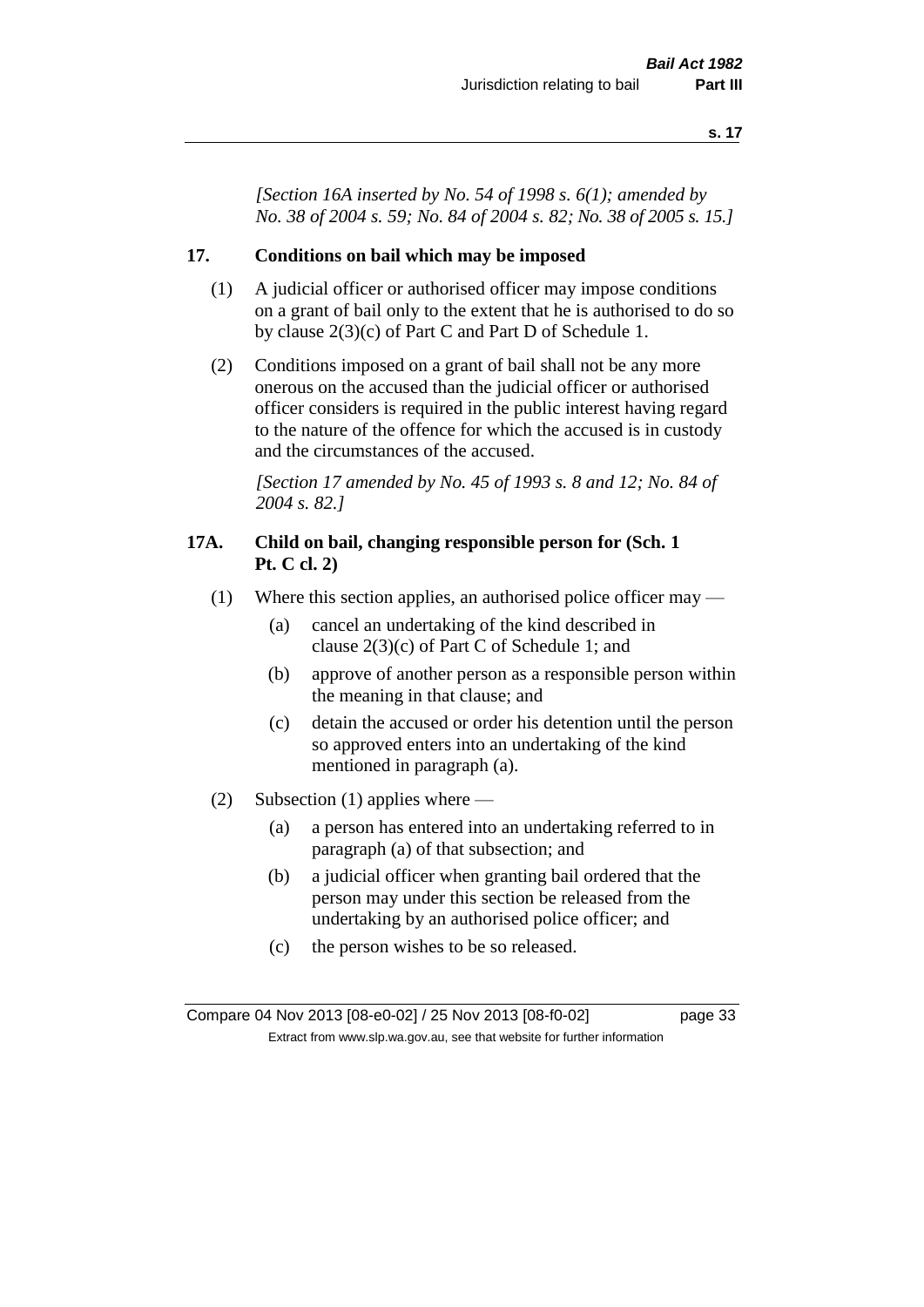#### **s. 17A**

- (3) A police officer may, for the purpose of the exercise of the powers in subsection (1), take into custody a child accused who has been released on bail.
- (4) If the police officer is not an authorised police officer he shall, as soon as is practicable, bring the accused before an authorised police officer for the purpose referred to in subsection (3).
- (5) After an undertaking has been entered into as mentioned in subsection  $(1)(c)$ , the accused, subject to this Act, has a right to be at liberty until he is required to appear before a court.

*[Section 17A inserted by No. 45 of 1993 s. 9; amended by No. 84 of 2004 s. 82.]* 

*[18-19. Deleted by No. 59 of 2006 s. 7(1).]*

page 34 Compare 04 Nov 2013 [08-e0-02] / 25 Nov 2013 [08-f0-02] Extract from www.slp.wa.gov.au, see that website for further information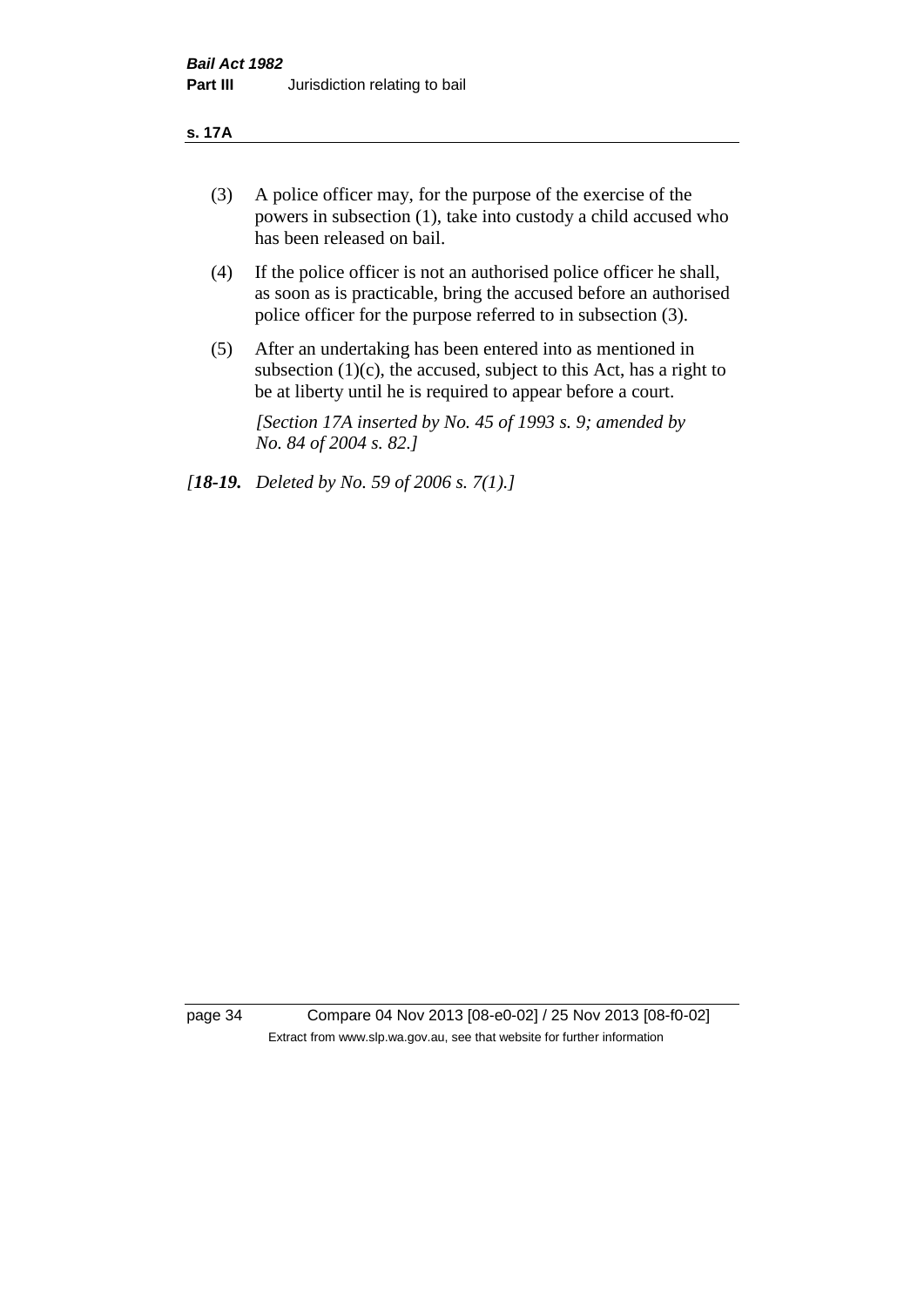# **Part IV — Hearing of case for bail, parties, and evidence**

### **20. Bail hearing for indictable offence, court may hold in private etc.**

- (1) On the consideration by a judicial officer of a case for bail of an accused who is charged with an offence triable by jury, the judicial officer may, to avoid prejudice to either party, exercise the powers described in subsection (2), but shall only exercise the power in paragraph (b) thereof if he considers that the exercise of the power in paragraph (a) is not, on its own, likely to be sufficient to avoid prejudice.
- (2) The powers referred to in subsection (1) are to order
	- (a) that no report, or summary, of any statement, or of any specified statement, made or furnished at the hearing shall be published by any means;
	- (b) that the bail application be heard *in camera*.
- (3) Where an order is made under subsection (2)(a), no report, or summary, of any statement referred to in that paragraph shall be published by any means —
	- (a) if the offence is one that may be tried on indictment, before a court decides that it is to be tried on indictment; or
	- (b) if the accused is discharged from further proceedings upon the prosecution notice or indictment brought against him for the offence, before he is so discharged; or
	- (c) if the accused is tried on indictment for the offence, before the trial is ended.
- (4) A person who, except with lawful excuse, fails to comply with an order made under this section commits an offence. Penalty: \$1 000.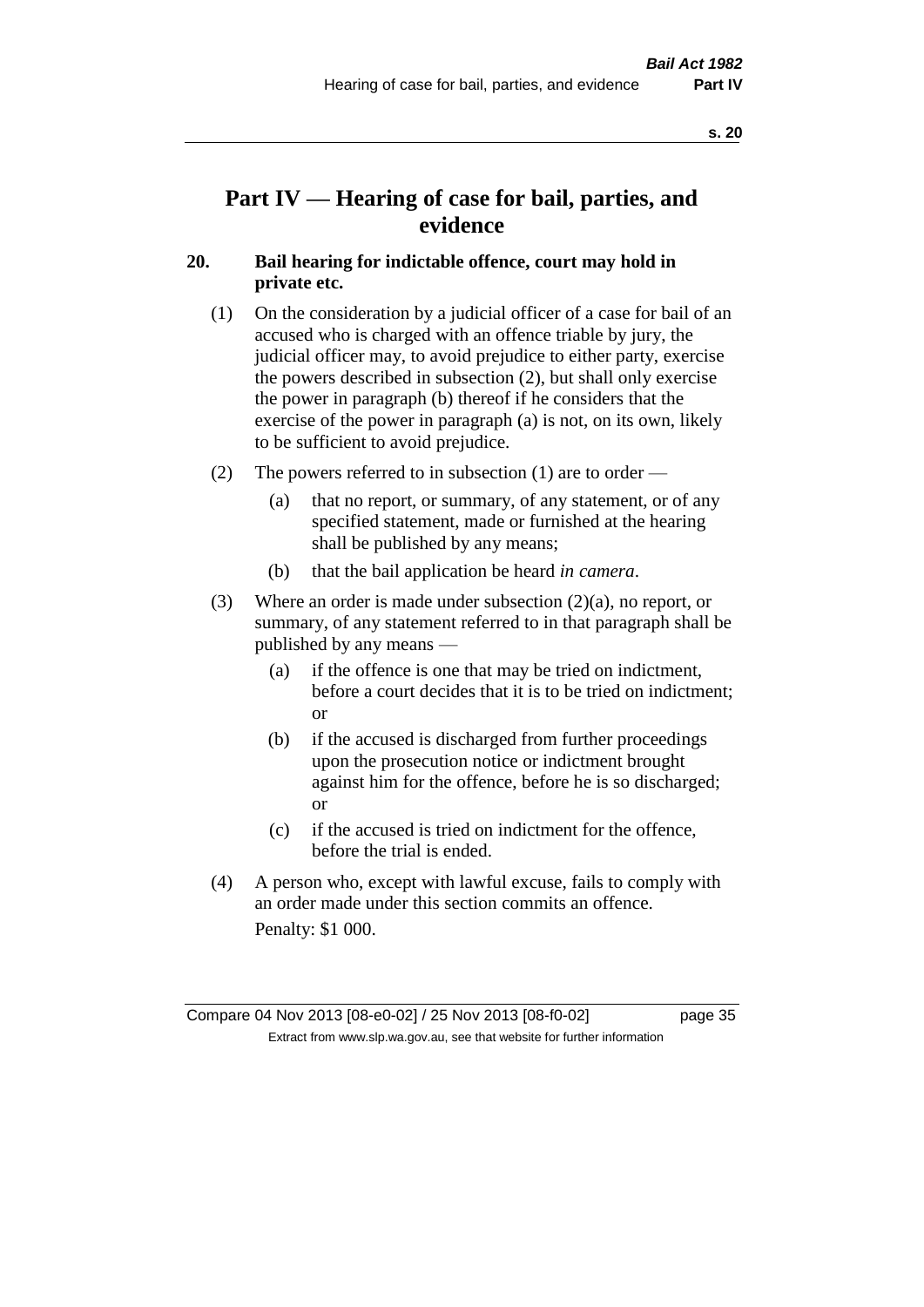*[Section 20 amended by No. 50 of 2003 s. 37(2); No. 4 of 2004 s. 58; No. 84 of 2004 s. 11 and 82.]*

### **21. Parties to bail proceedings, who are**

- (1) The parties to proceedings on a case for bail are the prosecutor and the accused and, subject to subsection (2), no other person shall be a party to, or be represented at, the proceedings.
- (2) Nothing in subsection (1) affects the right of
	- (a) the Attorney General to apply for leave, or be an appellant, under Part 2 of the *Criminal Appeals Act 2004*; or
	- (b) the Director of Public Prosecutions or the State Solicitor to receive notice and be heard under section 7F(2); or
	- (c) an officer referred to in section 33 of the *Children's Court of Western Australia Act 1988* to be present at and participate in proceedings concerning a child under that section.

*[Section 21 amended by No. 15 of 1988 s. 9; No. 49 of 1988 s. 84; No. 33 of 1989 s. 18; No. 31 of 1993 s. 7; No. 65 of 2003 s. 88(3); No. 59 of 2004 s. 141; No. 84 of 2004 s. 11 and 82; No. 6 of 2008 s. 9(3).]* 

### **22. Evidence at bail hearings**

A judicial officer or authorised person may in considering any case for bail receive and take into account such information as he thinks fit whether or not the same would normally be admissible in a court of law.

### **23. Accused not bound to supply information**

An accused is not obliged to complete, or furnish information for, the form referred to in section  $8(1)(b)$ , or for any revision thereof, or to furnish any information, whether on oath or otherwise, for the purpose of having his case for bail considered.

page 36 Compare 04 Nov 2013 [08-e0-02] / 25 Nov 2013 [08-f0-02] Extract from www.slp.wa.gov.au, see that website for further information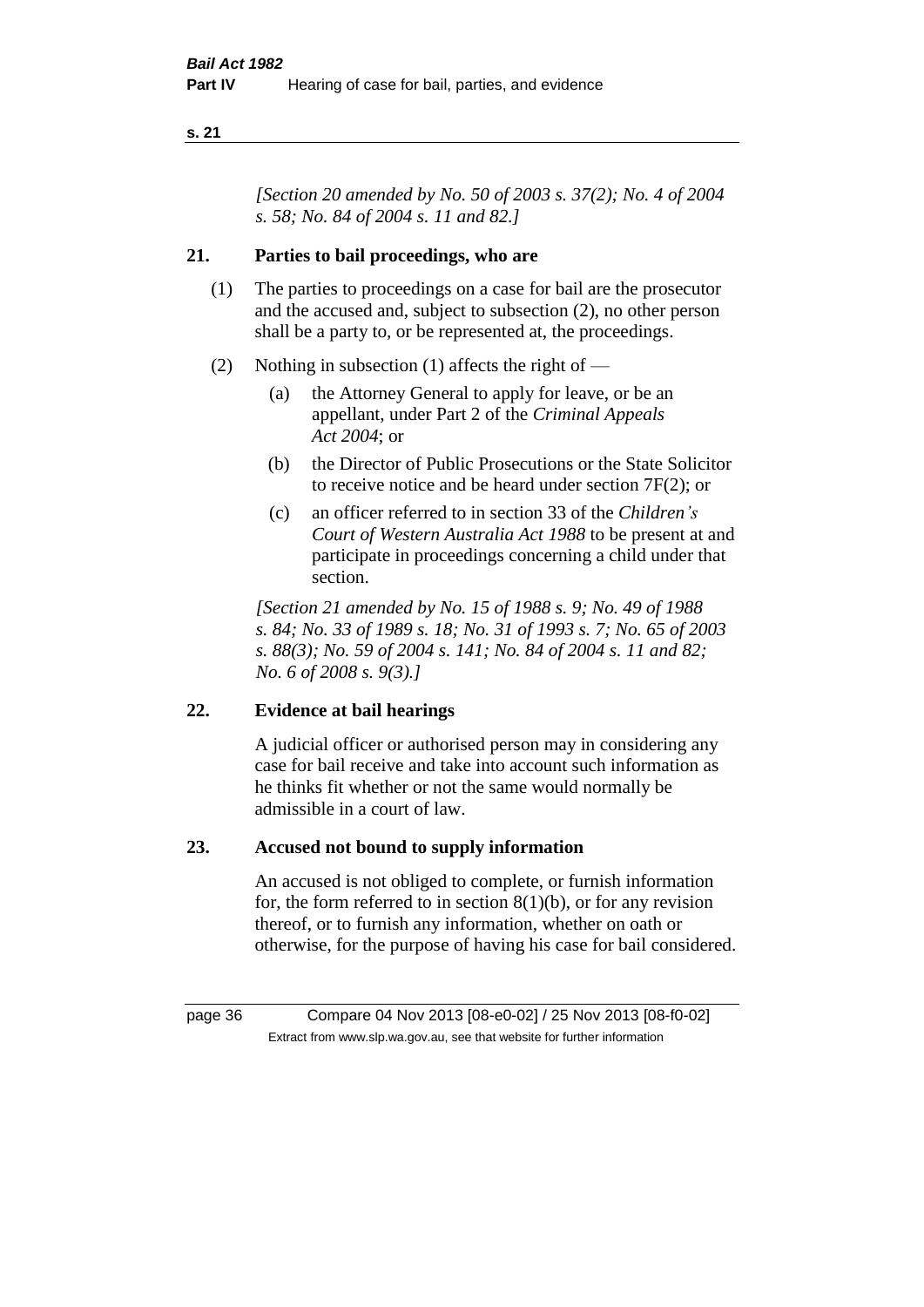*[Section 23 amended by No. 84 of 2004 s. 82; No. 6 of 2008 s. 43(2).]* 

### **24. Court etc. may ask police to verify etc. accused's information**

- (1) A judicial officer or authorised officer who is called upon to consider a case for bail may —
	- (a) request that any information placed before the judicial officer or authorised officer by the accused for the purposes of the case be verified by a police officer, and to that end may refer to a police officer the form mentioned in section 8(1)(b), after it has been completed or revised;
	- (b) request that a report on any matter mentioned in Part C of Schedule 1, so far as it applies to an accused whose case is being or to be considered, be made by a police officer.
- (2) Where a reference or request is made under subsection (1) a police officer shall, as soon as is practicable —
	- (a) make a report to the judicial officer or the authorised officer accordingly; and
	- (b) furnish a copy of the report to the accused or his solicitor or counsel.

*[Section 24 inserted by No. 61 of 1990 s. 6; amended by No. 45 of 1993 s. 12; No. 84 of 2004 s. 82; No. 6 of 2008 s. 43(2).]* 

### **24A. Court may ask community corrections officer to verify etc. accused's information etc.**

(1) A judicial officer who is called upon to consider a case for bail may refer to a community corrections officer any matter referred to in section 24(1) and may request a community corrections officer to do any matter referred to in that section.

Compare 04 Nov 2013 [08-e0-02] / 25 Nov 2013 [08-f0-02] page 37 Extract from www.slp.wa.gov.au, see that website for further information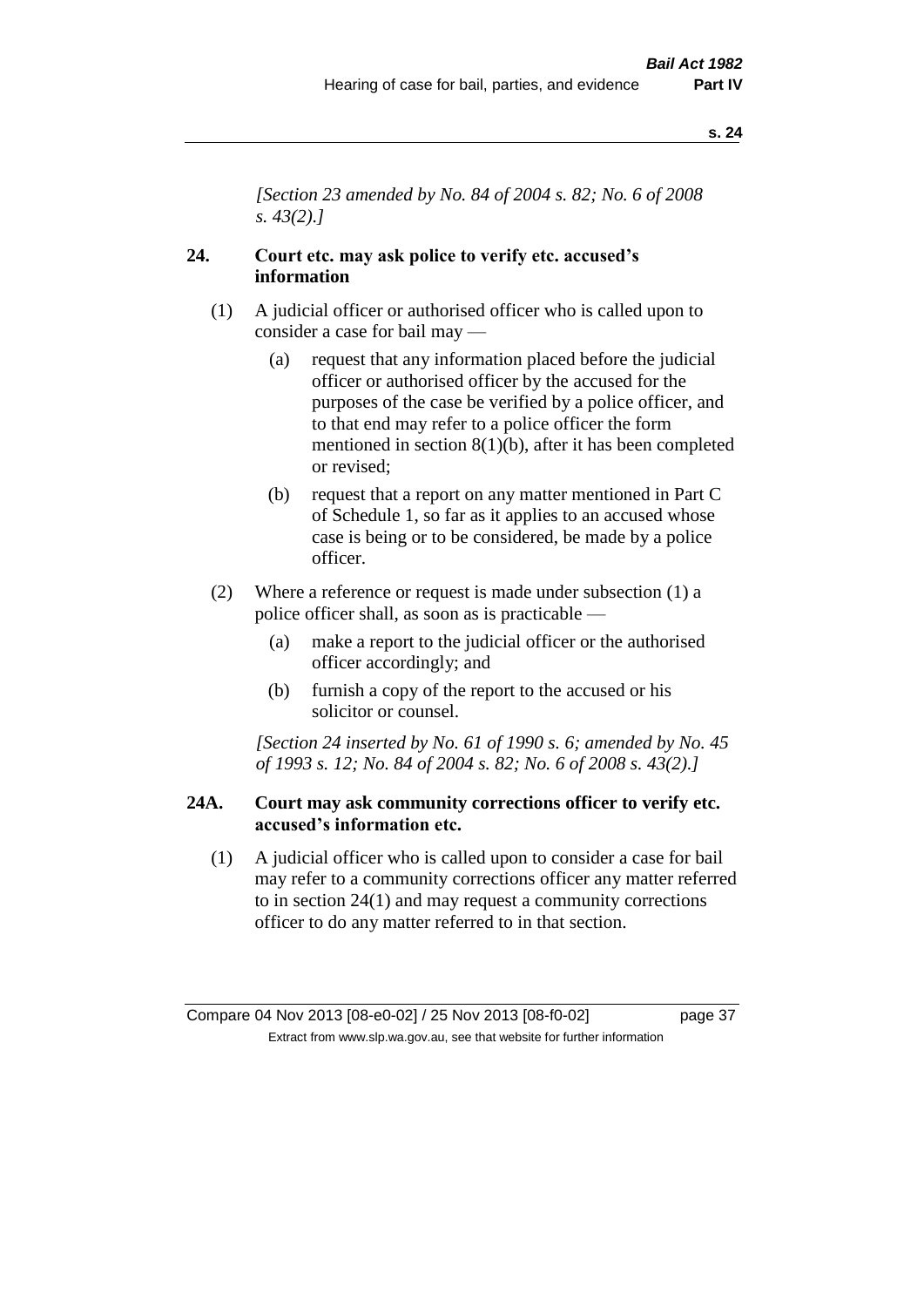- (2) A judicial officer who is called upon to consider a case for bail and who desires to impose a home detention condition as a condition on a grant of bail, shall request that a report be made by a community corrections officer about the suitability of the accused to be subject to a home detention condition.
- (3) Where a reference or a request is made under subsection (1) or a report is requested under subsection (2) a community corrections officer shall, as soon as is practicable, make a report to the judicial officer and, at the discretion of the judicial officer, copies may be made available to the prosecution or to the accused or his solicitor or counsel.
- (4) Where a community corrections officer makes a report that an accused is suitable to be subject to a home detention condition, the officer shall annex to the report and provide to the accused or his solicitor or counsel, a list of those conditions in rules made under section 50L that may be applied to the accused by the CEO (corrections) while the accused is subject to the home detention condition.

*[Section 24A inserted by No. 61 of 1990 s. 7; amended by No. 31 of 1993 s. 9; No. 84 of 2004 s. 82; No. 65 of 2006 s. 53.]* 

### **25. Information given by accused for bail purposes not admissible at trial**

A statement made by an accused to a judicial officer or authorised officer for the purpose of a decision whether bail should be granted to him for any appearance in court for an offence shall not be admissible in evidence against him at his trial for that offence.

*[Section 25 amended by No. 84 of 2004 s. 82.]* 

### **26. Record of bail decision and reasons**

- (1) A bail record form shall be completed by an authorised officer or a justice if he —
	- (a) refuses to grant bail to an accused; or

page 38 Compare 04 Nov 2013 [08-e0-02] / 25 Nov 2013 [08-f0-02] Extract from www.slp.wa.gov.au, see that website for further information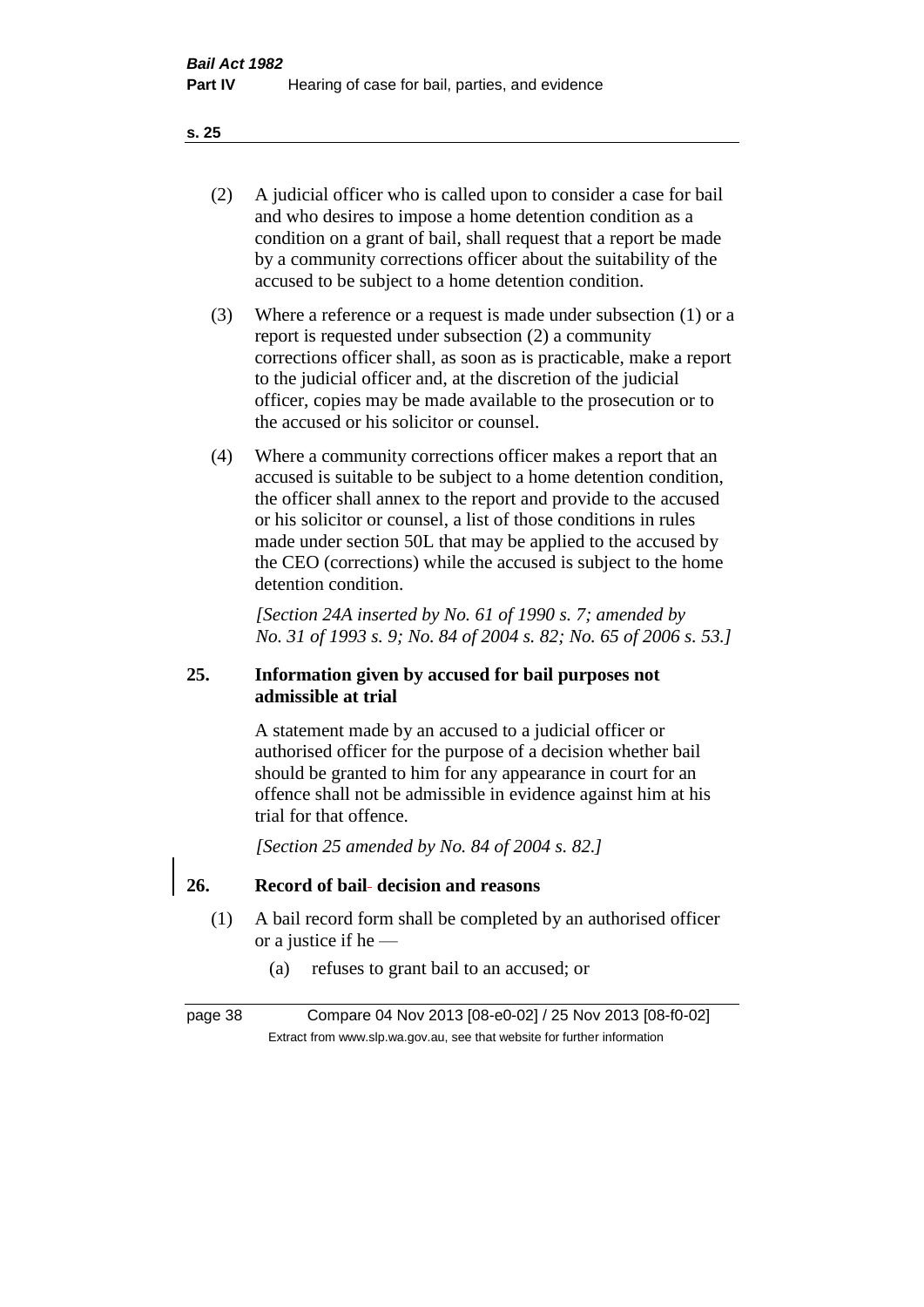- (b) grants bail to an accused in the circumstances referred to in clause 3 of Part B of Schedule 1; or
- (ba) grants bail to an accused for a serious offence to which Schedule 1 Part C clause 3A applies; or
- (c) imposes any condition on a grant of bail and it appears to him that the accused is dissatisfied with the condition.
- (2) Where a judicial officer, other than a justice
	- (a) refuses to grant bail to an accused; or
	- (aa) grants bail to an accused for a serious offence to which Schedule 1 Part C clause 3A applies; or
	- (b) imposes any condition on a grant of bail and it appears to him that the accused is dissatisfied with the condition,

a record of the decision and of the reasons therefor shall be made.

- (3) The accused, the prosecutor or an intending prosecutor shall be entitled, upon request, to be furnished with a copy of the bail record form or, where subsection (2) applies, of the record made.
- (4) For the purposes of this section
	- (a) references to a justice do not include a magistrate or a judge of the District Court or the Supreme Court or the Children's Court who is a justice; and
	- (b) a bail record form is an approved form designed to contain a summary of the matters relevant to the decision as to the bail of an accused, including those matters set out in Part C of Schedule 1, the decision made, and the reasons for the decision.

*[Section 26 inserted by No. 15 of 1988 s. 10; amended by No. 49 of 1988 s. 85; No. 45 of 1993 s. 12; No. 59 of 2004 s. 141; No. 84 of 2004 s. 82; No. 6 of 2008 s. 17 and 43(1).]* 

Compare 04 Nov 2013 [08-e0-02] / 25 Nov 2013 [08-f0-02] page 39 Extract from www.slp.wa.gov.au, see that website for further information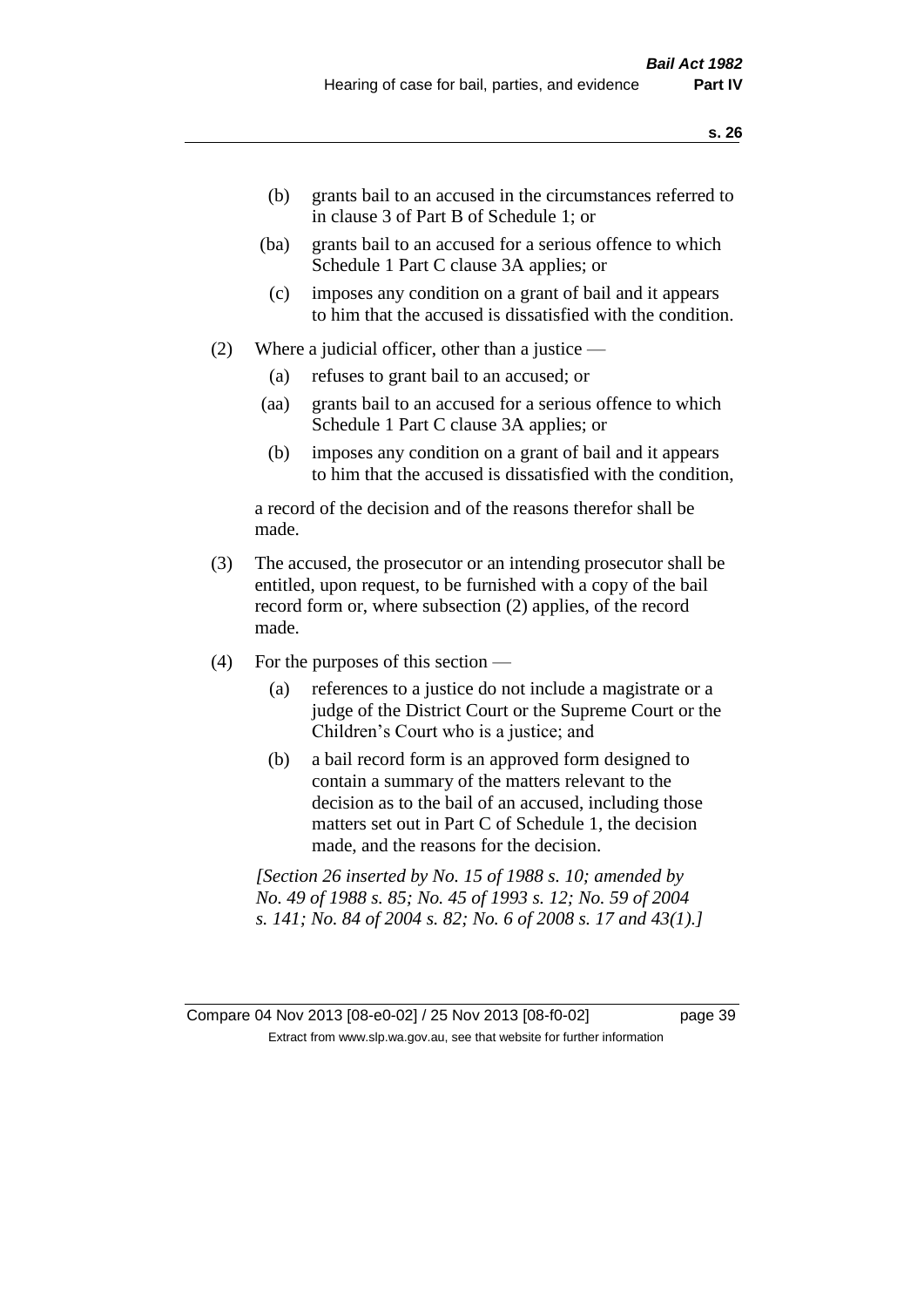### **27. Relevant papers to be sentmade available to court where accused to appear**

- (1) An authorised officer and a judicial officer who consider an accused's case for bail for an appearance for an offence and a person before whom a bail undertaking or a surety undertaking is entered into shall ensure that the relevant papers are sentmade available as soon as is practicable, to the court before which the accused is required to appear.
- (2) In subsection (1) the *relevant papers* in relation to any particular officer or person means such papers as are prescribed to be sentmade available by that officer or person.

*[Section 27 amended by No. 84 of 2004 s. 82; No. 59 of 2006 s. 7(2).]7(2); No. 20 of 2013 s. 26.]*

### **27A. Bail with home detention, papers to be sent to CEO (corrections)**

A judicial officer who grants bail subject to a home detention condition shall ensure that a copy of the bail record form and of the bail undertaking are sent as soon as is practicable to the CEO (corrections).

*[Section 27A inserted by No. 61 of 1990 s. 8; amended by No. 31 of 1993 s. 9; No. 65 of 2006 s. 53.]* 

page 40 Compare 04 Nov 2013 [08-e0-02] / 25 Nov 2013 [08-f0-02] Extract from www.slp.wa.gov.au, see that website for further information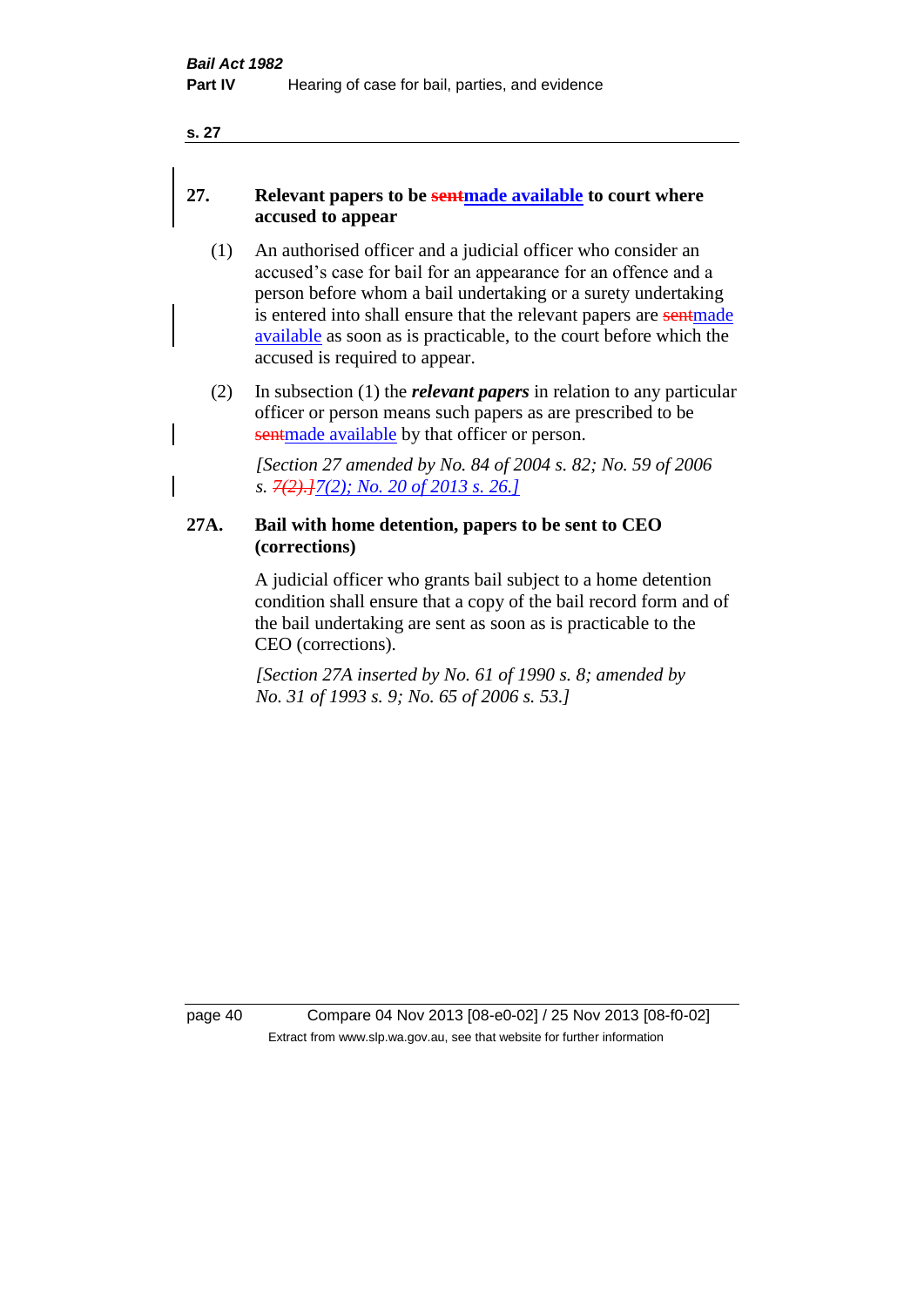# **Part V — Bail undertakings**

### **28. Bail undertaking, when required and nature of**

- (1) A person shall not be released on bail for an appearance in court unless he has entered into a bail undertaking for that appearance or is deemed to have done so under section 31(3).
- (2) A bail undertaking is an undertaking in writing by an accused in the prescribed form —
	- (a) that he will appear at a time and place specified, or deemed by section 31(3) to be specified, in the undertaking; and
	- (b) that if the accused fails to appear at that time and place the accused will, as soon as is practicable, appear at the court at which the accused was required to appear, when that court is sitting; and
	- (c) that he will comply with such conditions as may be imposed on him under clause 2 of Part D of Schedule 1; and
	- (d) that he will comply with any home detention condition which may be imposed as a condition on a grant of bail to him pursuant to clause 3 of Part D of Schedule 1,

and containing any agreement as to forfeiture of money by the accused which may be required pursuant to clause 1 of that Part.

- (3) A bail undertaking for any appearance may be entered into in respect of more than one offence.
- (4) The undertakings mentioned in subsection  $(2)(a)$  and  $(b)$  are, subject to section 34, enforceable under sections 51, 57 and 58.

*[Section 28 amended by No. 61 of 1990 s. 9; No. 45 of 1993 s. 12; No. 59 of 2004 s. 141; No. 84 of 2004 s. 82; No. 6 of 2008 s. 18(1).]* 

Compare 04 Nov 2013 [08-e0-02] / 25 Nov 2013 [08-f0-02] page 41 Extract from www.slp.wa.gov.au, see that website for further information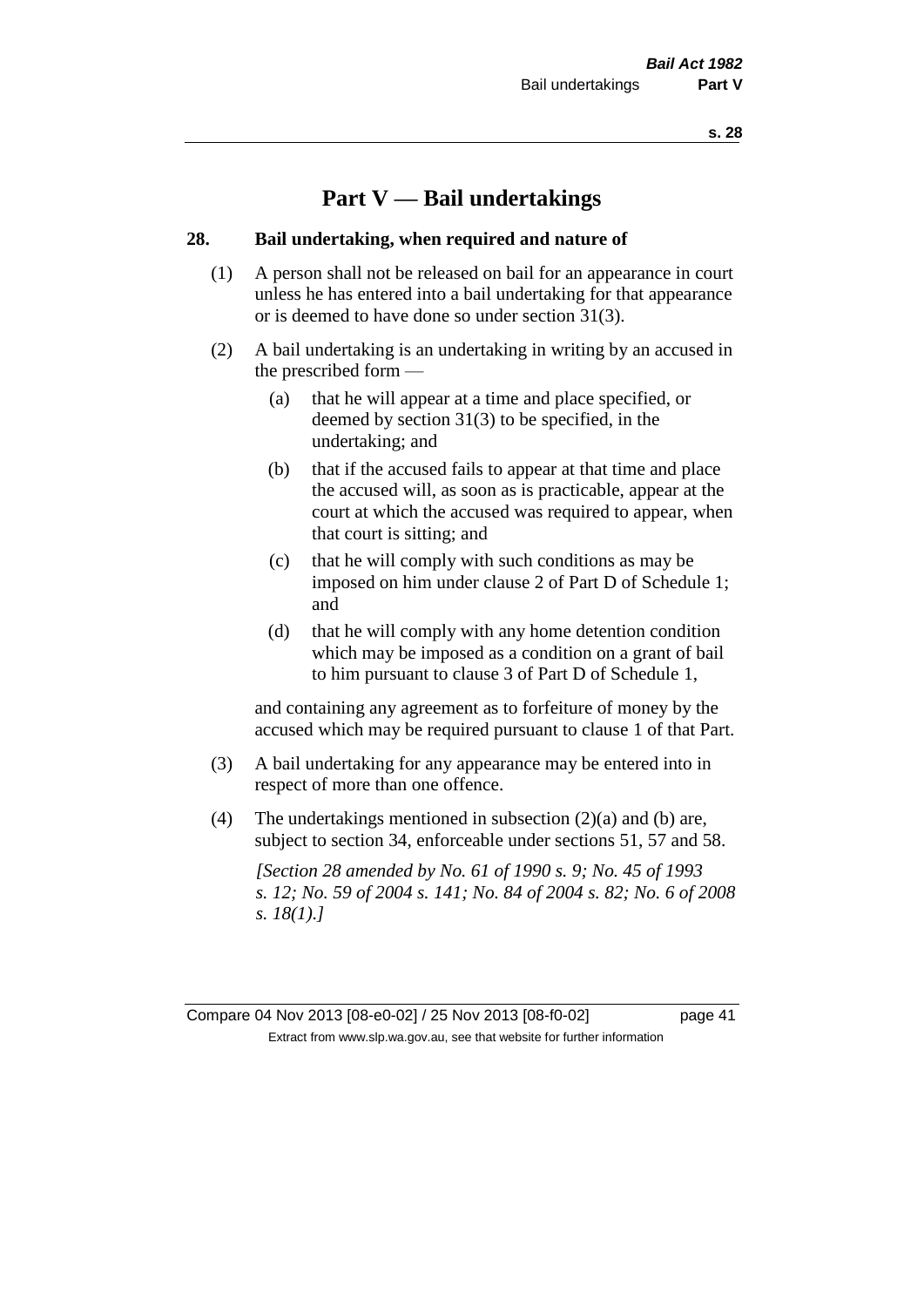# **29. Before whom bail undertaking may be entered into**

A bail undertaking need not be entered into before the judicial officer or authorised officer who granted bail but may be entered into before any of the following persons —

- (a) a judicial officer;
- (b) a registrar of a court, other than a deputy registrar of the Magistrates Court or the Children's Court;
- (c) an authorised police officer;
- (d) an associate of a judge of the Supreme Court, the District Court or the Children's Court;
- (e) where the accused is in a lock-up or prison, any person for the time being in charge of the lock-up or prison;
- (f) where the accused is in a court custody centre, any person for the time being in charge of the centre who is approved for the purposes of this paragraph by the chief executive officer of the department of the Public Service principally assisting in the administration of the *Court Security and Custodial Services Act 1999*;
- (g) where the accused is a child, any authorised community services officer.

*[Section 29 amended by No. 15 of 1988 s. 11; No. 49 of 1988 s. 86; No. 2 of 1996 s. 61; No. 59 of 2004 s. 141; No. 84 of 2004 s. 82; No. 6 of 2008 s. 19.]* 

### **30. Duties of person before whom bail undertaking is entered into**

- (1) The person before whom a bail undertaking is to be entered into by an accused shall before it is entered into —
	- $(a)$  either
		- (i) read it to the accused; or
		- (ii) be informed by the accused that the accused has read it; or
		- (iii) if necessary, have it translated to the accused;

page 42 Compare 04 Nov 2013 [08-e0-02] / 25 Nov 2013 [08-f0-02] Extract from www.slp.wa.gov.au, see that website for further information

### **s. 29**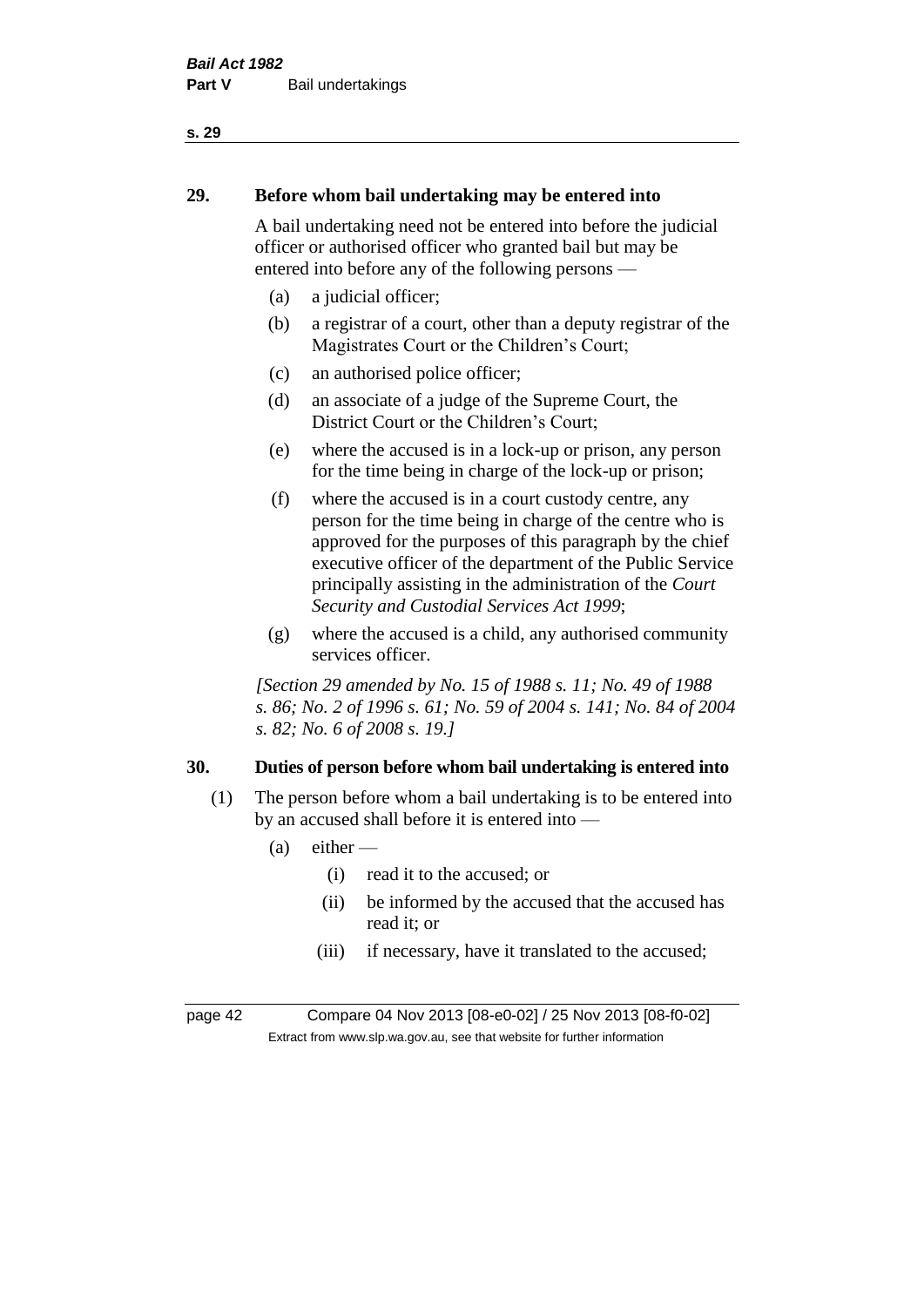and

- (b) ensure that all conditions which are to be complied with before the release of the accused have been complied with.
- (2) The person before whom a bail undertaking is entered into by an accused shall give to him, or cause to be given to him —
	- (a) a copy of the bail undertaking as duly completed; and
	- (b) a notice in writing in the approved form showing
		- (i) his obligations pursuant to the undertaking; and
		- (ii) the consequences of his failure to comply with them.
- (3) The person before whom a bail undertaking is entered into by an accused shall enquire of the accused whether he requires the notice referred to in subsection (2)(b) to be read or translated to him and shall take such steps as are necessary to comply with any such requirement of the accused.

*[Section 30 inserted by No. 15 of 1988 s. 12; amended by No. 84 of 2004 s. 82; No. 6 of 2008 s. 20 and 43(3).]* 

### **31. Different time and place for appearance, substituting**

- (1) A different time or a different time and place may be substituted in accordance with this section for the time and place for appearance specified, or deemed by this section to be specified, in a bail undertaking.
- (2) A different time, or a different time and place, for the appearance by the accused may be substituted as mentioned in subsection  $(1)$  —
	- (a) upon an adjournment of proceedings at which the accused is present, by the judicial officer, if he has power to grant bail for that appearance, fixing a time and place for the resumed proceedings and notifying the accused orally thereof;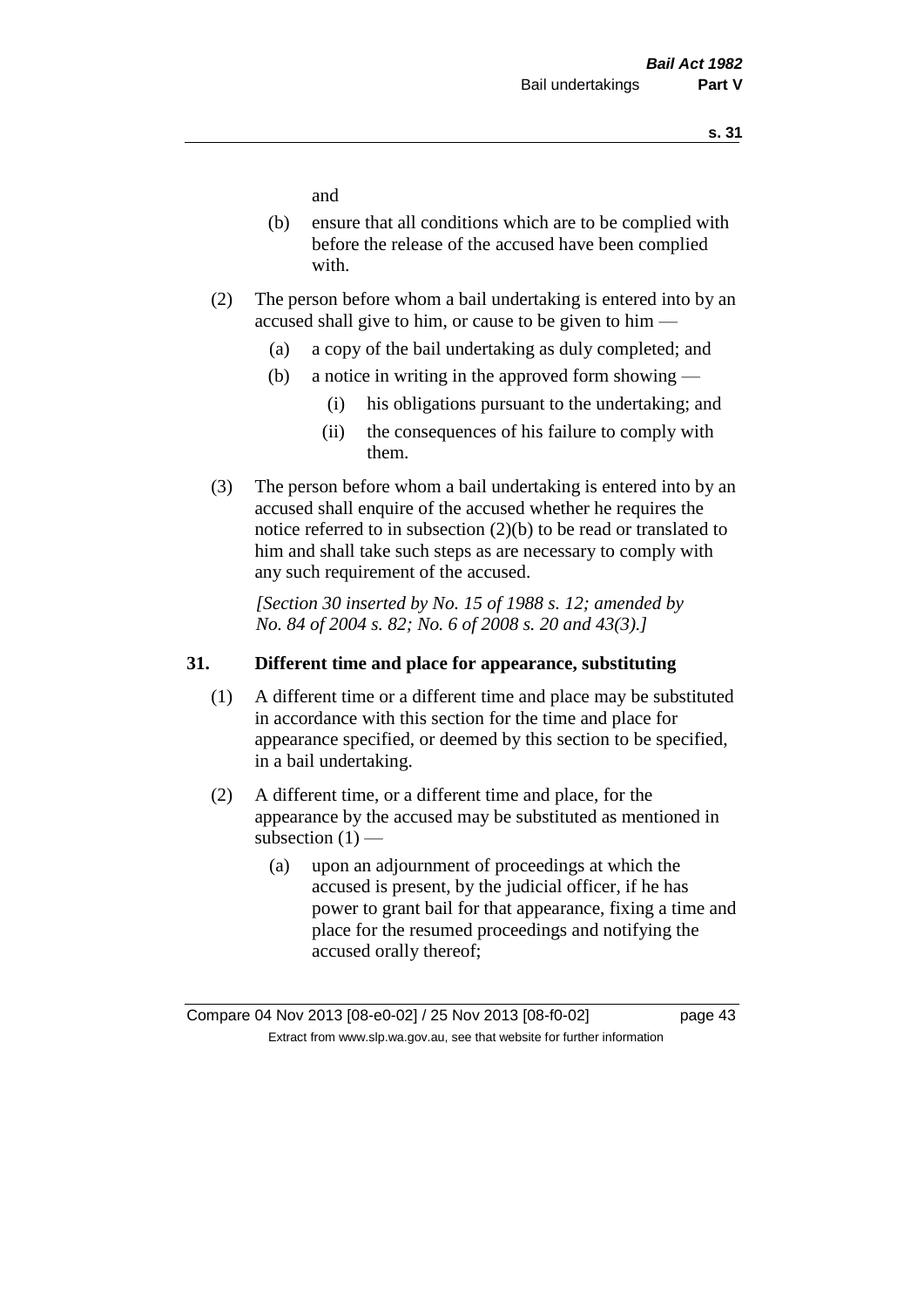- (b) upon an adjournment of proceedings from which the accused is absent for reasonable cause, by the judicial officer, if he has power to grant bail for that appearance, fixing a time and place for the resumed proceedings and directing the registrar of the court to cause written notice of the time and place to be given to the accused;
- (c) where
	- (i) a judge of the Supreme Court or a judge of the Children's Court has granted bail to an accused under section 15; and
	- (ii) a judicial officer, other than such a judge, has committed the accused to the Supreme Court,

by a judge of the Supreme Court or a judge of the Children's Court, as the case may require, notifying the accused orally, or directing the registrar of the court to cause written notice to be given to the accused of the time or time and place for the proceedings;

- $(d)$  where
	- (i) a judge of the Supreme Court or a judge of the Children's Court has granted bail to an accused under section 15;
	- *[(ii) deleted]*
	- (iii) the judicial officer is satisfied that there has been no material change in the facts or circumstances which applied on the grant of bail,

by the judicial officer notifying the accused orally, or directing the registrar of the court to cause written notice to be given to the accused, of the time or time and place for the resumed proceedings;

(e) upon a committal to the Supreme Court or District Court, by a judicial officer, if he has power to grant bail for that appearance, fixing a specified day in a specified sitting or session of that court and directing the registrar

**s. 31**

page 44 Compare 04 Nov 2013 [08-e0-02] / 25 Nov 2013 [08-f0-02] Extract from www.slp.wa.gov.au, see that website for further information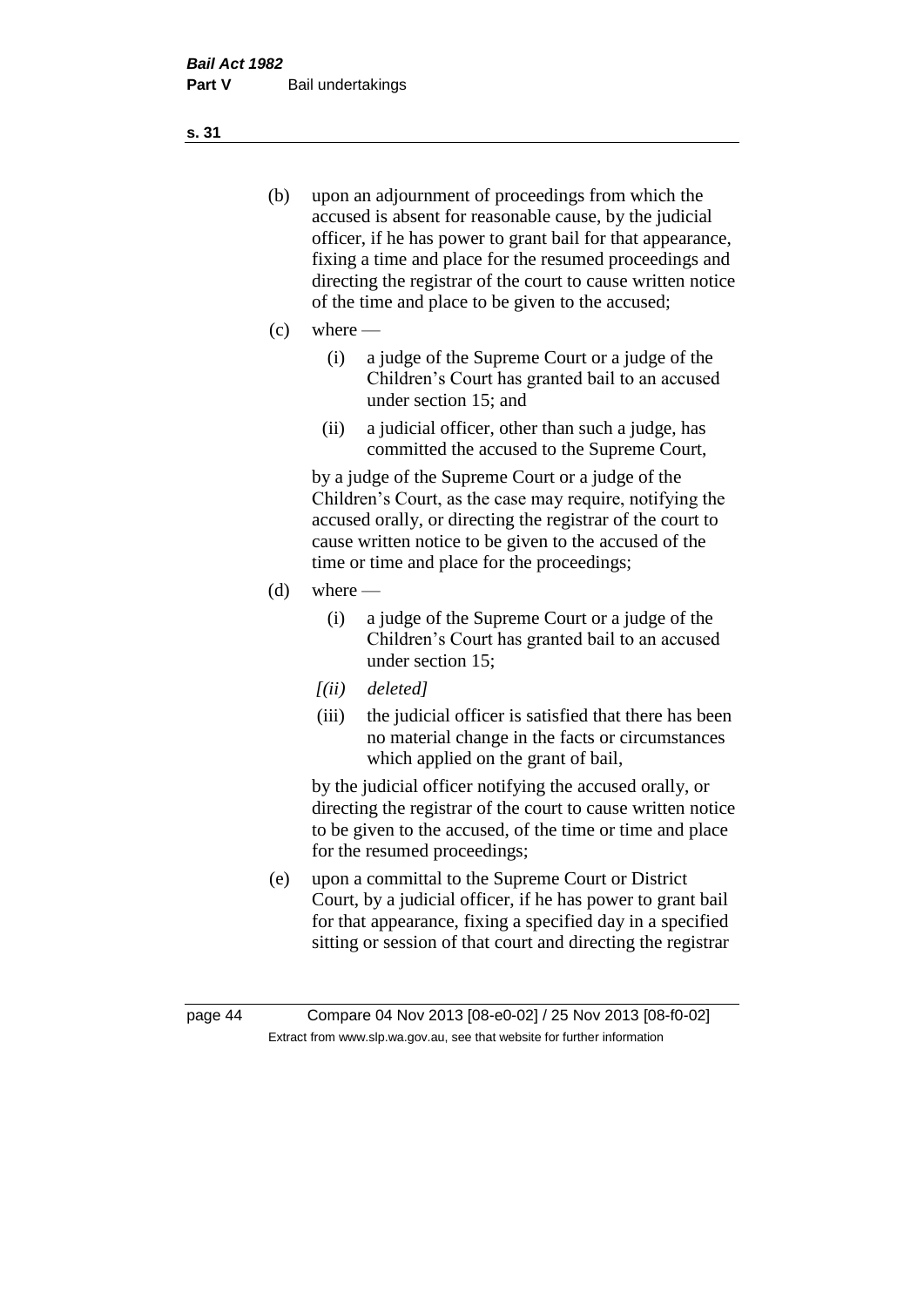of the court to cause written notice of the day to be given to the accused;

- (f) where an accused has been committed for trial in the Supreme Court or the District Court in a specified sitting or session thereof or on a specified day in a specified sitting or session thereof, by an officer of the court, or a person authorised under subsection (5), fixing a time for the trial in that sitting or session and causing written notice of the time to be given to the accused;
- (g) if the parties agree to a different time or a different time and place for the proceedings, by an officer of the court giving written notice thereof to the accused.
- (3) Where a different time or a different time and place is notified to an accused pursuant to subsection (2) the bail undertaking shall be deemed to be amended to specify that time or that time and place for appearance, and the terms and conditions thereof shall continue to apply as so amended as if the accused had entered into the bail undertaking in that form.
- (4) Where the power in subsection  $(2)(b)$  is exercised upon an adjournment of proceedings the right of the accused to be at liberty under section 11(1) does not lapse by reason only that there is an interval between the adjournment of the proceedings and the time when he is notified of the time and place for the resumed proceedings.
- (5) The Chief Justice, in respect of committals to the Supreme Court, and the Chief Judge, in respect of committals to the District Court, may authorise a person or persons, by name or office, to perform the functions referred to in subsection (2)(f).

*[Section 31 amended by No. 15 of 1988 s. 13; No. 49 of 1988 s. 87; No. 27 of 2002 s. 21; No. 59 of 2004 s. 141; No. 84 of 2004 s. 82; No. 6 of 2008 s. 21(1) and (2).]*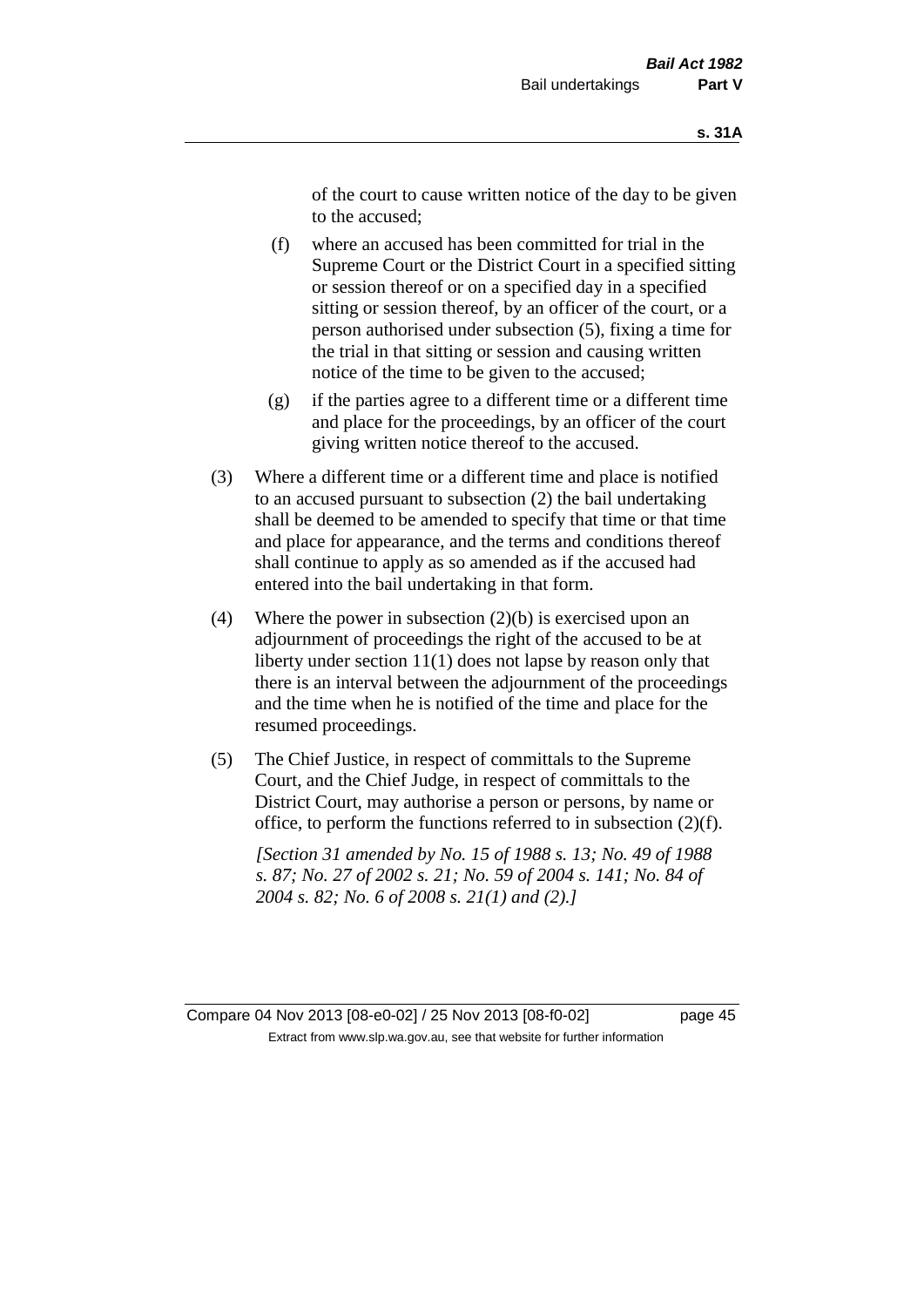### **s. 31A**

### **31A. Conditions on bail, amending during trial**

(1) In this section —

*amendment* means an addition, variation or cancellation under subsection (2);

*trial* means that part of proceedings for an offence when evidence is being received by the court in respect of the offence and also extends to any time when —

- (a) legal argument is being heard; or
- (b) a judicial officer or a jury is deliberating.

### $(2)$  Where —

- (a) an accused has been granted bail for the accused's appearance for trial for an offence; and
- (b) the trial extends beyond one day,

a judicial officer who grants bail for the next appearance by exercising the power in section  $31(2)(a)$  may also do one or more of the following —

- (c) add any condition to the extent that is authorised by clause 2 or 3 of Part D of Schedule 1;
- (d) vary a condition to that extent;
- (e) cancel a condition.
- (3) A judicial officer who adds, varies or cancels a condition under subsection (2) shall cause an officer of the court —
	- (a) to endorse the amendment on the accused's copy of the bail undertaking or, if that copy is not available for endorsement, to give written notice of the amendment to the accused; and
	- (b) to endorse on a file copy of the undertaking a certificate as to the amendment and the action taken under paragraph (a).

page 46 Compare 04 Nov 2013 [08-e0-02] / 25 Nov 2013 [08-f0-02] Extract from www.slp.wa.gov.au, see that website for further information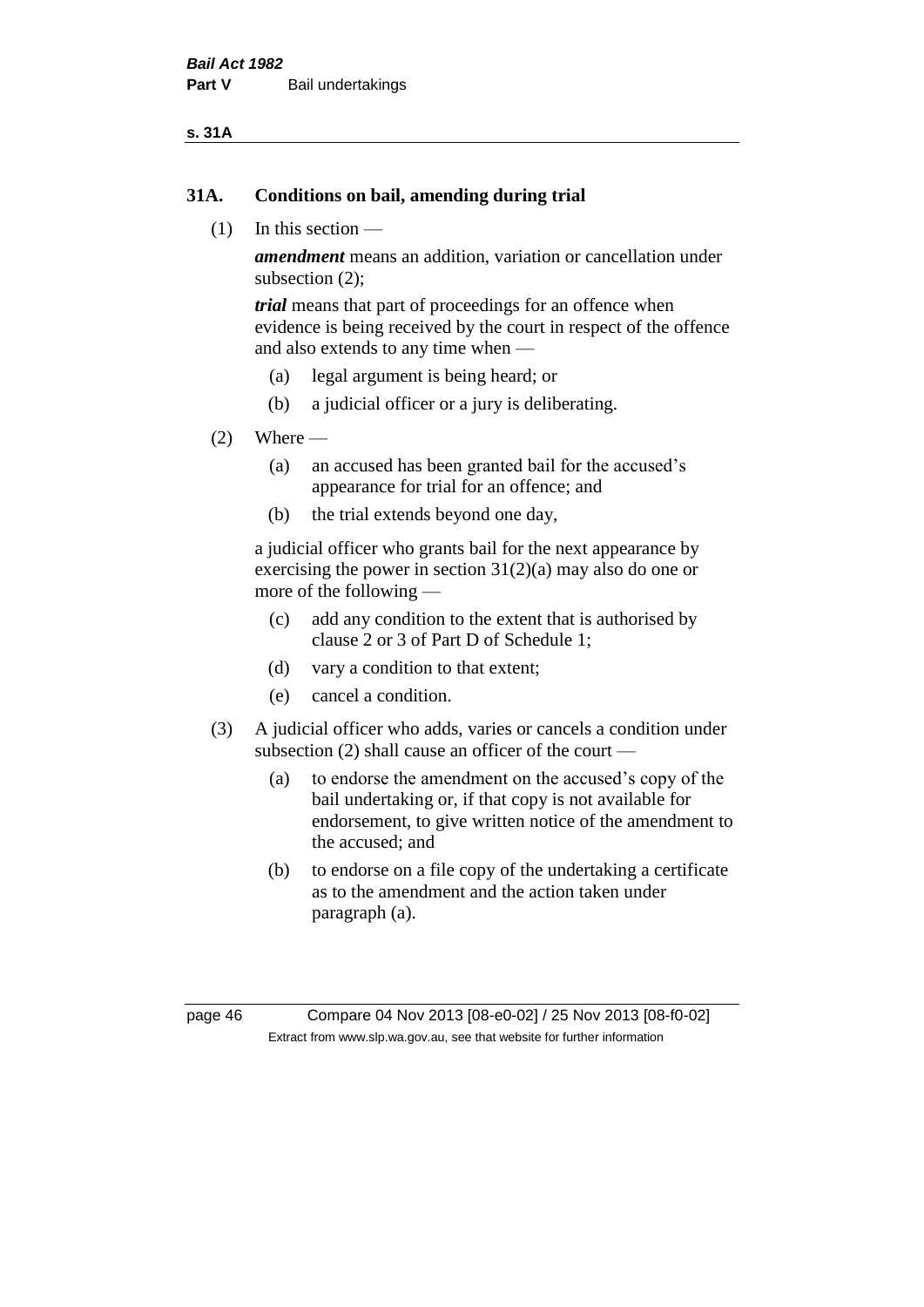- (4) If the judicial officer considers that the amendment is of a minor nature, the judicial officer may, for the purposes of section 44(4), cause the officer of the court to include a statement to that effect in the endorsement or notice under subsection (3)(a) and the certificate under subsection (3)(b).
- (5) When action is taken under subsection  $(3)(a)$ 
	- (a) the bail undertaking is to be regarded as having been amended as provided in the endorsement or notice, as the case requires; and
	- (b) the terms and conditions of the bail undertaking continue to apply as so amended as if the accused had entered into the bail undertaking in that form.
- (6) In any proceedings an endorsement on a copy of a bail undertaking referred to in subsection (3)(b) purporting to be a certificate referred to in that paragraph is evidence of the matters appearing in it without proof of the signature of the person who made the endorsement.

*[Section 31A inserted by No. 6 of 2008 s. 22(1).]*

### **32. Notices under s. 31, service and proof of**

- (1) A written notice to an accused under section  $31(2)$ 
	- (a) shall be given to the accused personally; or
	- (b) shall be sent to the accused by post to the accused's address appearing in the records of the court; or
	- (c) in urgent cases or with the accused's consent, shall be sent to the accused by electronic communication.
- (2) A person who gives or sends a notice in accordance with subsection (1) shall endorse on a file copy of the notice a certificate showing —
	- (a) that the person has done so; and
	- (b) the time of doing so.

Compare 04 Nov 2013 [08-e0-02] / 25 Nov 2013 [08-f0-02] page 47 Extract from www.slp.wa.gov.au, see that website for further information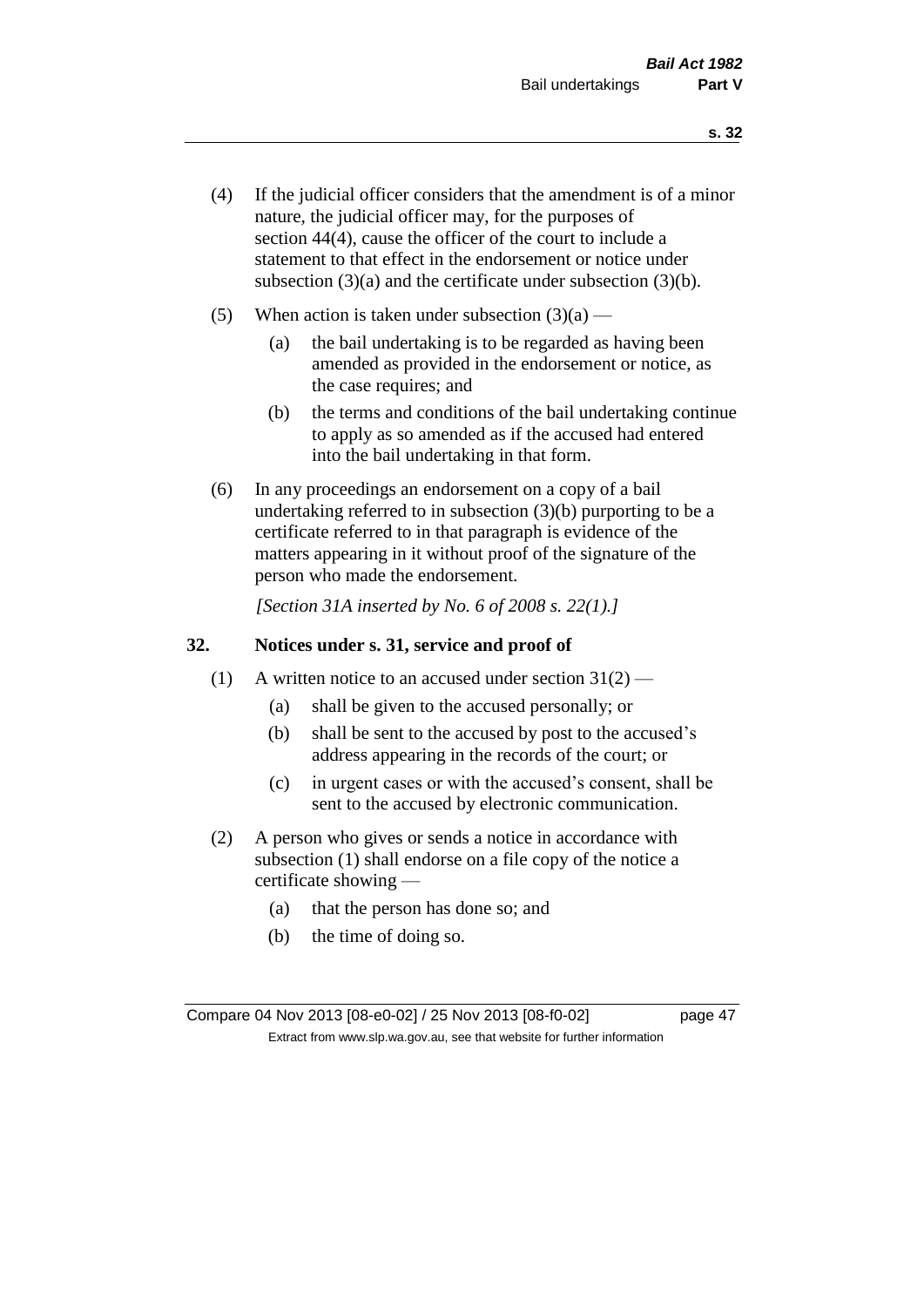- (3) If a notice is sent by post under subsection  $(1)(b)$ , the notice is to be presumed, unless the contrary is shown, to have been received at the time when, in the ordinary course of events, it would have been delivered.
- (4) The judicial officer who under section  $31(2)(a)$  notifies an accused of the time and place for resumed proceedings shall cause to be endorsed on the accused's bail undertaking a certificate showing details of such time and place and that the accused has been notified of them.
- (5) In any proceedings
	- (a) a document purporting to be a copy of a notice referred to in subsection (1) shall be evidence of the terms of the notice; and
	- (b) an endorsement
		- (i) on a copy of a notice referred to in subsection (2); or
		- (ii) on a bail undertaking,

purporting to be a certificate referred to in subsection (2) or (4) is evidence of the matters appearing in it without proof of the signature of the person who made the endorsement.

*[Section 32 amended by No. 74 of 1984 s. 12; No. 84 of 2004 s. 82; No. 6 of 2008 s. 23(1)-(3).]* 

### **33. Judicial officer may order accused to enter into bail undertaking**

(1) Where bail is granted to an accused by a judicial officer, whether with or without any condition being attached thereto, and the accused fails or refuses to enter into a bail undertaking in terms of the grant, the judicial officer who granted bail may, subject to subsection (3), order that the accused enter into the bail undertaking within such time as he may specify.

page 48 Compare 04 Nov 2013 [08-e0-02] / 25 Nov 2013 [08-f0-02] Extract from www.slp.wa.gov.au, see that website for further information

**s. 33**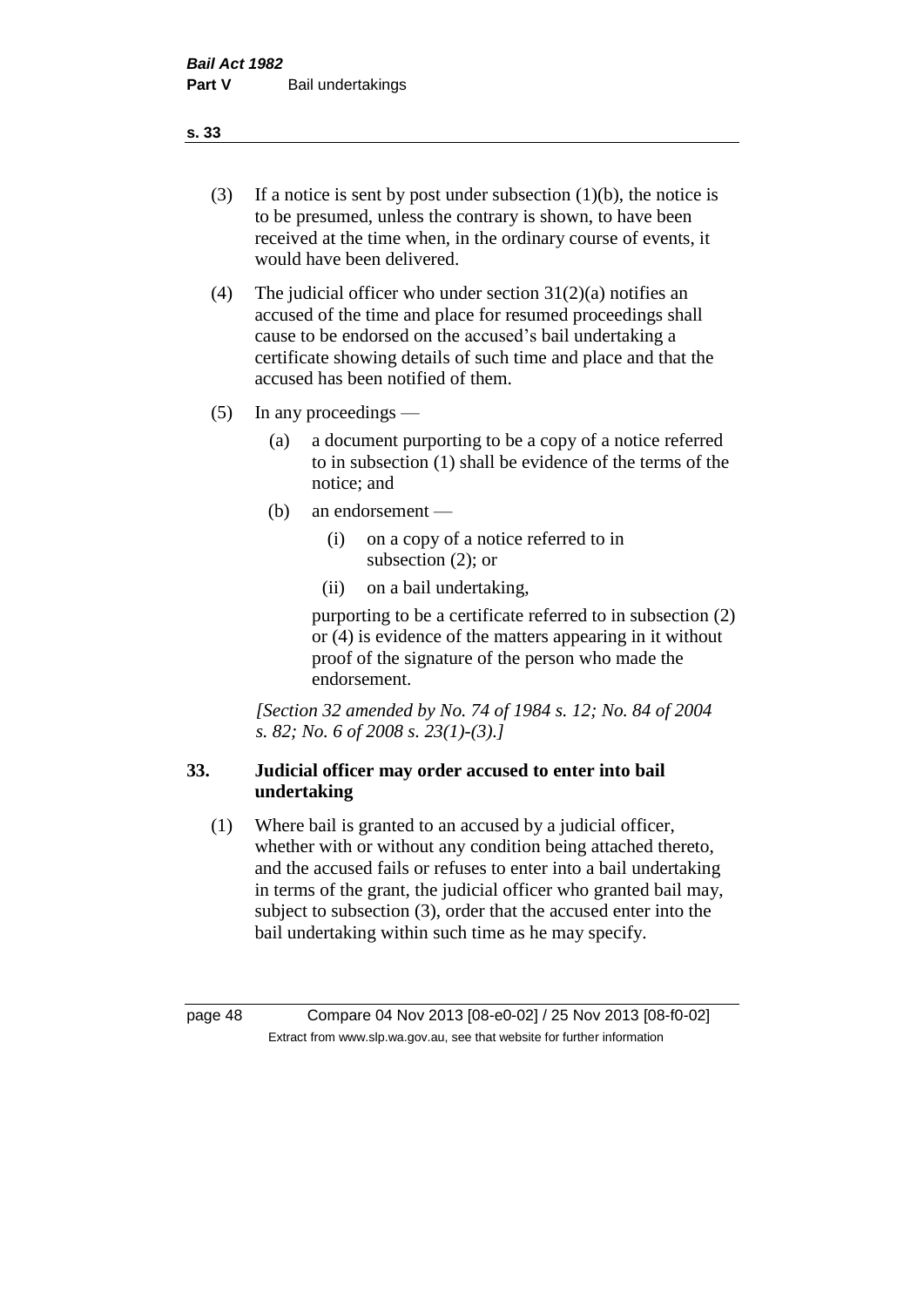- (2) If an accused does not comply with an order under subsection (1), the judicial officer may, subject to subsection (3), further order that a bail undertaking, in such form as the judicial officer may approve, shall be deemed to have been entered into by the accused on the date of such further order, and thereupon that undertaking shall be treated as if it had been duly entered into by the accused for the purposes of this Act.
- (3) A judicial officer shall not
	- (a) make an order under subsection (2) unless he has personally informed the accused of the terms and effect of the order made under subsection (1);
	- (b) exercise any of the powers conferred on him by this section unless he is satisfied that the accused has the capacity to enter into and comply with the undertaking.

*[Section 33 amended by No. 84 of 2004 s. 82.]* 

### **34. When bail undertaking ceases to have effect**

A bail undertaking ceases to have effect —

- (a) upon the revocation of bail under section 55;
- (b) upon the death of the accused, but only if no order has been made under section 57;
- (c) subject to section 31, upon the appearance in court by the accused as required by his bail undertaking;
- (d) upon the discharge of the accused according to law from any further proceedings for the offence, or all of the offences, to which the bail undertaking relates;
- (e) during any period before the time at which the accused is required to appear in court when he is in custody for any other offence or reason.

*[Section 34 amended by No. 84 of 2004 s. 82.]* 

Compare 04 Nov 2013 [08-e0-02] / 25 Nov 2013 [08-f0-02] page 49 Extract from www.slp.wa.gov.au, see that website for further information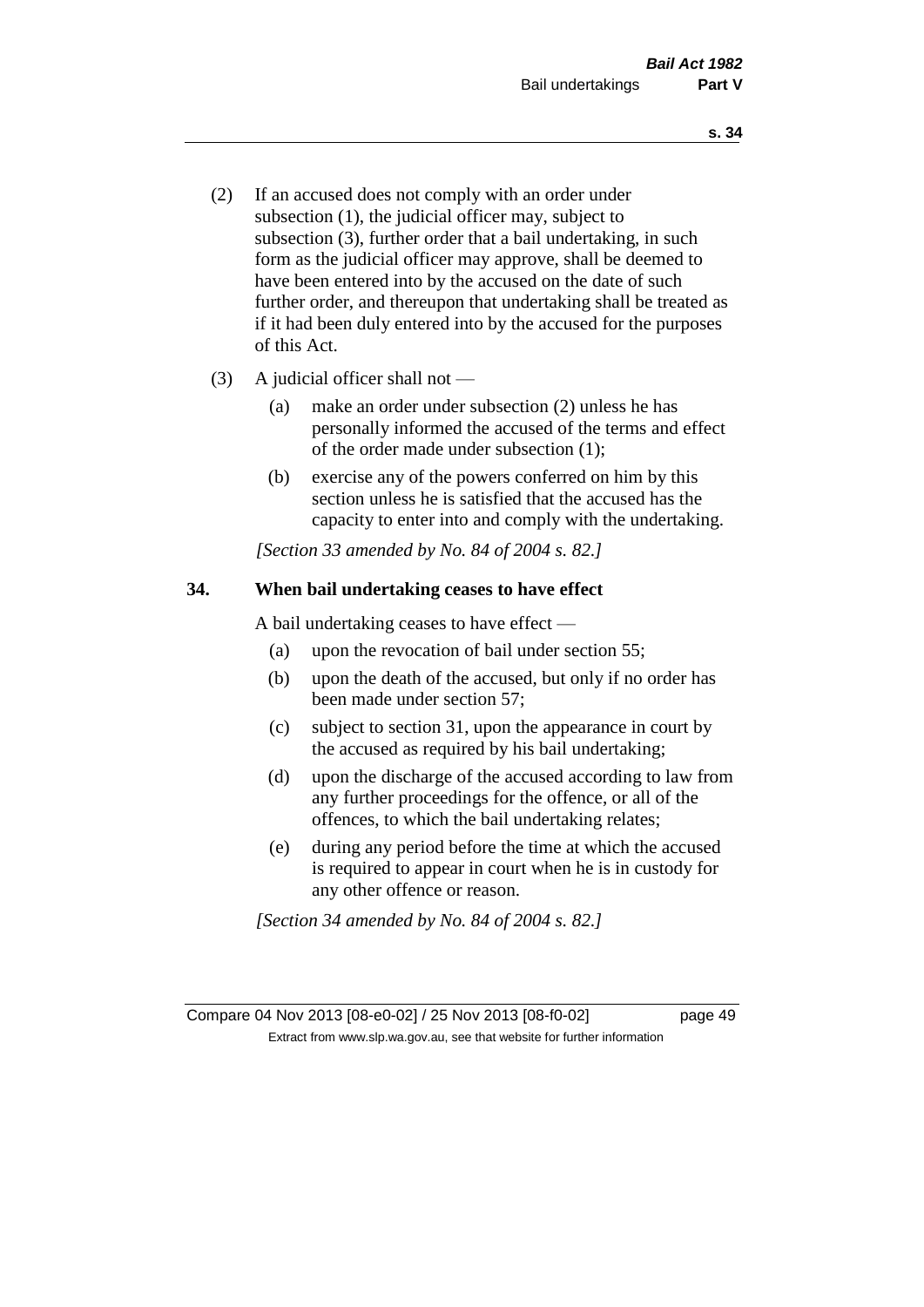# **Part VI — Sureties and surety undertakings**

### **35. Surety and surety undertaking, nature of etc.**

- (1) A surety is a person who, as a condition of the grant of bail to an accused, enters into a surety undertaking, that is to say, undertakes in writing that he will, subject to this Act, forfeit a specified amount of money if the accused fails to comply with any requirement of his bail undertaking mentioned in section  $28(2)(a)$  and (b).
- (2) A surety is required to be approved under section 40.
- (3) A forfeiture of money by a surety as mentioned in subsection (1) is enforceable as provided in section 49 but not otherwise.

*[Section 35 amended by No. 84 of 2004 s. 82; No. 6 of 2008 s. 18(3).]* 

### **36. Sureties, who may approve**

- (1) The decision whether an applicant should be approved as a surety in any case is to be made —
	- (a) by a person referred to in section 29(a) to (d); or
	- (b) where the accused to whom bail has been granted is in prison, by a person for the time being in charge of the prison; or
	- (c) where the accused to whom bail has been granted is a child, by an authorised community services officer.
- (2) A judicial officer when granting bail to an accused subject to a requirement for a surety or sureties may make an order as to —
	- (a) the giving of notice to the prosecutor of an application for approval of any surety; or
	- (b) the person or persons who are to, or may, approve any surety,

and subsection (1) has effect subject to any such order.

page 50 Compare 04 Nov 2013 [08-e0-02] / 25 Nov 2013 [08-f0-02] Extract from www.slp.wa.gov.au, see that website for further information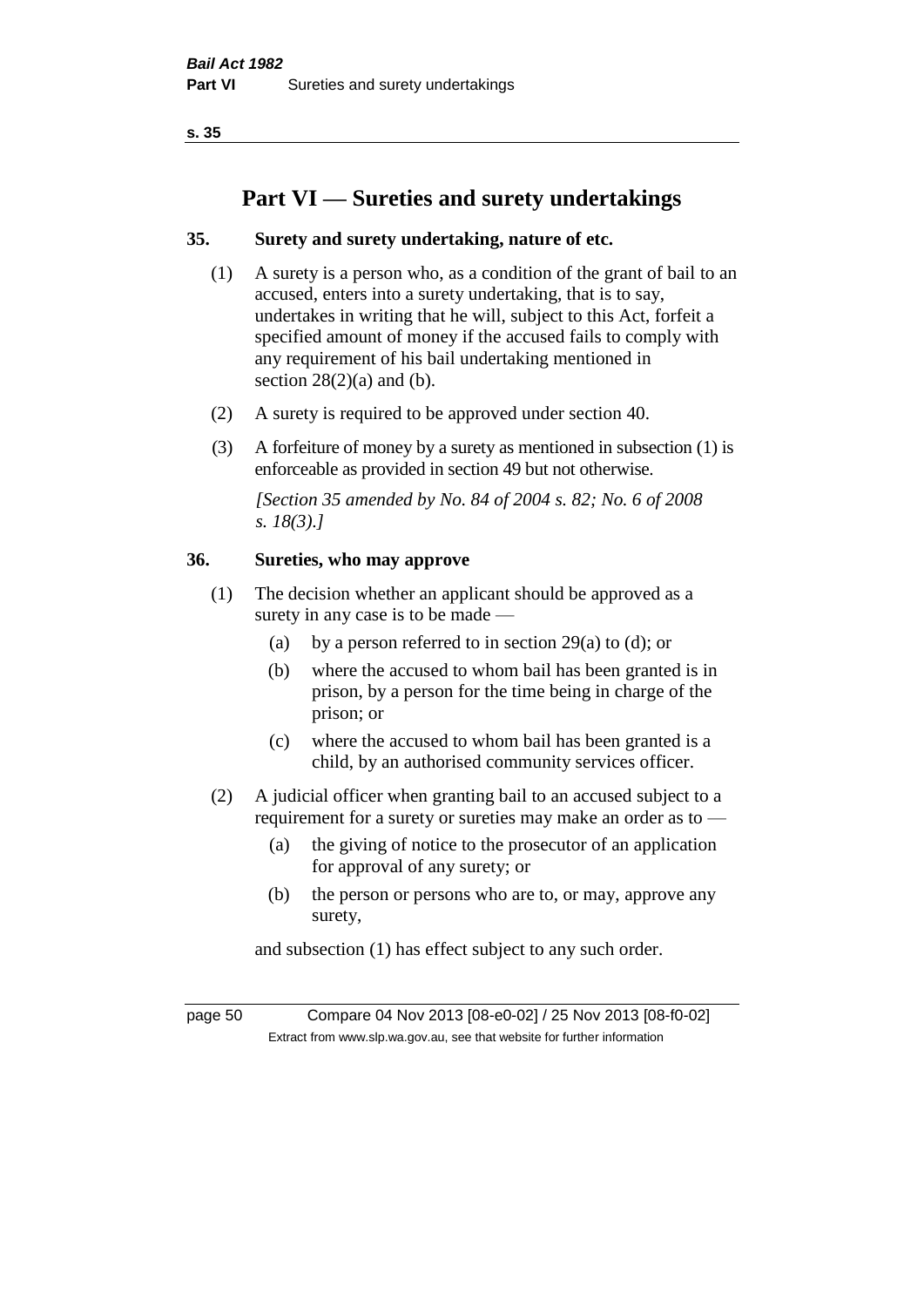*[Section 36 inserted by No. 6 of 2008 s. 24(1).]*

### **37. Proposed surety to receive certain information and form**

- (1) Whenever a surety approval officer is called upon to decide whether an applicant should be approved as a surety, he shall ensure that the applicant is, or has been, given -
	- (a) a duly completed notice in the prescribed form showing details of the terms and conditions on which bail has been granted to the accused in whose case the surety is required; and
	- (b) such information in writing as to the effect of this Act in relation to the rights, obligations and liabilities of sureties as is prescribed for the purposes of this paragraph; and
	- (c) a prescribed form of declaration for completion designed to disclose to the surety approval officer all information relevant to the decision.
- (2) Before he makes his decision, the surety approval officer shall ensure that the applicant furnishes to him the declaration referred to in subsection (1)(c) duly completed.
- (3) For the purposes of this section it is sufficient if
	- (a) the notice, information and declaration referred to in subsection (1) are sent by electronic communication to an electronic address provided by the applicant; and
	- (b) the declaration referred to in subsection  $(1)(c)$  duly completed is sent by electronic communication to an electronic address provided by the surety approval officer.

*[Section 37 amended by No. 84 of 2004 s. 82; No. 6 of 2008 s. 24(4), (5) and 25.]*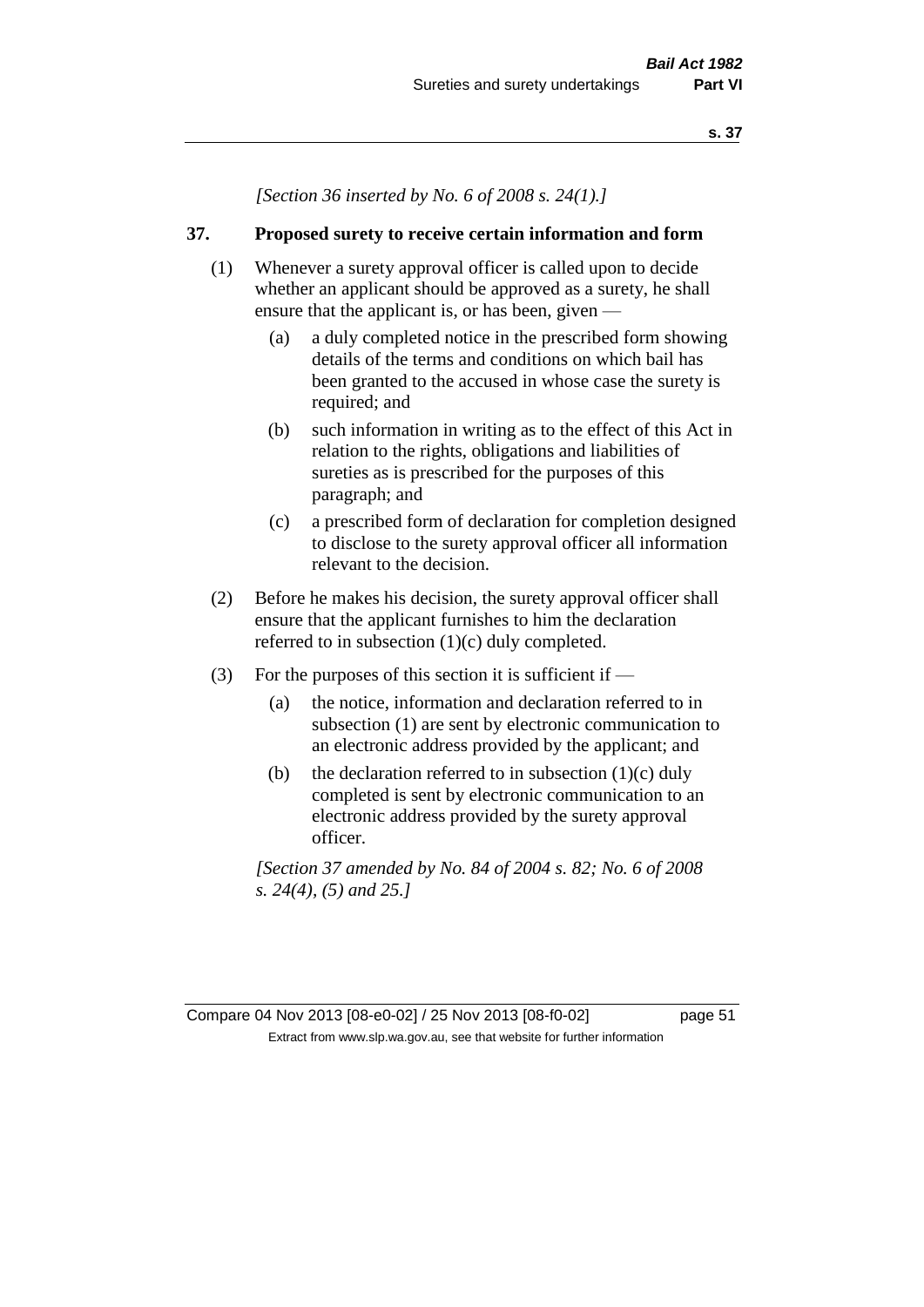### **38. Persons disqualified from being sureties**

- (1) A person is not qualified to be approved as a surety if  $-$ 
	- (a) he is under 18 years of age; or
	- (b) subject to subsection (2), the value of his assets, after provision is made for his debts and liabilities, is less than the amount which he might become liable to forfeit under his proposed surety undertaking; or
	- (c) there are reasonable grounds for believing that he has been, or will be, indemnified by any person against any forfeiture referred to in paragraph (b).
- (2) Subsection (1)(b) does not apply where the applicant for approval is required to give security sufficient to cover the amount which he might become liable to forfeit.

### **39. Matters to be regarded when approving sureties**

In determining whether an applicant is suitable to be a surety a surety approval officer shall have regard to all matters which appear to him to be relevant including, as well as any others, the following —

- (a) the character and antecedents of the applicant; and
- (b) his proximity to or connection with the accused, whether by kinship, place of residence or otherwise; and
- (c) his ability to pay, or give security for, the amount which he might become liable to forfeit under his proposed surety undertaking, without excessive hardship to himself or his dependants.

*[Section 39 amended by No. 84 of 2004 s. 82; No. 6 of 2008 s. 24(4).]* 

### **40. Decision on application by proposed surety**

(1) Upon receipt of the duly completed declaration referred to in section  $37(1)(c)$ , the surety approval officer shall, after making any enquiries which he thinks desirable, make a decision, as

page 52 Compare 04 Nov 2013 [08-e0-02] / 25 Nov 2013 [08-f0-02] Extract from www.slp.wa.gov.au, see that website for further information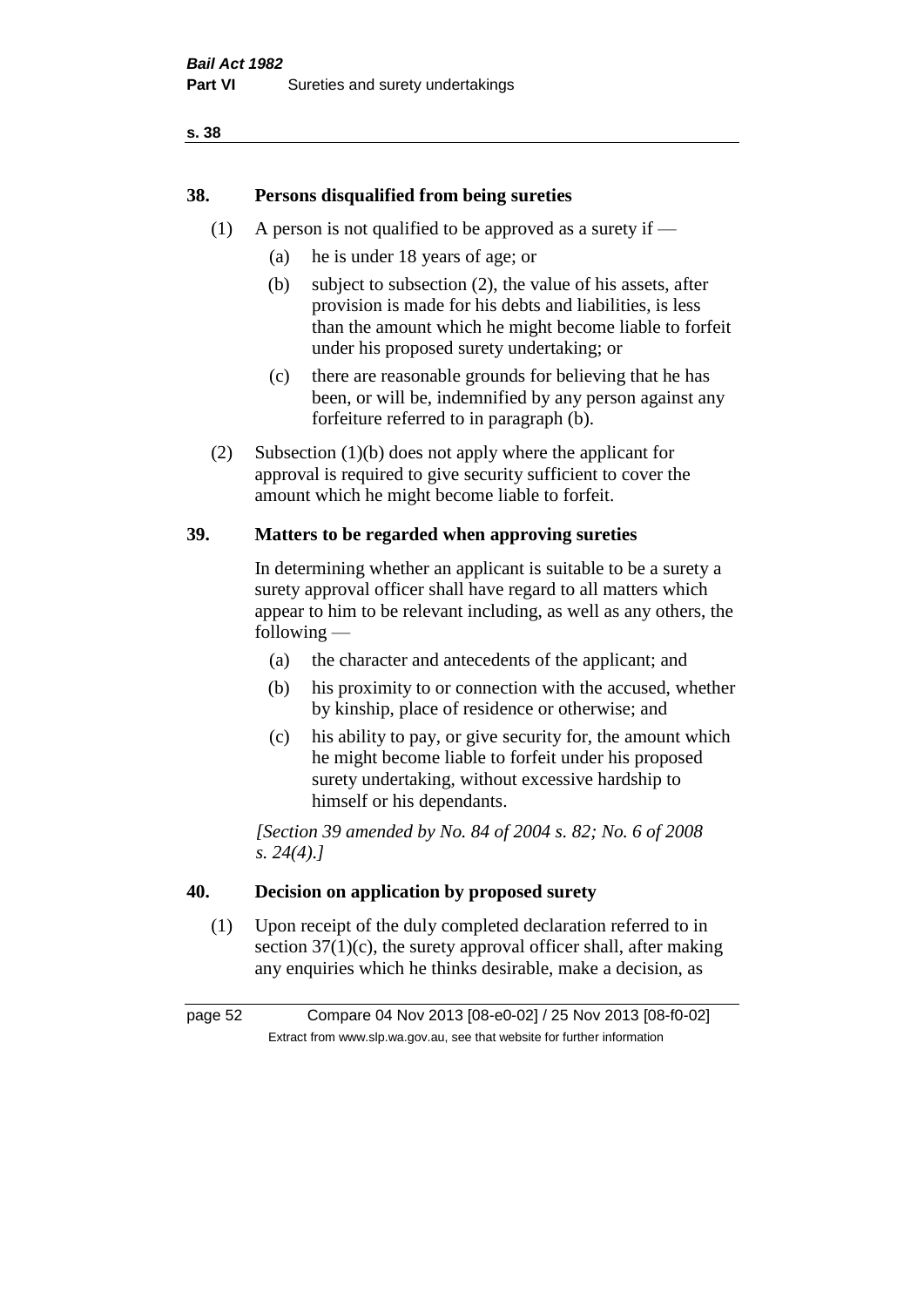soon as is practicable, either to approve or not to approve of the applicant as a surety in that case.

(2) If the surety approval officer does not approve of the applicant as a surety he shall record the reasons for his doing so and inform the applicant and the accused thereof, or cause them to be so informed.

*[Section 40 amended by No. 15 of 1988 s. 15; No. 84 of 2004 s. 82; No. 6 of 2008 s. 24(5).]* 

### **41. Finality of decision to refuse approval of surety**

- (1) A decision by a surety approval officer not to approve of the applicant as a surety is final unless the applicant becomes entitled to re-apply under subsection (2).
- (2) An applicant who is refused approval as a surety may re-apply for approval to the surety approval officer who made that decision, or if that officer is absent or unavailable to another surety approval officer, on the ground that —
	- (a) new facts have been discovered, new circumstances have arisen or the circumstances have changed since he was refused approval; or
	- (b) he failed to adequately present his case for approval on his previous application,

and the provisions of this Act, except section 37, shall, with necessary modifications, apply to any such further application and the decision thereon.

*[Section 41 amended by No. 6 of 2008 s. 24(3) and (4).]*

### **42. Before whom surety undertaking may be entered into**

A surety undertaking need not be entered into before the surety approval officer who approved the surety but may be entered into before any person before whom the accused for whose appearance the surety is approved might enter into his bail undertaking under section 29.

Compare 04 Nov 2013 [08-e0-02] / 25 Nov 2013 [08-f0-02] page 53 Extract from www.slp.wa.gov.au, see that website for further information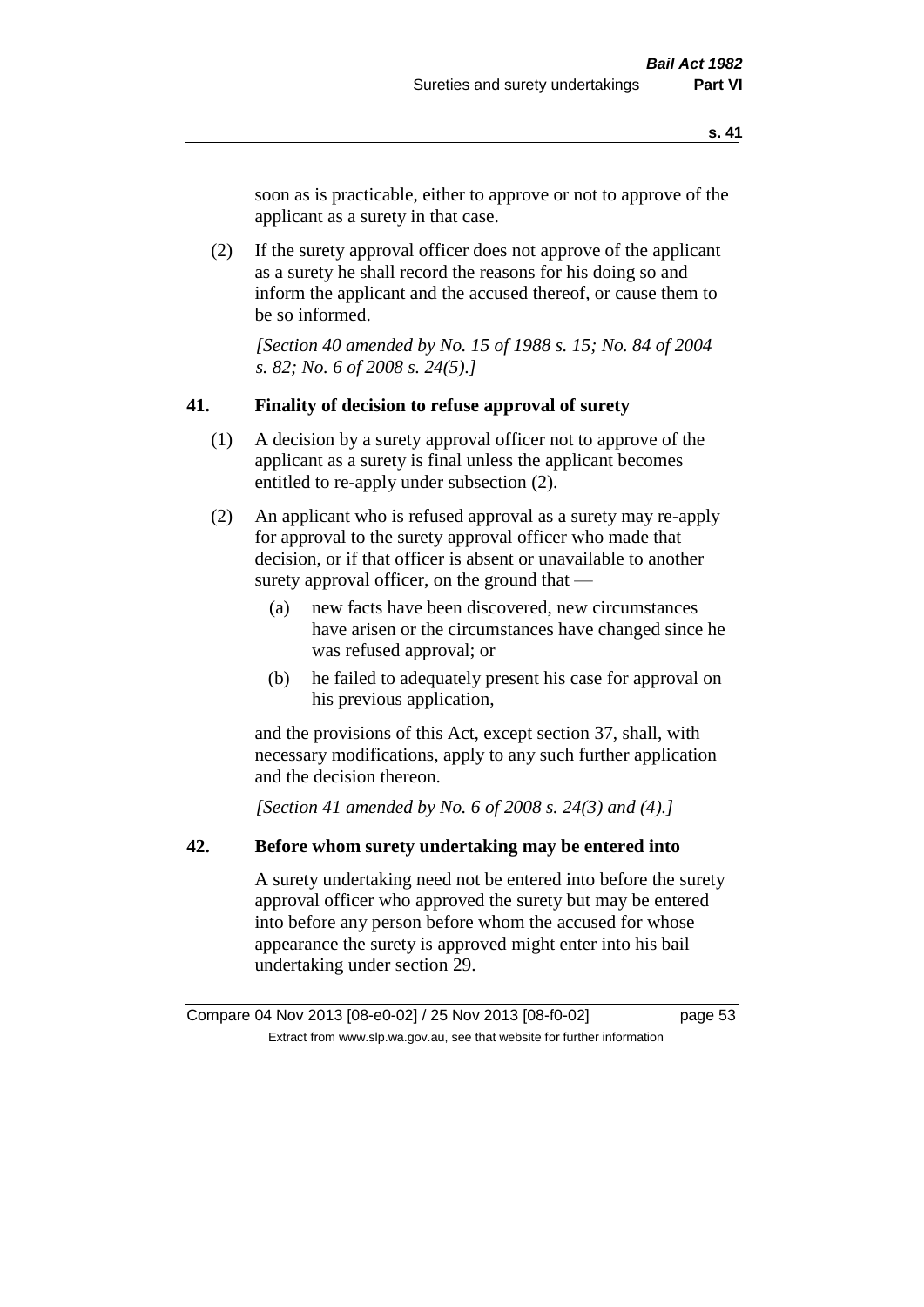*[Section 42 amended by No. 84 of 2004 s. 82; No. 6 of 2008 s. 24(5).]* 

### **43. Duties of person before whom surety undertaking is entered into**

A person before whom a surety undertaking is to be entered into —

- $(a)$  shall
	- (i) read to the surety; or
	- (ii) be informed by the surety that he has read; or
	- (iii) if necessary, have translated to the surety,

the documents described in section  $37(1)(a)$  and (b), and the surety undertaking, before the surety enters into the undertaking; and

- (b) shall ensure that all conditions which are to be complied with by the surety have been complied with before the surety enters into his undertaking; and
- (c) shall give to the surety a copy of his surety undertaking as duly completed.

*[Section 43 amended by No. 74 of 1984 s. 13.]* 

### **43A. Interstate proposed surety, use of video link etc. in case of**

(1) In this section —

*proposed surety* means a person who is to enter into a surety undertaking;

*relevant official* means the person before whom the surety undertaking is to be entered into or was entered into, as the case requires:

*video link* means facilities (including closed circuit television) that enable, at the same time —

(a) the relevant official to see and hear the proposed surety; and

page 54 Compare 04 Nov 2013 [08-e0-02] / 25 Nov 2013 [08-f0-02] Extract from www.slp.wa.gov.au, see that website for further information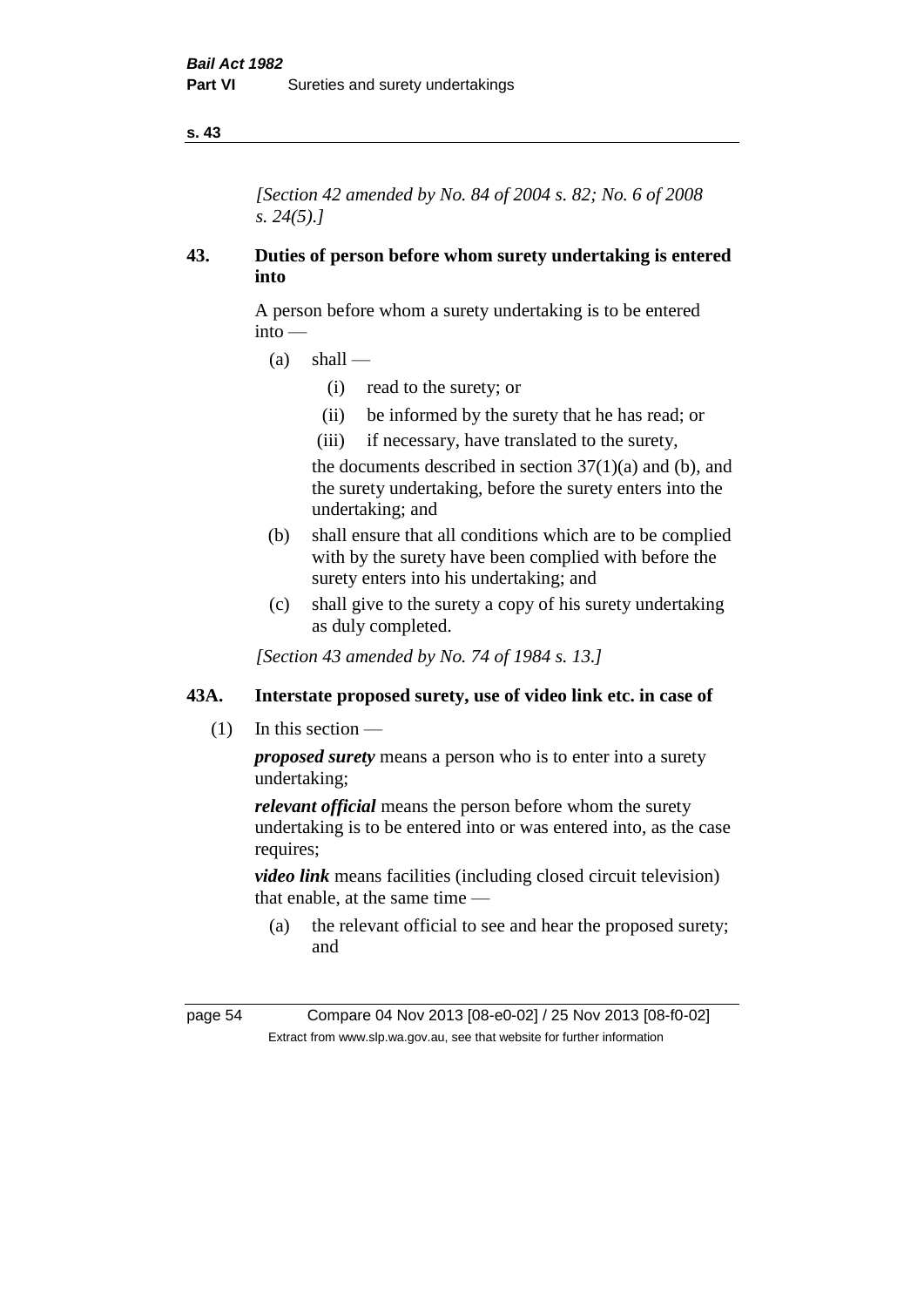- (b) the proposed surety to see and hear the relevant official.
- (2) This section applies if a proposed surety is in another State or a Territory.
- (3) The relevant official may comply with section 43(a) and (b) by means of a video link.
- (4) The relevant official may send the surety undertaking to the proposed surety by electronic communication for completion.
- (5) The proposed surety may enter into the surety undertaking by sending the completed surety undertaking to the relevant official by electronic communication.
- (6) If the surety undertaking is sent by electronic communication under subsection (4) or (5), any requirement for the proposed surety or the relevant official to sign it is to be taken to have been complied with if the full name of the proposed surety or the relevant official, as the case requires, appears in the appropriate place in the undertaking.
- (7) The relevant official may comply with section 43(c) by sending a copy of the surety undertaking as duly completed to the surety by electronic communication.
- (8) A surety undertaking that is entered into in accordance with this section is to be taken to have been entered into before the relevant official.
- (9) In any proceedings a document purporting to be a copy of a surety undertaking and purporting to be certified by the relevant official to be a copy of a surety undertaking entered into in accordance with this section is evidence of the surety undertaking without proof of the signature of the relevant official.
- (10) A reference in this section to sending a surety undertaking or copy of a surety undertaking to a person by electronic communication is a reference to sending the undertaking or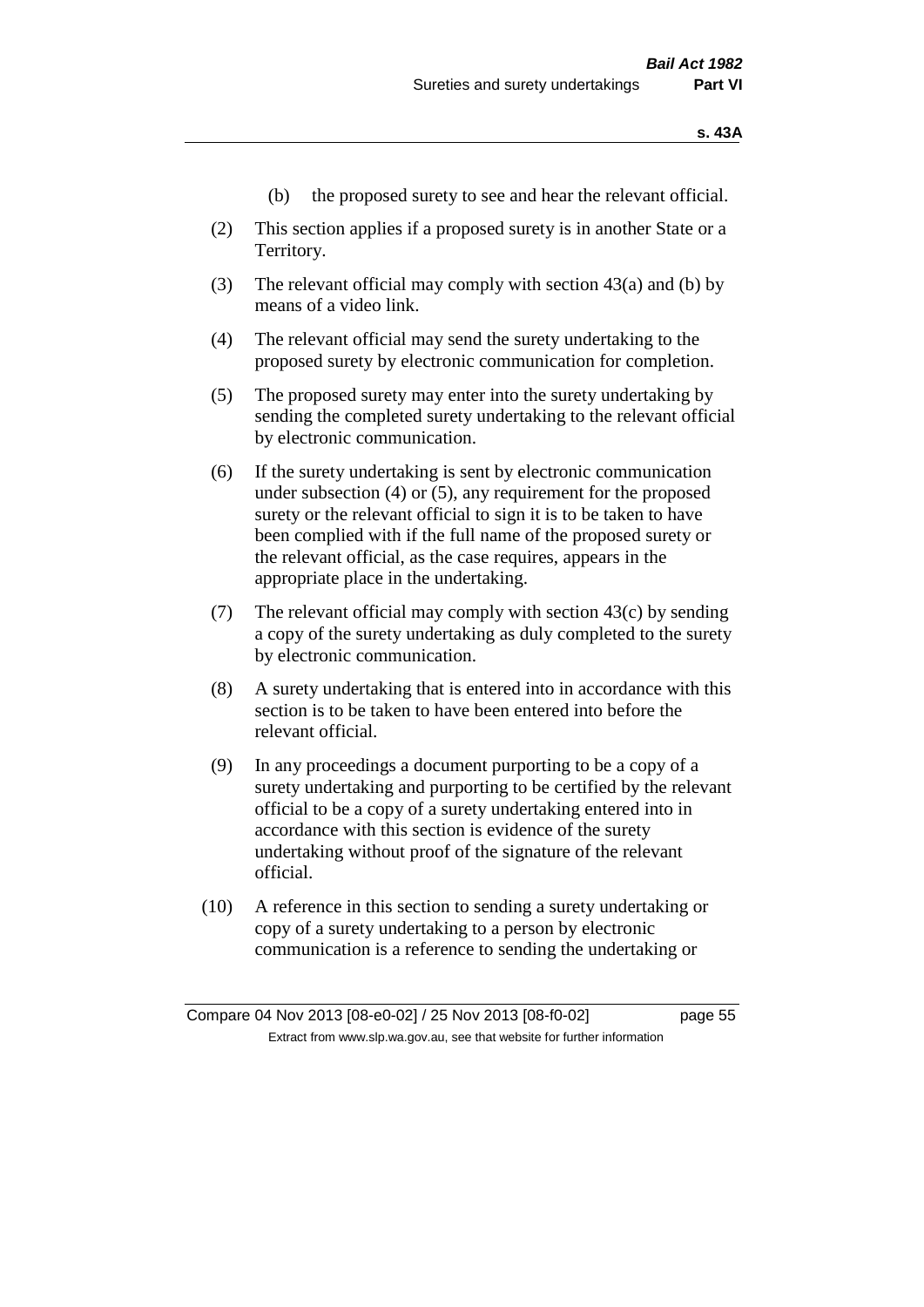copy by electronic communication to an electronic address provided by the person.

*[Section 43A inserted by No. 6 of 2008 s. 26.]*

### **44. When surety undertaking extends to different time or different time and place substituted under s. 31**

- (1) A surety undertaking does not extend to the failure by the accused to appear at a different time or a different time and place substituted pursuant to section 31 unless —
	- (a) the surety undertaking contains a provision stating that it does so extend and, where applicable under subsection (5), the surety has received notice as mentioned in that subsection; or
	- (b) subsection (2) applies.
- (2) A surety undertaking extends to the failure by the accused to appear at a different time substituted pursuant to section 31 during a trial if, at the option of the surety, the undertaking contains a provision stating —
	- (a) that it does so extend; and
	- (b) the effect of subsection (4).
- (3) In subsection  $(2)$  —

*trial* means that part of proceedings for an offence when evidence is being received by the court in respect of the offence and also extends to any time when —

- (a) legal argument is being heard; or
- (b) a judicial officer or a jury is deliberating.
- (4) Subsection (2) applies despite any amendment as defined in section 31A(1) if the endorsement or notice under section 31A(3)(a) in respect of the amendment includes a statement referred to in section 31A(4).
- (5) A surety undertaking may, at the option of the surety, also contain a provision stating that where —

page 56 Compare 04 Nov 2013 [08-e0-02] / 25 Nov 2013 [08-f0-02] Extract from www.slp.wa.gov.au, see that website for further information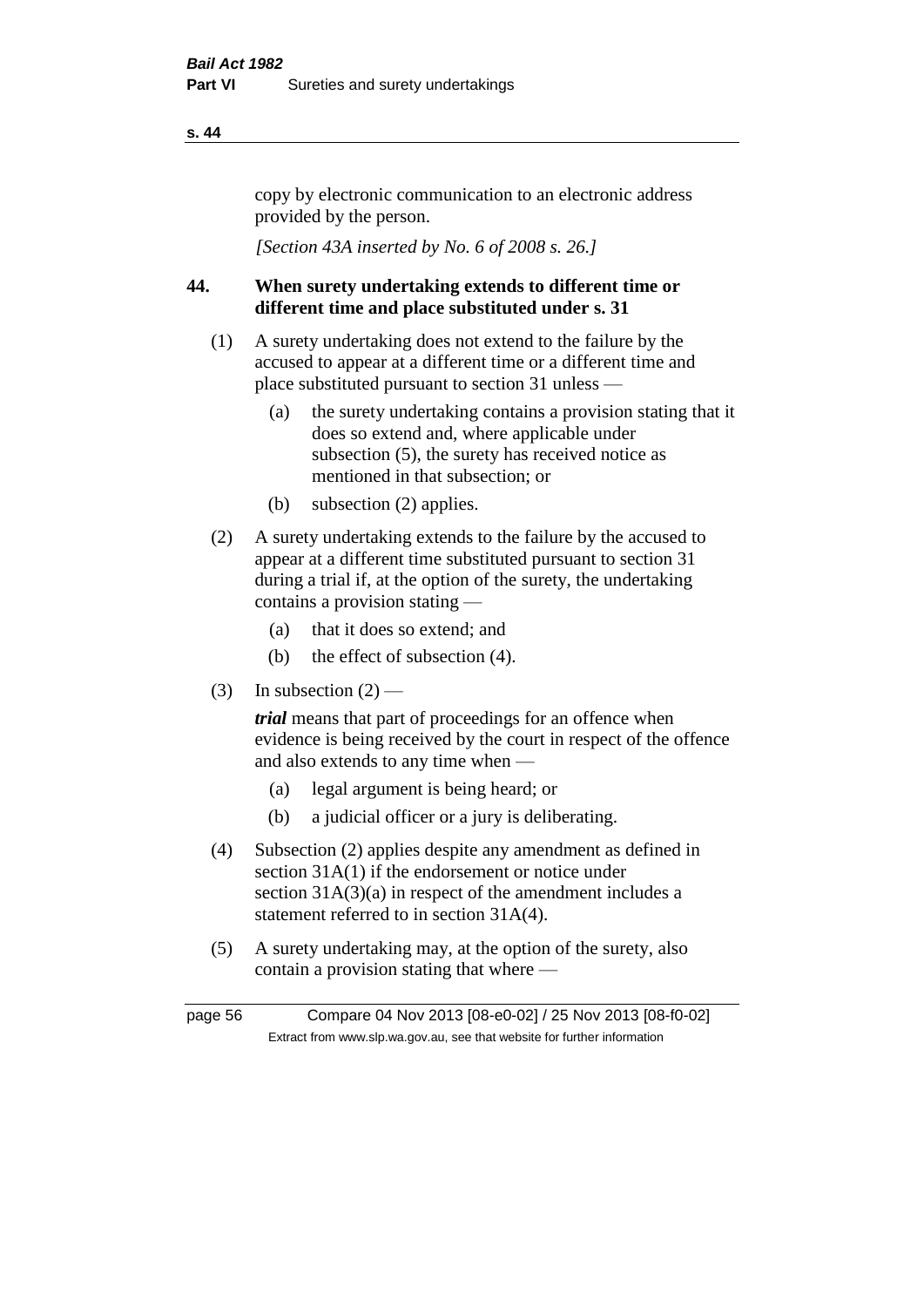- (a) a different time or a different time and place for the accused's appearance is substituted pursuant to section 31; and
- (b) subsection (2) does not apply,

the surety's liability only arises if the surety is given notice, as soon as is practicable, of the different time or the different time and place.

(6) Where, by operation of this section, a surety undertaking would extend to the failure by the accused to appear at a different time or a different time and place substituted pursuant to section 31, that extension is not affected by a reduction in the number of offences to which the accused's bail undertaking relates.

*[Section 44 inserted by No. 6 of 2008 s. 27(1).]*

### **45. Notices under s. 44, service and proof of**

- (1) For the purposes of section 44(5) notice to a surety may be given —
	- (a) orally to the surety by the judicial officer when he fixes a time and place for the proceedings or the resumed proceedings; or
	- (b) in the approved form to the surety personally; or
	- (c) by a person authorised under subsection (5) sending or causing to be sent the approved form to the surety —
		- (i) by post to the surety's address appearing in the records of the court; or
		- (ii) in urgent cases or with the surety's consent, by electronic communication.
- (2) A person who gives a notice in accordance with subsection  $(1)(b)$  or  $(c)$  shall endorse on a file copy of the notice a certificate showing —
	- (a) that the person has done so; and
	- (b) the time of doing so.

Compare 04 Nov 2013 [08-e0-02] / 25 Nov 2013 [08-f0-02] page 57 Extract from www.slp.wa.gov.au, see that website for further information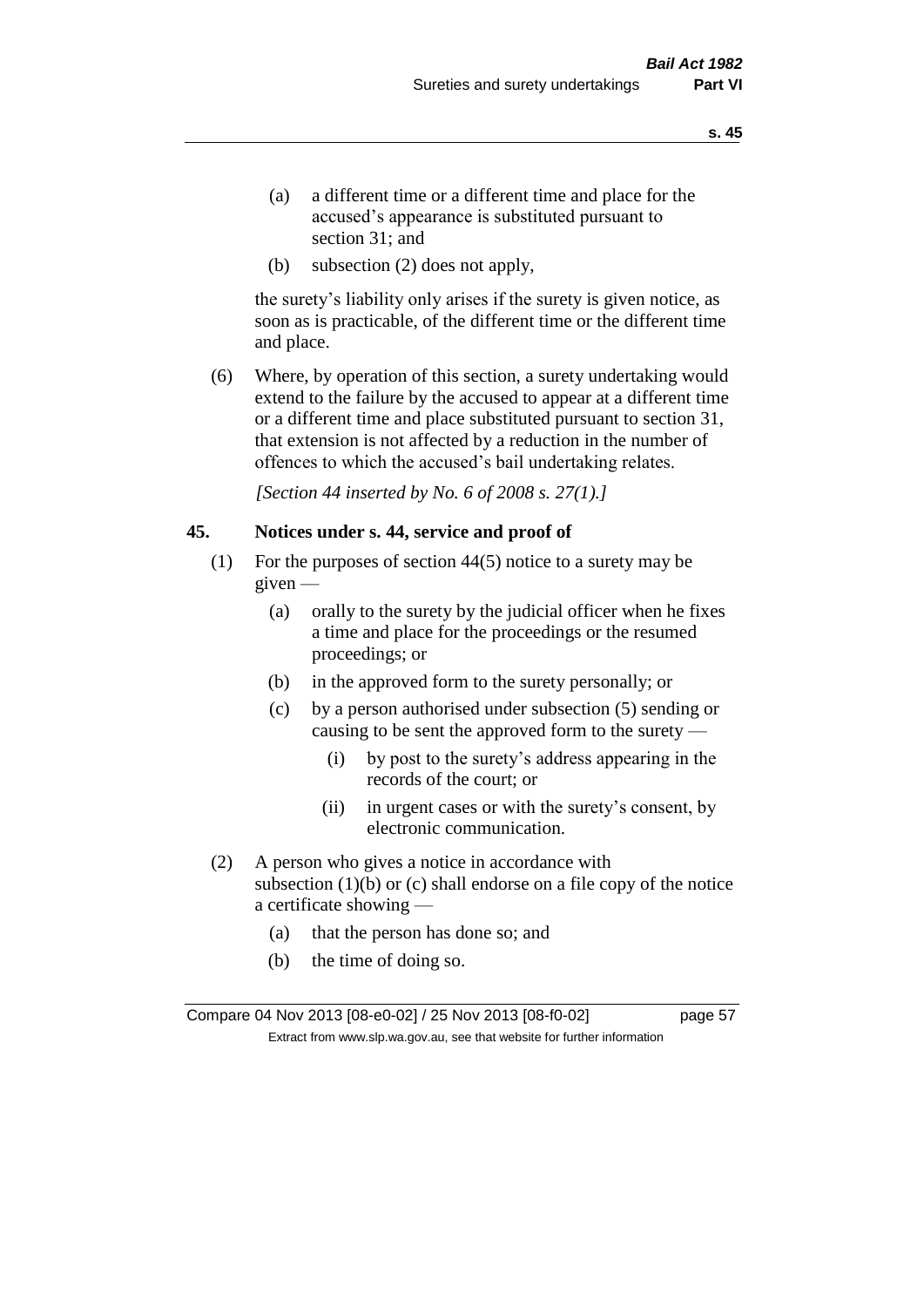- 
- (2a) If a notice is sent by post under subsection  $(1)(c)$ , the notice is to be presumed, unless the contrary is shown, to have been received at the time when, in the ordinary course of events, it would have been delivered.
- (3) A judicial officer who, under subsection  $(1)(a)$ , notifies a surety of the time and place for the proceedings or the resumed proceedings shall cause to be endorsed on a file copy of the surety's undertaking a certificate showing details of such time and place and that the surety has been notified of them.
- (4) In any proceedings
	- (a) a document purporting to be a copy of a notice referred to in section 44(5) shall be evidence of the terms of the notice; and
	- (b) an endorsement
		- (i) on a file copy of a notice given under subsection  $(1)(b)$  or  $(c)$  purporting to be a certificate referred to in subsection (2); or
		- (ii) on a file copy of a surety undertaking purporting to be a certificate referred to in subsection (3),

is evidence of the matters appearing in the certificate without proof of the signature of the person who made the endorsement.

- (5) A registrar of the court, other than a deputy registrar of the Magistrates Court or the Children's Court, is an authorised person for the purposes of subsection  $(1)(c)$  and in addition —
	- (a) in respect of committals to the Supreme Court, the Chief Justice; and
	- (b) in respect of committals to the District Court, the Chief Judge,

may authorise a person or persons, by name or office, to perform the function referred to in subsection  $(1)(c)$ .

page 58 Compare 04 Nov 2013 [08-e0-02] / 25 Nov 2013 [08-f0-02] Extract from www.slp.wa.gov.au, see that website for further information

**s. 45**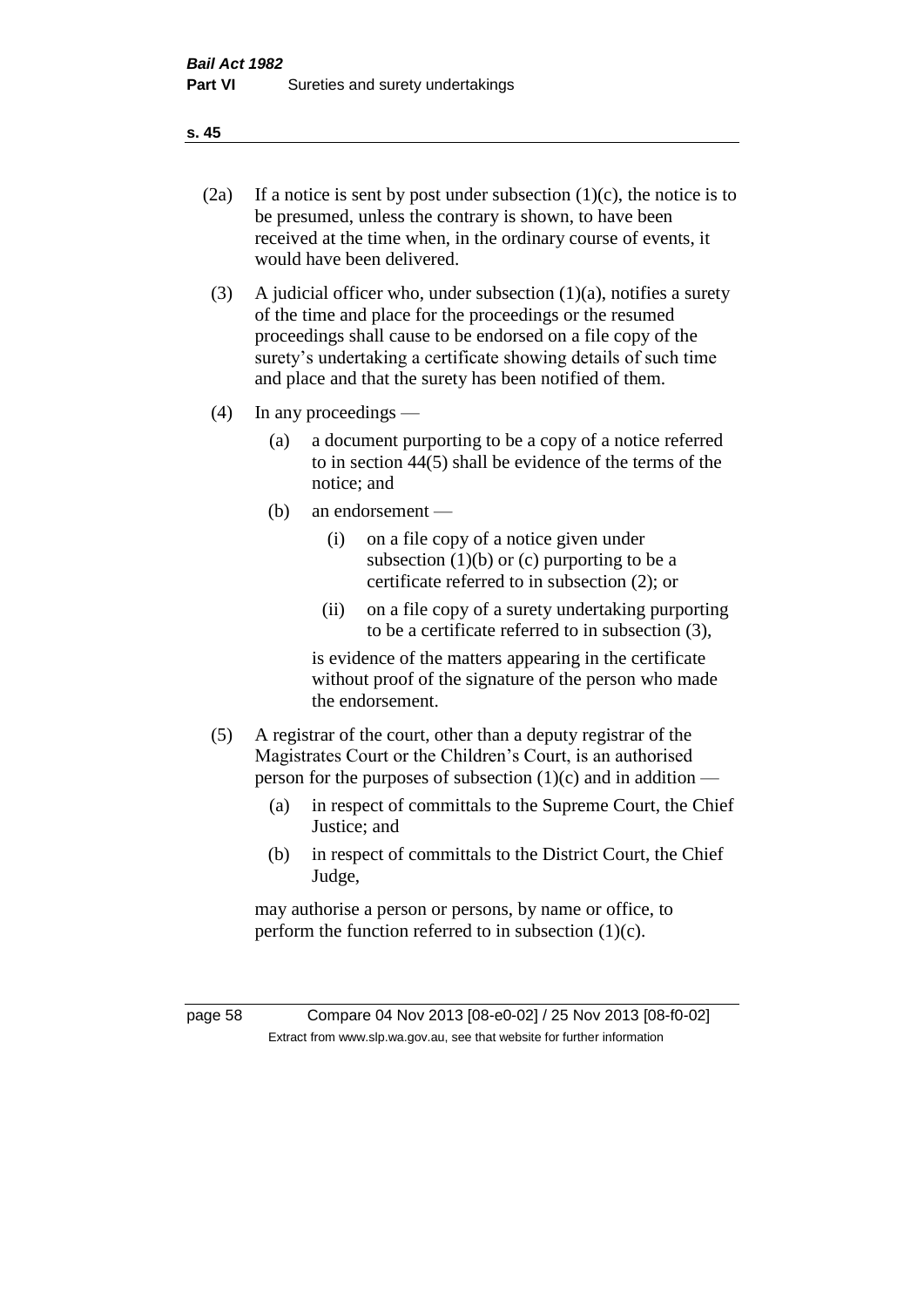*[Section 45 amended by No. 74 of 1984 s. 15; No. 59 of 2004 s. 141; No. 6 of 2008 s. 28(1)-(5).]* 

### **46. Surety's power to arrest accused**

- (1) A surety may arrest an accused for whose appearance in court he has entered into a surety undertaking if the surety has reasonable grounds to believe that —
	- (a) the accused
		- (i) is not likely to comply with the requirements of his bail undertaking mentioned in section  $28(2)(a)$  or (b); or
		- (ii) is, or has been, in breach of any condition of his bail undertaking mentioned in section 28(2)(c); or
		- (iii) is, or has been, in breach of a home detention condition mentioned in section 28(2)(d);
		- and
	- (b) it is not expedient to invoke the assistance of the relevant officer under section 54(1) because the delay occasioned by doing so would defeat the purpose of that section.
- (2) A surety who arrests an accused under subsection (1) shall, as soon as is practicable, deliver him into the custody of a police officer and thereafter he shall be dealt with under section 54(4) and section 55, and those provisions shall apply, as if he had been arrested by a police officer under section 54(2).

*[Section 46 amended by No. 74 of 1984 s. 16; No. 61 of 1990 s. 10; No. 84 of 2004 s. 82; No. 6 of 2008 s. 33(5).]* 

### **47. When surety undertaking ceases to have effect**

A surety undertaking ceases to have effect —

(a) upon the revocation of bail under section  $55(1)$ ; or

Compare 04 Nov 2013 [08-e0-02] / 25 Nov 2013 [08-f0-02] page 59 Extract from www.slp.wa.gov.au, see that website for further information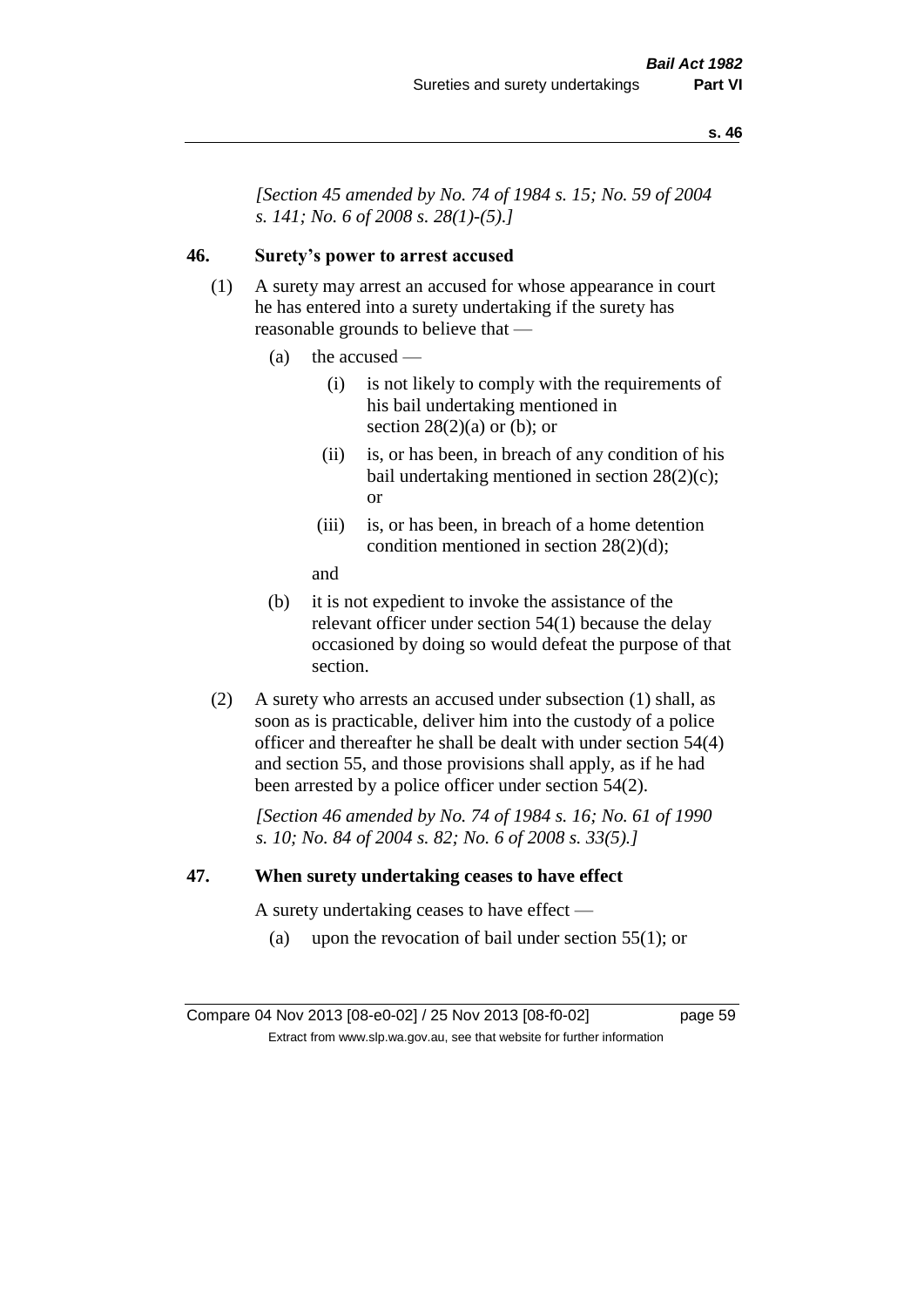(b) upon the release of an accused under section 55(2) if the surety does not consent to the continuance in force of his surety undertaking; or

- (c) upon its being cancelled under section 48(4) (and as from the time fixed therefor) by an appropriate judicial officer; or
- (d) upon the death of the surety, but only if no order under section 49(1) has been made before then; or
- (e) subject to sections 31 and 44, upon the appearance in court by the accused as required by his bail undertaking; or
- (f) upon the discharge of the accused according to law from any further proceedings for the offence, or all of the offences, to which the surety undertaking relates; or
- (g) during any period before the time at which the accused is required to appear in court when he is in custody for any other offence or reason.

*[Section 47 amended by No. 84 of 2004 s. 82.]* 

### **48. Surety may apply for cancellation of his undertaking**

- (1) A surety may apply to an appropriate judicial officer for cancellation of his undertaking.
- (2) An application under subsection (1) may be made at any time before that specified, or deemed by section 31(3) to be specified, in the accused's bail undertaking for his appearance in court.
- (3) Upon an application being made under subsection (1) an appropriate judicial officer shall cause the accused to appear before him or another such officer and may issue a warrant or summons for that purpose.

page 60 Compare 04 Nov 2013 [08-e0-02] / 25 Nov 2013 [08-f0-02] Extract from www.slp.wa.gov.au, see that website for further information

**s. 48**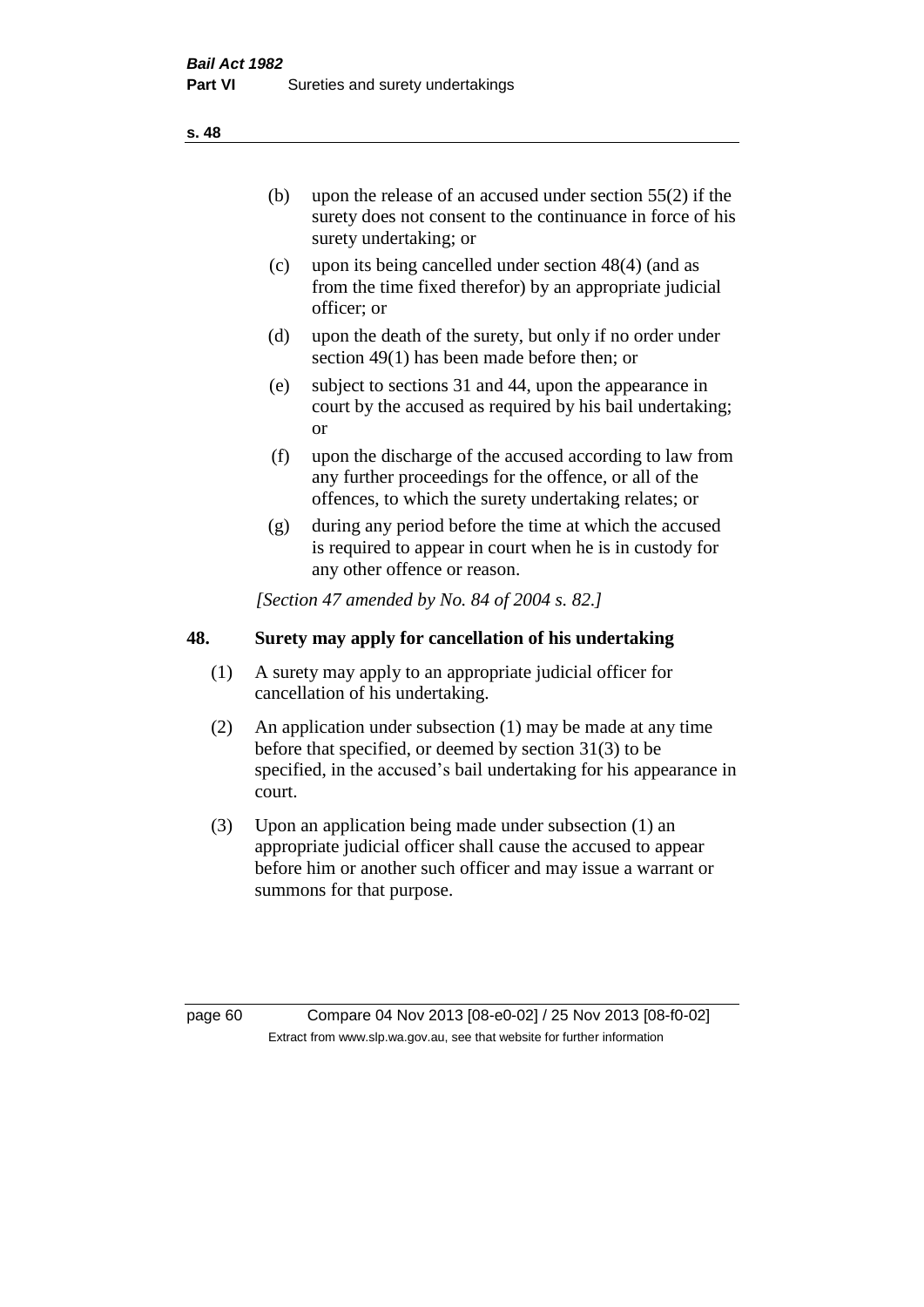- (4) Upon the appearance of the accused before the time mentioned in subsection  $(2)$  an appropriate judicial officer shall —
	- (a) cancel the surety undertaking; and
	- (b) exercise one of the powers set out in section  $55(1)(d)$ or (e).
- (5) An application under subsection (1) must be made, and proceedings on it are to be conducted —
	- (a) in a court of summary jurisdiction in accordance with the regulations;
	- (b) in the Supreme Court or the District Court in accordance with rules of court.

*[Section 48 amended by No. 59 of 2004 s. 141; No. 84 of 2004 s. 7 and 82; No. 6 of 2008 s. 29.]* 

### **49. Surety's undertaking to pay money, enforcing**

- (1) Where an accused has failed to comply with any requirement of his bail undertaking mentioned in section 28(2)(a) or (b) the following provisions of this section apply for the purpose of enforcing payment to the State of any sum thereupon payable by a surety in terms of his surety undertaking —
	- (a) an application for an order that the sum be paid may be made to an appropriate judicial officer —
		- (i) by the Director of Public Prosecutions where the court before which the accused failed to appear was —
			- (I) the District Court, the Supreme Court or the Court of Appeal; or
			- (II) another court, if the Director of Public Prosecutions is the prosecutor in that court of the case against the accused;

or

Compare 04 Nov 2013 [08-e0-02] / 25 Nov 2013 [08-f0-02] page 61 Extract from www.slp.wa.gov.au, see that website for further information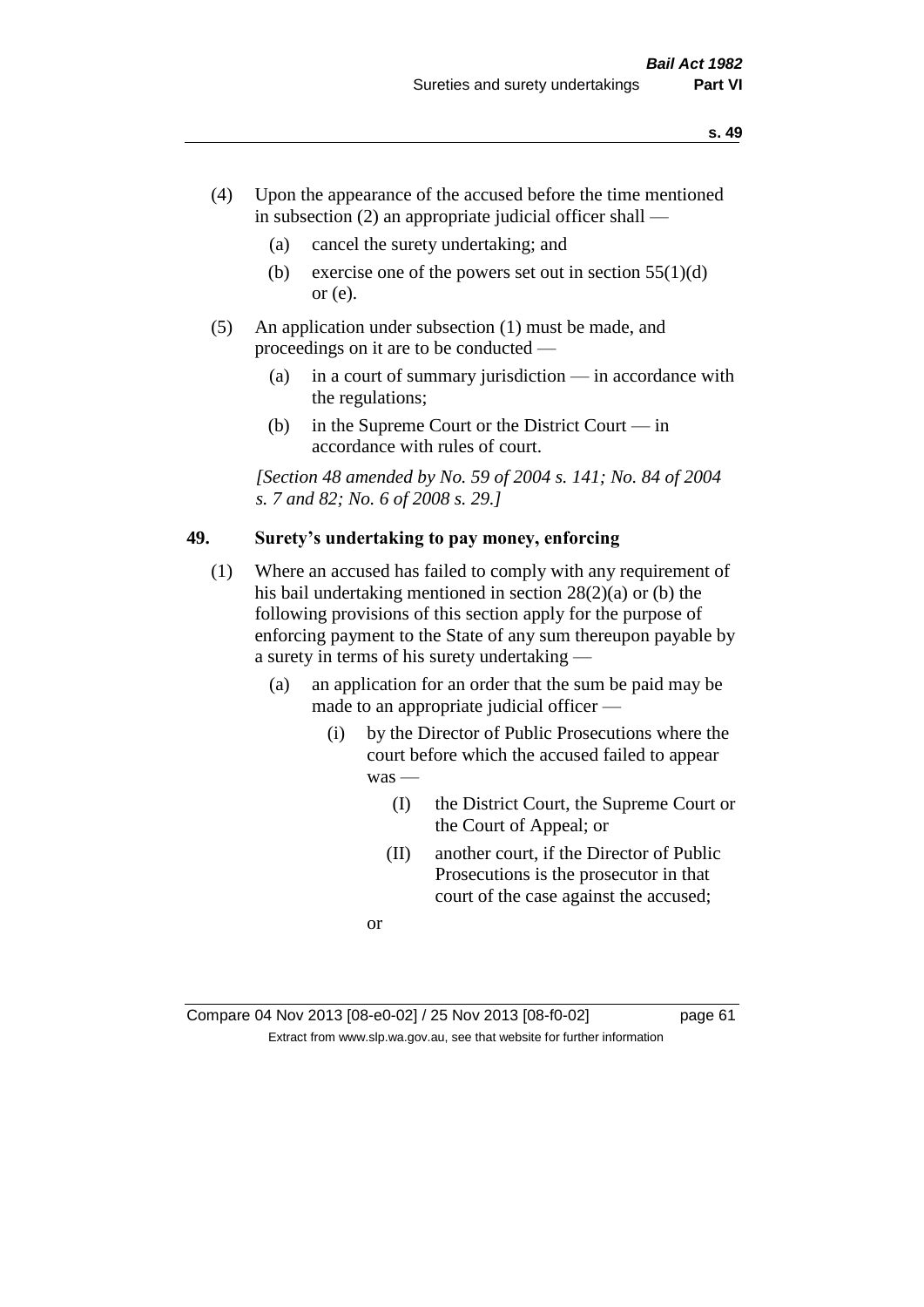- *[(b) deleted]*
- (c) on the hearing of the application and upon proof of the surety's liability in terms of his undertaking, the judicial officer shall order forfeiture of the full amount specified in the undertaking unless the surety attends at the hearing and shows to the satisfaction of the judicial officer that there was reasonable cause for the failure of the accused to comply with the requirement to which the application relates;
- (d) notwithstanding paragraph (c), the judicial officer may decline to make an order under that paragraph or may order forfeiture in part only where the surety attends and shows to the satisfaction of the judicial officer —
	- (i) that, by reason of a change of circumstances since the undertaking was entered into, an order for forfeiture, or for forfeiture in full (as the case may be), would cause excessive hardship to the surety or his dependants; and
	- (ii) that such hardship would not be relieved by the exercise of one or more of the powers conferred by section 59;
- (e) an order may be made under this section whether or not the accused has been convicted of an offence against section 51(1) or (2) but if, after an order has been made, the surety satisfies the Governor that new facts have been discovered or new circumstances have arisen which show that there was reasonable cause for the failure of the accused as mentioned in paragraph (c), the Governor may exercise the power in section 139 of the *Sentencing Act 1995* as if the forfeiture were one to which that section applied.

page 62 Compare 04 Nov 2013 [08-e0-02] / 25 Nov 2013 [08-f0-02] Extract from www.slp.wa.gov.au, see that website for further information

**s. 49**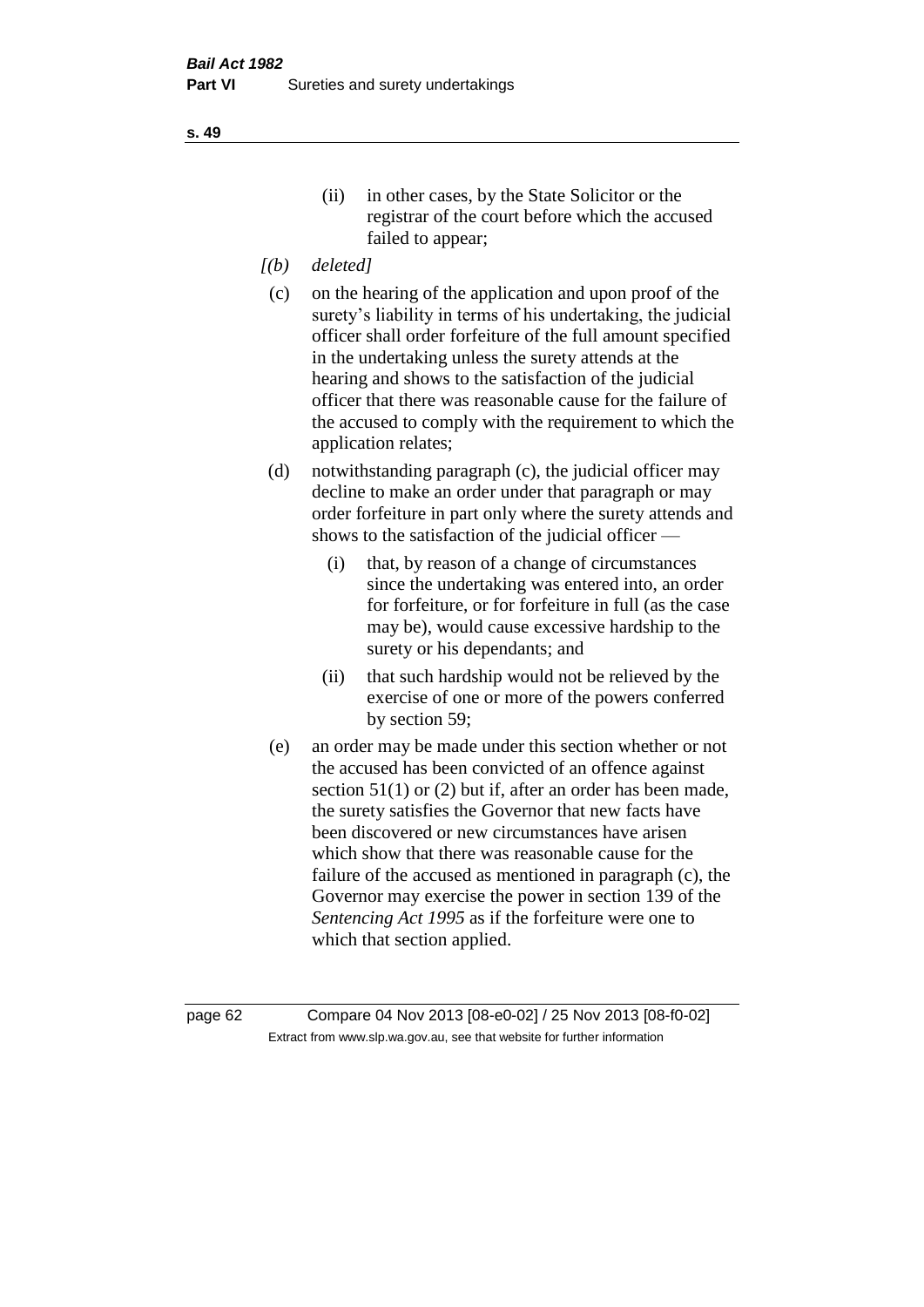- (2) An application under subsection (1) must be made, and proceedings on it are to be conducted —
	- (a) in a court of summary jurisdiction in accordance with the regulations;
	- (b) in the Supreme Court or the District Court  $-\text{in}$ accordance with rules of court.
- (3) Without prejudice to the recovery of such an amount as a civil debt due to the State, any amount to be paid under an order made under this section is to be paid, and its payment may be enforced under Part 5 of the *Fines, Penalties and Infringement Notices Enforcement Act 1994*, unless an order has been made under subsection (4).
- (4) If under this section the Supreme Court or the District Court makes an order requiring the payment of money, the court may make an order under section 59 of the *Sentencing Act 1995* in respect of the amount payable and for that purpose that section, with any necessary changes, applies as if the amount were a fine imposed on the surety.

*[Section 49 amended by No. 74 of 1984 s. 17; No. 92 of 1994 s. 5; No. 78 of 1995 s. 8; No. 65 of 2003 s. 121(3); No. 74 of 2003 s. 29; No. 59 of 2004 s. 141; No. 84 of 2004 s. 8, 11 and 82; No. 6 of 2008 s. 18(2) and 30(1) and (2).]* 

### **50. Indemnifying etc. surety, offence**

(1) If a person indemnifies, or agrees to indemnify, a surety or proposed surety against any liability which the surety or proposed surety may incur under this Act (including this section) he and the surety or proposed surety and any person with whom he agrees as aforesaid each commits an offence. Penalty: \$1 000 or imprisonment for 12 months or both.

Compare 04 Nov 2013 [08-e0-02] / 25 Nov 2013 [08-f0-02] page 63

Extract from www.slp.wa.gov.au, see that website for further information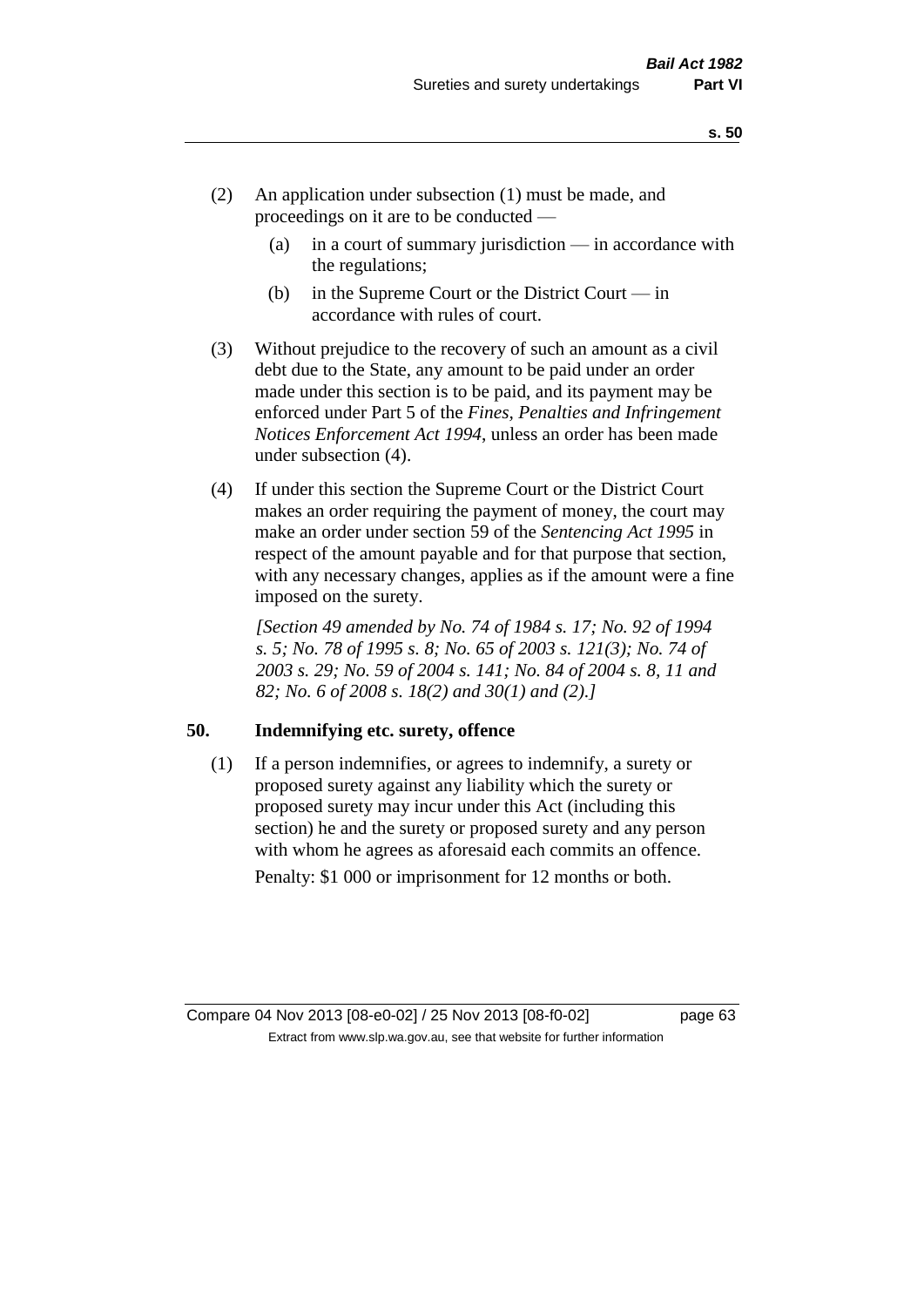- (2) An offence is committed under subsection  $(1)$ 
	- (a) whether the agreement is made before or after the surety undertaking is entered into and whether or not a proposed surety actually becomes a surety; and
	- (b) whether the compensation is to be in money or in money's worth.
- (3) An offence is not committed under subsection (1) by a surety or proposed surety if he shows —
	- (a) that he had no knowledge of an agreement within the meaning of subsection (1) proposed to be entered into between 2 other persons; or
	- (b) that having such knowledge he took all steps reasonably available to him to prevent the agreement being entered into.

*[Section 50 amended by No. 74 of 1984 s. 18.]* 

page 64 Compare 04 Nov 2013 [08-e0-02] / 25 Nov 2013 [08-f0-02] Extract from www.slp.wa.gov.au, see that website for further information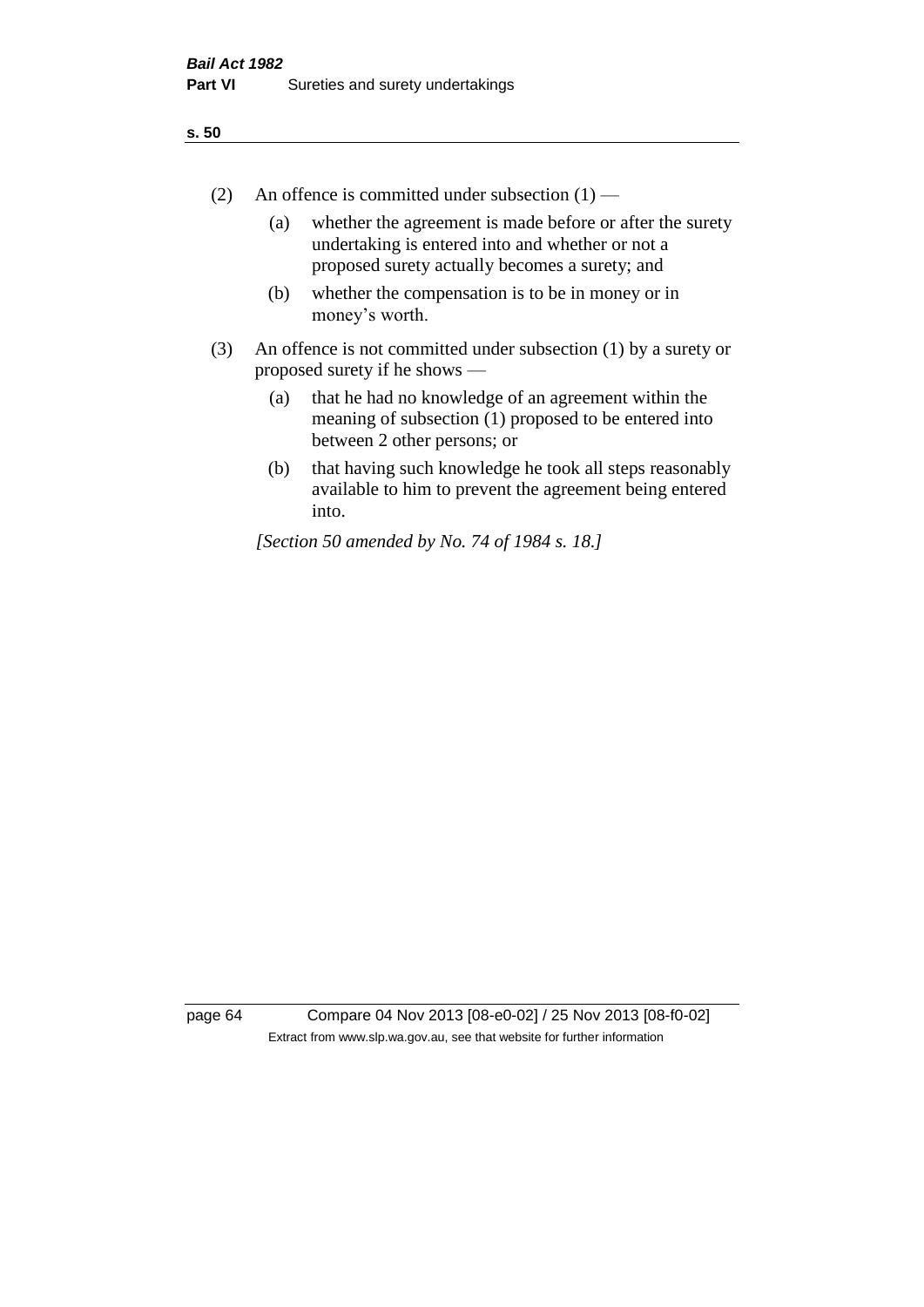### **s. 50A**

## **Part VIA — Administration of home detention conditions**

*[Heading inserted by No. 61 of 1990 s. 11.]* 

### **50A. Powers of CEO (corrections)**

The CEO (corrections) has all of the powers conferred under this Act on a community corrections officer and may review, vary, or rescind a direction given by a community corrections officer.

*[Section 50A inserted by No. 61 of 1990 s. 11; amended by No. 31 of 1993 s. 9; No. 65 of 2006 s. 53.]* 

*[50B. Deleted by No. 78 of 1995 s. 8.]* 

### **50C. Powers and duties of community corrections officers**

- (1) A community corrections officer may give such reasonable directions to an accused subject to a home detention condition as are necessary for the proper administration of the condition and any other condition imposed on the grant of bail to the accused including, without limiting the generality of the foregoing, directions as to —
	- (a) when the accused may leave the place where he is required by the home detention condition to remain; and
	- (b) the period of any authorised absence from the place where he is required by the home detention condition to remain; and
	- (c) when the accused shall return to the place where he is required by the home detention condition to remain; and
	- (d) the method of travel to be used by the accused during any absence from the place where he is required by the home detention condition to remain; and
	- (e) the manner in which the accused shall report his whereabouts.

Compare 04 Nov 2013 [08-e0-02] / 25 Nov 2013 [08-f0-02] page 65 Extract from www.slp.wa.gov.au, see that website for further information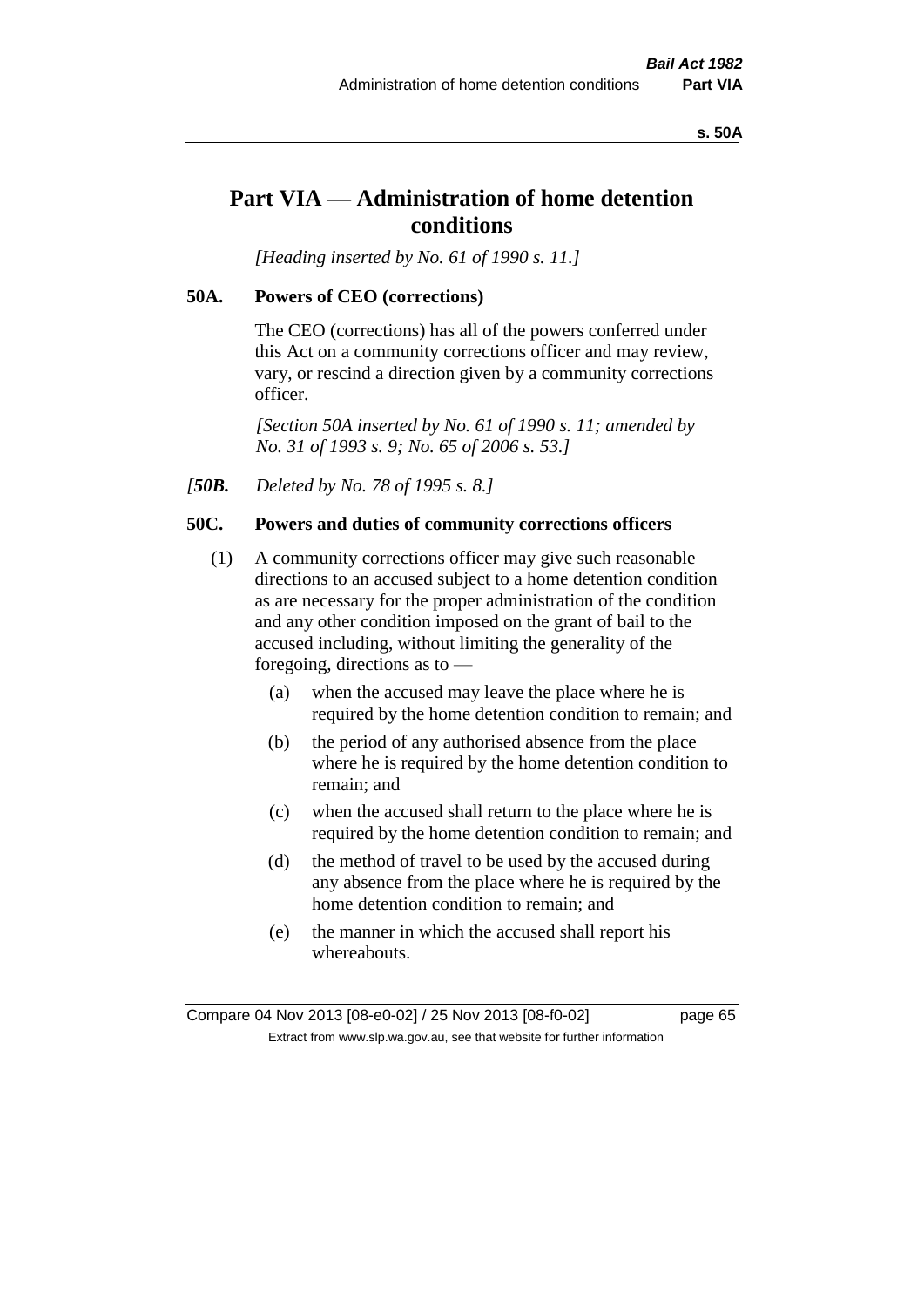**s. 50C**

| (2)     | For the purpose of ascertaining whether or not an accused is<br>complying with a home detention condition or any direction<br>given pursuant to subsection (1), a community corrections<br>officer may, at any time — |                                                                                                                                                                                              |  |
|---------|-----------------------------------------------------------------------------------------------------------------------------------------------------------------------------------------------------------------------|----------------------------------------------------------------------------------------------------------------------------------------------------------------------------------------------|--|
|         | (a)                                                                                                                                                                                                                   | enter or telephone the place where the accused is<br>required by a home detention condition to remain; or                                                                                    |  |
|         | (b)                                                                                                                                                                                                                   | enter or telephone the accused's place of employment or<br>any other place where the accused is permitted or<br>required to attend; or                                                       |  |
|         | (c)                                                                                                                                                                                                                   | question any person at any place referred to in<br>paragraph $(a)$ or $(b)$ .                                                                                                                |  |
| (3)     | A person who $-$                                                                                                                                                                                                      |                                                                                                                                                                                              |  |
|         | (a)                                                                                                                                                                                                                   | hinders a person exercising powers under subsection (2);<br><sub>or</sub>                                                                                                                    |  |
|         | (b)                                                                                                                                                                                                                   | fails to answer a question put pursuant to<br>subsection $(2)(c)$ or gives an answer that the person<br>knows is false or misleading in a material particular,                               |  |
|         |                                                                                                                                                                                                                       | commits an offence.                                                                                                                                                                          |  |
|         |                                                                                                                                                                                                                       | Penalty: \$2 000 and imprisonment for 12 months.                                                                                                                                             |  |
| (4)     | A community corrections officer —                                                                                                                                                                                     |                                                                                                                                                                                              |  |
|         | (a)                                                                                                                                                                                                                   | shall keep such records and make such returns and<br>reports in relation to accused persons subject to home<br>detention conditions as the CEO (corrections) directs;<br>and                 |  |
|         | (b)                                                                                                                                                                                                                   | shall make any records relating to an accused subject to<br>a home detention condition available on the request of<br>the CEO (corrections) to him.                                          |  |
|         |                                                                                                                                                                                                                       | [Section 50C inserted by No. 61 of 1990 s. 11; amended by<br>No. 31 of 1993 s. 9; No. 50 of 2003 s. 37(3); No. 84 of 2004<br>s. 82 and 83(3); No. 65 of 2006 s. 53; No. 2 of 2008 s. 56(2).] |  |
|         |                                                                                                                                                                                                                       |                                                                                                                                                                                              |  |
| page 66 |                                                                                                                                                                                                                       | Compare 04 Nov 2013 [08-e0-02] / 25 Nov 2013 [08-f0-02]<br>Extract from www.slp.wa.gov.au, see that website for further information                                                          |  |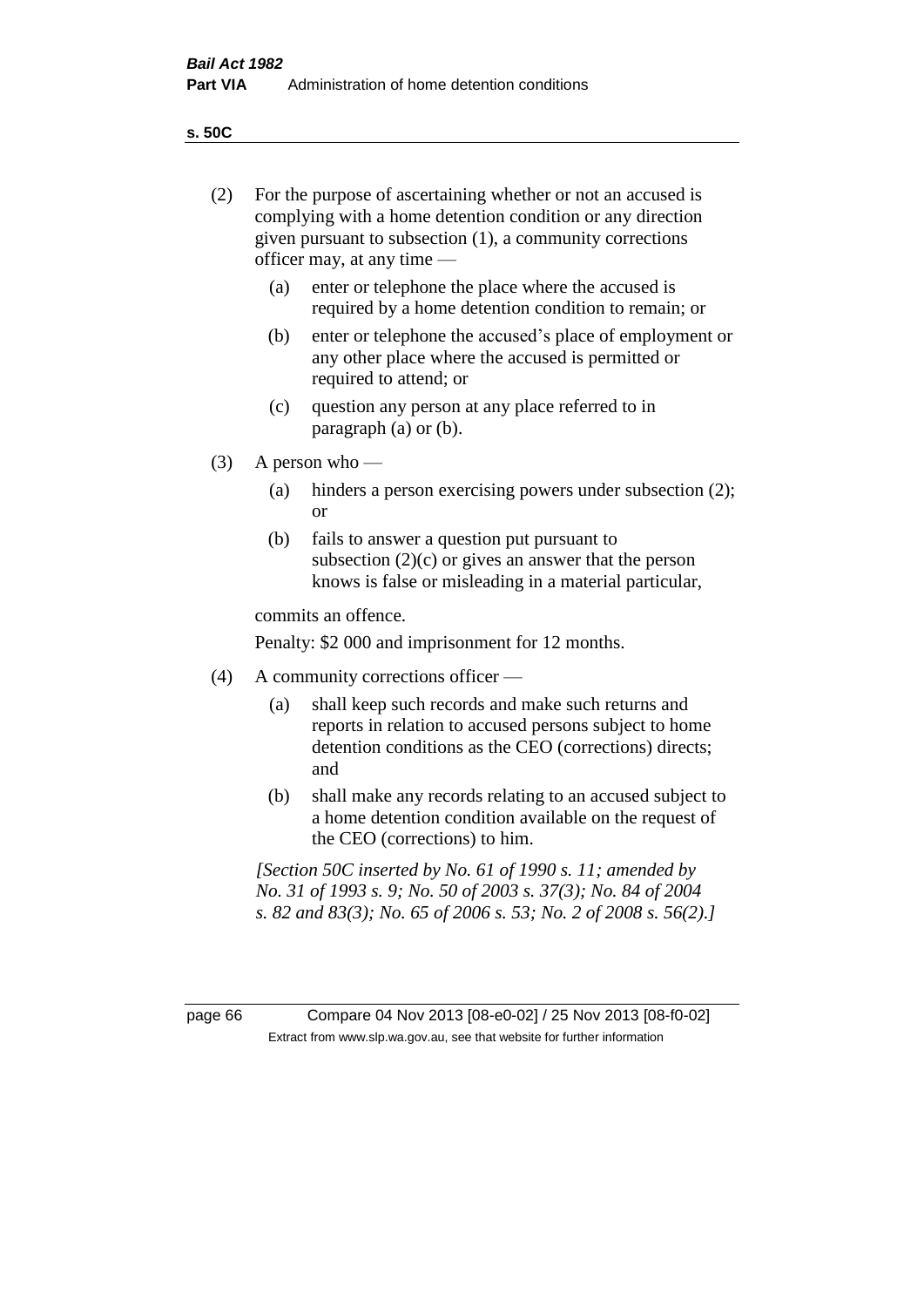### **50D. Powers of members of Police Force**

- (1) For the purpose of ascertaining whether or not an accused is complying with a home detention condition, a member of the Police Force may —
	- (a) require the accused to produce a copy of his bail undertaking and any notice by the CEO (corrections) under section 50E(a) for inspection; and
	- (b) require the accused to explain why he is absent from the place where he is required by the home detention condition to remain.
- (2) An accused who fails to comply with subsection  $(1)(a)$  or who fails to explain when required to do so under subsection (1)(b) or who gives an explanation that the accused knows is false or misleading in a material particular, commits an offence.

Penalty: \$2 000.

*[Section 50D inserted by No. 61 of 1990 s. 11; amended by No. 31 of 1993 s. 9; No. 50 of 2003 s. 37(4); No. 84 of 2004 s. 82; No. 65 of 2006 s. 53.]* 

### **50E. CEO (corrections) may substitute different place of detention and apply conditions**

The CEO (corrections) may, at any time, by notice in writing given to an accused granted bail subject to a home detention condition —

- (a) substitute a different place for the place where an accused is required by a home detention condition to remain;
- (b) require the accused to comply with such of the conditions specified in the list provided to the accused under section 24A(4) as are specified in the notice.

*[Section 50E inserted by No. 61 of 1990 s. 11; amended by No. 31 of 1993 s. 9; No. 84 of 2004 s. 82; No. 65 of 2006 s. 53.]* 

Compare 04 Nov 2013 [08-e0-02] / 25 Nov 2013 [08-f0-02] page 67 Extract from www.slp.wa.gov.au, see that website for further information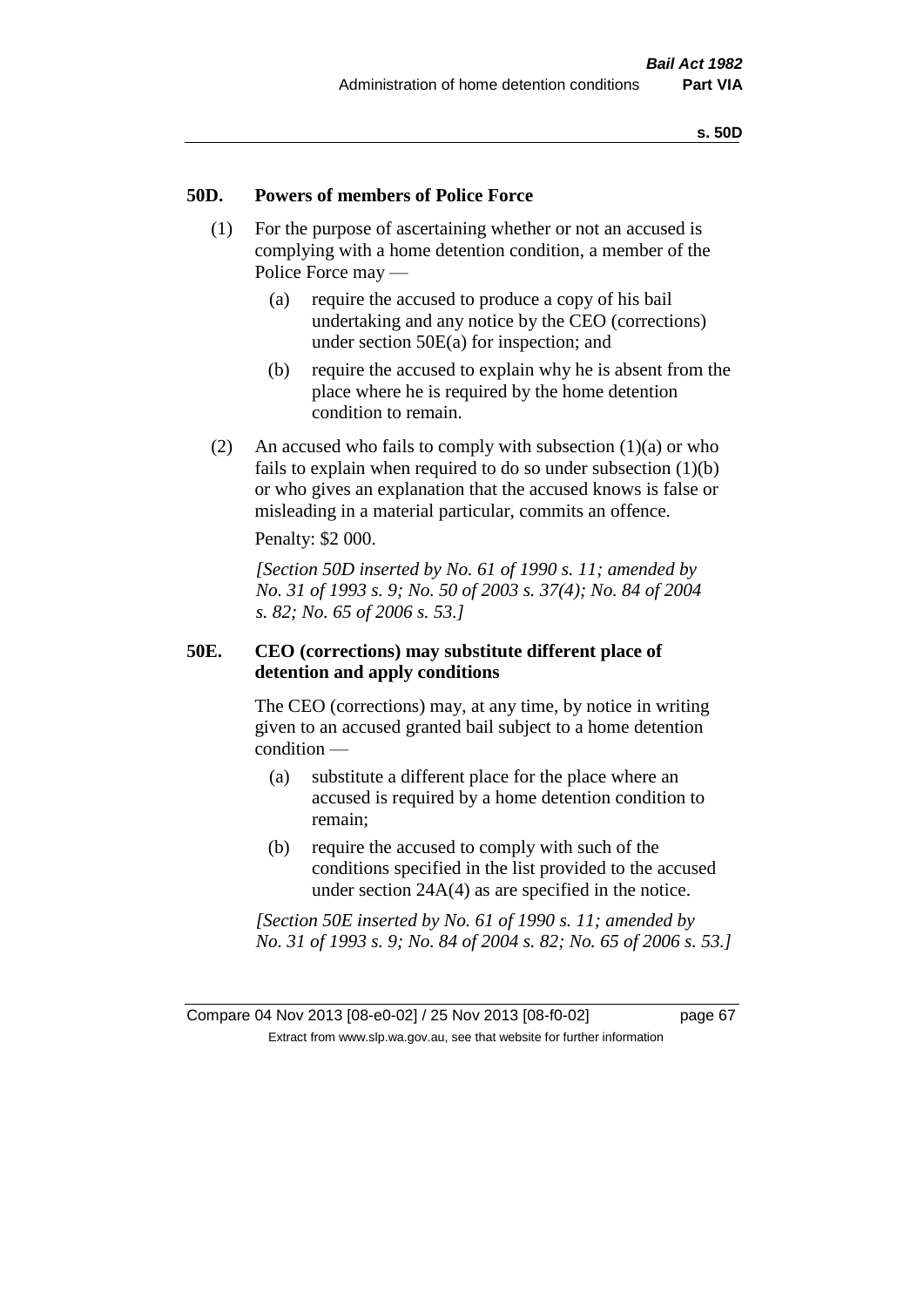| ۰.<br>×<br>-<br>۰.<br>× |  |
|-------------------------|--|
|-------------------------|--|

### **50F. CEO (corrections) may revoke bail**

- (1) Where a home detention condition has been imposed as a condition on a grant of bail to an accused the CEO (corrections) may, in his absolute discretion, by instrument signed by him and if practicable, given to the accused, revoke the bail.
- (2) Without limiting the generality of subsection (1), the power to revoke bail may be exercised where the accused —
	- (a) is not likely to comply with any requirement of his bail undertaking mentioned in section 28(2)(a) or (b); or
	- (b) is, or has been, or is likely to be in breach of any condition of his bail undertaking mentioned in section  $28(2)(c)$ .
- (3) Subject to subsection (4), where the CEO (corrections) revokes bail he shall include a statement of his reasons for the cancellation in the instrument cancelling the bail.
- (4) Where the CEO (corrections) is of the opinion that it would be in the interest of the accused or any other person, or the public, to withhold from the accused any or all of the reasons referred to in subsection (3), the CEO (corrections) may so withhold the reason or reasons.
- (5) Where the CEO (corrections) revokes bail, he may, whenever necessary, issue a warrant directed to all members of the Police Force to have the accused arrested and brought before an appropriate judicial officer.

*[Section 50F inserted by No. 61 of 1990 s. 11; amended by No. 31 of 1993 s. 9; No. 84 of 2004 s. 82; No. 65 of 2006 s. 53.]* 

### **50G. Procedure on arrest after revocation under s. 50F**

(1) An accused arrested pursuant to a warrant issued under section 50F shall be taken as soon as is practicable before an appropriate judicial officer unless he is arrested less than 24 hours before the time at which he is due to appear in

page 68 Compare 04 Nov 2013 [08-e0-02] / 25 Nov 2013 [08-f0-02] Extract from www.slp.wa.gov.au, see that website for further information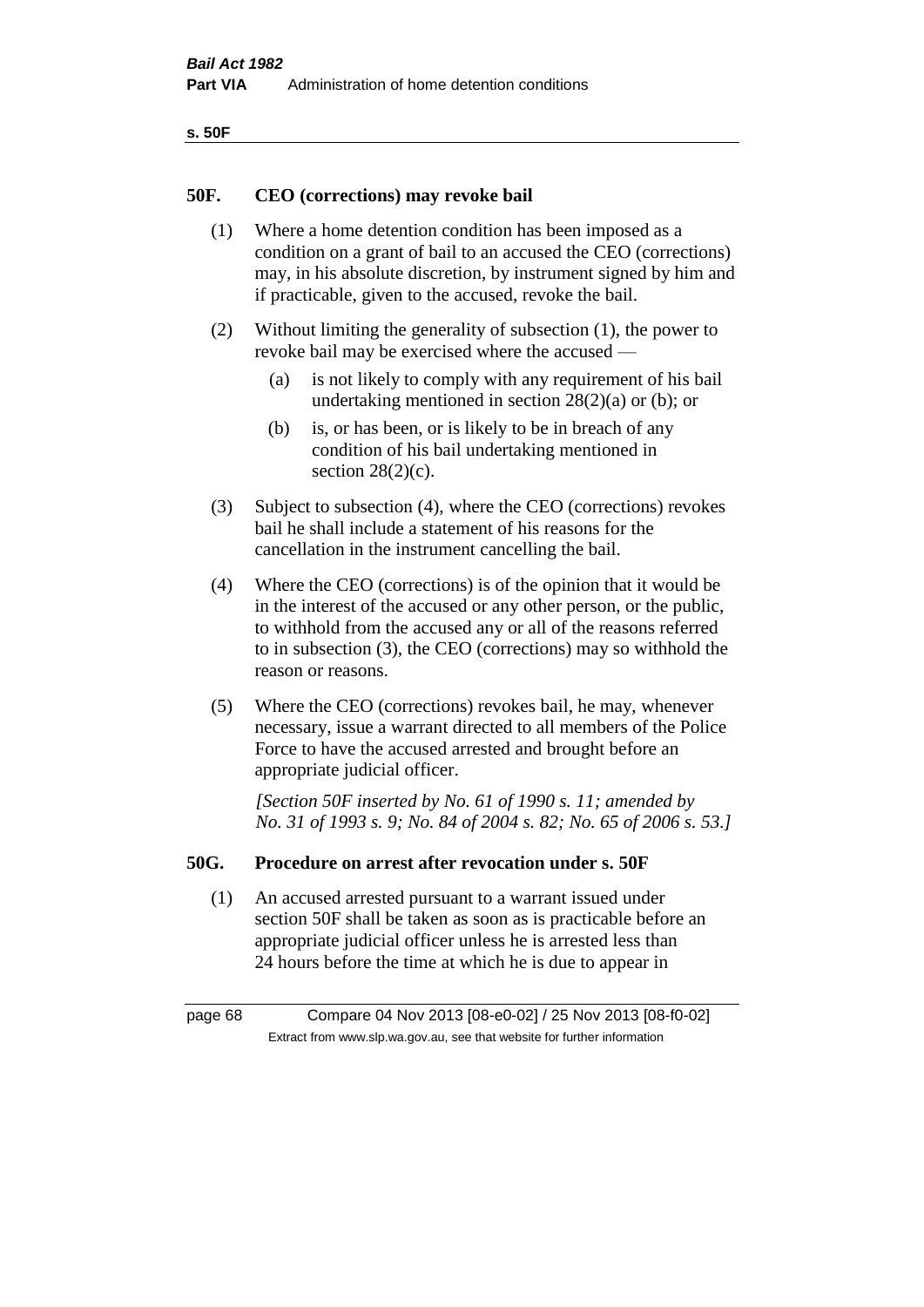accordance with his bail undertaking, in which case he shall be held in custody and brought before an appropriate judicial officer at that time.

- (2) The judicial officer before whom an accused appears under this section may —
	- (a) remand the accused in custody to appear at the time and place specified, or deemed by section 31(3) to be specified, in his bail undertaking; or
	- (b) grant fresh bail to the accused in accordance with this Act, other than clause 2 of Part B of Schedule 1.

*[Section 50G inserted by No. 61 of 1990 s. 11; amended by No. 45 of 1993 s. 12; No. 84 of 2004 s. 82.]* 

### **50H. Rules of natural justice excluded**

The rules known as the rules of natural justice (including any duty of procedural fairness) do not apply to or in relation to the doing or omission of any act, matter or thing under this Part by the CEO (corrections).

*[Section 50H inserted by No. 61 of 1990 s. 11; amended by No. 31 of 1993 s. 9; No. 65 of 2006 s. 53.]* 

### **50J. Delegation by CEO (corrections)**

The CEO (corrections) may, either generally or as otherwise provided by the instrument of delegation, by writing signed by him, delegate to any person any power or duty under this Part, other than this power of delegation.

*[Section 50J inserted by No. 61 of 1990 s. 11; amended by No. 31 of 1993 s. 9; No. 65 of 2006 s. 53.]* 

### **50K. Monitoring equipment, retrieving**

If under rules made under section 50L any device or equipment has been installed at the place where an accused is required by a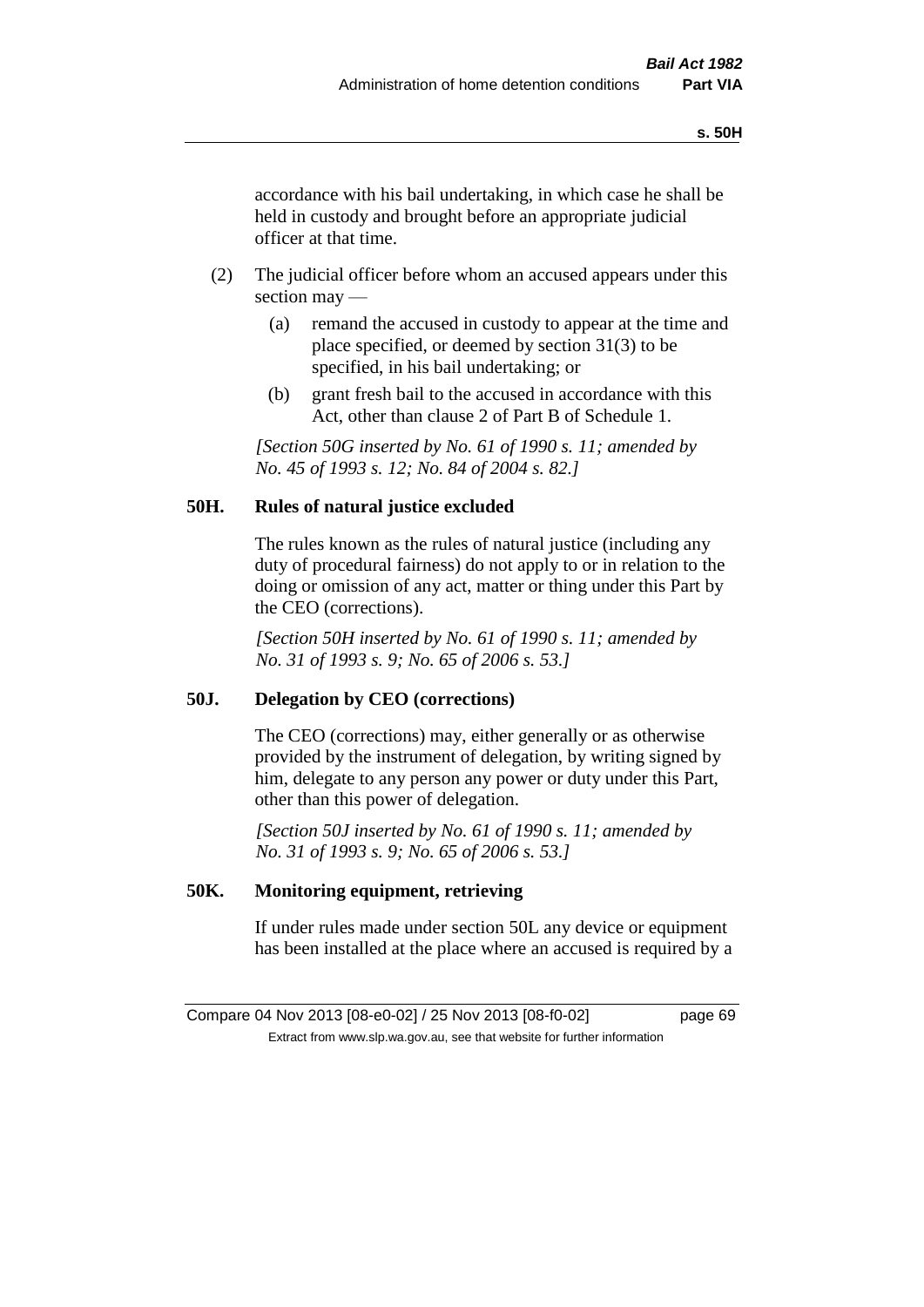### **s. 50L**

home detention condition to remain, section 118 of the *Sentence Administration Act 2003* applies.

*[Section 50K inserted by No. 78 of 1995 s. 8; amended by No. 50 of 2003 s. 29(3); No. 84 of 2004 s. 82.]* 

### **50L. Rules for this Part**

- (1) The CEO (corrections) may, with the approval of the Minister, make rules for the purposes of this Part which may provide for the manner of ensuring that accused persons are complying with home detention conditions and for conditions to be applied to accused persons granted bail subject to home detention conditions including conditions —
	- (a) requiring an accused to wear any device;
	- (b) requiring an accused to permit the CEO (corrections) to install any device or equipment at the place where the accused is required by a home detention condition to remain.
- (2) Rules made under this section may confer a discretionary authority on any person or class of persons.
- (3) Sections 41 and 42 of the *Interpretation Act 1984* do not apply to rules made under this section.

*[Section 50L inserted by No. 61 of 1990 s. 11; amended by No. 31 of 1993 s. 9; No. 84 of 2004 s. 82 and 83(3); No. 65 of 2006 s. 53; No. 2 of 2008 s. 56(3) and (4).]* 

page 70 Compare 04 Nov 2013 [08-e0-02] / 25 Nov 2013 [08-f0-02] Extract from www.slp.wa.gov.au, see that website for further information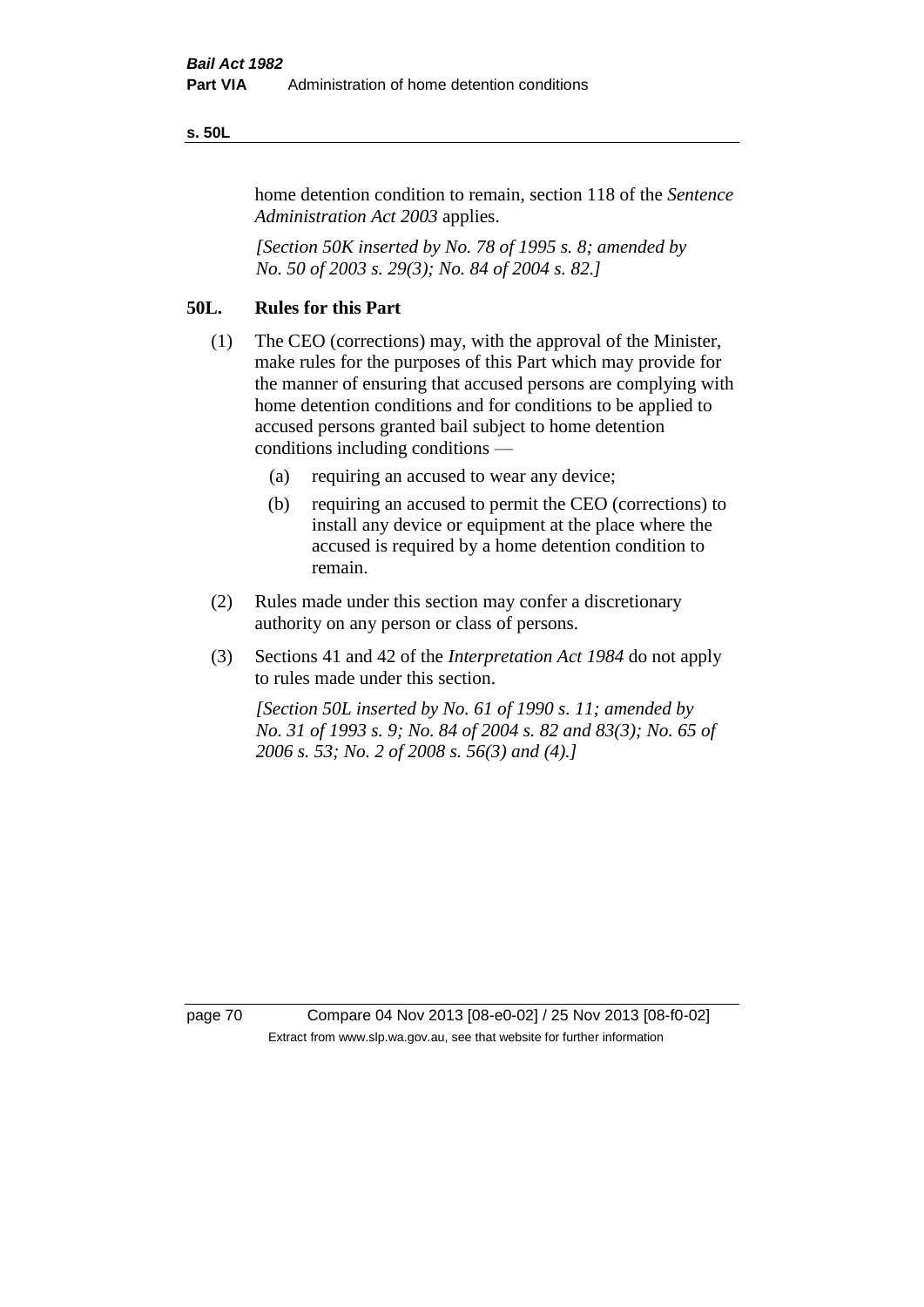# **Part VII — Enforcement of bail undertakings**

# **51. Failing to comply with bail undertaking, offence**

- (1) An accused who, without reasonable cause, fails to comply with the requirement of his bail undertaking mentioned in section 28(2)(a) commits an offence.
- (2) An accused who fails to comply with the requirement of his bail undertaking mentioned in section 28(2)(b) commits an offence.
- $(2a)$  An accused
	- (a) whose bail undertaking includes any condition imposed for a purpose mentioned in clause  $2(2)(c)$  or (d) of Part D of Schedule 1; and
	- (b) who fails to comply with the condition,

commits an offence.

- (3) An accused shall not be convicted in his absence of an offence against this section.
- (4) An accused who is charged with an offence against subsection (1) or (2) may be convicted of the other of those offences if that other offence is proved by the evidence.
- (5) A prosecution for an offence against subsection (1), (2) or (2a) may be brought at any time.
- (6) A person who is convicted of an offence against subsection (1), (2) or (2a) is liable to a fine not exceeding \$10 000 or imprisonment for a term not exceeding 3 years, or both.
- (7) A court which convicts an accused of an offence against this section may, in addition to any penalty which it may impose, order that the accused pay such sum as it may fix in or towards defraying the costs and expenses of and consequent upon his apprehension following the failure to comply with his bail undertaking for which he was convicted.

Compare 04 Nov 2013 [08-e0-02] / 25 Nov 2013 [08-f0-02] page 71 Extract from www.slp.wa.gov.au, see that website for further information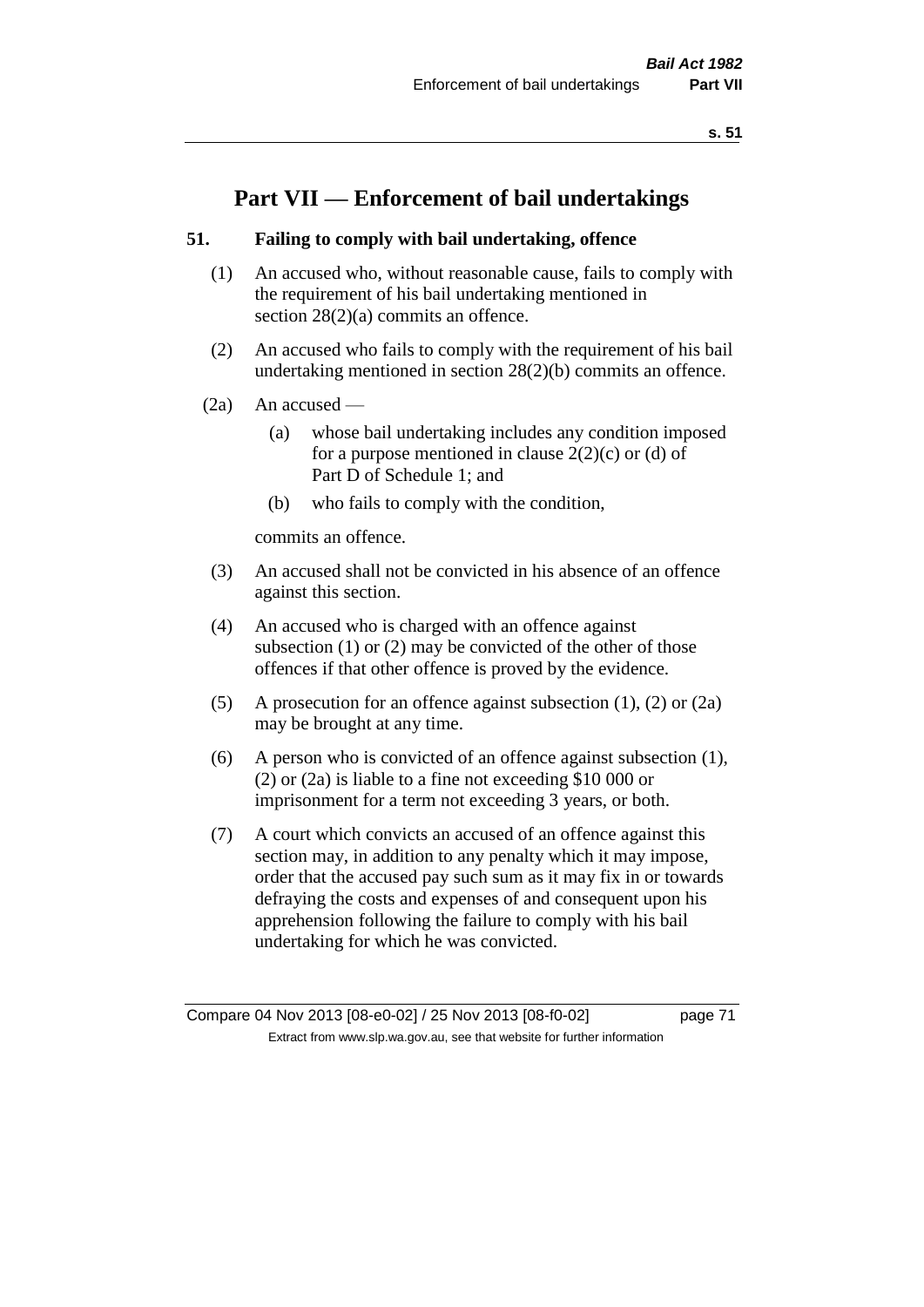#### **s. 51A**

- (8) An order made under subsection (7)
	- (a) shall specify to whom and in what manner the sum shall be paid; and
	- (b) may be enforced as though the sum were a penalty imposed under this section.

*[Section 51 amended by No. 54 of 1998 s. 9; No. 59 of 2004 s. 141; No. 84 of 2004 s. 11 and 82; No. 6 of 2008 s. 18(3).]*

# **51A. Prosecuting s. 51 offence for non-appearance etc. in court of summary jurisdiction**

- (1) This section applies for the purpose of prosecuting an offence against section  $51(1)$ ,  $(2)$  or  $(2a)$  where the court before which the accused is bound to appear at the time when the accused fails to comply with the accused's bail undertaking is a court of summary jurisdiction.
- (2) Where this section applies, the prosecution shall be commenced and conducted by the person who was conducting the proceedings in which the accused failed to comply with the accused's bail undertaking or by a police officer.
- (3) Where this section applies, the registrar of the court before which the accused was bound to appear shall cause to be issued to the Commissioner of Police a certificate under section 64 as to the accused's failure to appear.

*[Section 51A inserted by No. 6 of 2008 s. 31(1).]*

# **52. Prosecuting s. 51 offence for non-appearance etc. in superior court**

(1) This section applies, notwithstanding any other Act, for the purpose of prosecuting an offence against section 51(1), (2) or (2a) where the court before which the accused is bound to appear at the time when he fails to comply with his bail undertaking is the Supreme Court or the District Court.

page 72 Compare 04 Nov 2013 [08-e0-02] / 25 Nov 2013 [08-f0-02] Extract from www.slp.wa.gov.au, see that website for further information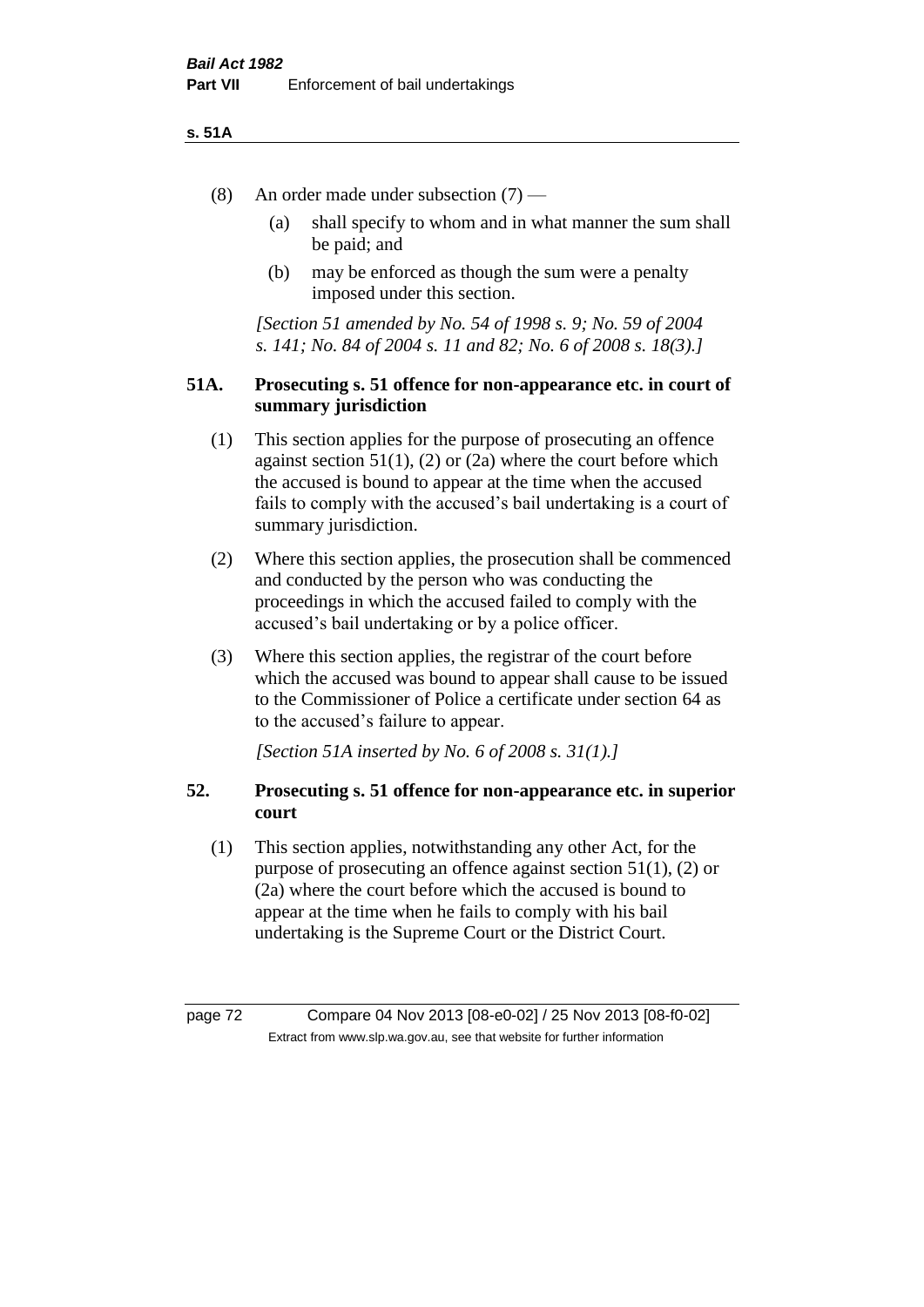- (2) Where this section applies, the accused shall be dealt with summarily for the offence and shall be so dealt with —
	- (a) by a judge of the Supreme Court in any case where the accused was bound to appear before the General Division of the Supreme Court;
	- (ab) by a judge of appeal in any case where the accused was bound to appear before the Court of Appeal;
	- (b) by a judge of the District Court in any case where the accused was bound to appear before that Court.
- (3) A prosecution for an offence which is to be dealt with under this section shall be commenced by the authorised officer (as defined in section 80 of the *Criminal Procedure Act 2004*) who was conducting the proceedings in which the accused failed to comply with his bail undertaking or by a police officer —
	- (a) where subsection  $(2)(a)$  or (ab) applies, in the Supreme Court; and
	- (b) where subsection (2)(b) applies, in the District Court.
- (3a) Where this section applies, a person authorised under subsection (3b) shall cause to be issued to the Commissioner of Police a certificate under section 64 as to the accused's failure to appear.
- (3b) The Chief Justice, in respect of cases where the court before which the accused was bound to appear is the Supreme Court, and the Chief Judge, in respect of cases where the court before which the accused was bound to appear is the District Court, may authorise a person or persons, by name or office, to perform the function referred to in subsection (3a).
- (3c) A prosecution that has been commenced under subsection (3) by a police officer shall be conducted by the Director of Public Prosecutions.
- (4) Subject to section 51(3) and (5), a prosecution for an offence which is to be dealt with under this section is to be commenced

Compare 04 Nov 2013 [08-e0-02] / 25 Nov 2013 [08-f0-02] page 73 Extract from www.slp.wa.gov.au, see that website for further information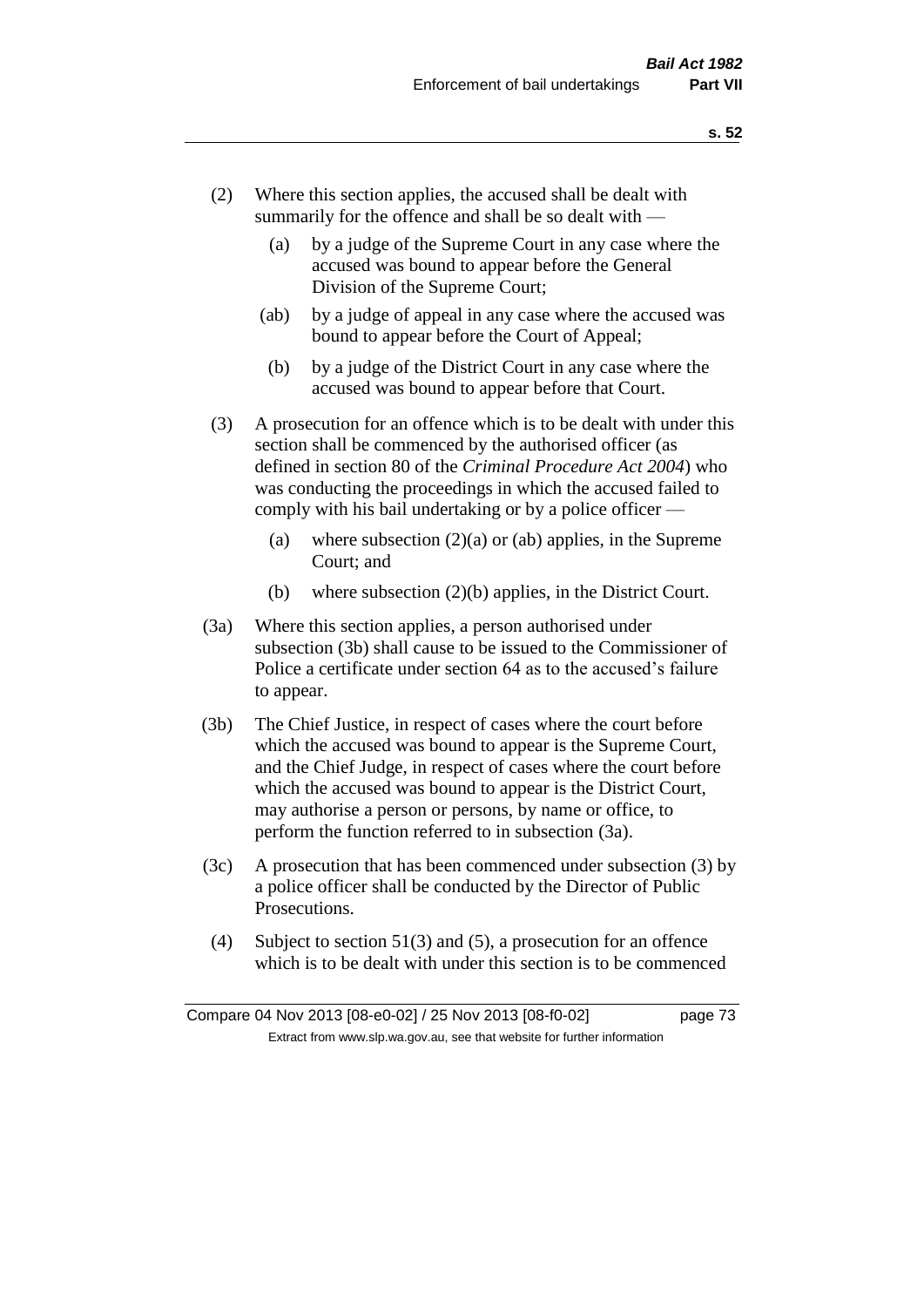and conducted under the *Criminal Procedure Act 2004* as if it were a prosecution of a simple offence in a court of summary jurisdiction, but —

- (a) no fees shall be charged by the Supreme Court or District Court for or in respect of any act or proceeding that relates to the prosecution; and
- (b) the Supreme Court or District Court cannot order a party to the prosecution to pay another party's costs of or relating to the prosecution, except under section 166(2) of the *Criminal Procedure Act 2004*.
- (5) If under section 51(6) or (7) the Supreme Court or the District Court imposes a pecuniary penalty the court may make an order under section 59 of the *Sentencing Act 1995* in respect of the amount payable.

*[Section 52 amended by No. 92 of 1994 s. 6; No. 78 of 1995 s. 8; No. 54 of 1998 s. 10; No. 45 of 2004 s. 28(2) and (4); No. 59 of 2004 s. 141; No. 84 of 2004 s. 11 and 82; No. 2 of 2008 s. 56(5); No. 6 of 2008 s. 32(1) and (2).]* 

# **53. Appeal against decision made under s. 52**

- (1) A person who is dissatisfied with a decision (as defined in section 6 of the *Criminal Appeals Act 2004*) made under section 52 may, with the leave of the Court of Appeal, appeal against it.
- (2) For the purposes of subsection (1), Part 2 of the *Criminal Appeals Act 2004*, with any necessary changes, applies as if —
	- (a) the decision referred to in subsection (1) were a decision of a court of summary jurisdiction; and
	- (b) a reference in that Part to a court of summary jurisdiction were a reference to the court that made the decision referred to in subsection (1); and
	- (c) a reference in that Part to commencing an appeal were a reference to applying for leave to appeal.

page 74 Compare 04 Nov 2013 [08-e0-02] / 25 Nov 2013 [08-f0-02] Extract from www.slp.wa.gov.au, see that website for further information

**s. 53**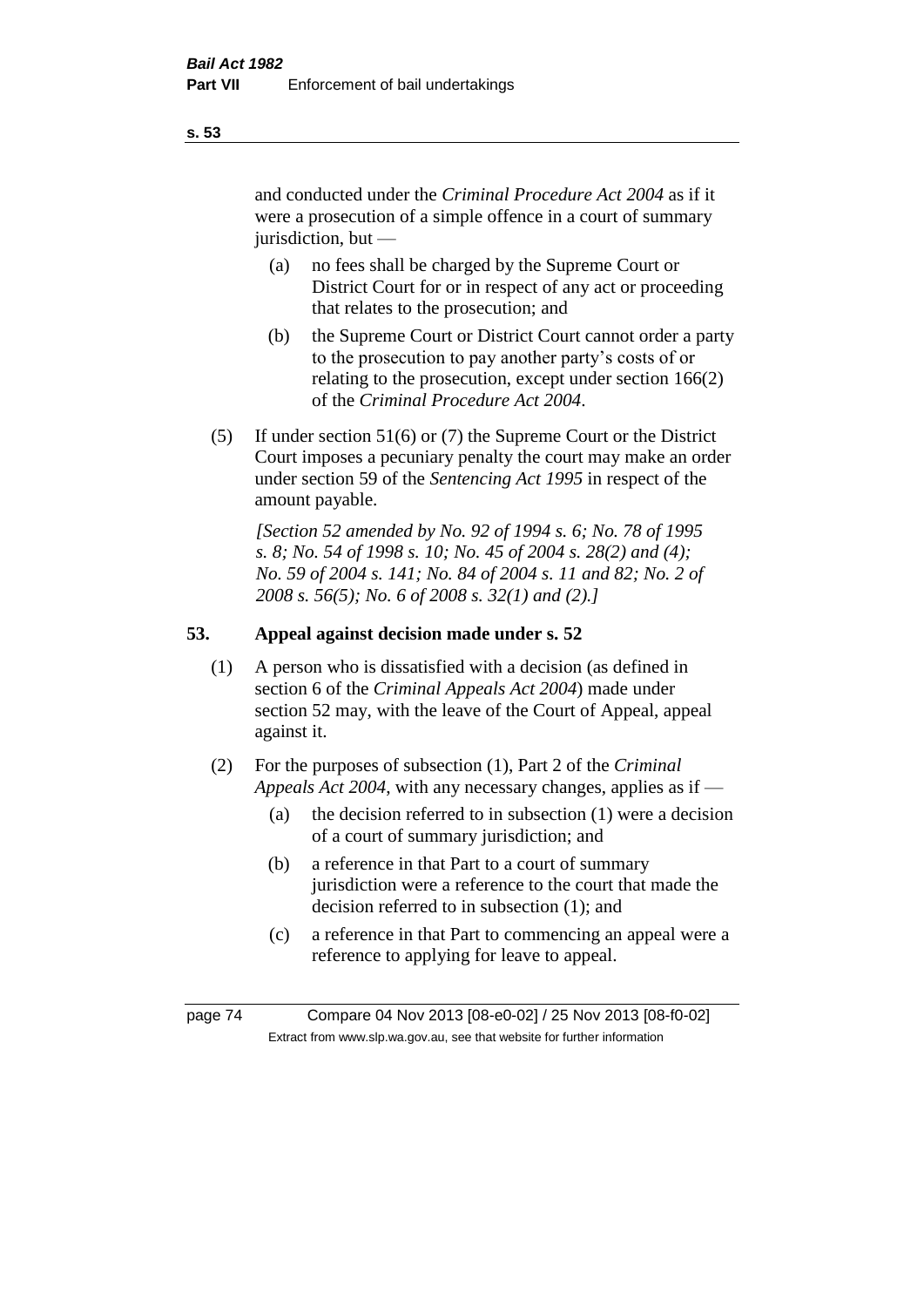(3) Despite section 13(1) of the *Criminal Appeals Act 2004*, the appeal is to be dealt with by the Court of Appeal.

*[Section 53 inserted by No. 45 of 2004 s. 28(3); amended by No. 84 of 2004 s. 11 and 82.]*

# **54. Bailed accused, prosecutor etc. may take before court to show cause against variation or revocation of bail**

 $(1a)$  In this section —

*relevant officer* means —

- (a) if the court before which the accused is required to appear is the District Court, the Supreme Court or the Court of Appeal — the prosecutor; or
- (b) in any other case the prosecutor or a police officer.
- (1) Where an accused has been released on bail the relevant officer may cause the accused to appear before an appropriate judicial officer to show cause why the accused's bail should not be varied or revoked if the relevant officer —
	- (a) has reasonable grounds to believe, or is notified in writing by a surety for the accused that the surety has reasonable grounds to believe, that the accused —
		- (i) is not likely to comply with any requirement of his bail undertaking mentioned in section  $28(2)(a)$  or (b); or
		- (ii) is, or has been, or is likely to be in breach of any condition of his bail undertaking mentioned in section  $28(2)(c)$ ; or
		- (iii) is, or has been, in breach of a home detention condition mentioned in section 28(2)(d);
	- (b) has reasonable grounds to believe that
		- (i) any surety for the accused's appearance is no longer suitable under section 39 to be a surety, or is dead; or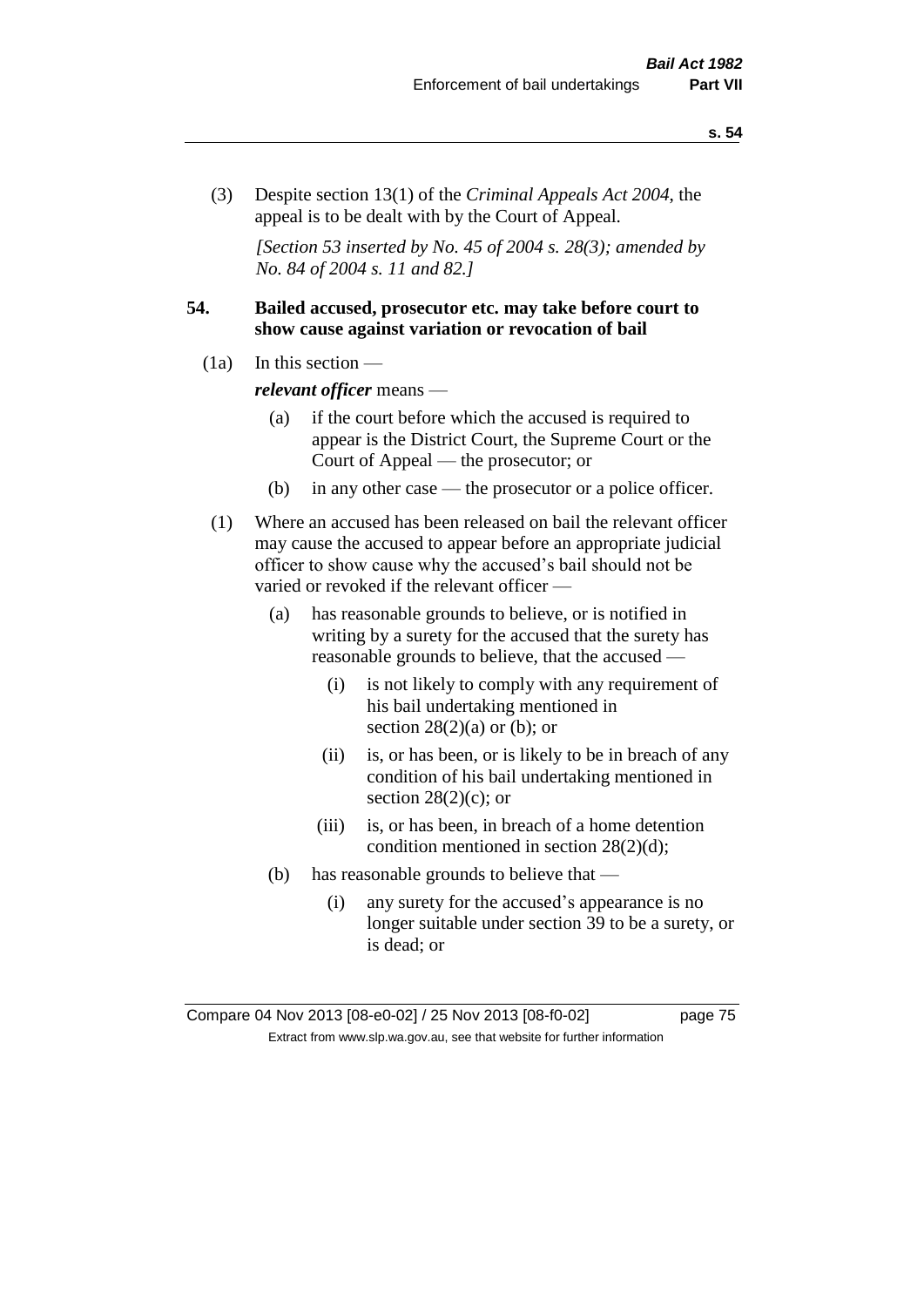| (11)  | for any reason any security required under Part D<br>of Schedule 1 is no longer sufficient; or                                                                                     |
|-------|------------------------------------------------------------------------------------------------------------------------------------------------------------------------------------|
| (iii) | in a case where the accused has been granted bail<br>for the purposes of an appeal, the accused has<br>discontinued the appeal or has not prosecuted it<br>with all due diligence. |

- (2) For the purposes of causing an accused to appear before an appropriate judicial officer as provided in subsection  $(1)$  —
	- (a) a police officer may arrest the accused without warrant and bring the accused before an appropriate judicial officer; or
	- (b) the relevant officer may apply to an appropriate judicial officer for a summons or warrant on any ground specified in subsection  $(1)$ .
- (2a) A police officer shall not exercise the power conferred by subsection (2)(a) unless the police officer is the relevant officer or is requested in writing to do so by the relevant officer.
- (3) An application under subsection (2)(b) must be made, and proceedings on it are to be conducted —
	- (a) in a court of summary jurisdiction in accordance with regulations made under the *Criminal Procedure Act 2004*;
	- (b) in the Supreme Court or the District Court in accordance with rules of court made under the *Criminal Procedure Act 2004*.
- (4) An accused arrested under this section shall be taken as soon as is practicable before an appropriate judicial officer unless he is arrested less than 24 hours before the time at which he is due to appear in accordance with his bail undertaking, in which case he shall be held in custody and brought before an appropriate judicial officer at that time.

page 76 Compare 04 Nov 2013 [08-e0-02] / 25 Nov 2013 [08-f0-02] Extract from www.slp.wa.gov.au, see that website for further information

**s. 54**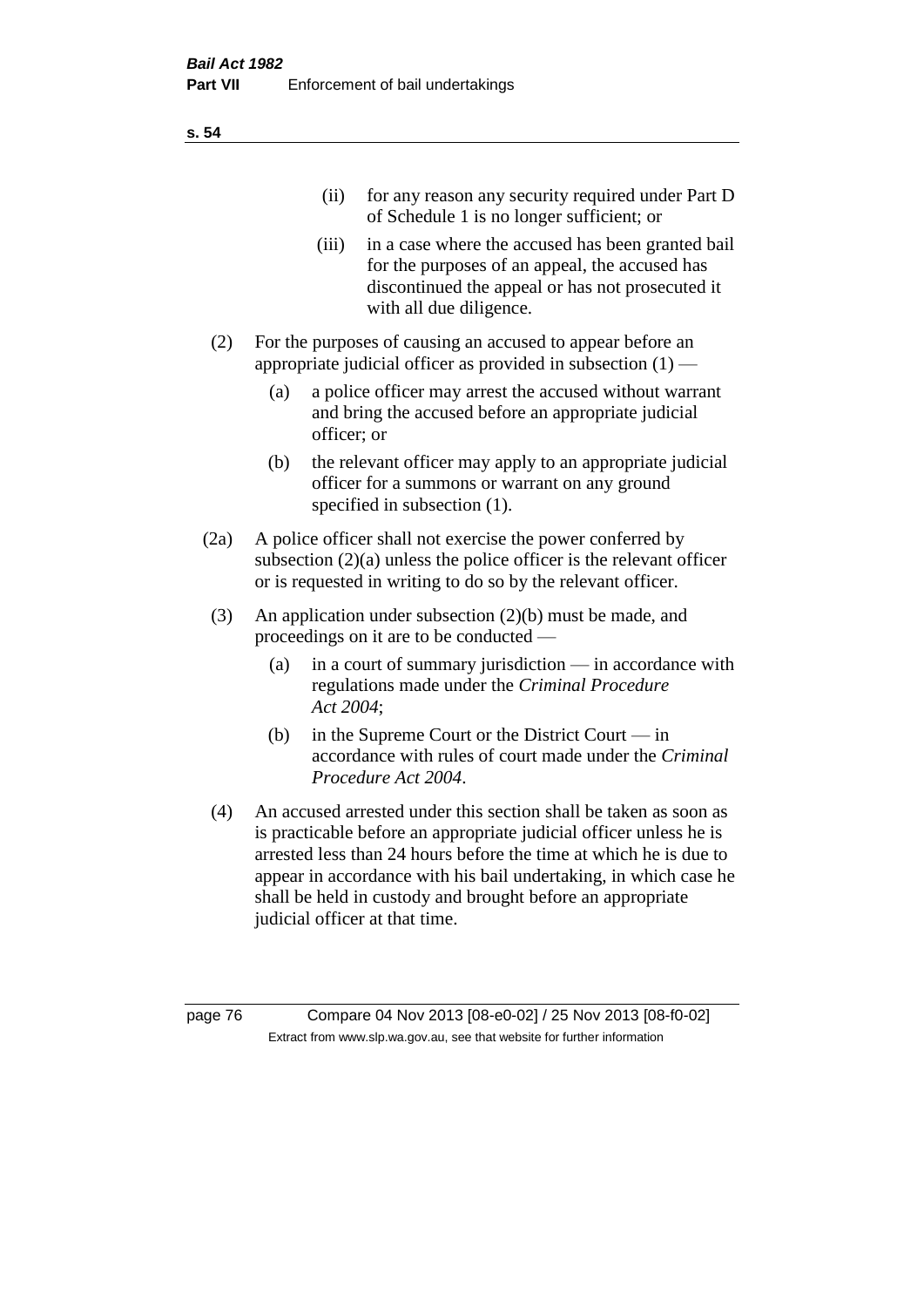- $(5)$  If
	- (a) the court before which the accused is required to appear is the District Court, the Supreme Court or the Court of Appeal; and
	- (b) a police officer is satisfied that because of the urgency of the case it is not practicable for the prosecutor to exercise the power conferred by subsection (1),

the police officer may exercise that power.

(6) If a police officer, acting under subsection (5), exercises the power conferred by subsection (1), the police officer is to be regarded as the relevant officer for the purposes of this section.

*[Section 54 amended by No. 33 of 1989 s. 18; No. 61 of 1990 s. 12; No. 45 of 1993 s. 12; No. 59 of 2004 s. 141; No. 84 of 2004 s. 9, 11 and 82; No. 6 of 2008 s. 33(1)-(4).]* 

# **54A. Accused on committal may be taken for purposes of s. 54 before court by which committed**

- (1) This section applies to an accused
	- (a) who has been released on bail following the accused's committal to the District Court or the Supreme Court to be tried (otherwise than for murder) or sentenced or otherwise dealt with; and
	- (b) who has not made an appearance in that court on the committal; and
	- (c) who, in the opinion of the relevant officer under section 54, should be made to show cause in terms of subsection (1) of that section.
- (2) The relevant officer may, under section 54, cause an accused to whom this section applies to appear before a judicial officer who is empowered to exercise jurisdiction in the court in which the committal order was made, instead of before an appropriate judicial officer.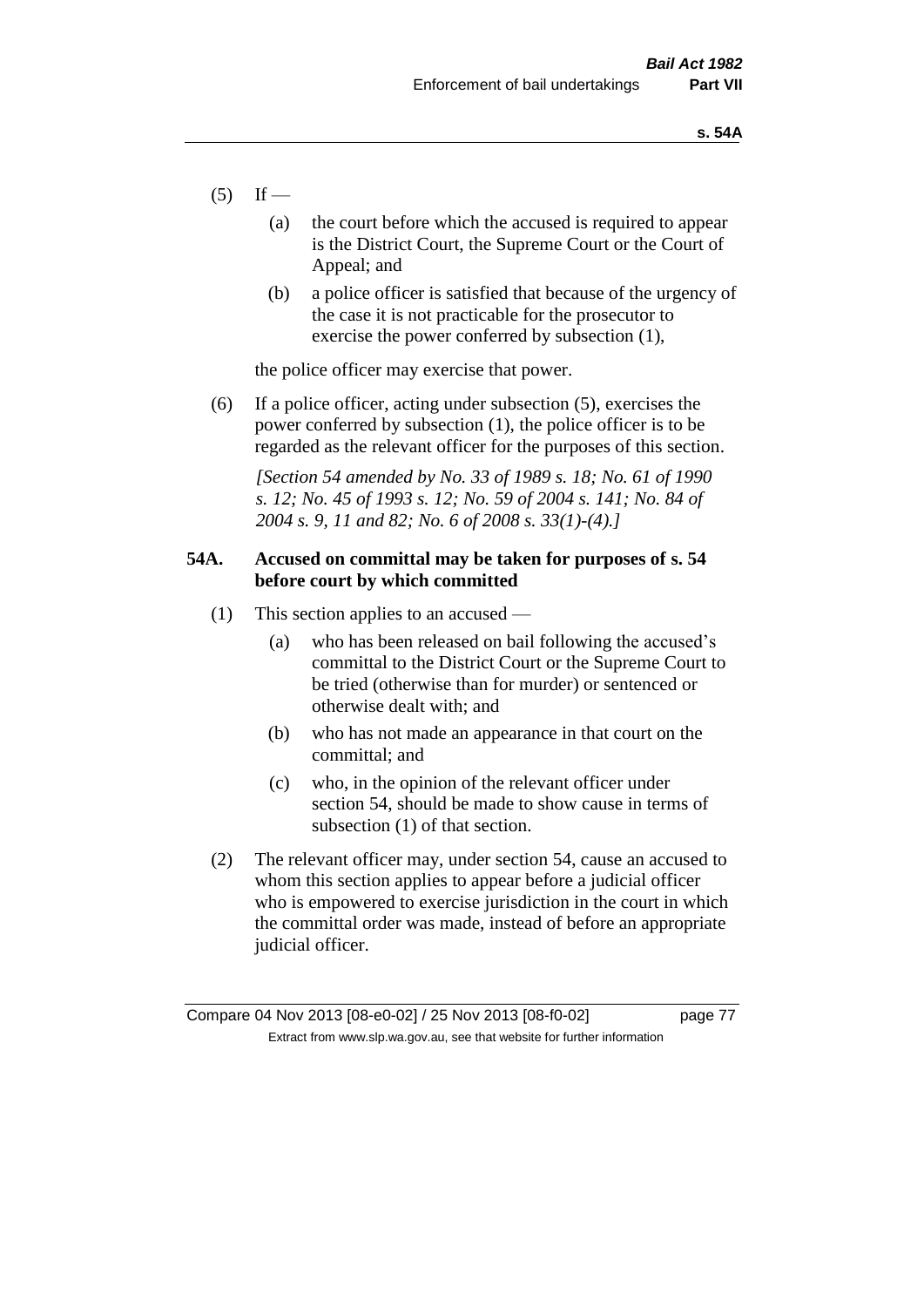(3) A judicial officer before whom an accused so appears is to be regarded as an appropriate judicial officer for the purposes of section 54(2).

- (4) A judicial officer before whom an accused so appears is not obliged to exercise any power conferred by section 55 but may refuse to do so and direct the relevant officer to cause the accused to appear before an appropriate judicial officer.
- (5) A relevant officer shall comply with a direction given to that officer under subsection (4).

*[Section 54A inserted by No. 6 of 2008 s. 34; amended by No. 29 of 2008 s. 24(6).]*

# **55. Accused before court under s. 54, judicial officer may revoke bail of etc.**

- (1) If the judicial officer before whom an accused appears under section 54 is satisfied that —
	- (a) the accused is not likely to comply with any requirement of his bail undertaking mentioned in section 28(2)(a) or  $(b)$ ; or
	- (b) he is, or has been, or is likely to be, in breach of any condition of his bail undertaking mentioned in section  $28(2)(c)$ ; or
	- (ba) he is, or has been, in breach of a home detention condition mentioned in section 28(2)(d); or
		- (c) any of the grounds set out in section  $54(1)(b)$  has been established,

he may —

(d) revoke the bail and remand the accused in custody to appear at the time and place specified, or deemed by section 31(3) to be specified, in his bail undertaking; or

**s. 55**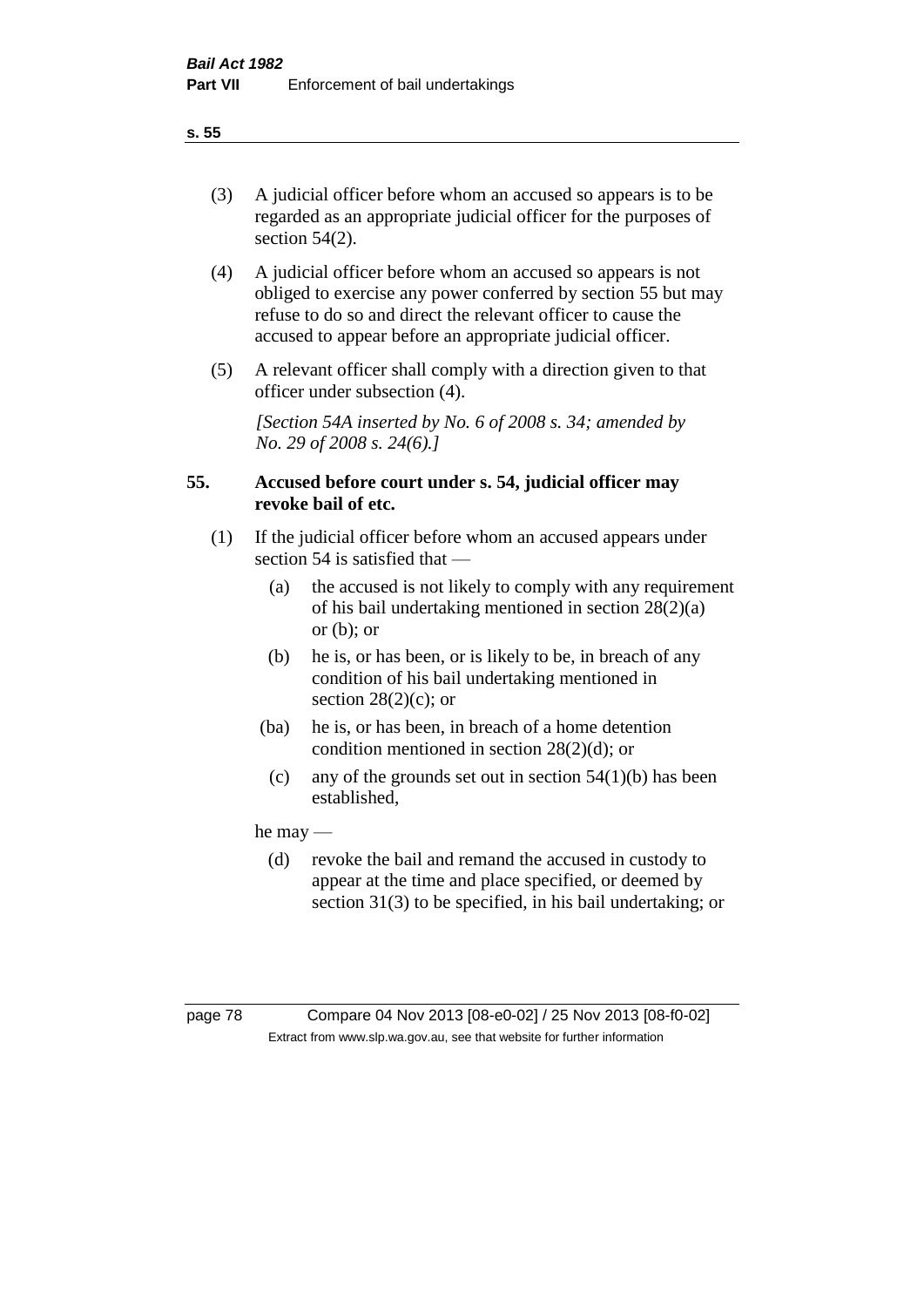(2) If the judicial officer before whom the accused so appears is not satisfied as to any of the matters mentioned in subsection  $(1)(a)$ , (b), or (c) he shall release the accused on his existing bail undertaking and, with the consent in writing of the surety, on any existing surety undertaking.

*[Section 55 amended by No. 61 of 1990 s. 13; No. 45 of 1993 s. 12; No. 84 of 2004 s. 82.]* 

*[56. Deleted by No. 6 of 2008 s. 35.]*

# **57. Offence under s. 51, court to order forfeiture of money under bail undertaking**

- (1) Where an accused is convicted of an offence against section  $51(1)$ ,  $(2)$  or  $(2a)$ , the court by which he is convicted shall, whether or not an application is made therefor by the prosecutor, order that the full amount agreed to be forfeited, in the accused's bail undertaking, be forfeited to the State.
- (2) Notwithstanding subsection (1), the court may decline to make an order thereunder or may order forfeiture in part only where the accused shows to the satisfaction of the judicial officer —
	- (a) that, by reason of a change of circumstances since the bail undertaking was entered into, an order for forfeiture, or for forfeiture in full (as the case may be), would cause excessive hardship to the accused or his dependants; and
	- (b) that such hardship would not be relieved by the exercise of one of the powers conferred by section 59.
- (3) Without prejudice to the recovery of such an amount as a civil debt due to the State, any amount to be paid under an order made under this section is to be paid, and its payment may be enforced under Part 5 of the *Fines, Penalties and Infringement*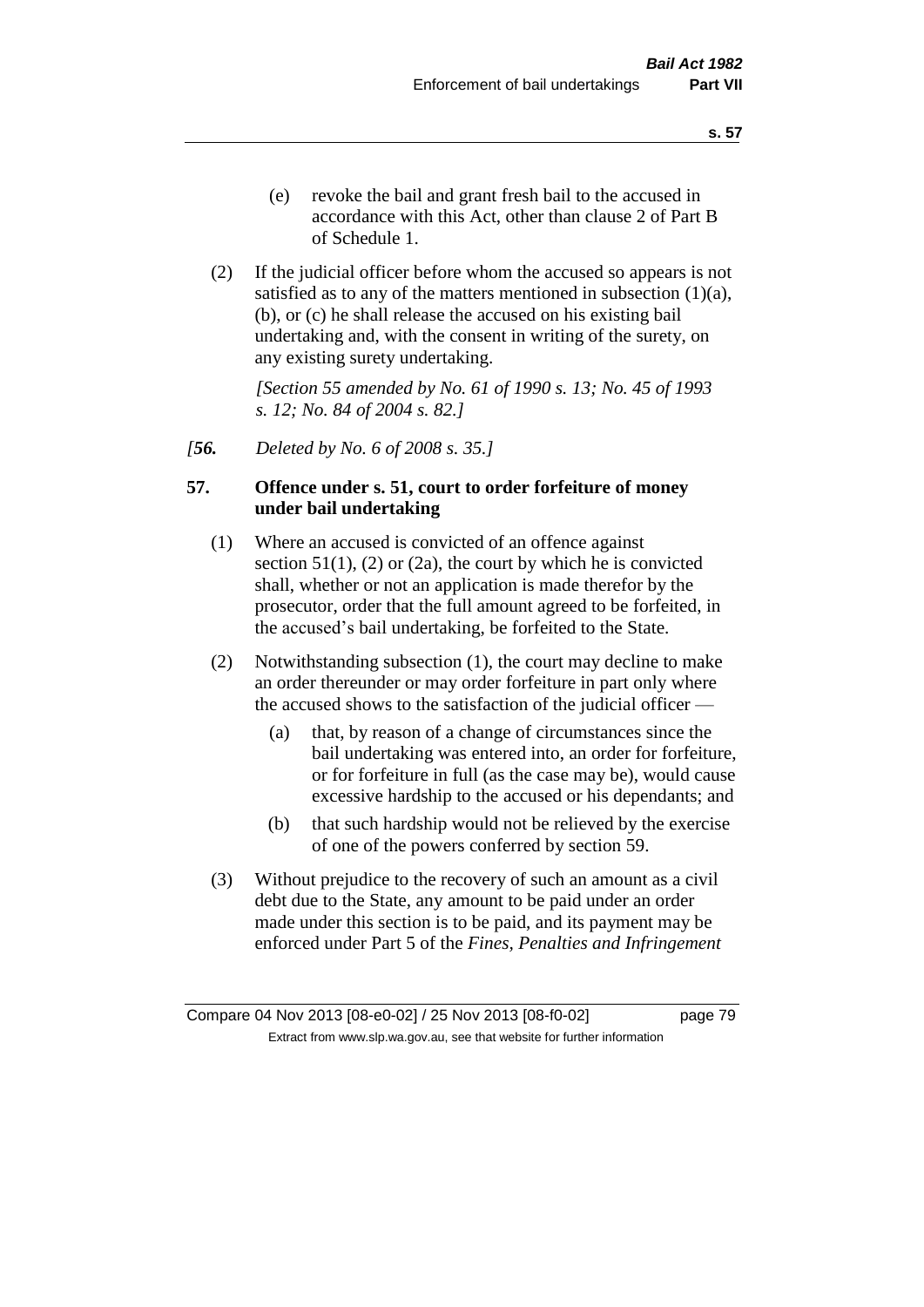*Notices Enforcement Act 1994*, unless an order has been made under subsection (4).

(4) If under this section the Supreme Court or the District Court makes an order requiring the payment of money, the court may make an order under section 59 of the *Sentencing Act 1995* in respect of the amount payable and for that purpose that section, with any necessary changes, applies as if the amount were a fine imposed on the accused.

*[Section 57 amended by No. 74 of 1984 s. 19; No. 92 of 1994 s. 7; No. 78 of 1995 s. 8; No. 54 of 1998 s. 11; No. 65 of 2003 s. 121(3); No. 84 of 2004 s. 82.]* 

# **58. Automatic forfeiture of money on expiration of one year after absconding**

- (1) If after the expiration of one year from the day on which the accused is required to appear in court in accordance with the requirement of his bail undertaking mentioned in section  $28(2)(a)$  he has not —
	- (a) been arrested under section 59B; or
	- (b) appeared in court in accordance with the requirement of his bail undertaking mentioned in section 28(2)(b); or
	- (c) otherwise surrendered himself or been taken into custody to be dealt with on the charge or charges for which the bail undertaking was entered into,

the full amount specified in the bail undertaking shall, on the expiration of the said period, be forfeited to the State by virtue of this section without any order of the court or other formality.

(2) Upon the occurrence of a forfeiture under subsection (1) any security given by the accused may be resorted to by the State as if an order of forfeiture had been made under section 57(1).

*[Section 58 amended by No. 65 of 2003 s. 121(3); No. 84 of 2004 s. 82; No. 6 of 2008 s. 18(3) and 36(2).]*

page 80 Compare 04 Nov 2013 [08-e0-02] / 25 Nov 2013 [08-f0-02] Extract from www.slp.wa.gov.au, see that website for further information

**s. 58**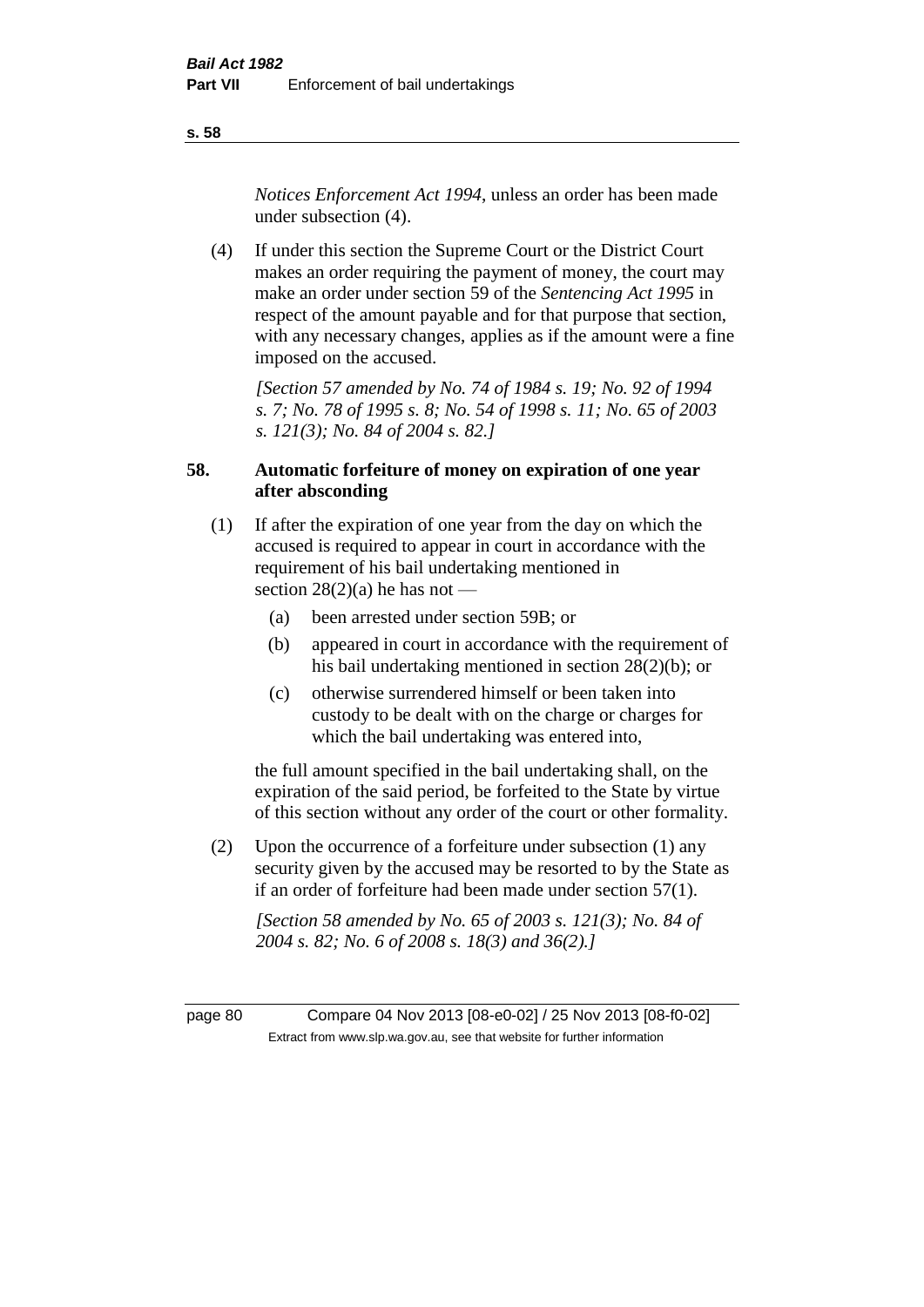# **Part VIII — Miscellaneous**

# **59. Order for forfeiture, court's additional powers as to**

A court or an appropriate judicial officer who makes an order for forfeiture under section 49 or 57 may, when doing so, or at any time thereafter, further order —

- (a) that payment of any sum be made by specified instalments or be postponed to a specified date; or
- (b) that any security given be applied in or towards payment of the sum forfeited; or
- (c) that the accused or the surety, as the case may be, do all such things and execute all such documents as may be necessary, or as may be specified in the order, for the purpose of vesting any security in the State or enabling the State to realize the same or to resort thereto to recover the sum forfeited,

and the court or an appropriate judicial officer may at any time vary or revoke an order made under paragraph (a), (b), or (c).

*[Section 59 amended by No. 65 of 2003 s. 121(3); No. 84 of 2004 s. 82.]*

# **59A. If bail dispensed with, accused may be taken before judicial officer for reconsideration of matter**

(1) In this section —

*relevant officer* has the meaning given in section 54(1a).

(2) Where the requirement for bail has been dispensed with for an accused under section 7A, the relevant officer may cause the accused to appear before an appropriate judicial officer for reconsideration of the matter, if the relevant officer has reasonable grounds to believe that the accused is not likely to appear at the time and place specified in a notice under section 13A(3).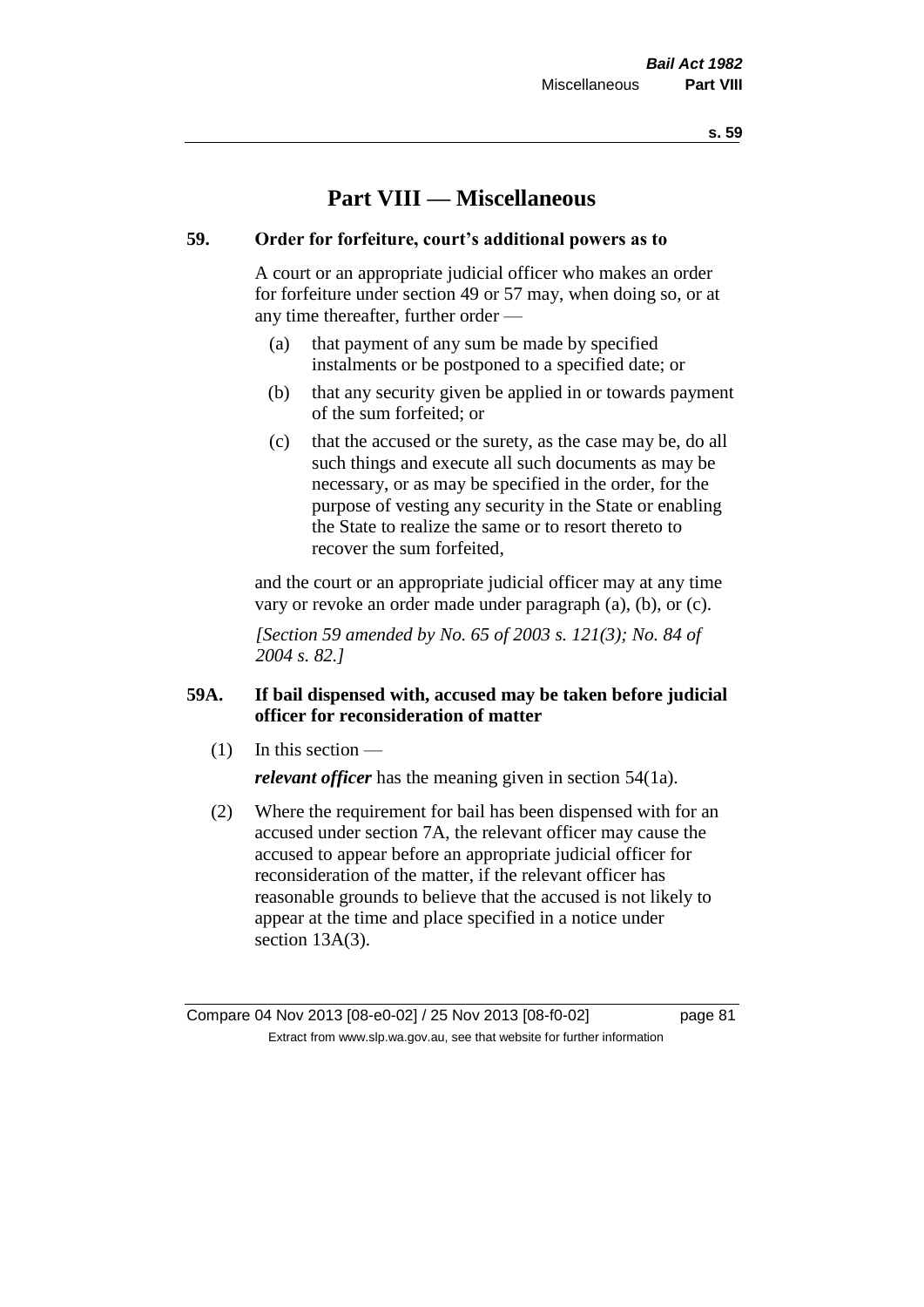- (3) Section 54(2), (2a), (3) and (4) apply, with necessary modifications, for the purposes of subsection (2).
- (4) The judicial officer before whom an accused appears under subsection (2) shall reconsider the accused's case and may, notwithstanding section 13 —
	- (a) again dispense with the requirement for bail; or
	- (b) grant bail; or
	- (c) refuse to grant bail,

in accordance with this Act, for the accused's appearance in court.

- $(5)$  If
	- (a) the court before which the accused is required to appear is the District Court, the Supreme Court or the Court of Appeal; and
	- (b) a police officer is satisfied that because of the urgency of the case it is not practicable for the prosecutor to exercise the power conferred by subsection (2),

the police officer may exercise that power.

(6) If a police officer, acting under subsection (5), exercises the power conferred by subsection (2), the police officer is to be regarded as the relevant officer for the purposes of this section.

*[Section 59A inserted by No. 6 of 2008 s. 36(1).]*

# **59B. Absconding accused, warrant for arrest of**

Where —

(a) at any time after that specified in an accused's bail undertaking for an accused's appearance the accused has failed to comply with the requirements of the accused's bail undertaking mentioned in section 28(2)(a) or (b); or

page 82 Compare 04 Nov 2013 [08-e0-02] / 25 Nov 2013 [08-f0-02] Extract from www.slp.wa.gov.au, see that website for further information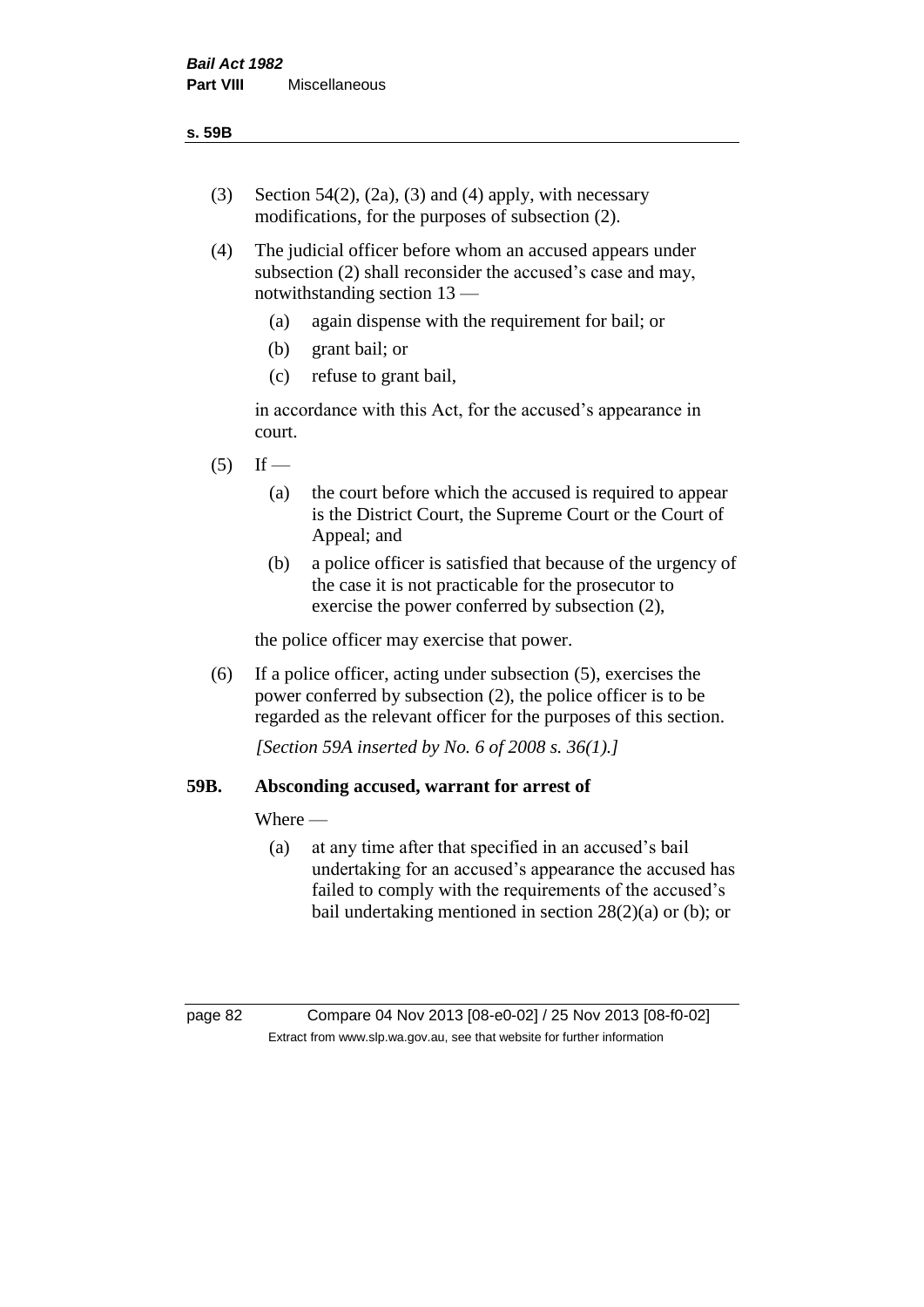(b) an accused has failed to appear at the time and place specified in a notice under section 13A(3).

the court before which the accused was required to appear may issue a warrant to arrest the accused and bring the accused before that court or a court of like jurisdiction.

*[Section 59B inserted by No. 6 of 2008 s. 36(1).]*

### **60. Change of address, accused and surety to notify**

Where the residential address of —

- (a) an accused who has been released on bail or for whom the requirement for bail has been dispensed with; or
- (b) a surety,

changes from that appearing on his bail undertaking, surety undertaking or notice under section 13A(3), as the case may be, he shall forthwith, in writing, notify details of the change to the registrar of the court before which, at the time when the change occurs, the accused is required to appear, and if without reasonable cause he fails to do so he commits an offence.

Penalty: \$1 000.

*[Section 60 amended by No. 50 of 2003 s. 37(5); No. 59 of 2004 s. 141; No. 84 of 2004 s. 82; No. 6 of 2008 s. 37.]*

# **61. Failing to bring arrested person before court or person able to grant bail, offence**

- (1) A person to whom this section applies commits an offence if, having arrested another for an offence, he wilfully and without reasonable excuse fails to take that other person, or cause him to be taken, as soon as is practicable —
	- (a) before an authorised officer or judicial officer empowered by this Act to grant bail for that offence; or
	- (b) before a court.

Penalty: \$1 000 or imprisonment for 12 months or both.

Compare 04 Nov 2013 [08-e0-02] / 25 Nov 2013 [08-f0-02] page 83 Extract from www.slp.wa.gov.au, see that website for further information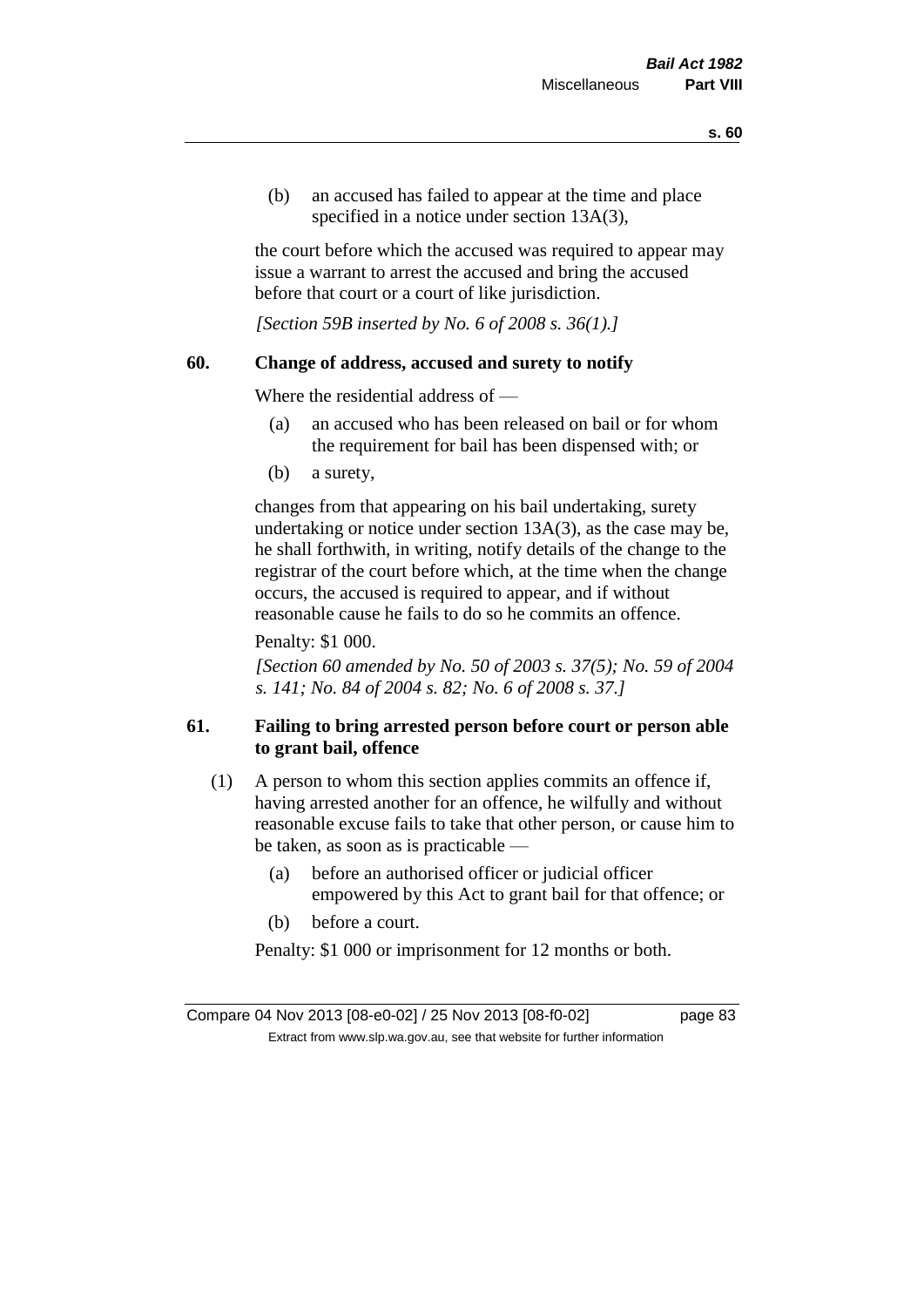#### **s. 62**

- (2) This section applies to a person who
	- (a) is not empowered by this Act to grant bail for the offence; or
	- (b) being so empowered, elects to act under section 6(7).

*[Section 61 amended by No. 15 of 1988 s. 17; No. 59 of 2006 s. 4(4); No. 6 of 2008 s. 38.]* 

# **62. Giving false information for bail purposes, offence**

A person who for the purpose of obtaining —

- (a) a grant of bail for himself or a variation of the terms and conditions thereof; or
- (b) approval of himself as a surety,

makes any statement which he knows is false in a material particular, or recklessly makes any statement which is false in a material particular, commits an offence.

Penalty: \$1 000 or imprisonment for 12 months or both.

#### **63. Protection from personal liability**

A person shall not be liable in civil proceedings on account of anything done, or omitted to be done, by him in good faith in the course of carrying out any provision of this Act, or purporting to be so done or omitted; but the liability (if any) of any other person (including the State or the Commonwealth) as his employer is not affected by this section and shall be determined as if it had not been passed.

*[Section 63 amended by No. 65 of 2003 s. 121(4).]*

# **64. Non-appearance etc. by an accused, proving**

Where it is required for the purposes of this Act to prove —

(a) that an accused did not appear before a particular court, at a particular place, on a particular day, at a particular time or during a particular period; or

page 84 Compare 04 Nov 2013 [08-e0-02] / 25 Nov 2013 [08-f0-02] Extract from www.slp.wa.gov.au, see that website for further information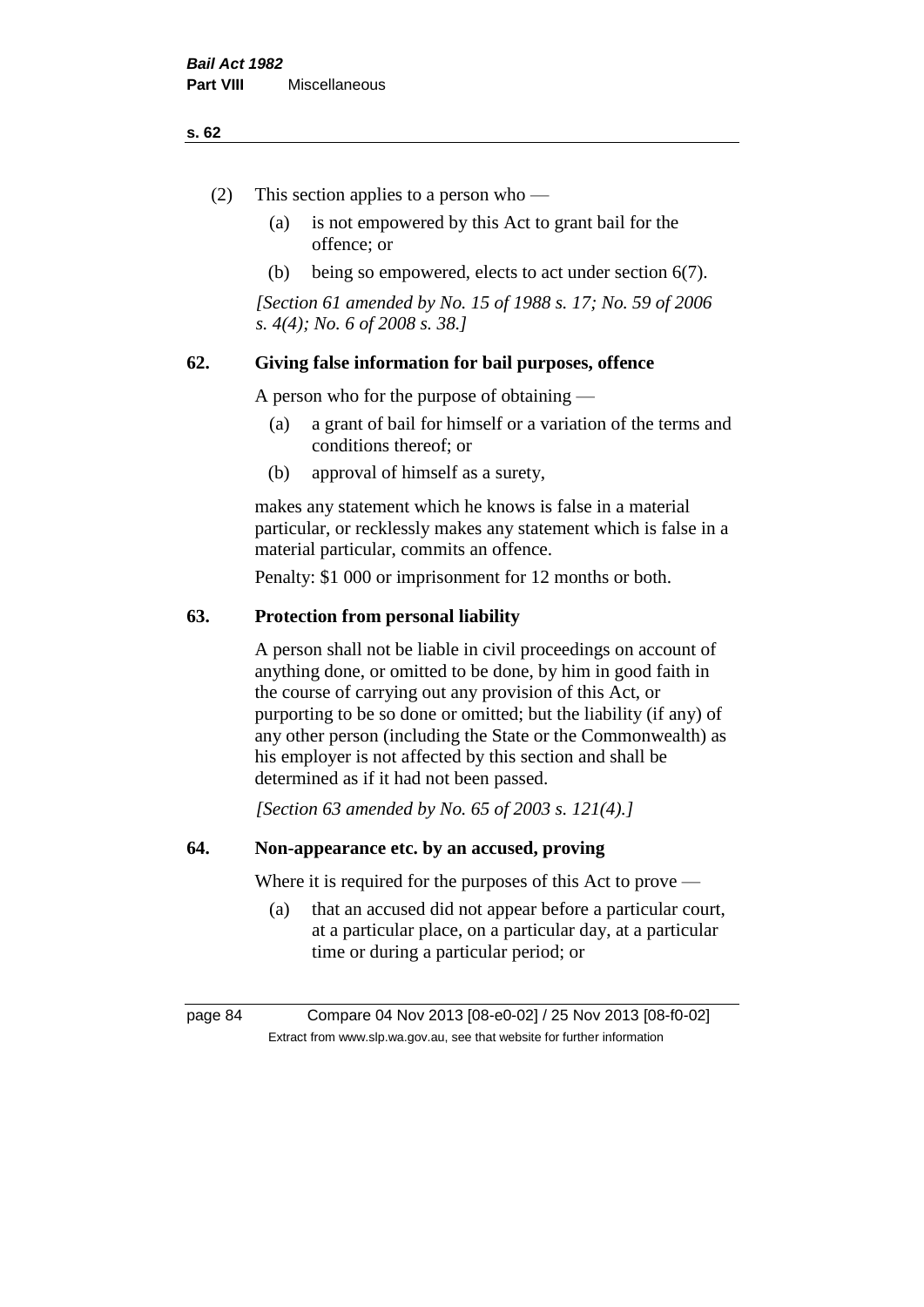(b) the day, time or period when or during which an accused did appear before a particular court at a particular place,

a certificate as to any such matter, purporting to be signed by a judicial officer or registrar of the court before which the accused was required to appear, shall be evidence of the matter so certified.

*[Section 64 amended by No. 59 of 2004 s. 141; No. 84 of 2004 s. 82.]* 

### **65. Bail undertakings by child, effect of**

A bail undertaking entered into by a person who is under the age of 18 years shall bind him as if he were of full age.

#### **66. Other powers etc. to grant bail abolished**

- (1) Any power or duty that, at the commencement of this Act, exists apart from statute to grant bail to an accused awaiting an appearance in court for an offence, is abolished.
- (2) Subsection (1) has effect notwithstanding anything in section 16 of the *Supreme Court Act 1935*.
- (3) In subsection (1) *statute* means an Act of the Parliament of Western Australia, other than the *Supreme Court Act 1935*.

*[Section 66 amended by No. 84 of 2004 s. 82.]*

# **66A. Delegation by registrar of court**

- (1) The registrar of a court may, either generally or as otherwise provided by the instrument of delegation, by instrument signed by him, delegate to an officer of that court any function conferred on him by or under this Act other than —
	- (a) this power of delegation; or
	- (aa) a function conferred by section  $11(3)$  or  $36(1)(a)$ ; or
	- (b) any function that a judicial officer has required him to perform personally.

Compare 04 Nov 2013 [08-e0-02] / 25 Nov 2013 [08-f0-02] page 85 Extract from www.slp.wa.gov.au, see that website for further information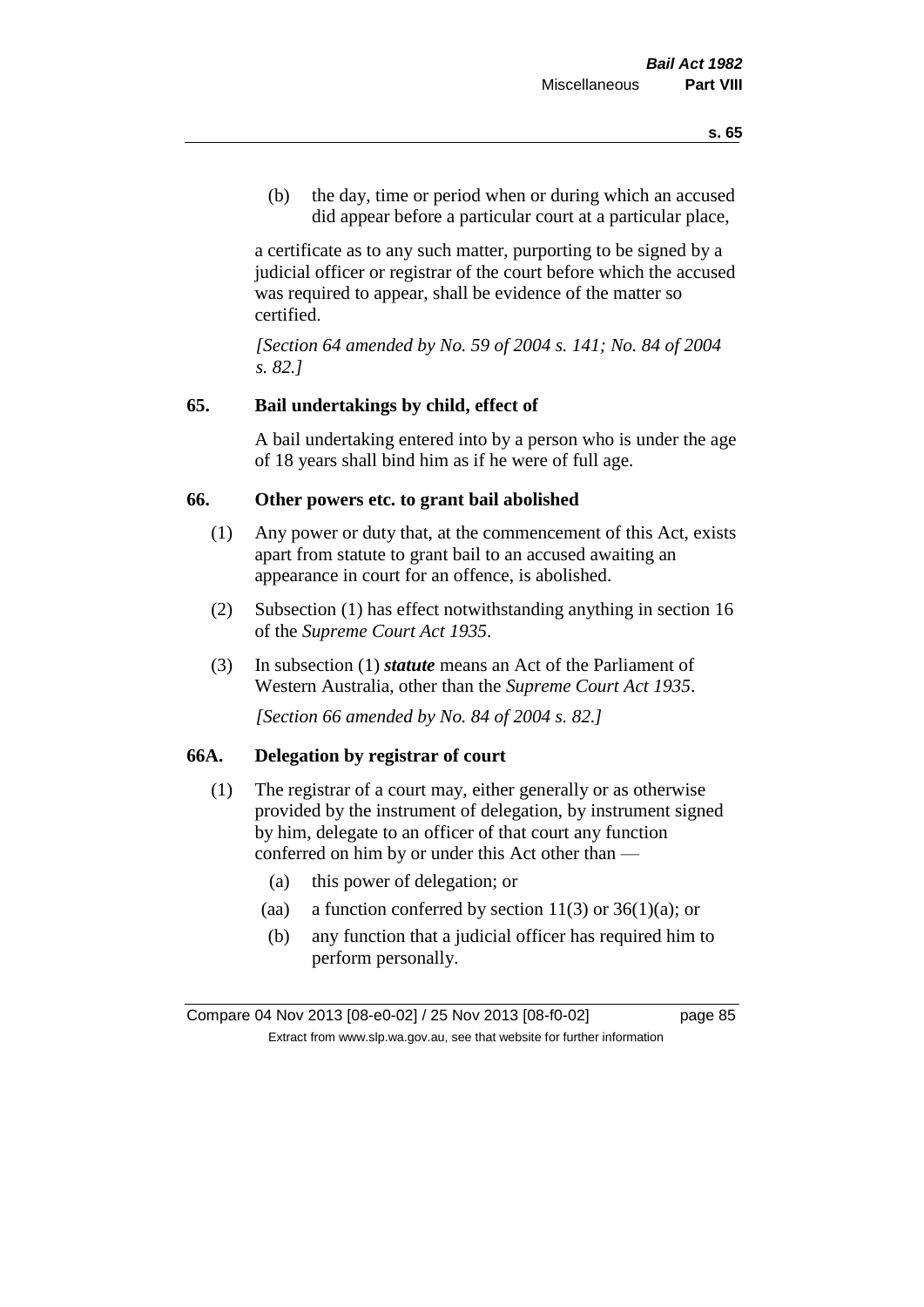**s. 66B**

(2) The superintendent of a detention centre under the *Young Offenders Act 1994* may, either generally or as otherwise provided by the instrument of delegation, by instrument signed by him, delegate to an officer of the Public Sector agency principally assisting the Minister administering that Act in its administration any function conferred on him by or under this Act, other than this power of delegation.

*[Section 66A inserted by No. 15 of 1988 s. 18; amended by No. 49 of 1988 s. 89; No. 31 of 1993 s. 8; No. 59 of 2004 s. 141; No. 65 of 2006 s. 52; No. 6 of 2008 s. 39.]* 

# **66B. Video link or audio link, use of in bail proceedings**

(1) In this section —

*audio link* means facilities (including telephone) that enable, at the same time, a judicial officer or authorised officer at one place to hear the accused at another place and vice versa;

*bail proceedings* means any proceedings under this Act including —

- (a) proceedings on a case for bail;
- (b) proceedings relating to the variation or revocation of bail;
- (c) proceedings on an application under section 48 or 49;
- (d) proceedings on an appeal under section 15A or 53;

*video link* means facilities (including closed circuit television) that enable, at the same time, a judicial officer or authorised officer at one place to see and hear the accused at another place and vice versa.

- (2) Bail proceedings may be conducted by means of a video link or an audio link.
- (3) Without limiting subsection (2), if a provision of this Act requires or authorises an accused to be brought before, or appear before, a court, judicial officer or authorised officer, the accused

page 86 Compare 04 Nov 2013 [08-e0-02] / 25 Nov 2013 [08-f0-02] Extract from www.slp.wa.gov.au, see that website for further information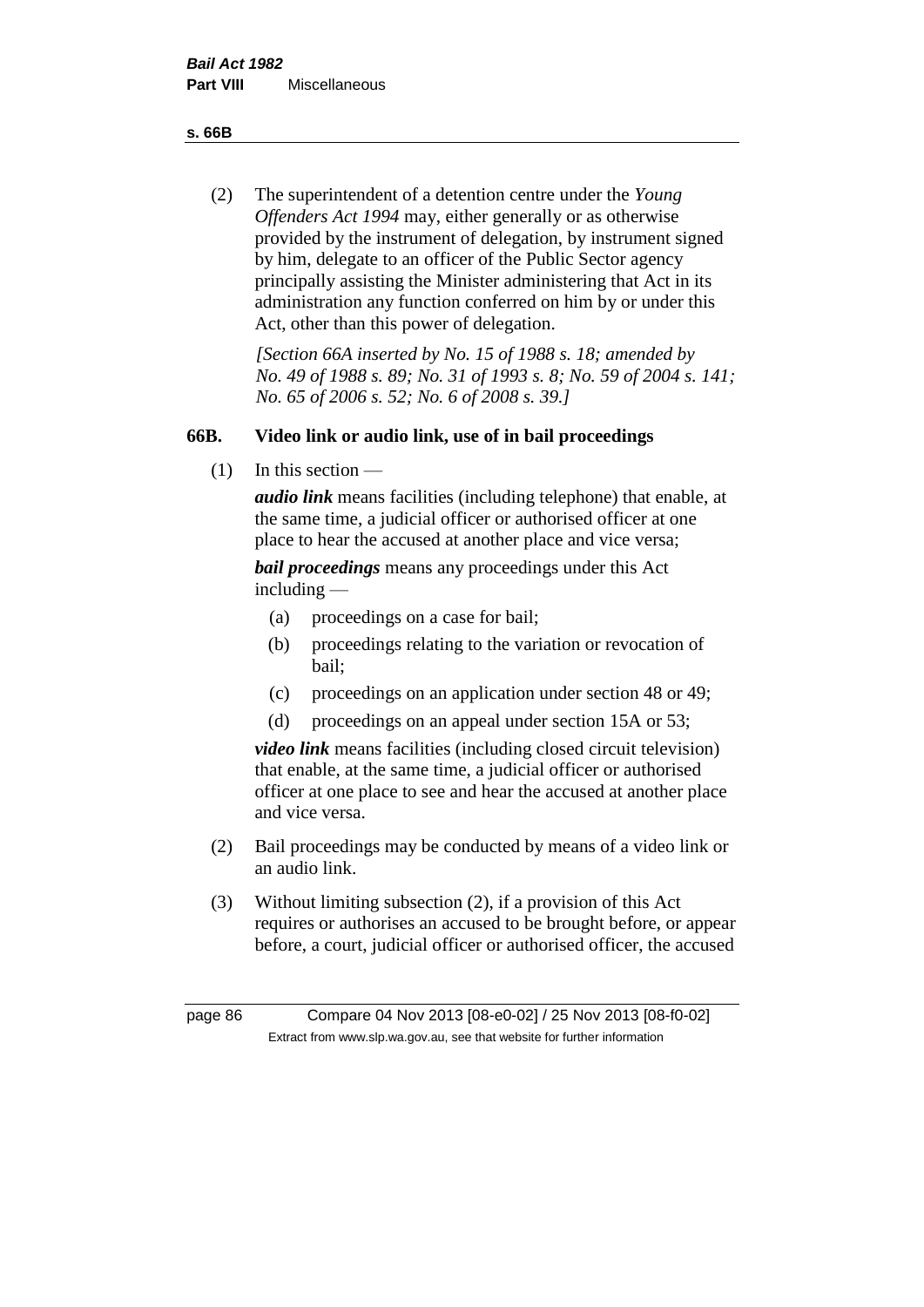may be brought before, or appear before, the court or officer by means of a video link or an audio link.

- (4) An audio link is not to be used under this section unless a video link is not available and cannot reasonably be made available.
- (5) Nothing in this section prevents a court, judicial officer or authorised officer from requiring that an accused be brought before, or appear before, the court or officer in person for the purposes of bail proceedings.

*[Section 66B inserted by No. 6 of 2008 s. 40(1).]*

### **67. Regulations**

- (1) The Governor may make regulations, not inconsistent with this Act, prescribing such things as are required or permitted by this Act to be prescribed or as it is necessary or expedient to prescribe for the purposes thereof.
- (2) Without limiting the generality of subsection (1) regulations  $\text{max}$  —
	- (a) make provision for or with respect to the making of applications —
		- (i) for or in relation to bail;
		- (ii) for the approval of sureties;
		- (iii) for the approval of security to be given by accused persons and sureties;
		- (iv) for the cancellation of a surety undertaking;
		- (v) for an order under section 49,

and for the manner in which such applications are to be made and the procedure to be followed on such applications;

(ba) in any case where the regulations provide that any information, document or record, or a copy of any document or record, is to be or can be provided to a person in electronic form, determine when information

Compare 04 Nov 2013 [08-e0-02] / 25 Nov 2013 [08-f0-02] page 87 Extract from www.slp.wa.gov.au, see that website for further information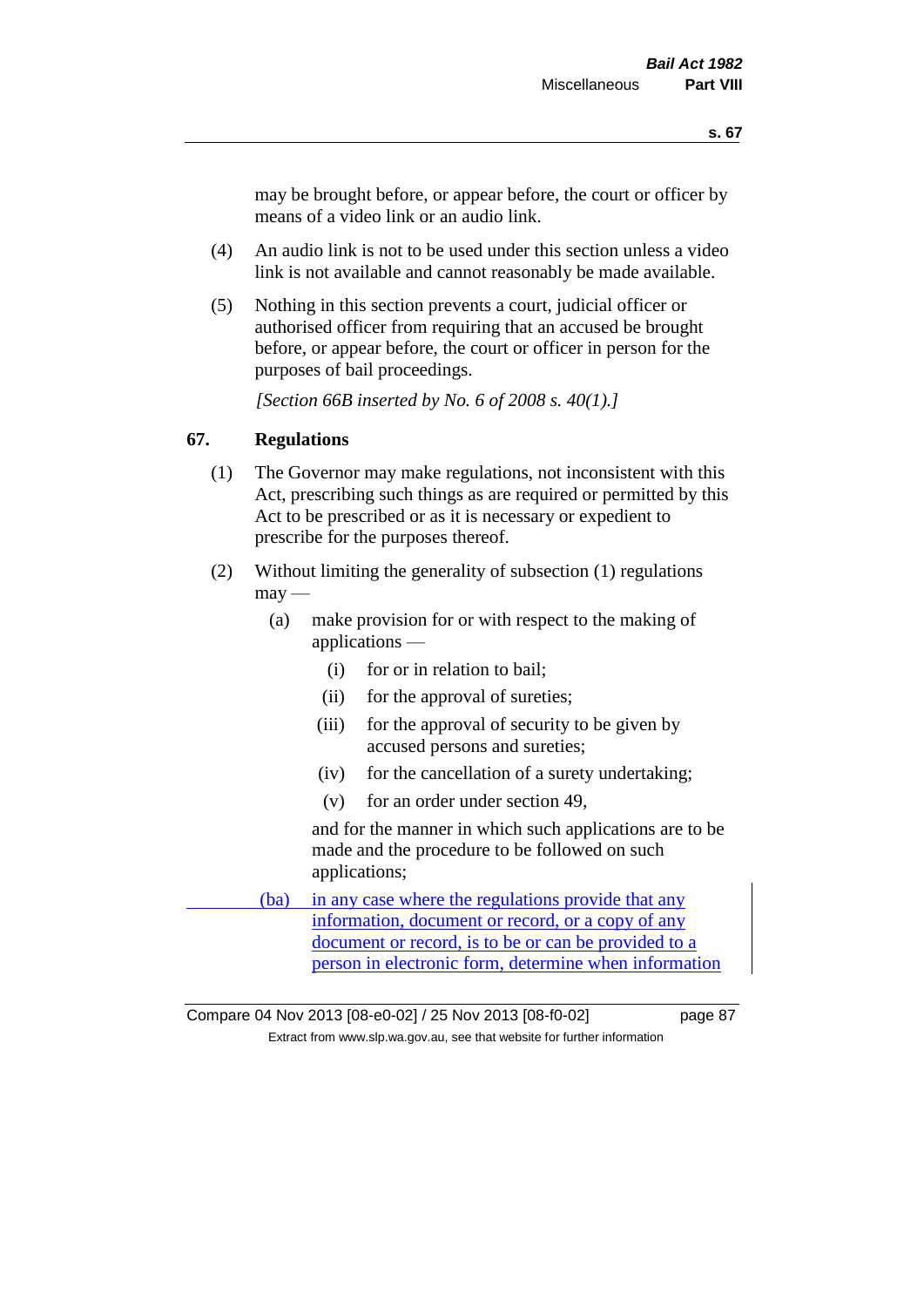**s. 67**

or a document, record or copy provided to a person in that form is to be taken to be, or to be presumed to be, received by, or brought to the attention of, the person;

- (b) for the purposes of clause 5 of Part A of Schedule 1, prescribe the officer or officers who may grant bail for any prescribed appearance or class of appearance in court by an accused who is in custody;
- (c) make provision for, or with respect to the management, control, supervision and good order of premises established for the accommodation of persons to whom bail has been granted.
- (3) Regulations made under this section may provide that a contravention or failure to comply with a regulation constitutes an offence and may provide for penalties not exceeding a fine of \$500 for offences against the regulations.

*[Section 67 amended by No. 45 of 1993 s. 12; No. 84 of 2004 s. 83(3); No. 2 of 2008 s. 56(6); No. 6 of 2008 s. 30(3).]); No. 20 of 2013 s. 31.]*

*[68. Omitted under the Reprints Act 1984 s. 7(4)(g).]*

page 88 Compare 04 Nov 2013 [08-e0-02] / 25 Nov 2013 [08-f0-02] Extract from www.slp.wa.gov.au, see that website for further information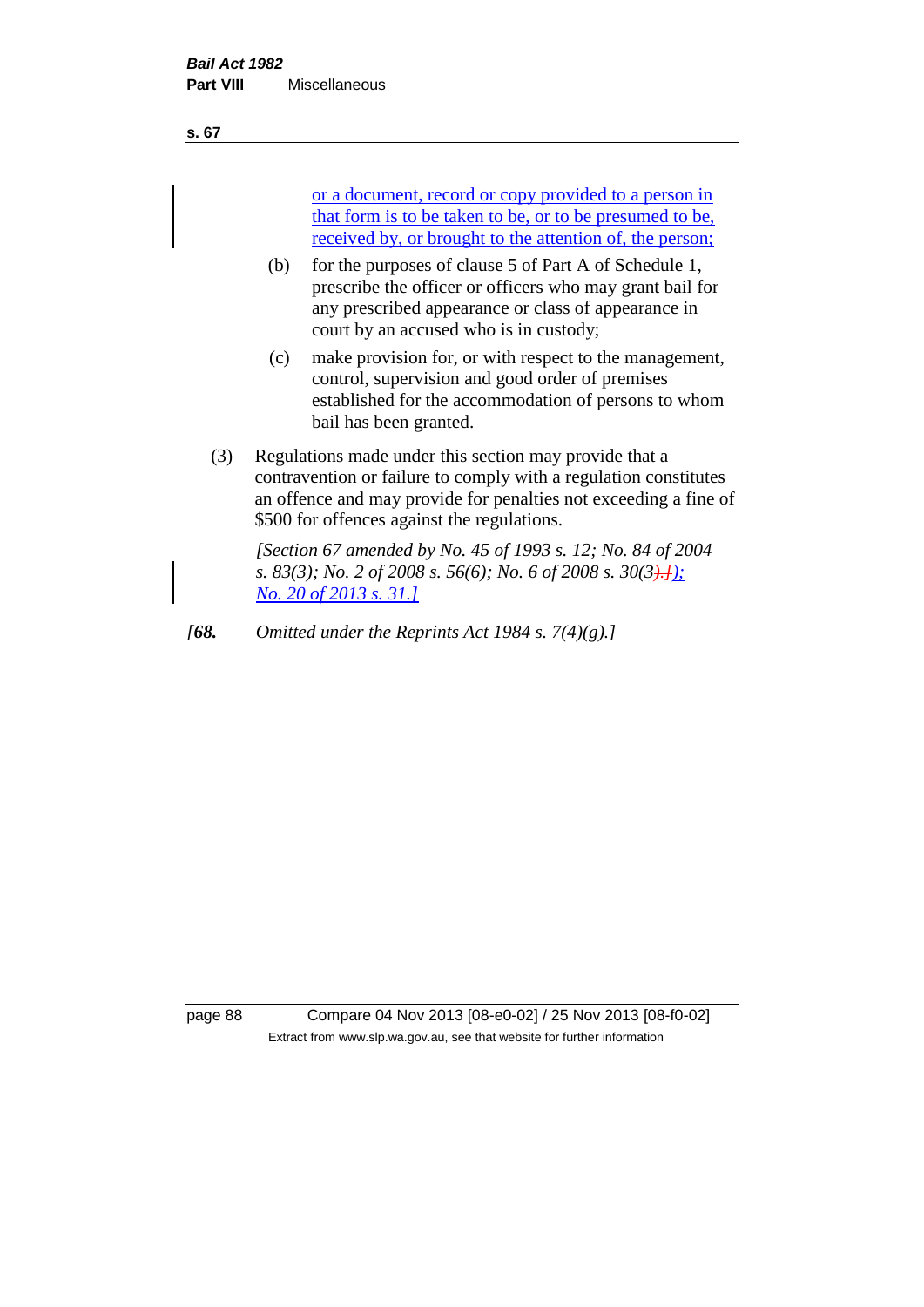# **Schedule 1 — Jurisdiction as to bail and related matters**

[s. 13, 17]

*[Heading inserted by No. 6 of 2008 s. 41(1).]*

# **Part A** — **Jurisdiction relating to bail**

*[Heading inserted by No. 6 of 2008 s. 41(2)(a).]*

#### **First Column**

### **Second Column**

*Appearances in court*

*By whom bail may be granted or (where applicable) dispensed with*

*[Heading amended by No. 6 of 2008 s. 41(2)(b) and (c).]*

# **1. Initial appearance**

(1) The initial appearance in a court of summary jurisdiction or the Children's Court by an accused in, or in connection with, proceedings for an offence.

In any case —

- (a) a justice; or
- (b) an authorised police officer; and

in addition, in the case of a child, an authorised community services officer.

(2) The initial appearance in the District Court or the Supreme Court, not being the initial appearance to which clause 3 applies.

A judge of the District Court or a judge of the Supreme Court, as the case requires.

*[Clause 1 amended by No. 15 of 1988 s. 19; No. 49 of 1988 s. 90(a)(i); No. 59 of 2004 s. 141; No. 84 of 2004 s. 10(1) and 82.]*

Compare 04 Nov 2013 [08-e0-02] / 25 Nov 2013 [08-f0-02] page 89 Extract from www.slp.wa.gov.au, see that website for further information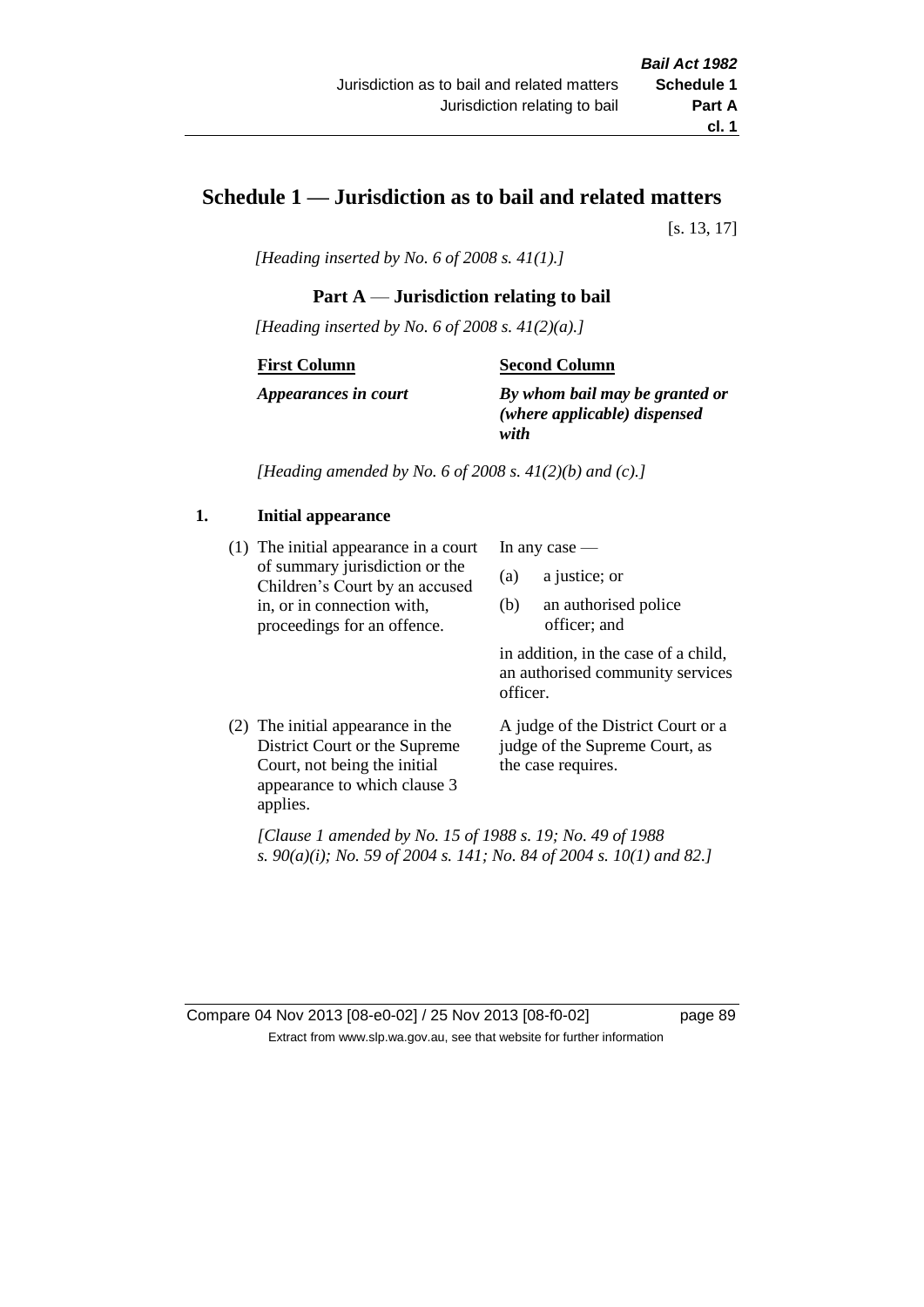| <b>First Column</b>  | <b>Second Column</b>                                                   |
|----------------------|------------------------------------------------------------------------|
| Appearances in court | By whom bail may be granted or<br>(where applicable) dispensed<br>with |

### **2. Appearance after adjournment**

Appearance in any court or before The judicial officer who orders a judicial officer by an accused after any adjournment of proceedings for an offence, not being a committal under clause 3.

the adjournment.

*[Clause 2 amended by No. 84 of 2004 s. 82.]*

# **3**. **Appearance on committal to Supreme Court or District Court**

The initial appearance by an accused in the Supreme Court or District Court after he has been committed thereto under any Act to be tried or sentenced or otherwise dealt with. The judicial officer who orders the committal.

*[Clause 3 amended by No. 84 of 2004 s. 82.]*

#### **4. Appearance in connection with appeal etc.**

| (1) Appearance in connection with an If the appeal is being determined<br>application or appeal made under<br>the <i>Criminal Appeals Act 2004</i> or Court, a single judge of the<br>with any order made in<br>determining the application or<br>appeal. | by a single judge of the Supreme<br>Supreme Court;<br>If the appeal is being determined<br>by the Court of Appeal, the Court<br>of Appeal or a single judge of<br>appeal. |
|-----------------------------------------------------------------------------------------------------------------------------------------------------------------------------------------------------------------------------------------------------------|---------------------------------------------------------------------------------------------------------------------------------------------------------------------------|
| (2) Appearance in connection with a<br>rehearing of proceedings ordered<br>under section 28 of the<br>Children's Court of Western<br>Australia Act 1988.                                                                                                  | The Children's Court.                                                                                                                                                     |

page 90 Compare 04 Nov 2013 [08-e0-02] / 25 Nov 2013 [08-f0-02] Extract from www.slp.wa.gov.au, see that website for further information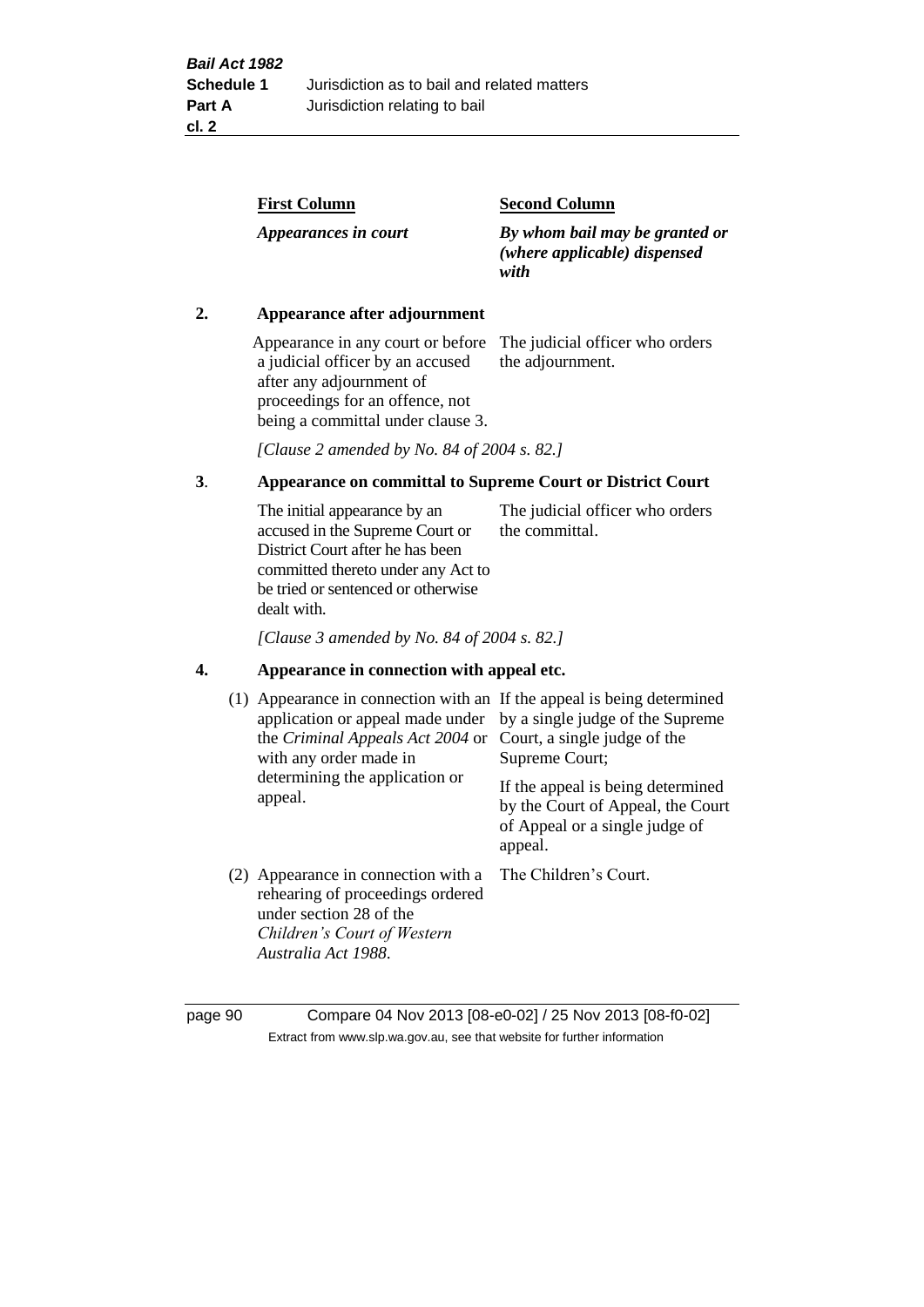| <b>First Column</b>                                                  | <b>Second Column</b>                                                   |  |
|----------------------------------------------------------------------|------------------------------------------------------------------------|--|
| Appearances in court                                                 | By whom bail may be granted or<br>(where applicable) dispensed<br>with |  |
| (3) Appearance in connection with<br>the reconsideration of an order | The Children's Court constituted<br>by the President.                  |  |

*[Clause 4 inserted by No. 84 of 2004 s. 10(2).]*

#### **5. Appearance prescribed by regulation**

under section 40 of the *Children's Court of Western* 

*Australia Act 1988*.

| Appearance in a court for any  | The judicial or other officer   |
|--------------------------------|---------------------------------|
| other purpose or following any | prescribed by such regulations. |
| other occurrence prescribed by |                                 |
| regulations under this Act.    |                                 |

### **6. Appearances not otherwise provided for**

Any appearance in a court not otherwise provided for in this Part or by regulations under this Act.

The judicial officer who, or court which, orders the appearance.

#### **7. Term used: proceedings for an offence**

In this Part, unless the contrary intention appears —

*proceedings for an offence* in clause 2 (but not in clause 1) includes any of the following proceedings relating to that offence —

- (a) appeal proceedings; and
- (b) proceedings on a writ of *habeas corpus*; and
- (c) proceedings on the re-appearance of an offender under section 50 of the *Sentencing Act 1995*.

*[Clause 7 inserted by No. 84 of 2004 s. 10(3).]*

Compare 04 Nov 2013 [08-e0-02] / 25 Nov 2013 [08-f0-02] page 91 Extract from www.slp.wa.gov.au, see that website for further information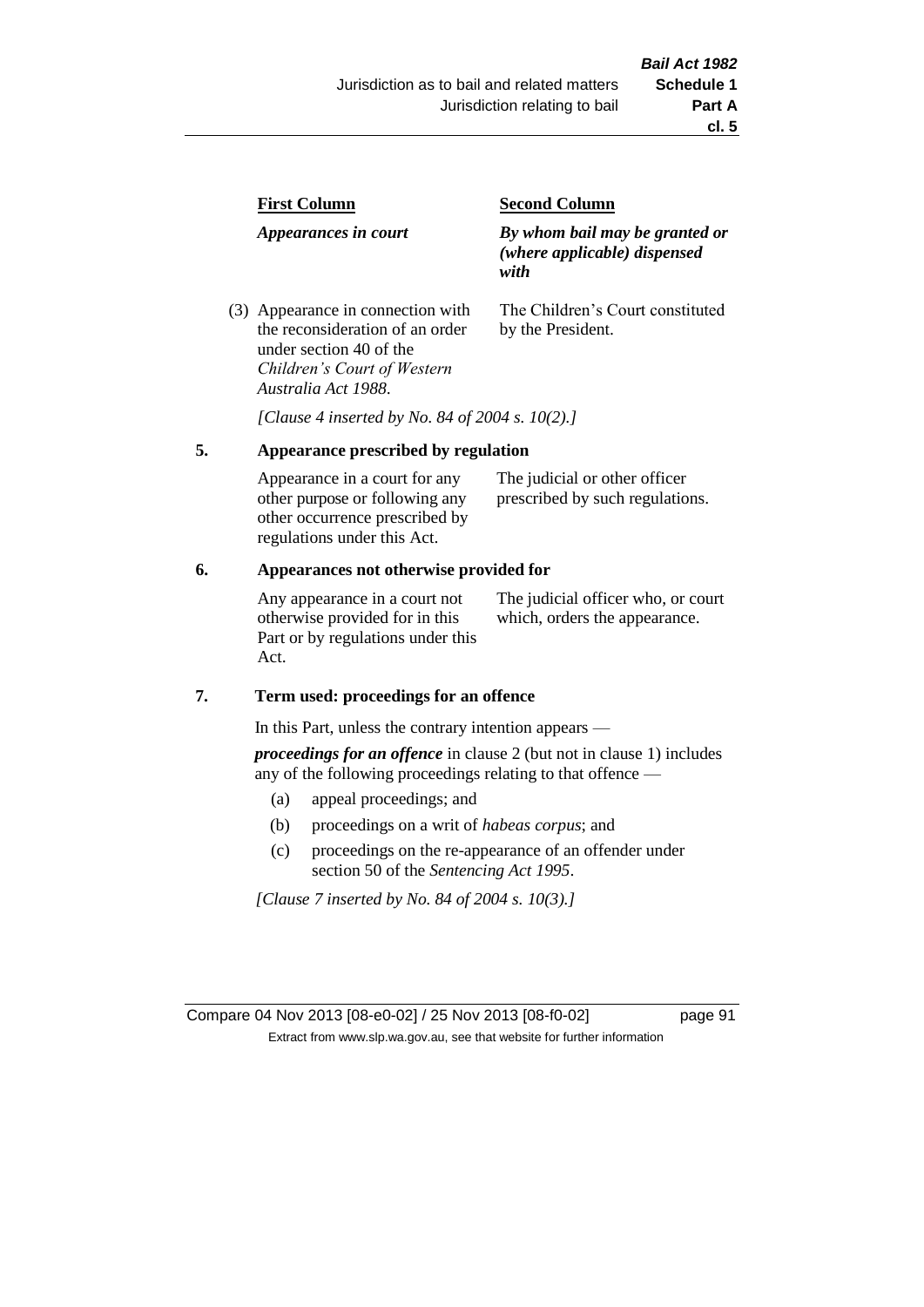#### **Part B** — **Cessation of powers relating to bail**

*[Heading inserted by No. 6 of 2008 s. 41(3)(a).]*

#### **1. Upon decision by judge, power of other officers ceases**

 $(1)$  In this clause —

*judge* means a judge of the Supreme Court, the Children's Court or the District Court.

- (2) After a judge has granted or refused bail for an appearance by an accused the power to grant bail for that appearance ceases to be vested  $in -$ 
	- (a) any judicial officer whose jurisdiction is inferior to that of the judge; or
	- (b) any authorised officer.
- (3) After a judge has dispensed with the requirement for bail for an appearance by an accused the power to grant or refuse bail for that appearance ceases to be vested in any officer referred to in subclause  $(2)(a)$  or  $(b)$ .

*[Clause 1 inserted by No. 6 of 2008 s. 41(3)(b).]*

#### **1A. Upon decision by Court of Appeal, other powers cease**

After the Court of Appeal on an appeal under section 15A —

- (a) has granted or refused bail for an appearance by an accused, the power to grant or refuse bail for that appearance; or
- (b) has dispensed with the requirement for bail for an appearance by an accused, the power to grant or refuse bail for that appearance,

ceases to be vested in any judicial officer or in any authorised officer.

*[Clause 1A inserted by No. 6 of 2008 s. 41(3)(b).]*

### **2. Upon decision by judicial officer, his power and that of his peers ceases**

Except where clause 4 applies, the power to grant, refuse or dispense with bail for an appearance by an accused ceases to be vested in any judicial officer (including a judge of the Supreme Court) after he, or

page 92 Compare 04 Nov 2013 [08-e0-02] / 25 Nov 2013 [08-f0-02] Extract from www.slp.wa.gov.au, see that website for further information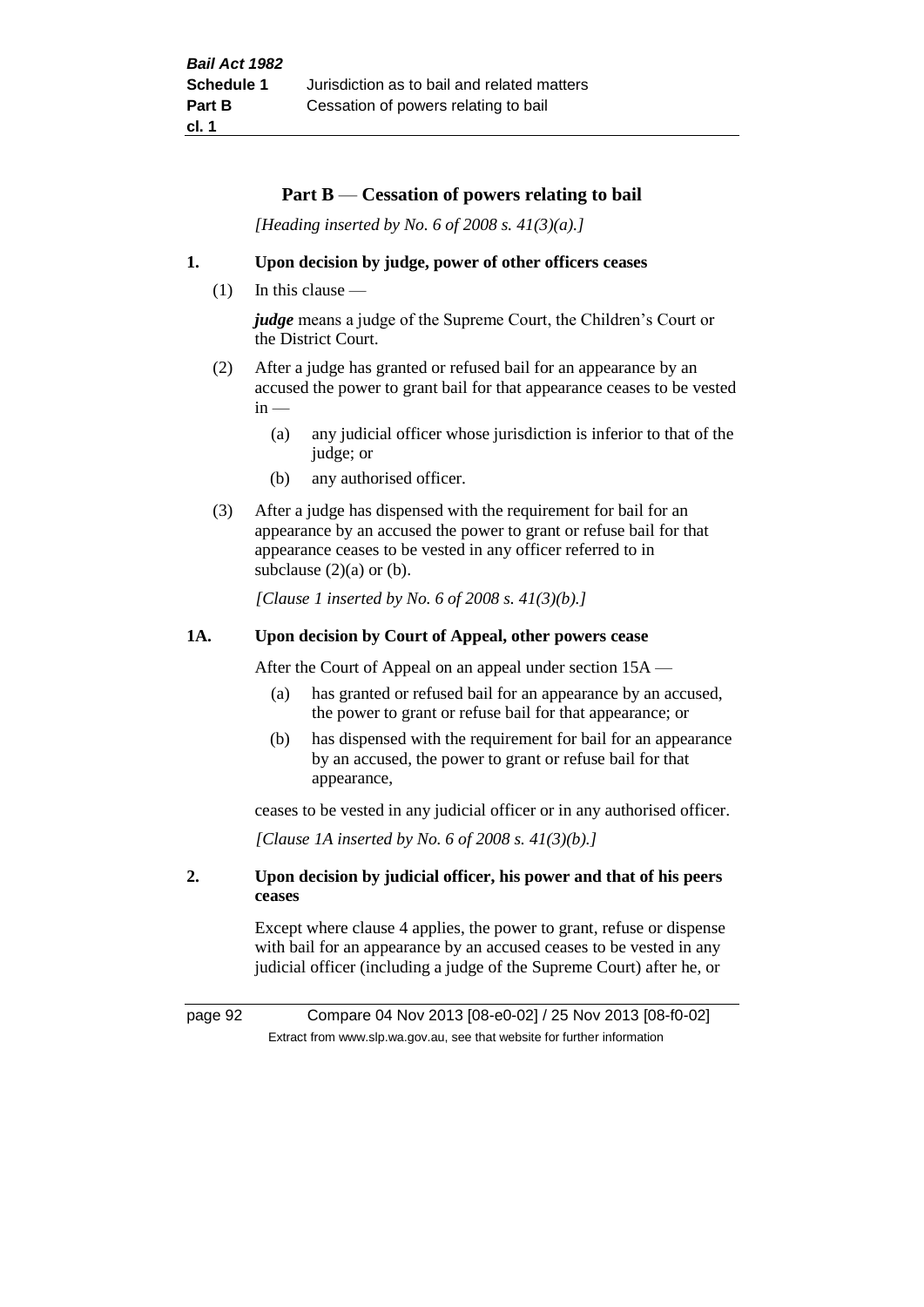another judicial officer whose jurisdiction is co-extensive with his, has granted, refused or dispensed with bail for that appearance.

*[Clause 2 amended by No. 84 of 2004 s. 82; No. 6 of 2008 s. 41(3)(c) and (d).]*

#### **3. Upon refusal of bail for initial appearance, certain powers cease**

- (1) After an authorised officer has refused bail for an initial appearance by an accused, the power to grant bail for that appearance ceases to be vested in another authorised officer, but a justice may nevertheless grant bail for that appearance.
- (2) After a justice has refused bail for an initial appearance by an accused, the power to grant bail for that appearance ceases to be vested in an authorised officer or another justice.

*[Clause 3 inserted by No. 6 of 2008 s. 41(3)(e).]*

#### **4. Judicial officer's powers if accused proves new facts or changed circumstances**

Notwithstanding clause 2, where an accused has been refused bail for an appearance or has been granted bail therefor on terms or conditions with which he is unable or unwilling to comply, the judicial officer who granted or refused bail or another judicial officer whose jurisdiction is co-extensive with his has power to grant bail for that appearance or to vary the terms or conditions of bail previously granted therefor if the accused makes application and satisfies him that —

- (a) new facts have been discovered, new circumstances have arisen or the circumstances have changed since bail was previously granted or refused for that appearance; or
- (b) he failed to adequately present his case for bail on the previous occasion when it was considered; or
- (c) where bail was granted subject to a home detention condition, he has, since the previous occasion when his case for bail was considered, complied with the home detention condition for a period of one month or more.

*[Clause 4 amended by No. 61 of 1990 s. 14; No. 84 of 2004 s. 82.]*

Compare 04 Nov 2013 [08-e0-02] / 25 Nov 2013 [08-f0-02] page 93 Extract from www.slp.wa.gov.au, see that website for further information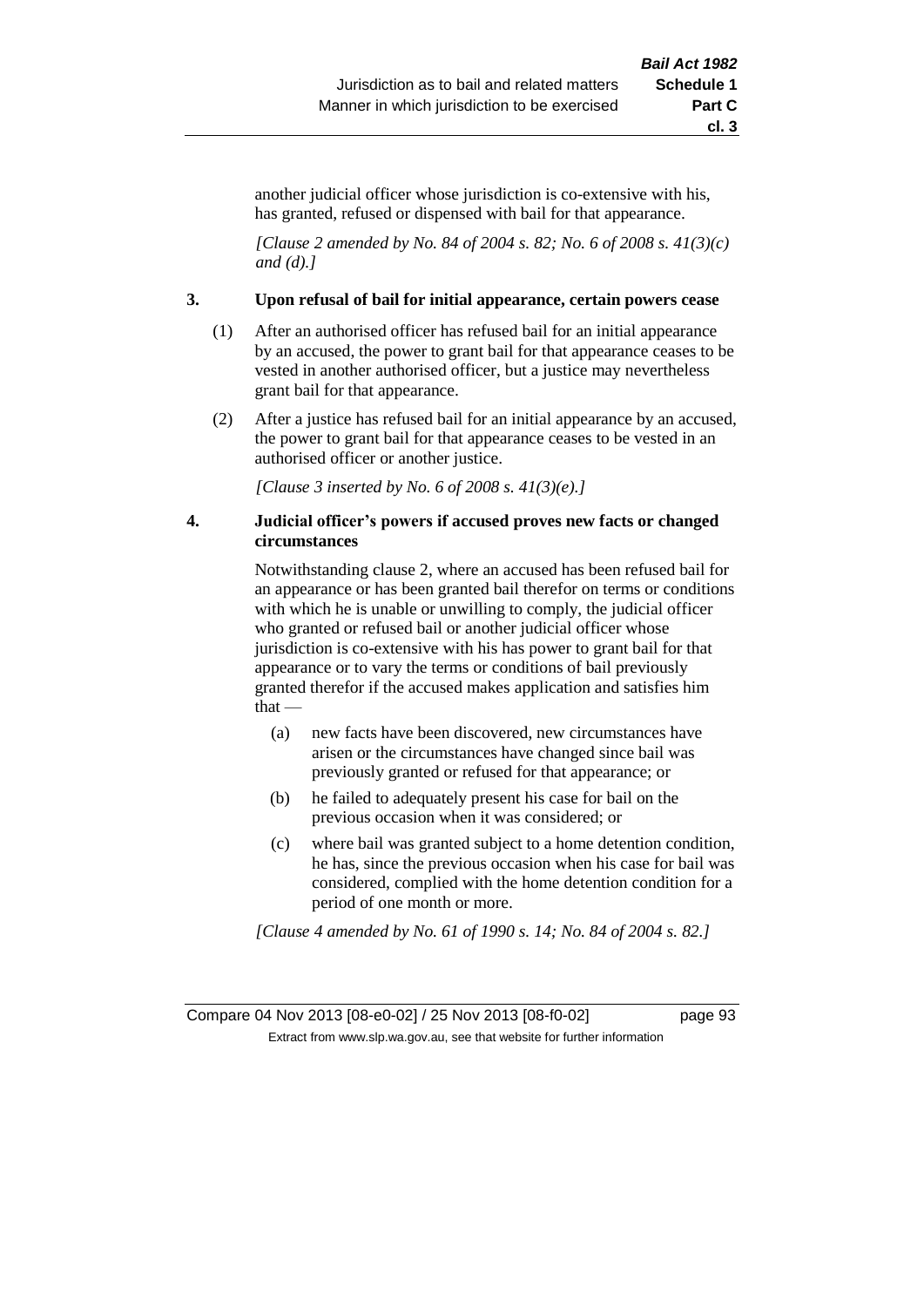# **Part C — Manner in which jurisdiction to be exercised**

*[Heading deleted by No. 6 of 2008 s. 41(4)(a).]*

#### **1. Bail before conviction at discretion of court etc., except for child**

Subject to clauses 3A and 3C, the grant or refusal of bail to an accused, other than a child, who is in custody awaiting an appearance in court before conviction for an offence shall be at the discretion of the judicial officer or authorised officer in whom jurisdiction is vested, and that discretion shall be exercised having regard to the following questions as well as to any others which he considers relevant —

- (a) whether, if the accused is not kept in custody, he may
	- (i) fail to appear in court in accordance with his bail undertaking; or
	- (ii) commit an offence; or
	- (iii) endanger the safety, welfare, or property of any person; or
	- (iv) interfere with witnesses or otherwise obstruct the course of justice, whether in relation to himself or any other person;
- (b) whether the accused needs to be held in custody for his own protection;
- (c) whether the prosecutor has put forward grounds for opposing the grant of bail;
- (d) whether, as regards the period when the accused is on trial, there are grounds for believing that, if he is not kept in custody, the proper conduct of the trial may be prejudiced;
- (e) whether there is any condition which could reasonably be imposed under Part D which would —
	- (i) sufficiently remove the possibility referred to in paragraphs (a) and (d); or
	- (ii) obviate the need referred to in paragraph (b); or
	- (iii) remove the grounds for opposition referred to in paragraph (c);

page 94 Compare 04 Nov 2013 [08-e0-02] / 25 Nov 2013 [08-f0-02] Extract from www.slp.wa.gov.au, see that website for further information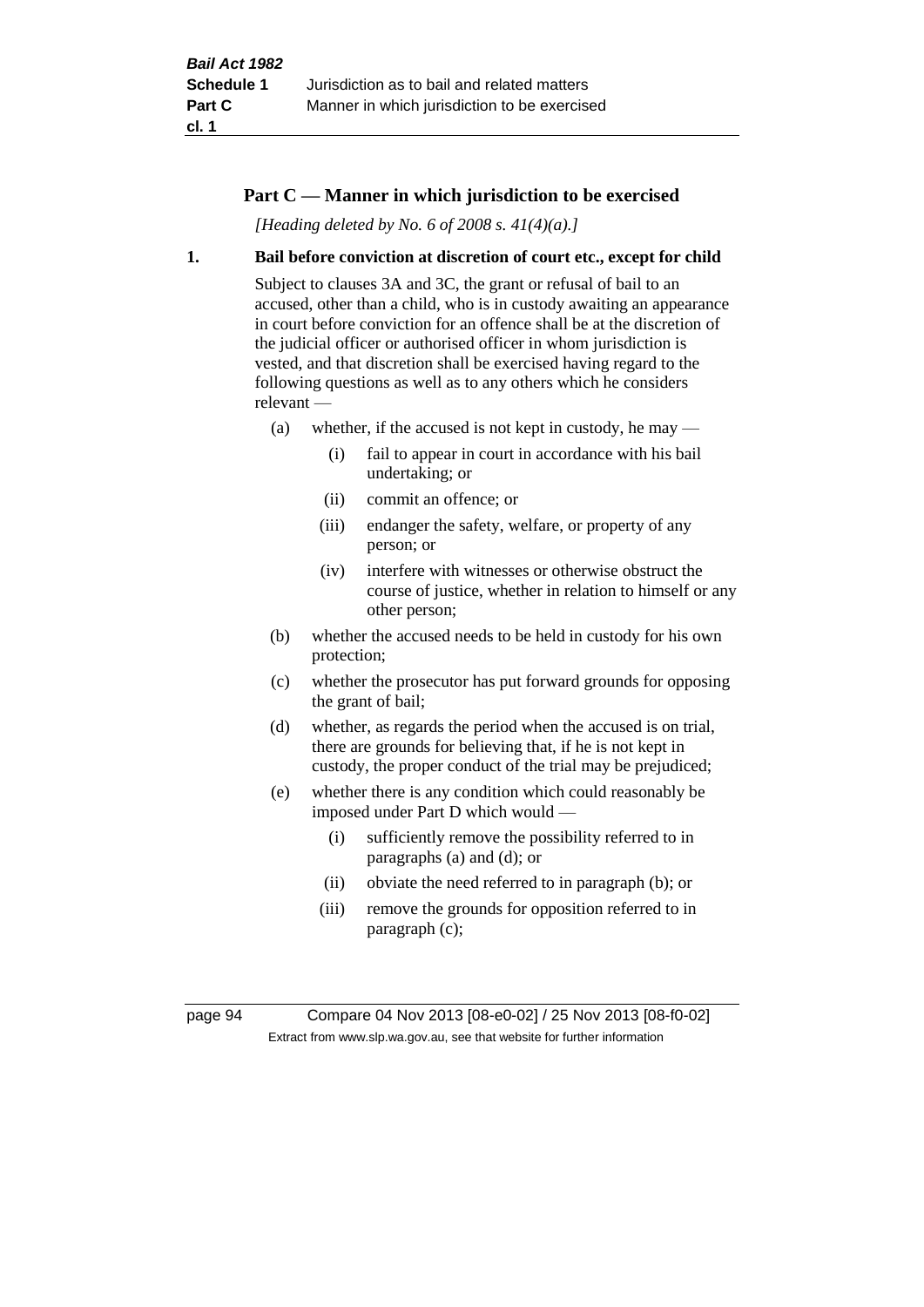- (f) where the accused is charged with an offence that is alleged to have been committed in respect of a child, whether a condition should be imposed under Part D requiring the accused to reside at a place other than the place where the child resides;
- (g) whether the alleged circumstances of the offence or offences amount to wrongdoing of such a serious nature as to make a grant of bail inappropriate.

*[Clause 1 amended by No. 14 of 1992 s. 11; No. 45 of 1993 s. 10(2)(a); No. 54 of 1998 s. 8(a) and (b); No. 84 of 2004 s. 82; No. 6 of 2008 s. 41(4)(b).]*

### **2. Child to have qualified right to bail**

(1) In this clause —

*responsible person* means a parent, relative, employer or other person who, in the opinion of the judicial officer or authorised officer, is in a position to both influence the conduct of the child and provide the child with support and direction.

- (2) Subject to subclause (3), a child accused who is in custody awaiting an appearance in court before conviction for an offence has a right to be granted bail unless —
	- (a) in the opinion of the judicial officer or authorised officer in whom jurisdiction is vested —
		- (i) one or more of the questions set out in clause 1(a), (b), (d) and (g) must be answered in the affirmative; and
		- (ii) there is no condition which he could reasonably impose under Part D which would satisfy the relevant provision of clause 1(e);
		- or
	- (b) there is no responsible person willing to enter into an undertaking of the kind described in subclause (3)(c),

and if the child is refused bail he shall be dealt with in accordance with section 19(2) of the *Young Offenders Act 1994*.

### Compare 04 Nov 2013 [08-e0-02] / 25 Nov 2013 [08-f0-02] page 95 Extract from www.slp.wa.gov.au, see that website for further information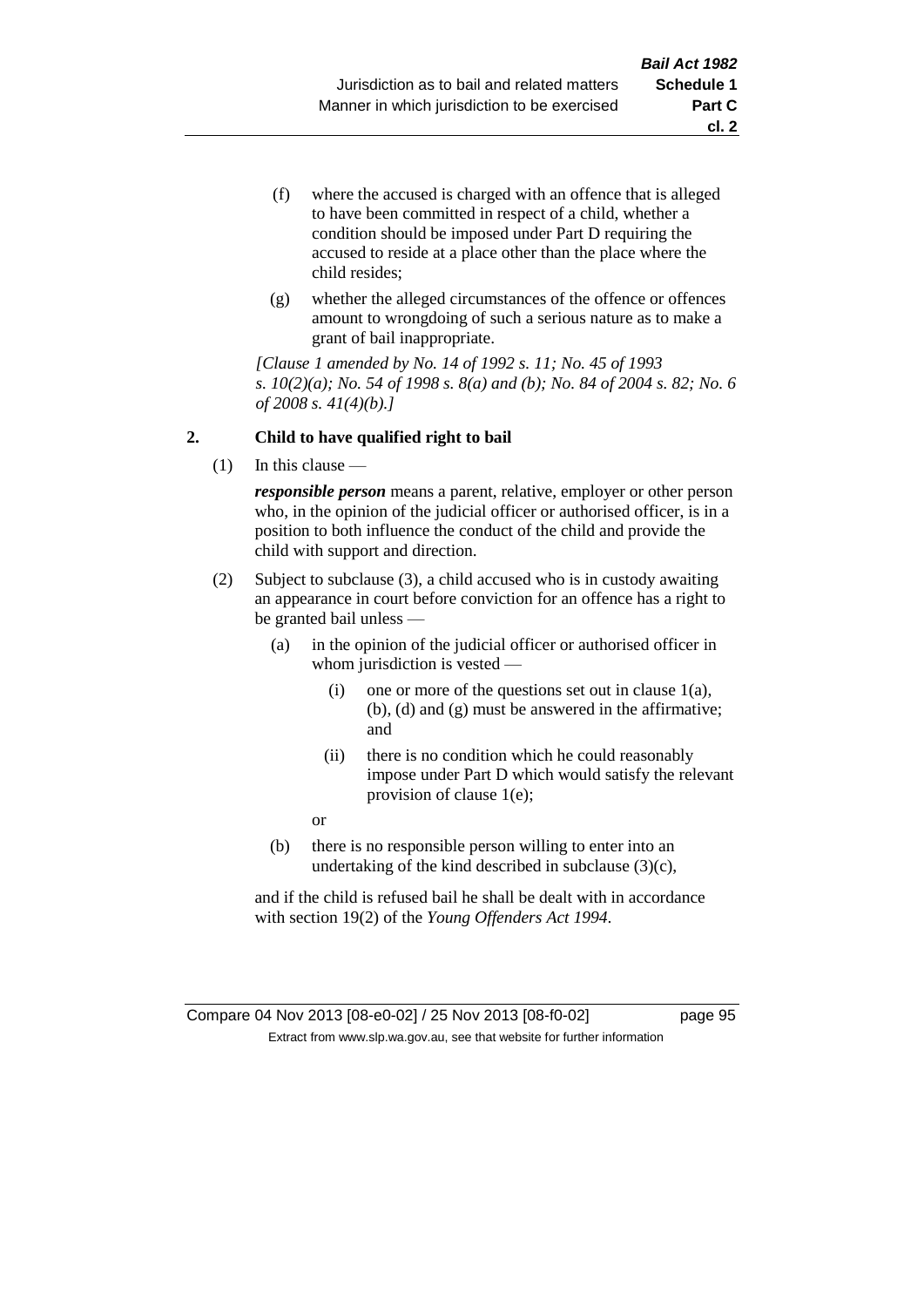- (3) The right of a child accused under subclause (2) is subject to  $-$ 
	- (a) clauses 3A and 3C; and
	- *[(b) deleted]*
	- (c) there being imposed as a condition on the grant of bail a requirement that before the release of the child on bail a responsible person undertakes in writing in the approved form to ensure that the child complies with any requirement of his bail undertaking mentioned in section 28(2)(a), (b), (c) and (d).
- (4) Subclauses (2)(b) and (3)(c) do not apply to a child accused if it appears to the judicial officer or authorised officer that the accused —
	- (a) is over the age of 17 years; and
	- (b) has sufficient maturity to live independently without the guidance or control of a parent or guardian.
- (5) For the purposes of this clause, the provisions of sections 46, 47, 48, 54, 55(2), 60 and  $67(2)(a)(iv)$  apply with all necessary changes as  $if -$ 
	- (a) references in those provisions to a surety and a surety undertaking were references to a responsible person and to an undertaking referred to in subclause (3)(c) respectively; and
	- (b) section  $54(1)(b)(i)$  read as follows
		- (i) a person who has entered into an undertaking referred to in clause 2(3)(c) of Part C of Schedule 1 should no longer be regarded as a responsible person for the purposes of that clause, or is dead;
- (6) Where a child accused is released on bail his right to be at liberty is subject to the exercise of the powers in section 17A.

*[Clause 2 inserted by No. 45 of 1993 s. 10(2)(b); amended by No. 57 of 1997 s. 21(3)(a); No. 54 of 1998 s. 8(c); No. 34 of 2004 Sch. 2 cl. 3(3); No. 84 of 2004 s. 82; No. 6 of 2008 s. 41(4)(c) and 43(4).]*

# **3. Matters relevant to cl. 1(a)**

In considering whether an accused may do any of the things mentioned in clause 1(a), the judicial officer or authorised officer

page 96 Compare 04 Nov 2013 [08-e0-02] / 25 Nov 2013 [08-f0-02] Extract from www.slp.wa.gov.au, see that website for further information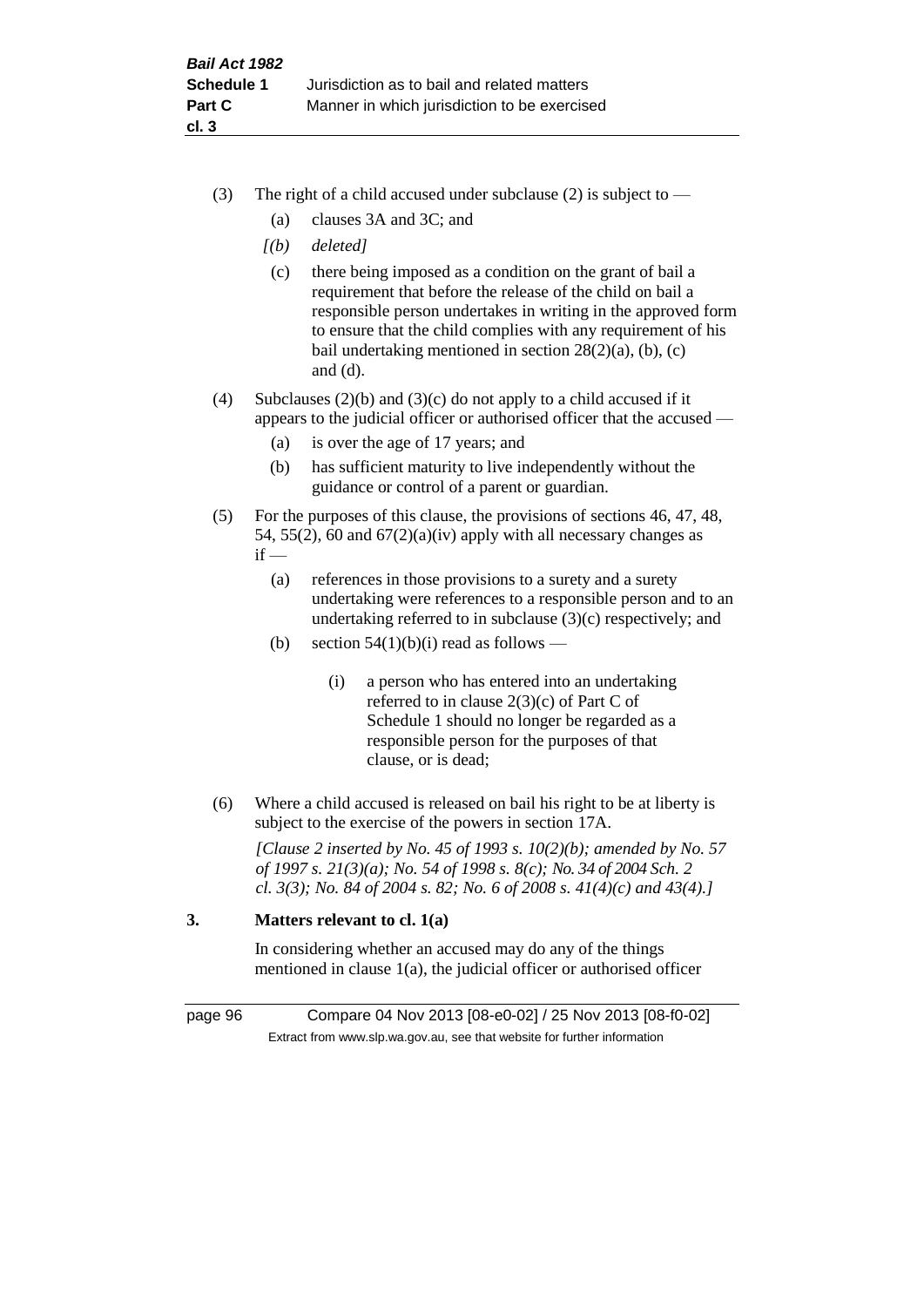shall have regard to the following matters, as well as to any others which he considers relevant —

- (a) the nature and seriousness of the offence or offences (including any other offence or offences for which he is awaiting trial) and the probable method of dealing with the accused for it or them, if he is convicted; and
- (b) the character, previous convictions, antecedents, associations, home environment, background, place of residence, and financial position of the accused; and
- (c) the history of any previous grants of bail to him; and
- (d) the strength of the evidence against him.

*[Clause 3 amended by No. 84 of 2004 s. 82.]*

#### **3A. Accused charged with etc. serious offence committed while on bail etc. for another serious offence, bail for**

- (1) Notwithstanding clause 1, 2 or 4 or any other provision of this Act, where —
	- (a) an accused is in custody
		- (i) awaiting an appearance in court before conviction for a serious offence; or
		- (ii) waiting to be sentenced or otherwise dealt with for a serious offence of which the accused has been convicted;

and

- (b) the serious offence is alleged to have been committed while the accused was —
	- (i) on bail for; or
	- (ii) at liberty under an early release order made in respect of,

another serious offence,

the judicial officer or (if section 16A does not apply) the authorised officer in whom jurisdiction is vested shall refuse to grant bail for the serious offence referred to in paragraph (a) unless the judicial officer or authorised officer —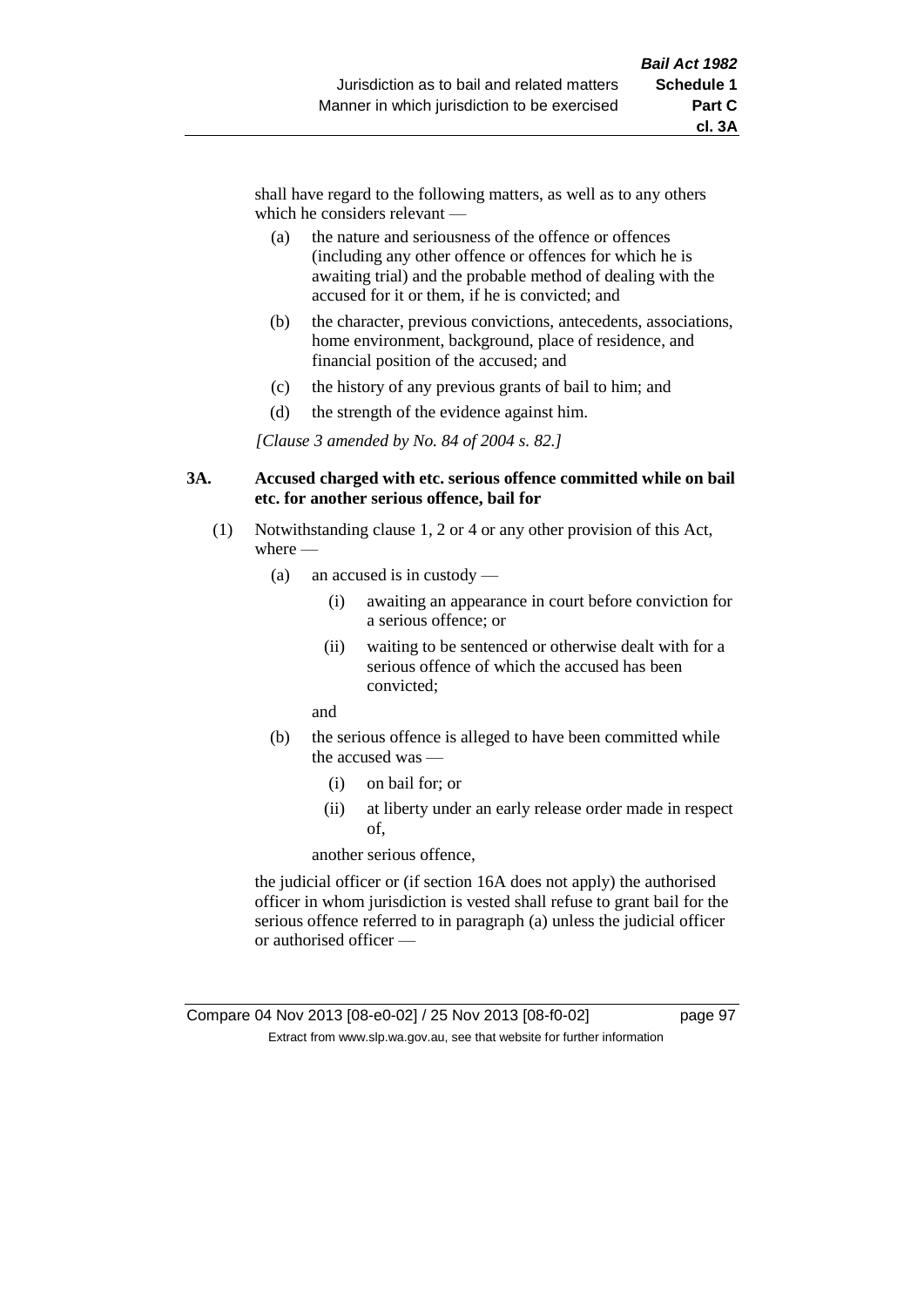- (c) is satisfied that there are exceptional reasons why the accused should not be kept in custody and, if clause 3B applies, is so satisfied only after complying with that clause; and
- (d) is also satisfied that bail may properly be granted having regard to the provisions of clauses 1 and 3 or, in the case of a child accused, clauses 2 and 3.
- (2) Notwithstanding section 7(1), where an accused is refused bail under subclause (1) for an appearance for a serious offence his case for bail need not be considered again under that subsection for an appearance for that offence unless he satisfies the judicial officer who may order his detention that —
	- (a) new facts have been discovered, new circumstances have arisen or the circumstances have changed since bail was refused; or
	- (b) he failed to adequately present his case for bail on the occasion of that refusal.
- (3) Where a child accused is refused bail under subclause (1) he shall be dealt with in accordance with section 19(2) of the *Young Offenders Act 1994*.

*[Clause 3A inserted by No. 45 of 1993 s. 10(2)(c); amended by No. 57 of 1997 s. 21(3)(b); No. 54 of 1998 s. 7 and 13(1); No. 84 of 2004 s. 82; No. 6 of 2008 s. 41(4)(d).]*

# **3B. Exceptional reasons under cl. 3A(1), determining**

- (1) This clause applies where it appears to the judicial officer or (if section 16A does not apply) the authorised officer that all or any of the acts alleged to constitute a serious offence referred to in clause 3A(1)(b) would, if proved in the appropriate proceedings, amount to a breach by the accused of a protective condition or order.
- (2) The judicial officer or authorised officer shall, before making a decision that there are exceptional reasons for the purposes of clause  $3A(1)(c)$ , make enquiry, or cause enquiry to be made, whether there has already been —
	- (a) any breach by the accused of the protective condition or order that has been proved in proceedings; or

page 98 Compare 04 Nov 2013 [08-e0-02] / 25 Nov 2013 [08-f0-02] Extract from www.slp.wa.gov.au, see that website for further information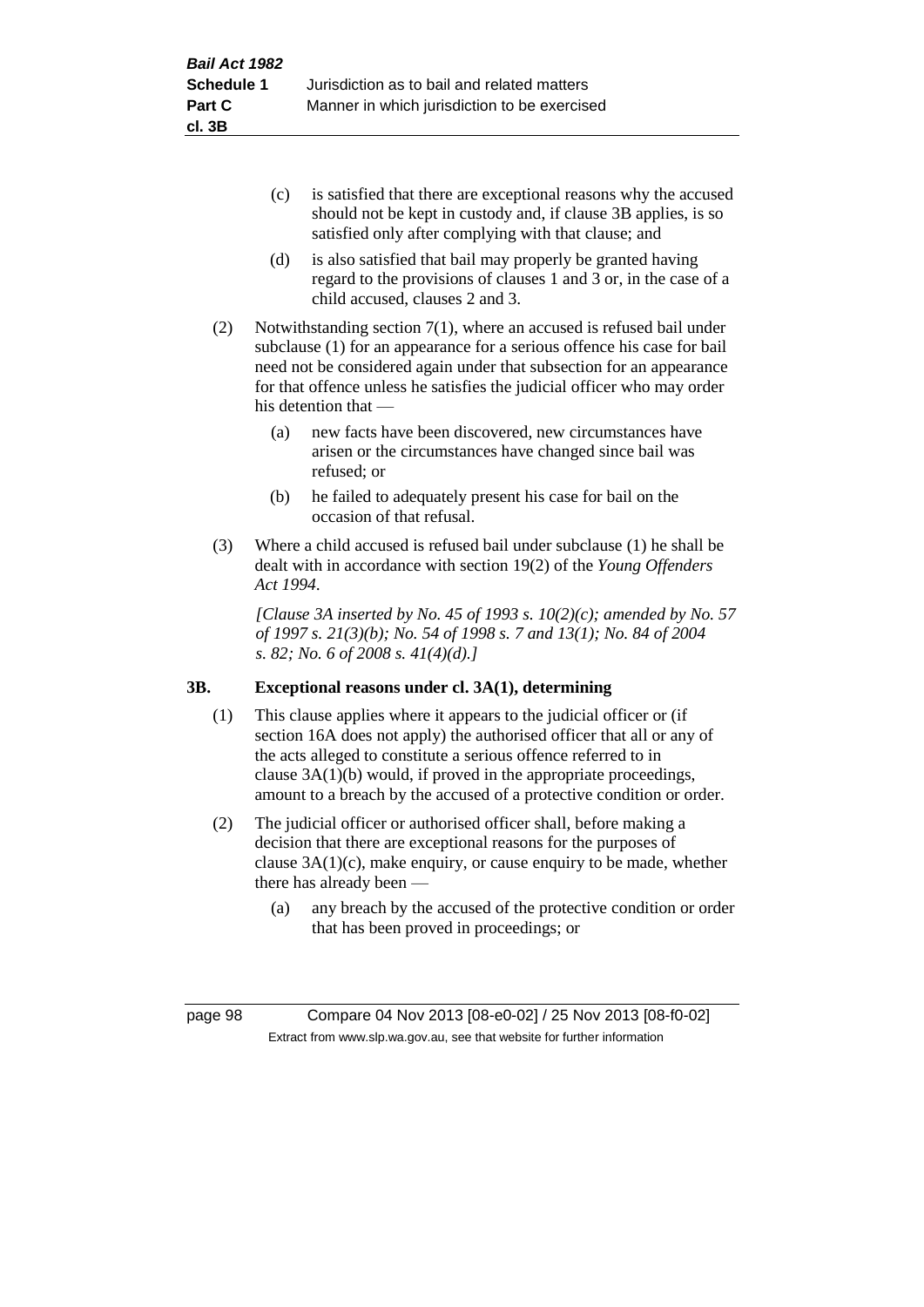- (b) any alleged breach by the accused of the protective condition or order that has not been so proved, including an allegation that has not been the subject of a prosecution or any other communication to any relevant official; or
- (c) any alleged breach by the accused of any other protective condition or order that has been the subject of a prosecution.
- (3) On becoming aware of any such alleged breach, the judicial officer or authorised officer shall give each person for whose protection a protective condition or order referred to in subclause (2) was imposed or made (a *relevant person*) a reasonable opportunity to give evidence by affidavit on matters relating to that protective condition or order.
- (4) The judicial officer or authorised officer shall in making any decision for the purposes of clause  $3A(1)(c)$  —
	- (a) give due weight to  $-$ 
		- (i) any evidence given under subclause (3); and
		- (ii) any adverse effect that a grant of bail to the accused would have on a relevant person; and
		- (iii) any difficulty that a relevant person might have in proving any future breach of a protective condition or order;

and

- (b) consider whether it would be appropriate to refuse bail and make a hospital order under section 5 of the *Criminal Law (Mentally Impaired Accused) Act 1996*; and
- (c) in the case of a condition imposed for a purpose mentioned in clause 2(2)(c) or (d) of Part D, treat any alleged breach of the condition as a serious matter even if the conduct alleged to amount to the breach in itself appears to be trivial; and
- (d) consider whether any alleged breach of a protective condition or order that has occurred shows that the purpose of the condition or order has not been achieved and that the accused should be kept in custody.
- (5) The provisions of this clause do not limit the matters that the judicial officer or authorised officer may take into account for the purposes of clause  $3A(1)(c)$ .

**cl. 3B**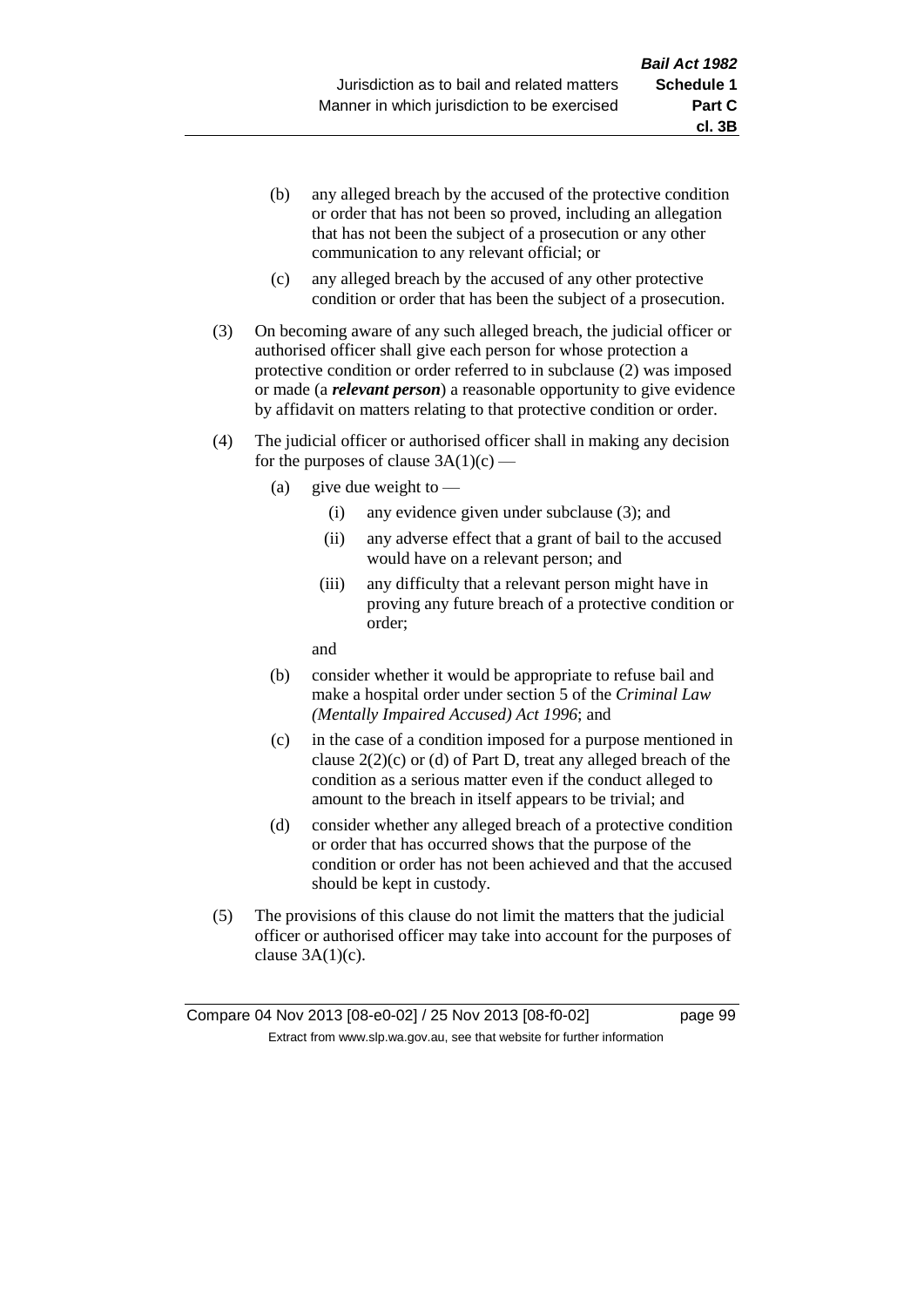(6) In this clause —

#### *protective condition or order* means —

- (a) a condition imposed for a purpose mentioned in clause  $2(2)(c)$  or (d) of Part D; or
- (b) a violence restraining order or a police order under the *Restraining Orders Act 1997*; or
- (c) a Part VII order under the *Justices Act 1902* <sup>3</sup>
	- (i) that under section 86 of the *Restraining Orders Act 1997* is taken to be a misconduct restraining order under that Act; and
	- (ii) that shows on the face of the order that the causing or threatening of personal injury by the accused was a ground for the making of the order.

*[Clause 3B inserted by No. 54 of 1998 s. 13(2); amended by No. 38 of 2004 s. 60; No. 59 of 2004 s. 141; No. 84 of 2004 s. 11 and 82.]*

#### **3C. Bail in murder cases**

Notwithstanding clause 1, 2 or 4 or any other provision of this Act, where an accused is in custody —

- (a) awaiting an appearance in court before conviction for an offence of murder; or
- (b) waiting to be sentenced or otherwise dealt with for an offence of murder of which the accused has been convicted,

the judicial officer in whom jurisdiction is vested shall refuse to grant bail for the offence unless the judicial officer is satisfied that -

- (c) there are exceptional reasons why the accused should not be kept in custody; and
- (d) bail may properly be granted having regard to the provisions of clauses 1 and 3 or, in the case of a child, clauses 2 and 3.

*[Clause 3C inserted by No. 6 of 2008 s. 41(4)(e); amended by No. 29 of 2008 s. 24(7).]*

page 100 Compare 04 Nov 2013 [08-e0-02] / 25 Nov 2013 [08-f0-02] Extract from www.slp.wa.gov.au, see that website for further information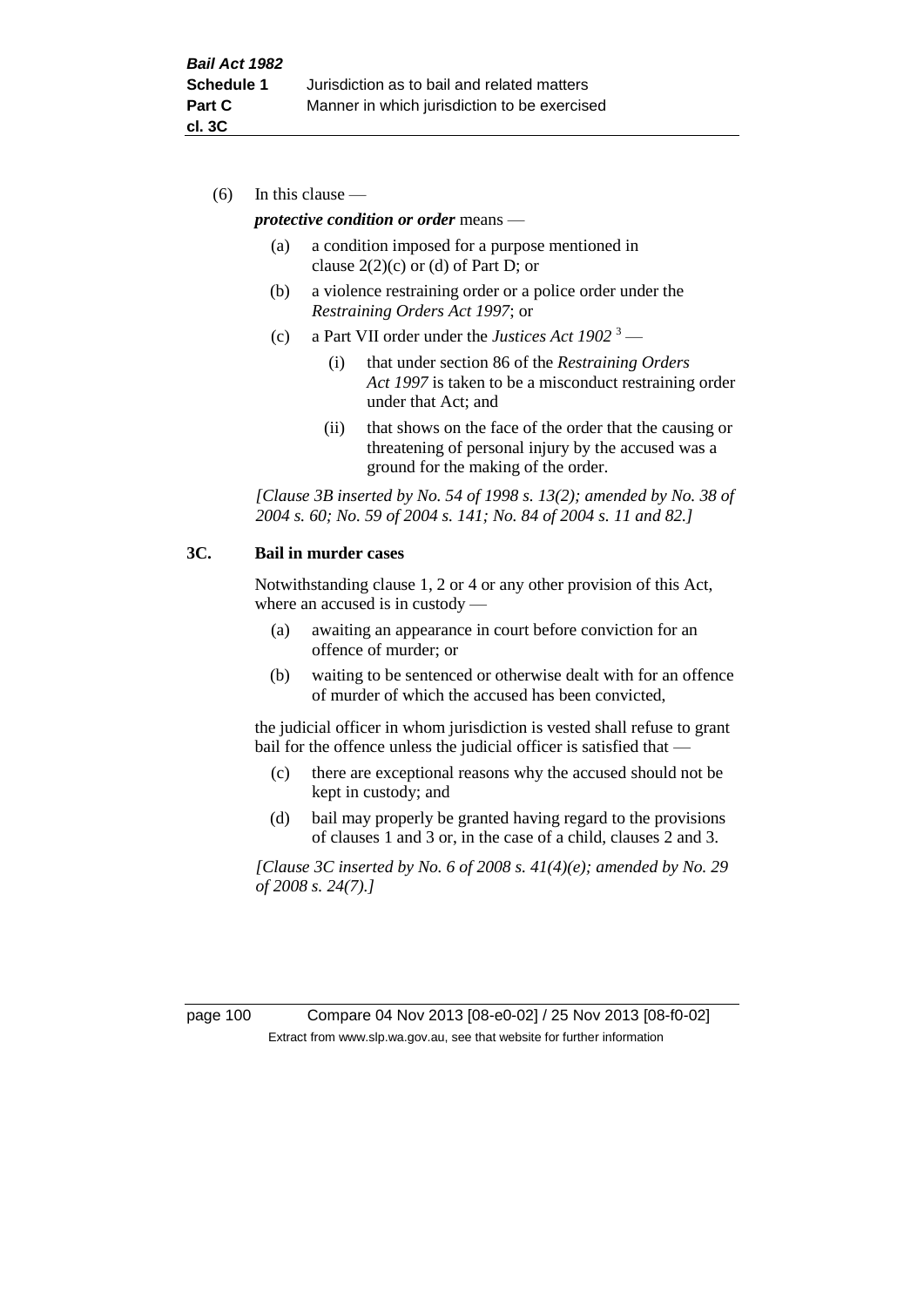### **4. Bail after conviction for accused awaiting sentence**

- (1) Subject to clauses 3A and 3C, the grant or refusal of bail to an accused, other than a child, who is in custody waiting to be sentenced or otherwise dealt with for an offence of which the accused has been convicted shall be at the discretion of the judicial officer in whom jurisdiction is vested, and that discretion shall be exercised having regard to the questions set out in clause 1 as well as to any others which the judicial officer considers relevant.
- (2) A child accused who is in custody waiting to be sentenced or otherwise dealt with for an offence of which the child accused has been convicted has the same right to be granted bail as a child accused referred to in clause 2(2), and the provisions of clause 2 apply accordingly.

*[Clause 4 inserted by No. 6 of 2008 s. 41(4)(f).]*

#### **4A. Bail after conviction for accused awaiting disposal of appeal**

In deciding whether or not to grant bail to an accused who is in custody waiting for the disposal of appeal proceedings, the judicial officer shall consider whether there are exceptional reasons why the accused should not be kept in custody, and shall only grant bail to the accused if satisfied that —

- (a) exceptional reasons exist; and
- (b) it is proper to do so having regard to the provisions of clauses 1 and 3 or, in the case of a child, clauses 2 and 3.

*[Clause 4A inserted by No. 6 of 2008 s. 41(4)(f).]*

### **5. Exception to cl. 4A for bail in appeal under** *Criminal Appeals Act 2004* **Part 2**

Clause 4A does not apply to the bail of a person who is awaiting the disposal of appeal proceedings under Part 2 of the *Criminal Appeals Act 2004*; such a person shall be deemed for the purposes of this Part to be awaiting an appearance in court before conviction for an offence.

*[Clause 5 inserted by No. 33 of 1989 s. 18; amended by No. 59 of 2004 s. 141; No. 84 of 2004 s. 11; No. 6 of 2008 s. 41(4)(g).]*

Compare 04 Nov 2013 [08-e0-02] / 25 Nov 2013 [08-f0-02] page 101 Extract from www.slp.wa.gov.au, see that website for further information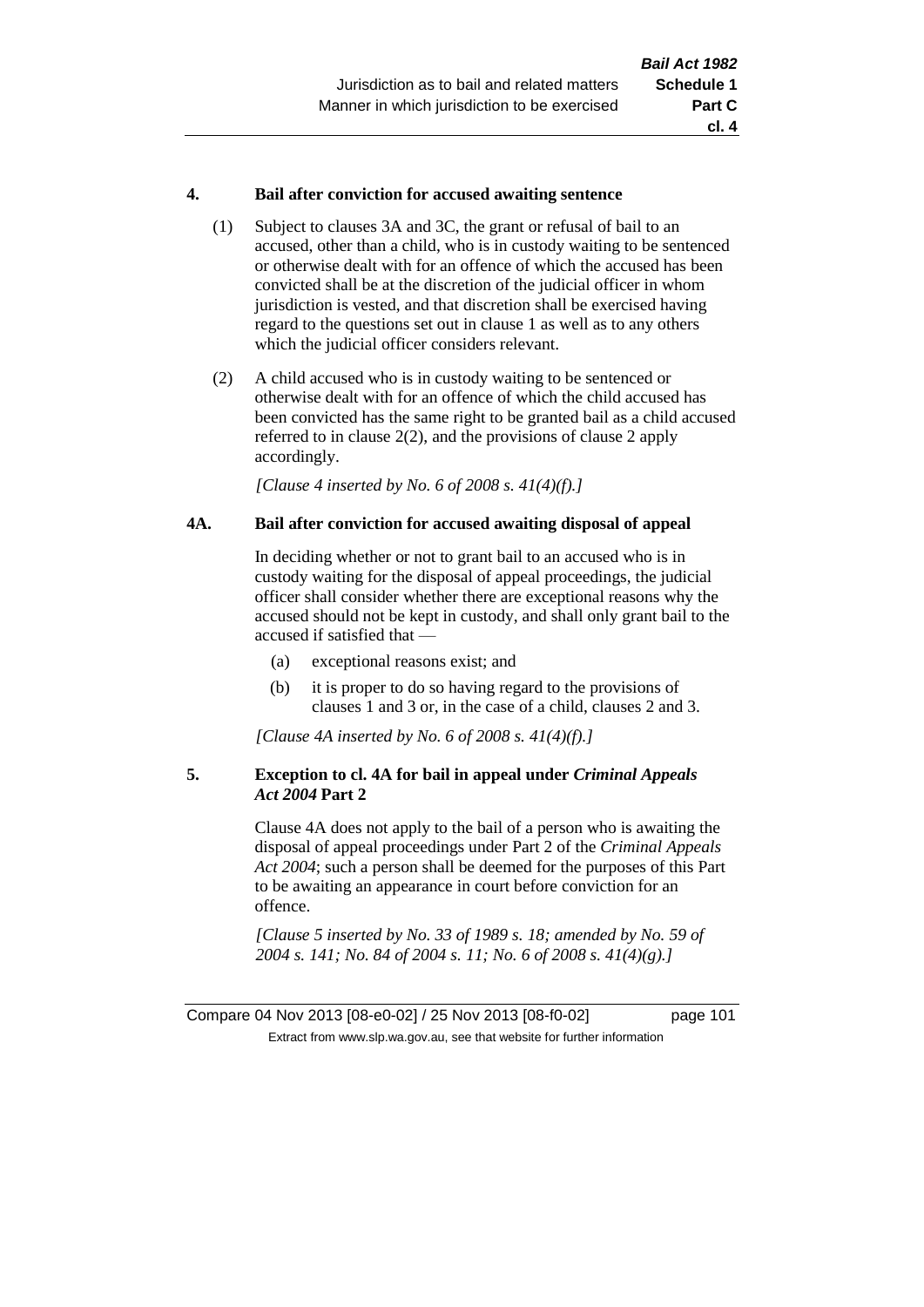### **6. Bail of people on community orders etc.**

For the purpose of determining whether clause 4 applies, a person in custody —

- (a) under section 50, 79, 84E, 128, 129 or 132 of the *Sentencing Act 1995* in connection with a possible breach of a conditional release order, a sentence of suspended imprisonment or conditional suspended imprisonment or a community order imposed under that Act; or
- (b) under section 43 of the *Young Offenders Act 1994* in respect of an alleged breach of a youth community based order, an intensive youth supervision order or a conditional release order made under that Act,

is to be taken as not having been convicted of the offence for which the sentence was imposed.

*[Clause 6 inserted by No. 78 of 1995 s. 8; amended by No. 27 of 2004 s. 13(3).]*

*[Heading deleted by No. 6 of 2008 s. 41(4)(h).]*

# **7. Bail for initial appearance to be for not more than 30 days**

In fixing the terms of bail of an accused for his initial appearance in court for an offence, a justice or an authorised officer shall require him to make the appearance within the period of 30 days commencing on and including the day on which the accused was arrested for the offence.

*[Clause 7 amended by No. 84 of 2004 s. 82; No. 6 of 2008 s. 41(4)(i).]*

### **8. Bail on adjournment in court of summary jurisdiction to be for not more than 30 days except by consent**

In fixing the terms of bail of an accused for an appearance in court after an adjournment of proceedings for an offence, a judicial officer sitting as a court of summary jurisdiction shall require him to make the appearance within the period of 30 days commencing on and including the day on which the proceedings are adjourned, unless the accused consents to appear on a later day.

page 102 Compare 04 Nov 2013 [08-e0-02] / 25 Nov 2013 [08-f0-02] Extract from www.slp.wa.gov.au, see that website for further information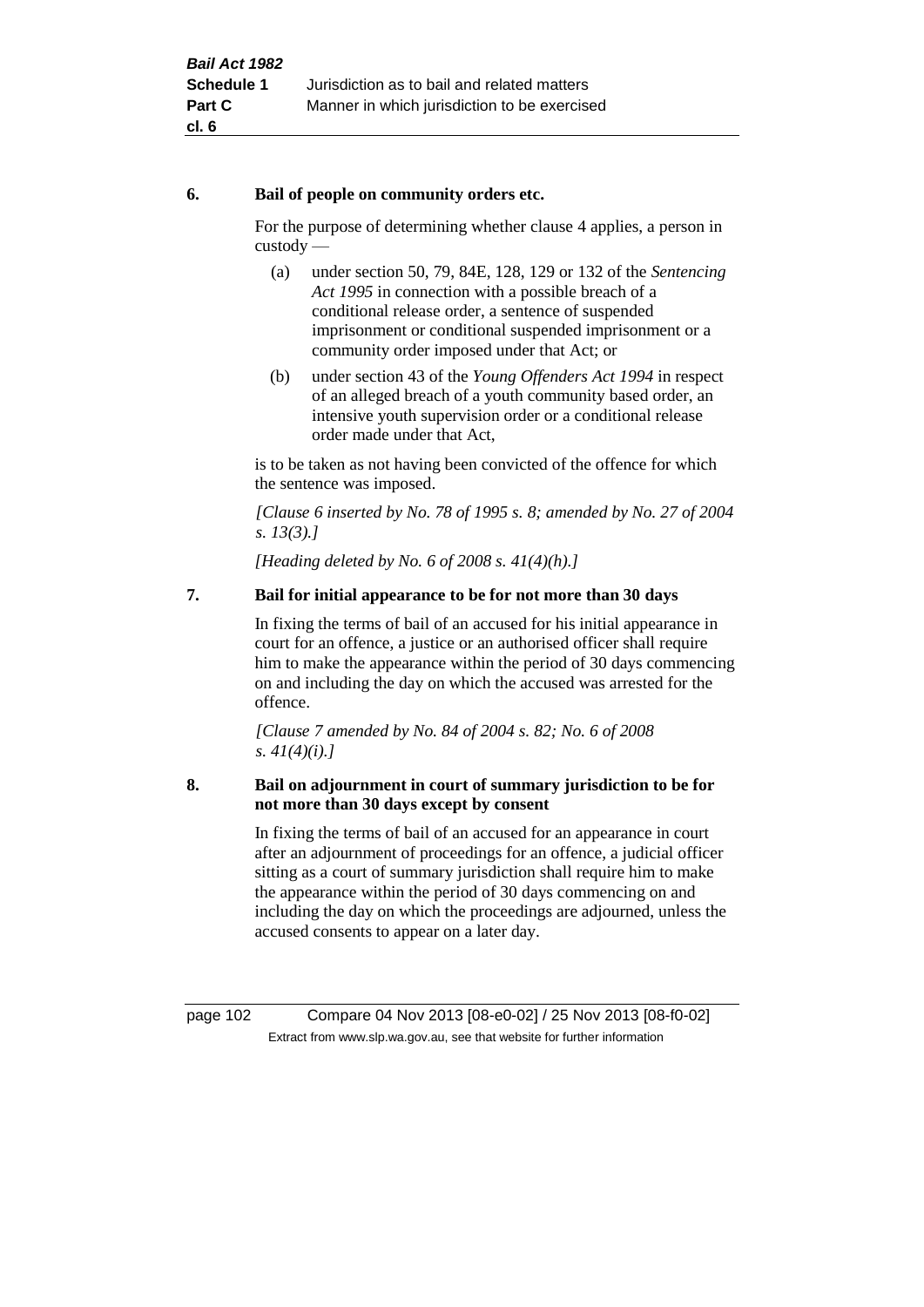*[Clause 8 amended by No. 49 of 1988 s. 90(c); No. 59 of 2004 s. 141; No. 84 of 2004 s. 82.]*

# **9. Calculating periods for cl. 7 and 8**

The periods specified in clauses 7 and 8 shall be calculated to include any Sunday or public holiday.

# **Part D — Conditions which may be imposed on a grant of bail**

### **1. Conditions as to forfeiture, sureties, security etc.**

- (1) A judicial officer or authorised officer, on a grant of bail, may impose conditions under this clause if he considers that it is desirable to do so to ensure the performance of the accused's bail undertaking.
- (2) If a judicial officer or authorised officer considers that it is desirable as mentioned in subclause (1), he may in addition to releasing the accused on his bail undertaking impose any one or more of the following conditions —
	- (a) that the accused in his bail undertaking agree to forfeit a specified amount of money if he fails to comply with any requirement of his bail undertaking mentioned in section  $28(2)(a)$  or (b); or
	- (b) that a surety or a specified number of sureties enter into a surety undertaking or surety undertakings whereby he or they agree to forfeit a specified amount or specified amounts of money if the accused fails to comply with any requirement of his bail undertaking mentioned in section 28(2)(a) or (b); or
	- (c) that any of them the accused and the surety or sureties give security of a specified value, including the deposit of a specified amount of cash, for the performance of their respective obligations; or
	- (d) that any of them the accused and the surety or sureties deposit with a specified officer any specified passbook or document relating to the title to, or ownership of, any account or other asset offered as security for the performance of their respective obligations; or
	- (e) that any of them the accused and the surety or sureties, at his or their own expense or otherwise, enter into such mortgage,

Compare 04 Nov 2013 [08-e0-02] / 25 Nov 2013 [08-f0-02] page 103 Extract from www.slp.wa.gov.au, see that website for further information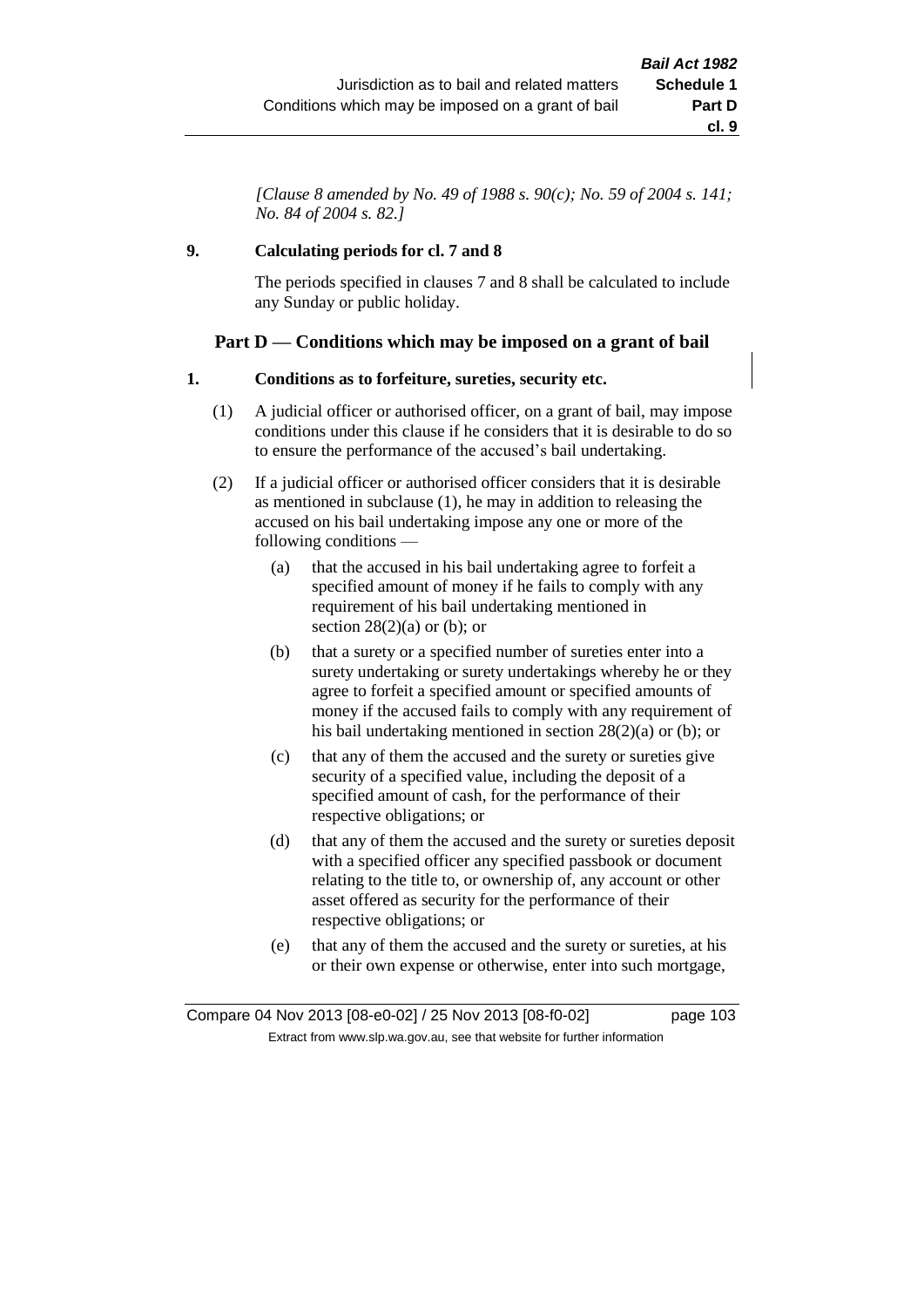charge, assignment or other transaction, or take such other step, as may be required, including completion of the necessary documents, to render any security effective and enforceable by the State.

- (3) The nature and sufficiency of any security, and the documentation therefor, required under subclause (2) shall be determined by the judicial officer or authorised officer who imposed the condition or, if no determination is so made —
	- (a) by the person before whom the bail undertaking is entered into, where the security is to be given by the accused; and
	- (b) where the security is to be given by a surety, by any person authorised under section 36 to approve the surety or before whom the surety undertaking is entered into.
- (4) When a bail undertaking ceases to have effect as provided in section 34(a) to (d), or upon an accused being acquitted of a charge under section  $51(1)$  or (2) or discharged from further proceedings therefor, each of them the accused, or where section 34(b) applies his personal representative, and any surety is entitled to have returned to him any security given under subclause (2).
- (5) When a surety undertaking ceases to have effect as provided in section 47(a) to (f), a surety is entitled to have returned to him any security given under subclause (2).

*[Clause 1 amended by No. 65 of 2003 s. 121(3); No. 84 of 2004 s. 82; No. 6 of 2008 s. 18(3).]*

# **2. Other conditions**

- (1) A judicial officer or authorised officer, on a grant of bail, may impose conditions —
	- (a) to be complied with before the accused is released on bail or while the accused is on bail; or
	- (b) as to the accused's conduct while on bail; or
	- (c) as to where the accused shall reside while on bail,

if he considers that it is desirable for any purpose mentioned in subclause (2), (2b), (3) or (4).

page 104 Compare 04 Nov 2013 [08-e0-02] / 25 Nov 2013 [08-f0-02] Extract from www.slp.wa.gov.au, see that website for further information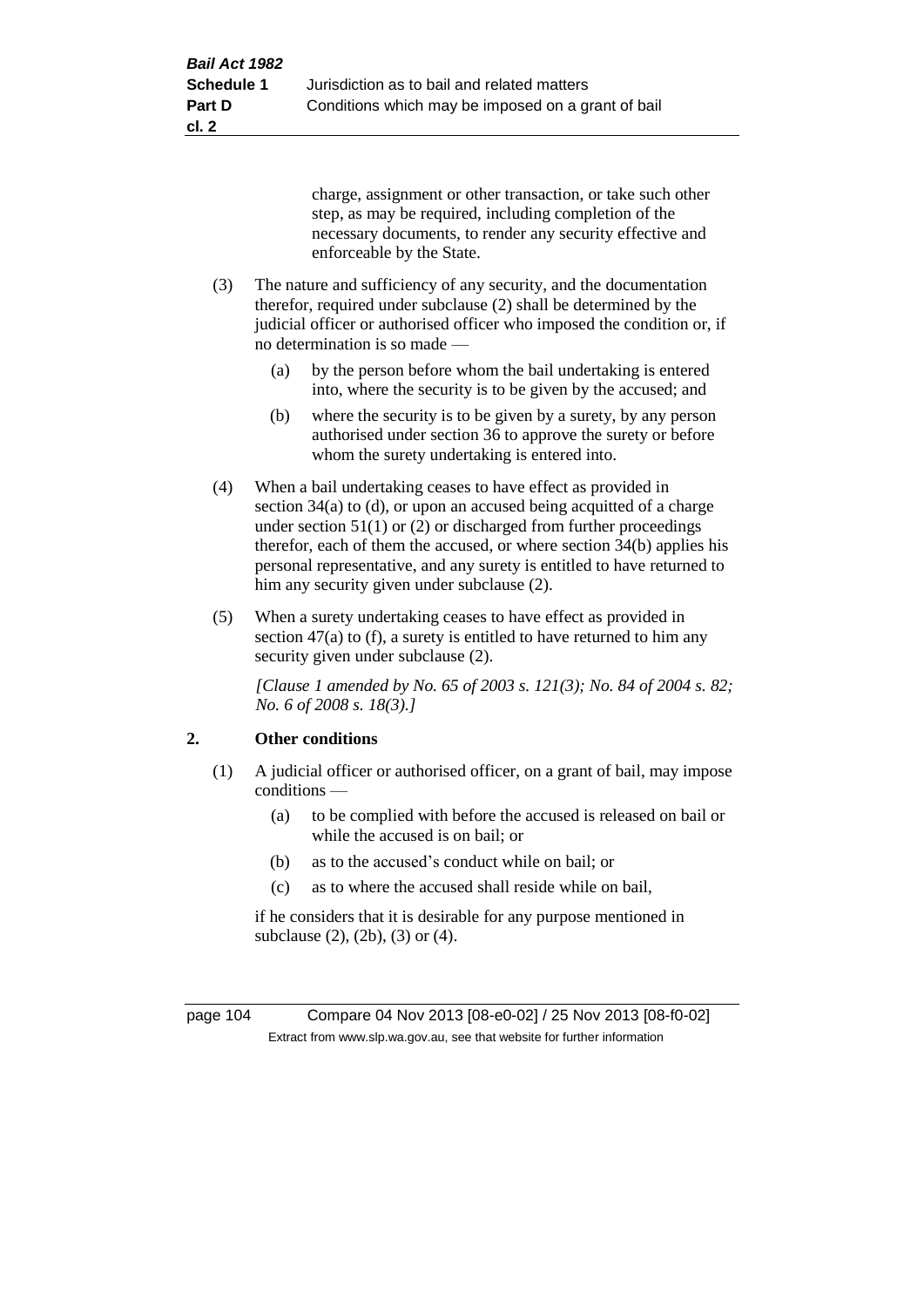- (1a) Without limiting subclause (1), a judicial officer or authorised officer shall, on a grant of bail to a child accused, consider whether it is desirable for any purpose mentioned in subclause (2) to impose a condition as to —
	- (a) any period in each day during which the child is to remain at a particular place; or
	- (b) any person with whom the child is not to associate or communicate; or
	- (c) any place that the child is not to frequent; or
	- (d) the attendance by the child at a school or other educational institution; or
	- (e) any other matter,

and the judicial officer or authorised officer may impose any such condition.

- (2) Any condition may be imposed under subclause (1) or (1a) to ensure that an accused —
	- (a) appears in court in accordance with his bail undertaking; or
	- (b) does not while on bail commit an offence; or
	- (c) does not endanger the safety, welfare or property of any person; or
	- (d) does not interfere with witnesses or otherwise obstruct the course of justice, whether in relation to himself or any other person; or
	- (e) as regards the period when the accused is on trial, does not prejudice the proper conduct of the trial.
- (2a) Before imposing a condition on a grant of bail for a purpose mentioned in subclause (2)(c) or (d) a judicial officer or authorised officer is to consider whether that purpose would be better served, or could be better assisted, by a restraining order made under the *Restraining Orders Act 1997* and whether, in the case of a judicial officer, to exercise the power in section 63 of that Act or, in the case of an authorised officer, to make a telephone application under that Act.

Compare 04 Nov 2013 [08-e0-02] / 25 Nov 2013 [08-f0-02] page 105 Extract from www.slp.wa.gov.au, see that website for further information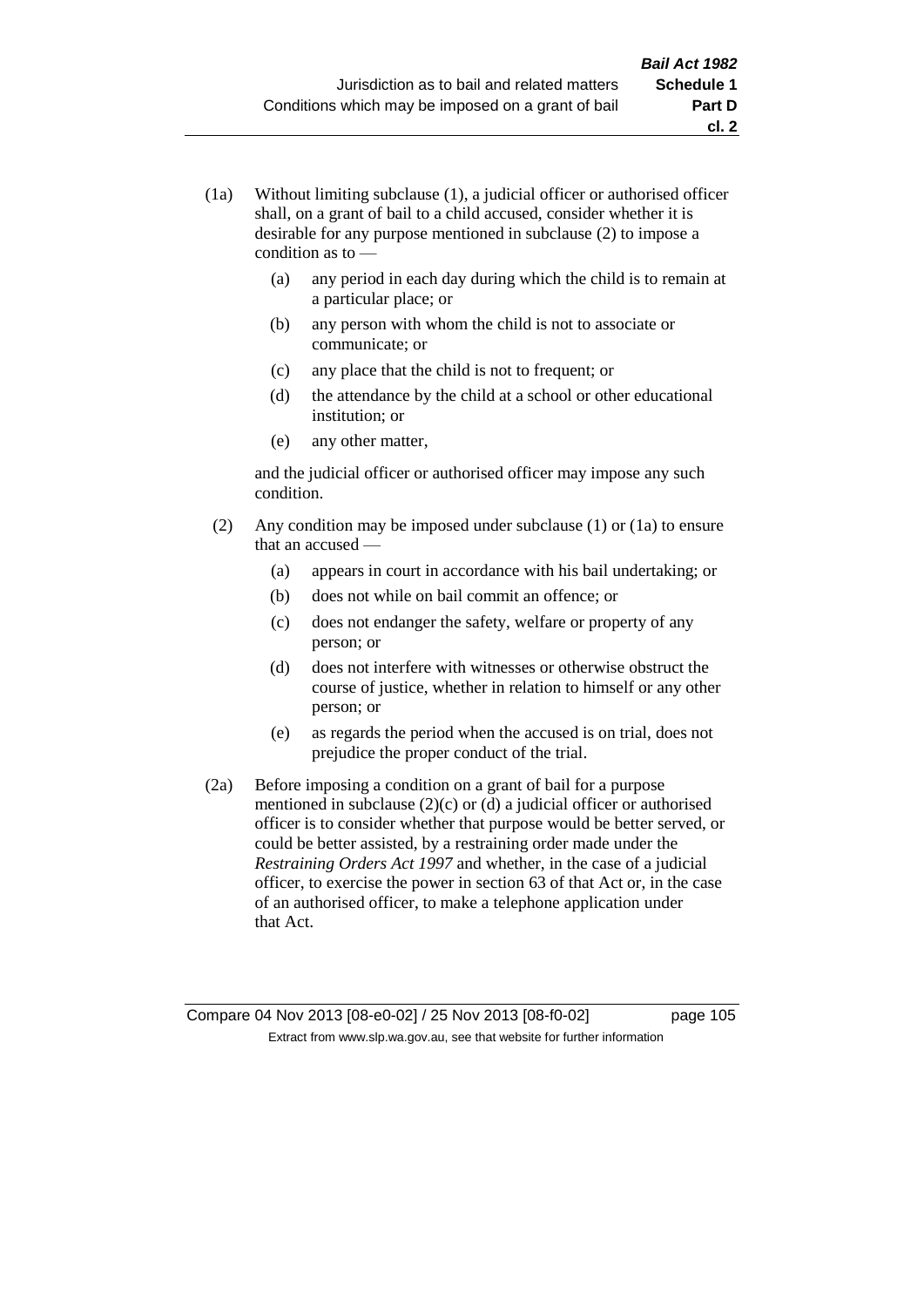- (2b) Where a judicial officer is of the opinion that the accused should while on bail —
	- (a) be counselled for a behavioural problem; or
	- (b) attend a course or programme that may assist with such a problem,

the judicial officer may under subclause (1) impose a condition for that purpose that requires the accused to —

- (c) attend a prescribed person to be counselled; or
- (d) attend a prescribed course or programme,

that is specified by the judicial officer in the condition.

- (3) Where a judicial officer who grants bail to an accused is of the opinion that the accused's physical condition ought to be examined the officer may, under subclause (1), impose any condition which the officer considers desirable for the purpose of ensuring that the accused is examined by a medical practitioner.
- (3a) Where a judicial officer who grants bail to an accused is of the opinion that the accused's mental condition ought to be examined the officer may, under subclause (1), impose any condition which the officer considers desirable for the purpose of ensuring that the accused's mental condition is examined including a condition —
	- (a) that the accused be examined by a medical practitioner or an authorised mental health practitioner (as defined in the *Mental Health Act 1996*) for the purpose of deciding whether to make a referral under section 29 of that Act;
	- (b) that the accused be admitted to an authorised hospital (as defined in the *Mental Health Act 1996*);
	- (c) that the accused be examined by a psychiatrist.
- (4) Where a judicial officer is of the opinion that an accused is suffering from alcohol or drug abuse and is in need of care or treatment either on that account, or to enable him to be prepared for his trial, the judicial officer may, under subclause (1), impose any condition which he considers desirable for the purpose of ensuring that the accused receives such care or treatment, including that he lives in, or from time to time attends at, a specified institution or place in order to receive such care or treatment.

page 106 Compare 04 Nov 2013 [08-e0-02] / 25 Nov 2013 [08-f0-02] Extract from www.slp.wa.gov.au, see that website for further information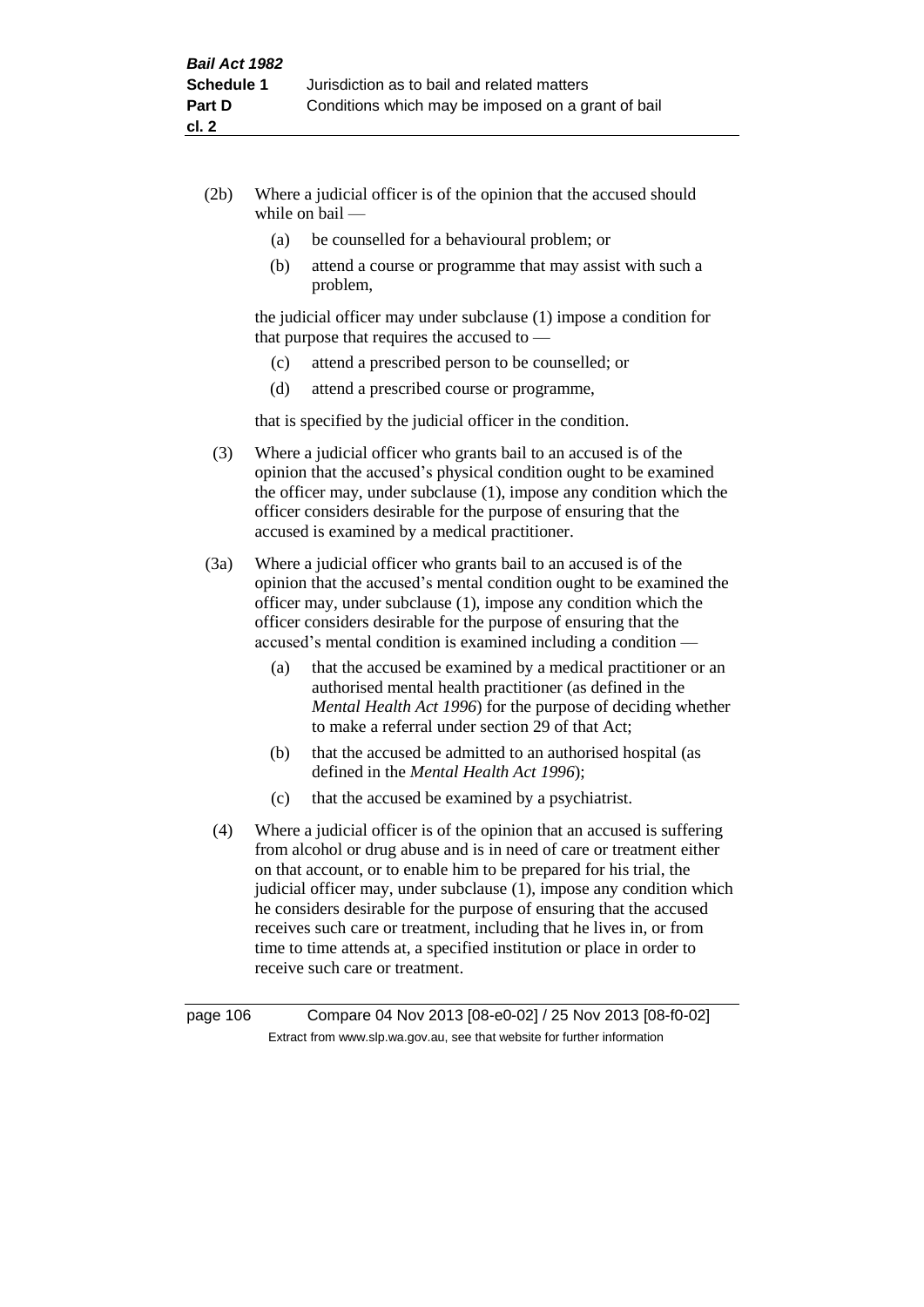- (5) Where a judicial officer imposes a condition for a purpose mentioned in subclause (2b), (3), (3a) or (4), the judicial officer shall cause to be sent to the person who is to counsel or examine the accused, or the place at which the accused is to attend, a statement of the reasons for imposing the condition.
- (6) Where a condition is imposed under this clause that an accused shall reside in premises established for the accommodation of persons to whom bail has been granted, that condition shall be deemed to include a further condition that the accused shall comply with such rules as are for the time being laid down for the maintenance of the good order of those premises, whether such rules are made under section 67 or by the authority responsible for the good order of the premises.
- (7) In this clause —

*medical practitioner* means a person registered under the *Health Practitioner Regulation National Law (Western Australia)* in the medical profession;

*psychiatrist* has the same meaning as it has in the *Mental Health Act 1996*.

*[Clause 2 amended by No. 45 of 1993 s. 10(3); No. 69 of 1996 s. 3; No. 54 of 1998 s. 12; No. 84 of 2004 s. 82; No. 22 of 2008 Sch. 3 cl. 4; No. 35 of 2010 s. 29.]*

*[Clause 2. Modifications to be applied in order to give effect to Cross-border Justice Act 2008: clause altered 1 Nov 2009. See endnote 1M.]*

### **3. Home detention condition**

- (1) A judicial officer may, subject to this clause, impose a home detention condition as a condition on a grant of bail.
- (2) A home detention condition shall not be imposed unless the accused is over the age of 17 years and the judicial officer is satisfied —
	- (a) after considering a report from a community corrections officer about the accused and his circumstances, that the accused is suitable to be subject to a home detention condition; and

**cl. 3**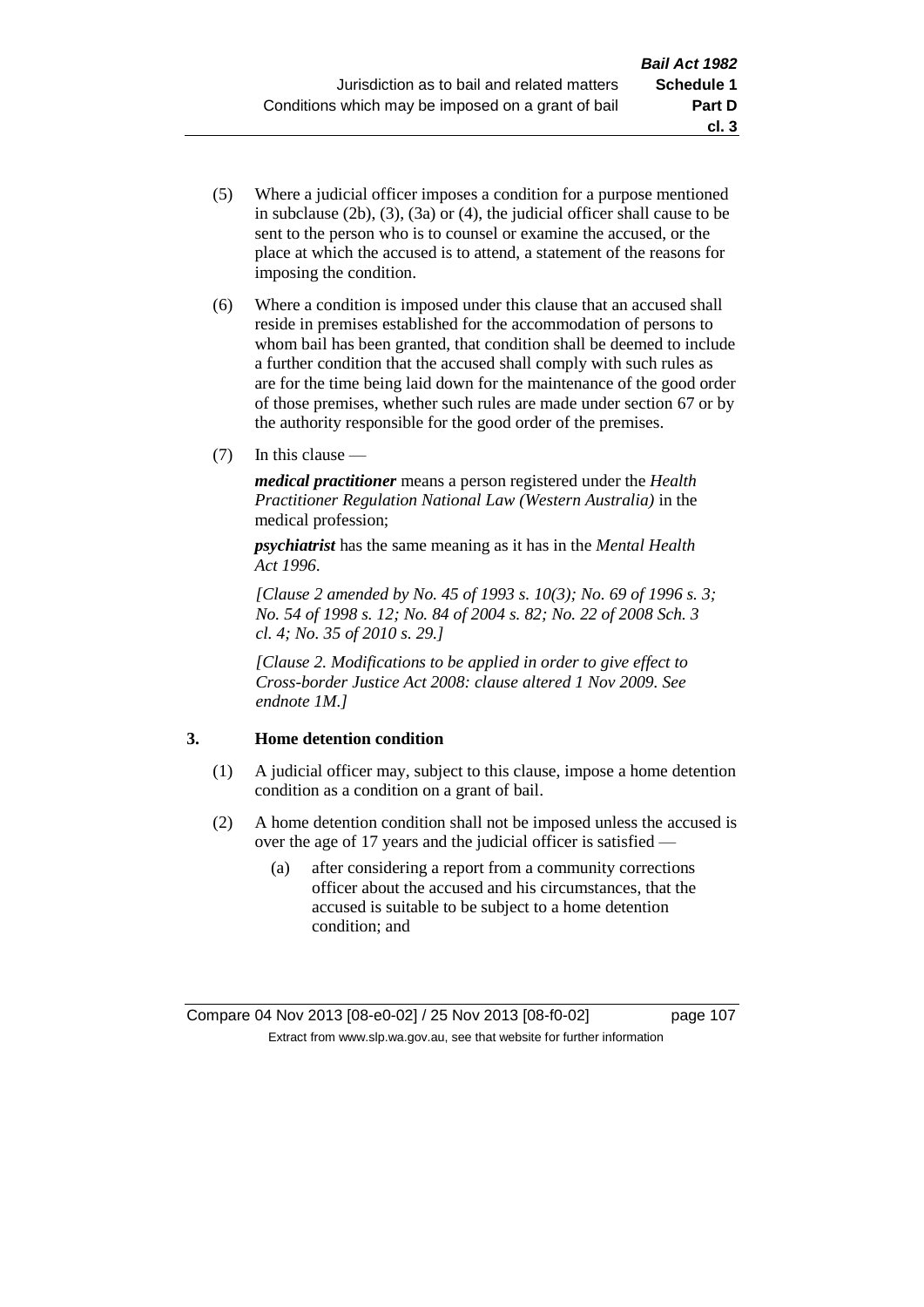- (b) that the place where it is proposed the accused will remain while subject to the home detention condition is a suitable place; and
- (c) that unless a home detention condition is imposed, the accused will not be released on bail.
- (3) A home detention condition is a condition that while the accused is on bail the accused shall —
	- (a) remain at and not leave the place specified in the bail record form and in the bail undertaking (or in a notice under section 50E) until the time specified, or deemed by section 31(3) to be specified, in the bail undertaking except —
		- (i) to work in gainful employment approved by a community corrections officer; or
		- (ii) with the approval of a community corrections officer, to seek gainful employment; or
		- (iii) to obtain urgent medical or dental treatment for the accused; or
		- (iv) for the purpose of averting or minimizing a serious risk of death or injury to the accused or to another person; or
		- (v) to obey an order issued under a written law (such as a summons) requiring the accused's presence elsewhere; or
		- (vi) for a purpose approved of by a community corrections officer; or
		- (vii) on the direction of a community corrections officer; and
	- (b) not leave the State; and
	- (c) comply with every reasonable direction of a community corrections officer; and
	- (d) comply with such of the conditions specified in the list provided under section 24A(4) as may be specified in a notice given under section 50E(b); and

page 108 Compare 04 Nov 2013 [08-e0-02] / 25 Nov 2013 [08-f0-02] Extract from www.slp.wa.gov.au, see that website for further information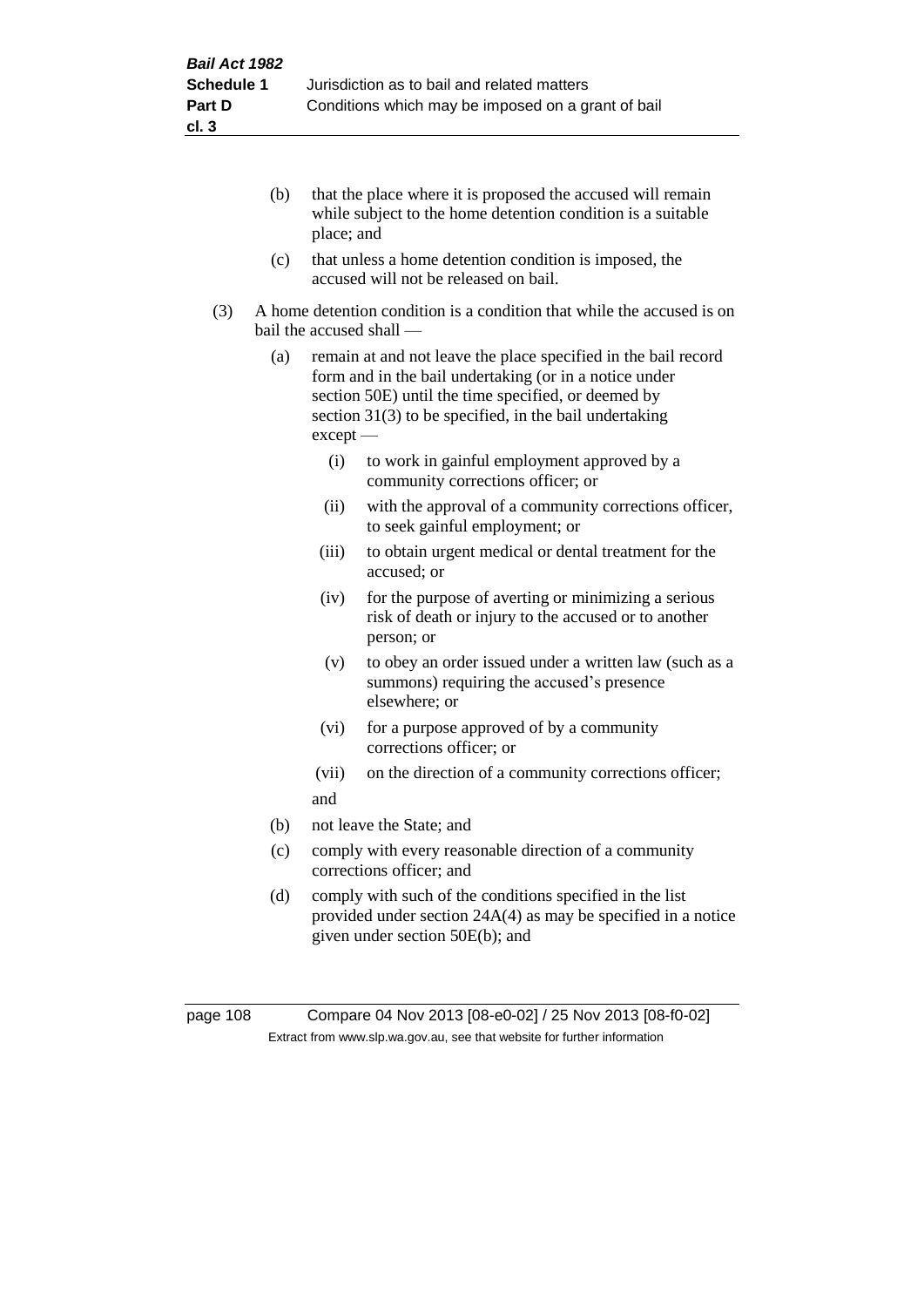(e) when requested to do so, produce a copy of his bail undertaking and any notice by the CEO (corrections) under section 50E for inspection by a community corrections officer or a member of the Police Force.

*[Clause 3 inserted by No. 61 of 1990 s. 15; amended by No. 31 of 1993 s. 9; No. 84 of 2004 s. 82; No. 65 of 2006 s. 53.]*

*[Clause 3. Modifications to be applied in order to give effect to Cross-border Justice Act 2008: clause altered 1 Nov 2009. See endnote 1M.]*

Compare 04 Nov 2013 [08-e0-02] / 25 Nov 2013 [08-f0-02] page 109 Extract from www.slp.wa.gov.au, see that website for further information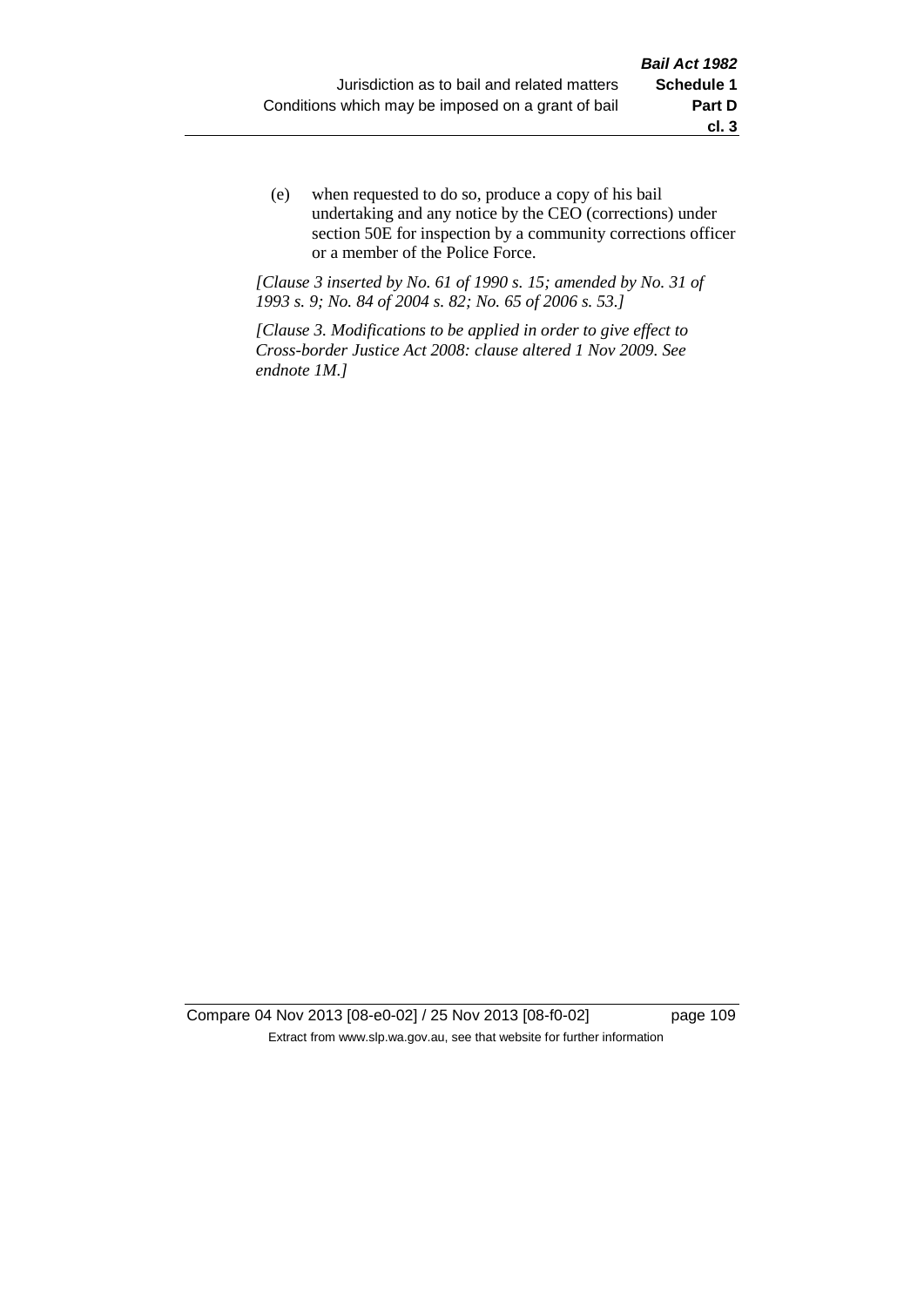**cl. 1**

# **Schedule 2 — Serious offences**

 $[s. 3(1)]$ 

*[Heading inserted by No. 6 of 2008 s. 42(1).]*

|    | <b>Enactment</b>         | <b>Description of offence</b>                                                    |
|----|--------------------------|----------------------------------------------------------------------------------|
| 1. | <b>The Criminal Code</b> |                                                                                  |
|    | s. $221E(1)$             | Participating in activities of<br>criminal organisation                          |
|    | s. $221F(1)$             | Instructing commission of offence<br>for benefit of criminal organisation        |
|    | s. 279                   | Murder                                                                           |
|    | s. 280                   | Manslaughter                                                                     |
|    | s. 281                   | Unlawful assault causing death                                                   |
|    | s. 283                   | Attempt to murder                                                                |
|    | s. 292                   | Disabling in order to commit<br>indictable offence                               |
|    | s. 294                   | Acts intended to cause grievous<br>bodily harm or to resist or prevent<br>arrest |
|    | s. 297                   | Grievous bodily harm                                                             |
|    | s. 301                   | Wounding and similar acts                                                        |
|    | s. $304(2)$              | Acts or omissions, with intent to<br>harm, causing bodily harm or<br>danger      |
|    | s. 317                   | Assault occasioning bodily harm                                                  |
|    | s. $317A(a)$             | Assault with intent to commit or<br>facilitate a crime                           |
|    | s. $317A(b)$             | Assault with intent to do grievous<br>bodily harm                                |
|    | s. 318                   | Serious assaults                                                                 |
|    | s. 323                   | Indecent assault                                                                 |
|    |                          |                                                                                  |

page 110 Compare 04 Nov 2013 [08-e0-02] / 25 Nov 2013 [08-f0-02] Extract from www.slp.wa.gov.au, see that website for further information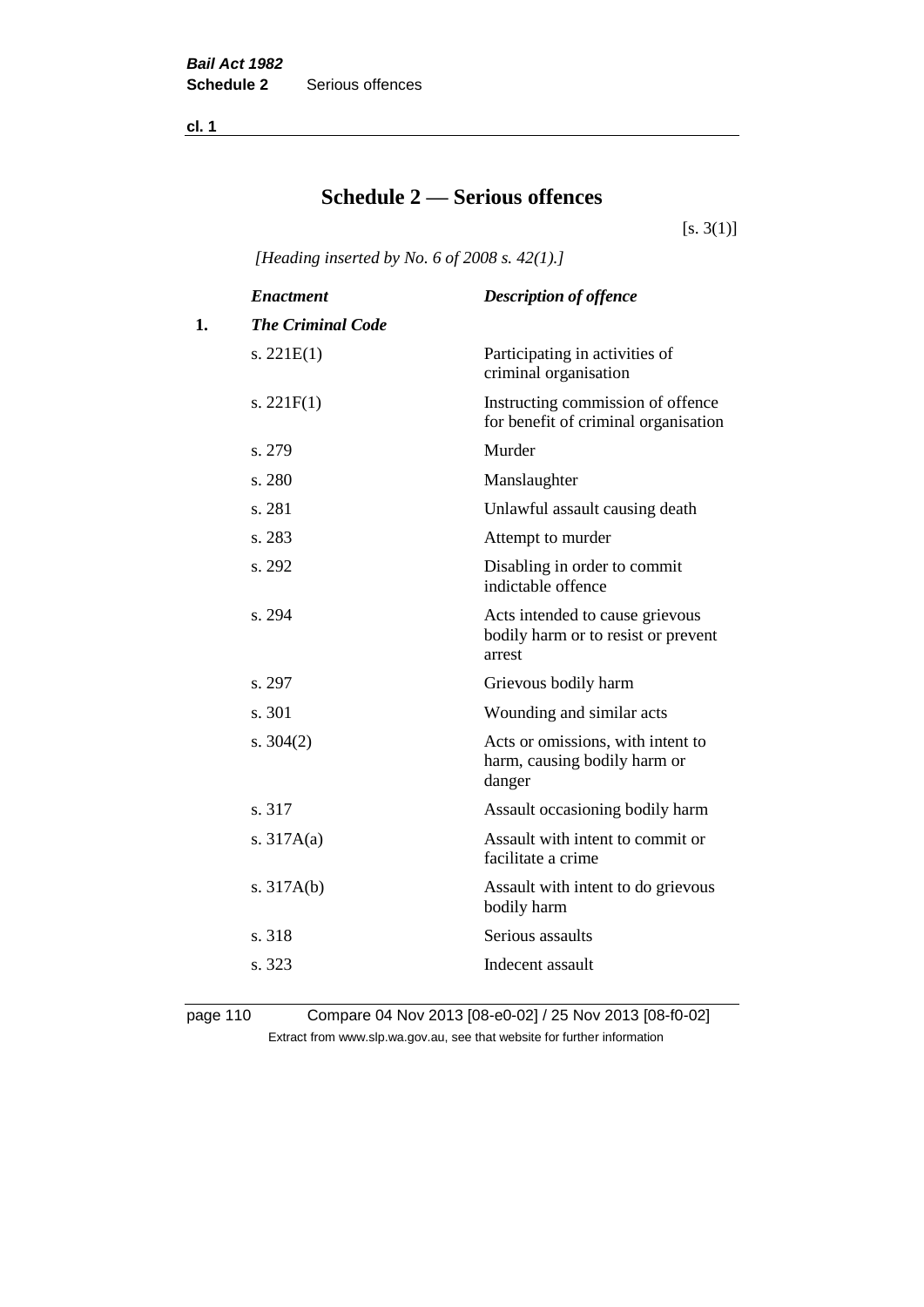|      | <b>Enactment</b>                               | <b>Description of offence</b>                                                                                                                      |
|------|------------------------------------------------|----------------------------------------------------------------------------------------------------------------------------------------------------|
|      | s. 324                                         | Aggravated indecent assault                                                                                                                        |
|      | s. 325                                         | Sexual penetration without consent                                                                                                                 |
|      | s. 326                                         | Aggravated sexual penetration<br>without consent                                                                                                   |
|      | s. 331B                                        | Sexual servitude                                                                                                                                   |
|      | s. 331C                                        | Conducting business involving<br>sexual servitude                                                                                                  |
|      | s. 331D                                        | Deceptive recruiting for<br>commercial sexual services                                                                                             |
|      | s. 332                                         | Kidnapping                                                                                                                                         |
|      | s. 333                                         | Deprivation of liberty                                                                                                                             |
|      | s. 338E                                        | <b>Stalking</b>                                                                                                                                    |
|      | s. 378                                         | Stealing a motor vehicle                                                                                                                           |
|      | s. 392                                         | Robbery                                                                                                                                            |
|      | s. 393                                         | Assault with intent to rob                                                                                                                         |
|      | s. 401                                         | <b>Burglary</b>                                                                                                                                    |
|      | s. 444                                         | Criminal damage, if the property is<br>destroyed or damaged by fire                                                                                |
| 2.   | <b>Bush Fires Act 1954</b>                     |                                                                                                                                                    |
|      | s. 32                                          | Wilfully lighting a fire or causing a<br>fire to be lit under such<br>circumstances as to be likely to<br>injure or damage a person or<br>property |
| 2AA. | <b>Criminal Organisations Control Act 2012</b> |                                                                                                                                                    |
|      | s. $99(1)$                                     | Association by controlled person<br>with another controlled person                                                                                 |

Compare 04 Nov 2013 [08-e0-02] / 25 Nov 2013 [08-f0-02] page 111 Extract from www.slp.wa.gov.au, see that website for further information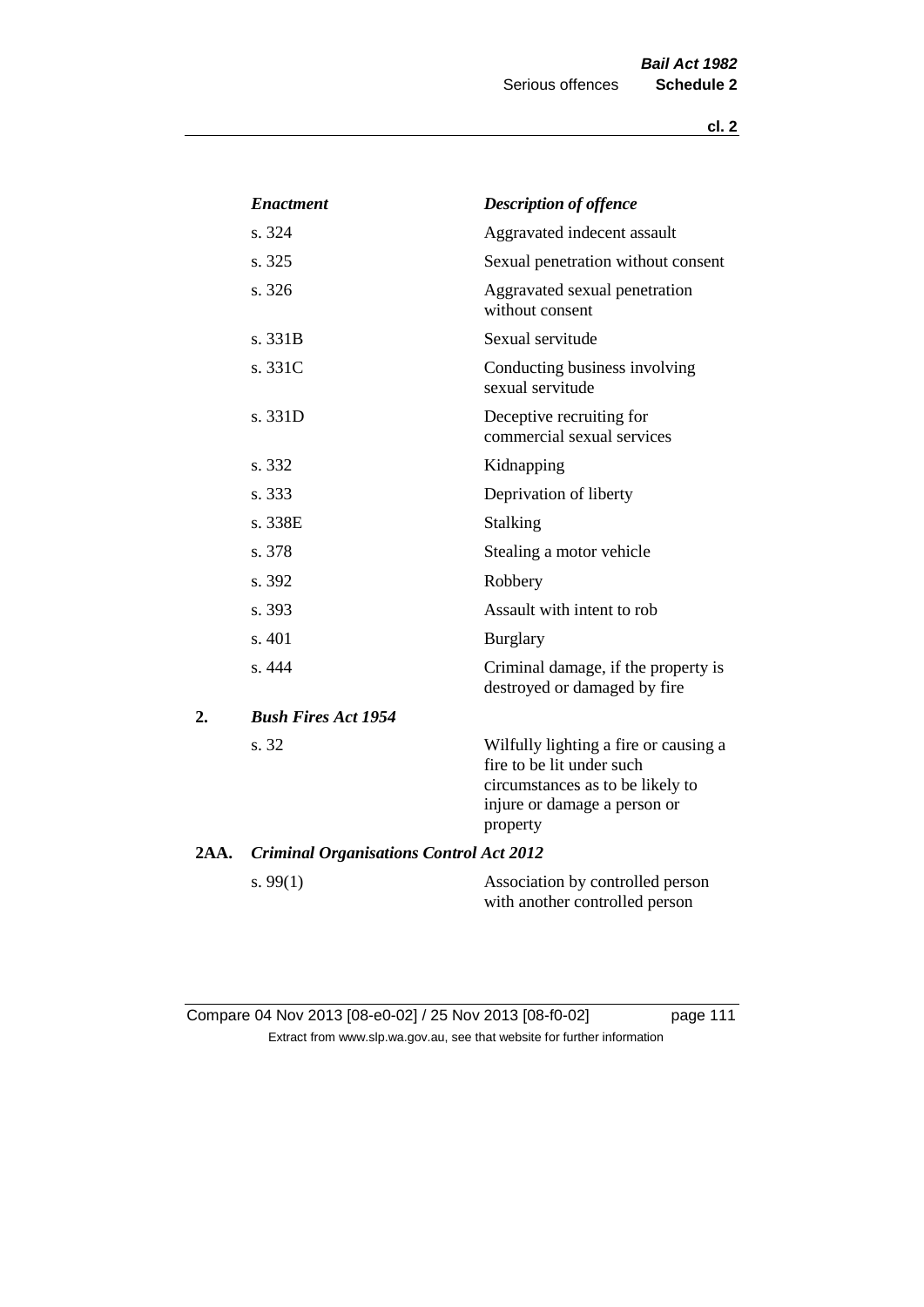**cl. 2a**

|     | <b>Enactment</b>                | <b>Description of offence</b>                                                                                                                       |
|-----|---------------------------------|-----------------------------------------------------------------------------------------------------------------------------------------------------|
|     | s. $99(3)$                      | Association by controlled person<br>with another controlled person<br>on 3 or more occasions within<br>3 month period                               |
|     | s. 102                          | Offence for controlled person to<br>get funds to, from or for declared<br>criminal organisation                                                     |
|     | s. 103                          | Other contravention of interim<br>control order or control order                                                                                    |
|     | s. 106                          | Recruiting members for declared<br>criminal organisation                                                                                            |
|     | s. $107(2)$                     | Permitting premises to be<br>habitually used as place of resort<br>by members of declared criminal<br>organisation                                  |
|     | s. $107(3)$                     | Being knowingly concerned in the<br>management of premises<br>habitually used as place of resort<br>by members of declared criminal<br>organisation |
| 2a. | <b>Misuse of Drugs Act 1981</b> |                                                                                                                                                     |
|     | s. $6(1)$                       | Offences concerned with<br>prohibited drugs generally                                                                                               |
|     | s. $7(1)$                       | Offences concerned with<br>prohibited plants generally                                                                                              |

page 112 Compare 04 Nov 2013 [08-e0-02] / 25 Nov 2013 [08-f0-02] Extract from www.slp.wa.gov.au, see that website for further information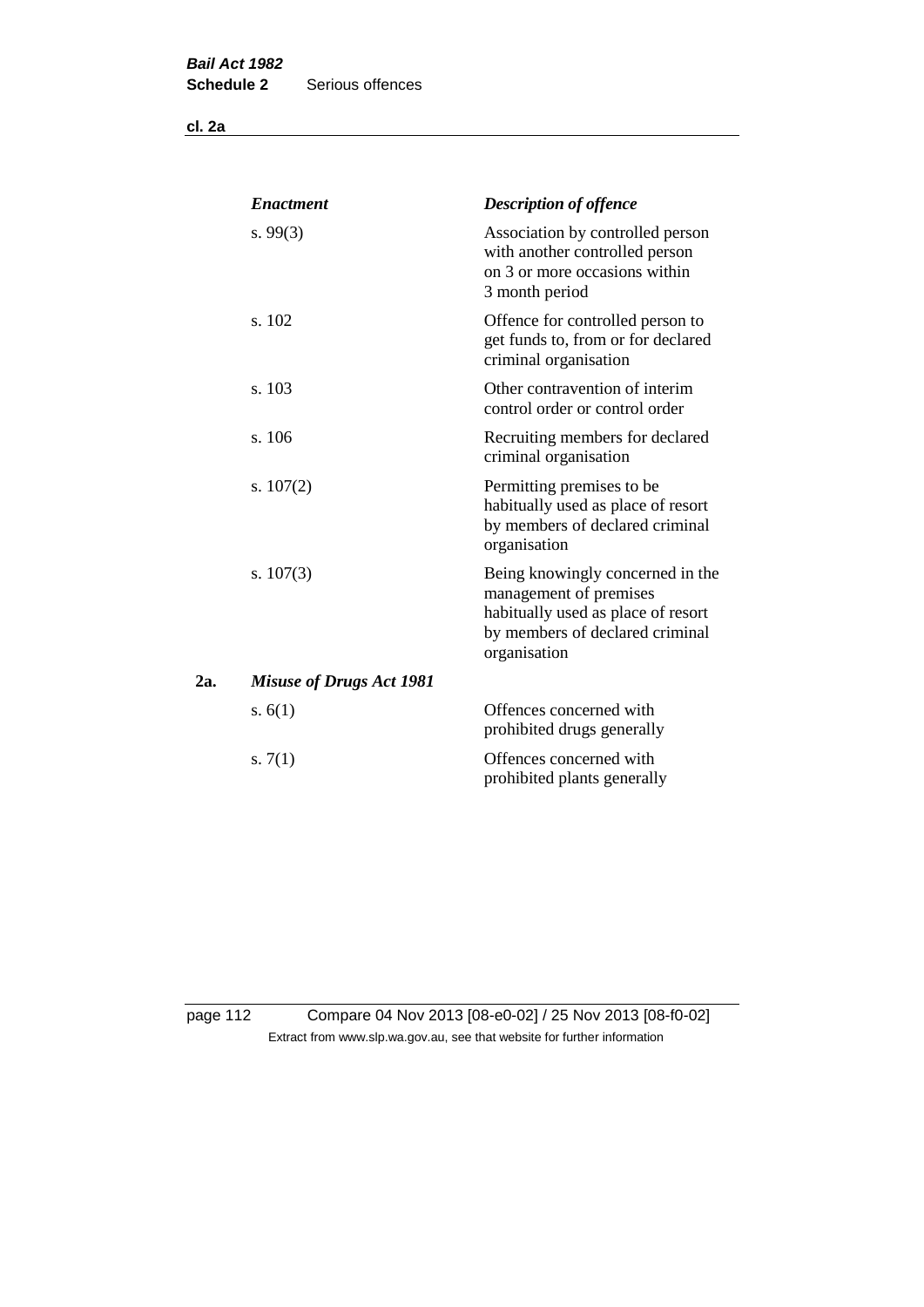|     | <b>Enactment</b>                   |                                                                          | <b>Description of offence</b>                                                                                                                                                                                                                                                                                                             |  |
|-----|------------------------------------|--------------------------------------------------------------------------|-------------------------------------------------------------------------------------------------------------------------------------------------------------------------------------------------------------------------------------------------------------------------------------------------------------------------------------------|--|
|     | s. $14(1)$                         |                                                                          | Possessing a quantity of a<br>category 1 item or a category 2<br>item in circumstances where the<br>life, health or safety of a child<br>under 16 years of age was<br>endangered, or bodily harm (as<br>defined in The Criminal Code<br>section $1(1)$ and $(4)$ ) was caused to<br>such a child, by the acts<br>constituting the offence |  |
|     | s. $33(1)(a)$                      |                                                                          | Attempting to commit an offence<br>under section $6(1)$ or $7(1)$                                                                                                                                                                                                                                                                         |  |
|     | s. $33(2)(a)$                      |                                                                          | Conspiracy to commit an offence<br>under s. $6(1)$ or $7(1)$                                                                                                                                                                                                                                                                              |  |
| 2b. | <b>Restraining Orders Act 1997</b> |                                                                          |                                                                                                                                                                                                                                                                                                                                           |  |
|     | s. $61(1)$                         | order                                                                    | Breach of a violence restraining                                                                                                                                                                                                                                                                                                          |  |
|     | s. $61(2a)$                        |                                                                          | Breach of a police order                                                                                                                                                                                                                                                                                                                  |  |
|     | s. $86(2)$                         | Breach of a Part VII order under<br>the Justices Act 1902 <sup>3</sup> — |                                                                                                                                                                                                                                                                                                                                           |  |
|     |                                    | (a)                                                                      | that under section 86 of the<br><b>Restraining Orders Act 1997</b><br>is taken to be a misconduct<br>restraining order under that<br>Act; and                                                                                                                                                                                             |  |
|     |                                    | (b)                                                                      | that shows on the face of the<br>order that the causing or<br>threatening of personal<br>injury by the accused was a<br>ground for the making of the<br>order.                                                                                                                                                                            |  |

## Compare 04 Nov 2013 [08-e0-02] / 25 Nov 2013 [08-f0-02] page 113 Extract from www.slp.wa.gov.au, see that website for further information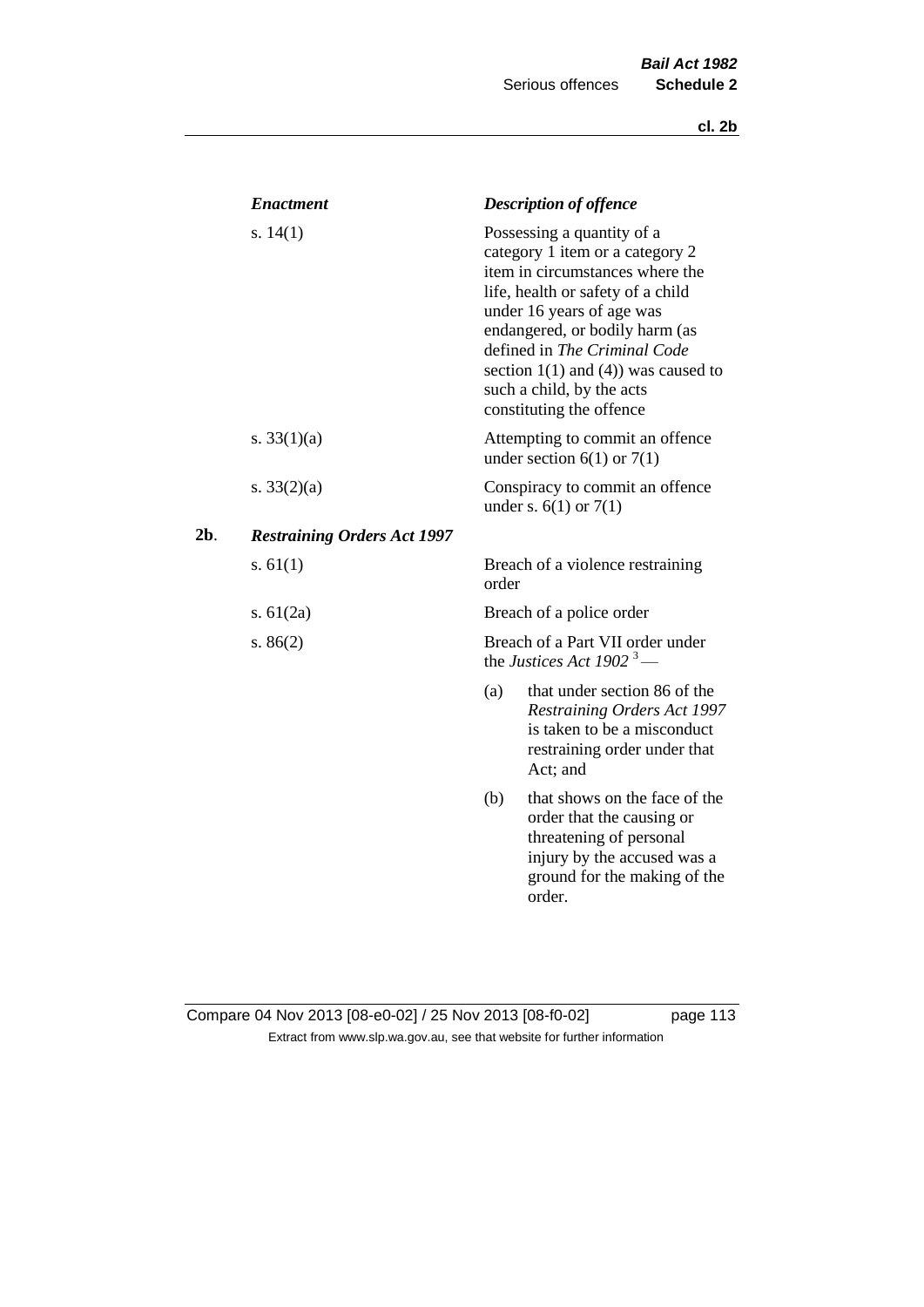**cl. 3**

|    | <i><b>Enactment</b></i> | <b>Description of offence</b>                                                                                                             |
|----|-------------------------|-------------------------------------------------------------------------------------------------------------------------------------------|
| 3. | Road Traffic Act 1974   |                                                                                                                                           |
|    | s.59                    | Dangerous driving causing death,<br>injury, etc.                                                                                          |
|    | s.59A                   | Dangerous driving causing bodily<br>harm                                                                                                  |
|    |                         | [Schedule 2 inserted by No. 45 of 1993 s. 11; amended by No. 82 of<br>1994 s. 13; No. 38 of 1998 s. 4(2); No. 54 of 1998 s. 15; No. 23 of |

*2001 s. 10(1); No. 4 of 2004 s. 24 and 26; No. 38 of 2004 s. 61; No. 62 of 2004 s. 9(1); No. 84 of 2004 s. 82; No. 6 of 2008 s. 42(2); No. 29 of 2008 s. 24(8); No. 47 of 2011 s. 19; No. 56 of 2011 s. 11; No. 49 of 2012 s. 172.]* 

page 114 Compare 04 Nov 2013 [08-e0-02] / 25 Nov 2013 [08-f0-02] Extract from www.slp.wa.gov.au, see that website for further information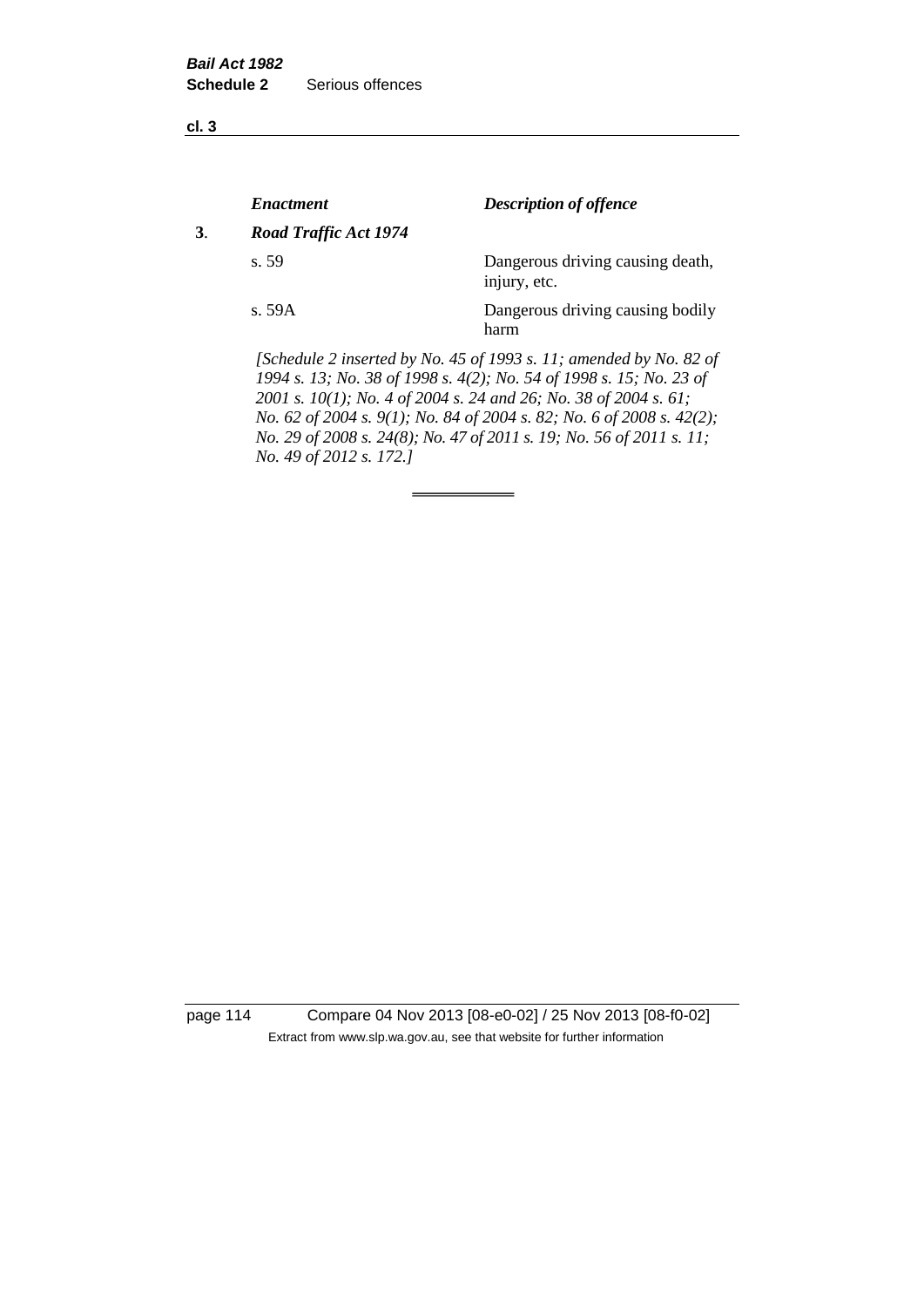$\overline{\phantom{a}}$ 

### **Notes**

<sup>1</sup> This is a compilation of the *Bail Act 1982* and includes the amendments made by the other written laws referred to in the following table<sup>-1M, 1a, 4, 5</sup>. The table also contains information about any reprint.

#### **Compilation table**

| <b>Short title</b>                                                                                                                                  | <b>Number</b><br>and year                              | <b>Assent</b> | Commencement                                                  |
|-----------------------------------------------------------------------------------------------------------------------------------------------------|--------------------------------------------------------|---------------|---------------------------------------------------------------|
| Bail Act 1982                                                                                                                                       | 86 of 1982                                             | 18 Nov 1982   | 6 Feb 1989 (see s. 2 and<br>Gazette 27 Jan 1989 p. 263)       |
| <b>Acts Amendment</b><br>(Abolition of Capital<br>Punishment) Act 1984<br>Pt. III                                                                   | 52 of 1984                                             | 5 Sep 1984    | 3 Oct 1984                                                    |
| <b>Bail Amendment</b><br>Act 1984 <sup>6</sup>                                                                                                      | 74 of 1984<br>(as amended<br>by $15$ of<br>1980 s. 20) | 29 Nov 1984   | 6 Feb 1989 (see s. 2 and<br>Gazette 27 Jan 1989 p. 263)       |
| <b>Bail Amendment</b><br>Act 1988                                                                                                                   | 15 of 1988                                             | 6 Sep 1988    | 6 Feb 1989 (see s. 2 and<br>Gazette 27 Jan 1989 p. 263)       |
| Reprint of the Bail Act 1982 under the Reprints Act 1984 and s. 21 of the Bail<br><b>Amendment Act 1988</b> $^7$ (includes amendments listed above) |                                                        |               |                                                               |
| Criminal Law<br>Amendment Act 1988<br>Pt.4                                                                                                          | 70 of 1988                                             | 15 Dec 1988   | 6 Feb 1989 (see s. 2(2)(b) and<br>Gazette 27 Jan 1989 p. 263) |
| <b>Acts Amendment</b><br>(Children's Court)<br>Act 1988 Pt. 13                                                                                      | 49 of 1988                                             | 22 Dec 1988   | 1 Dec 1989 (see s. 2 and<br>Gazette 24 Nov 1989 p. 4327)      |
| Justices Amendment<br>Act 1989 s. 18                                                                                                                | 33 of 1989                                             | 22 Dec 1989   | 1 Jun 1991 (see s. 2 and<br>Gazette 17 May 1991 p. 2455)      |
| <b>Community Corrections</b><br><b>Legislation Amendment</b><br>Act 1990 Pt. 2                                                                      | 61 of 1990                                             | 17 Dec 1990   | 3 Apr 1991 (see s. 2 and<br>Gazette 22 Mar 1991 p. 1209)      |
| Child Welfare<br>Amendment Act<br>$(No. 2)$ 1990 s. 15                                                                                              | 83 of 1990                                             | 22 Dec 1990   | 1 Aug 1991 (see s. 2 and<br>Gazette 1 Aug 1991 p. 3983)       |
| Children's Court of<br>Western Australia<br>Amendment Act<br>$(No. 2)$ 1991 s. 21                                                                   | 15 of 1991                                             | 21 Jun 1991   | 9 Aug 1991 (see s. 2(2) and<br>Gazette 9 Aug 1991 p. 4101)    |

Compare 04 Nov 2013 [08-e0-02] / 25 Nov 2013 [08-f0-02] page 115 Extract from www.slp.wa.gov.au, see that website for further information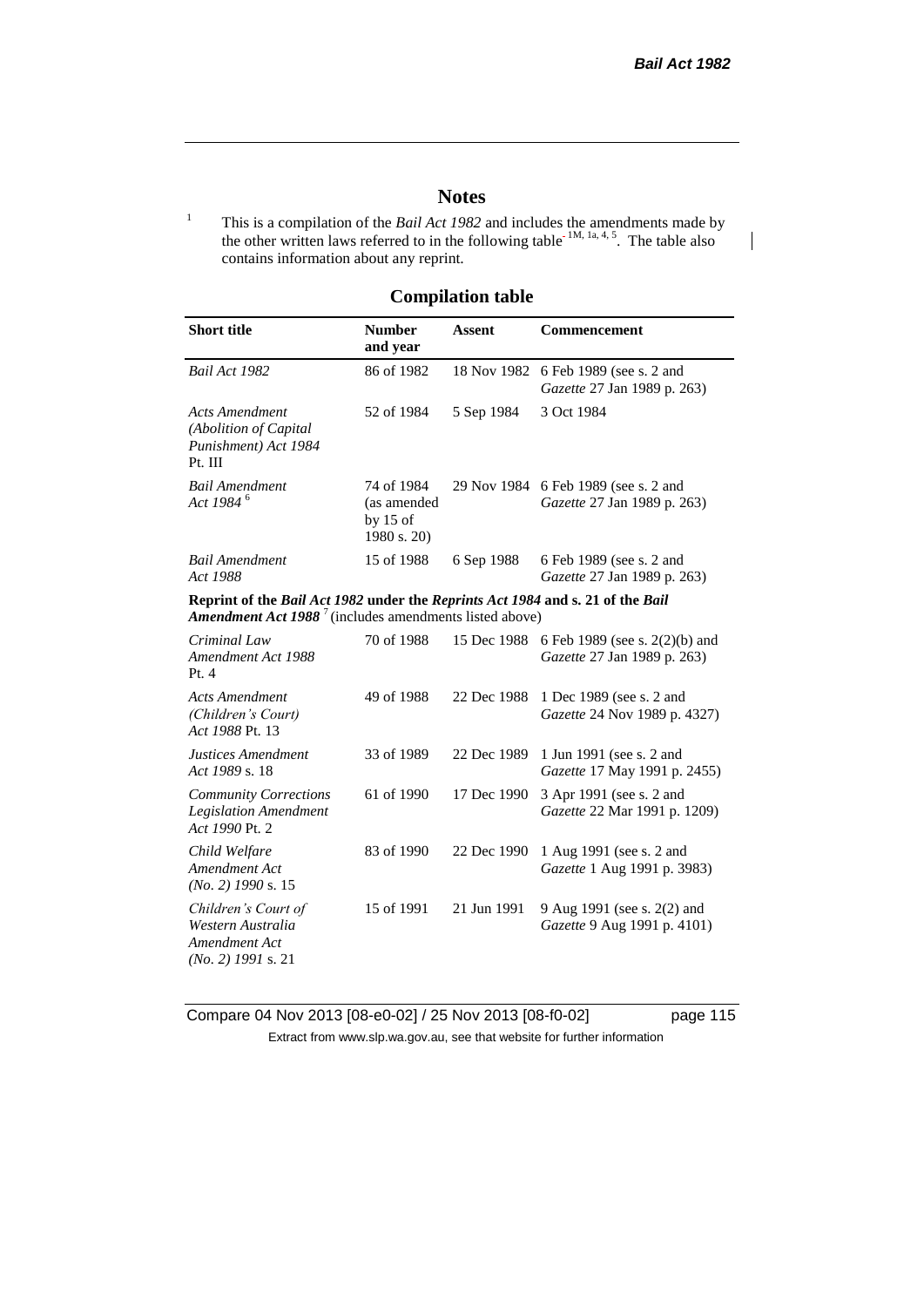| <b>Short title</b>                                                                         | <b>Number</b><br>and year | <b>Assent</b> | Commencement                                                                                                                                                            |
|--------------------------------------------------------------------------------------------|---------------------------|---------------|-------------------------------------------------------------------------------------------------------------------------------------------------------------------------|
| <b>Reprint of the Bail Act 1982 as at 17 Oct 1991</b> (includes amendments listed above)   |                           |               |                                                                                                                                                                         |
| <b>Acts Amendment (Sexual</b><br>Offences) Act 1992 Pt. 3                                  | 14 of 1992                | 17 Jun 1992   | 1 Aug 1992 (see s. 2 and<br>Gazette 28 Jul 1992 p. 3671)                                                                                                                |
| <b>Acts Amendment</b><br>(Ministry of Justice)<br>Act 1993 Pt. 3 <sup>8</sup>              | 31 of 1993                | 15 Dec 1993   | 1 Jul 1993 (see s. 2)                                                                                                                                                   |
| Criminal Procedure<br>Amendment Act 1993<br>Pt. $2^9$                                      | 45 of 1993                | 20 Dec 1993   | Act other than s. 7-9 and<br>10(2)(b): 17 Jan 1994 (see<br>s. $2(1)$ ;<br>s. 7-9 and $10(2)(b)$ : 4 Mar 1994<br>(see s. $2(2)$ and <i>Gazette</i><br>4 Mar 1994 p. 915) |
| Criminal Law<br>Amendment Act 1994<br>s. $13(1)$ and $(2)$                                 | 82 of 1994                | 23 Dec 1994   | 20 Jan 1995 (see s. 2(2))                                                                                                                                               |
| Acts Amendment (Fines,<br>Penalties and<br><b>Infringement Notices</b> )<br>Act 1994 Pt. 3 | 92 of 1994                | 23 Dec 1994   | 1 Jan 1995 (see s. 2(1) and<br>Gazette 30 Dec 1994 p. 7211)                                                                                                             |
| Sentencing<br>(Consequential)<br>Provisions) Act 1995 Pt. 5                                | 78 of 1995                | 16 Jan 1996   | 4 Nov 1996 (see s. 2 and<br>Gazette 25 Oct 1996 p. 5632)                                                                                                                |
| Coroners Act 1996 s. 61                                                                    | 2 of 1996                 |               | 24 May 1996 7 Apr 1997 (see s. 2 and<br>Gazette 18 Mar 1997 p. 1529)                                                                                                    |
| <b>Mental Health</b><br>(Consequential)<br>Provisions) Act 1996 Pt. 2                      | 69 of 1996                |               | 13 Nov 1996 13 Nov 1997 (see s. 2)                                                                                                                                      |

**Reprint of the** *Bail Act 1982* **as at 13 Mar 1997** (includes amendments listed above except those in the *Coroners Act 1996* and the *Mental Health (Consequential Provisions) Act 1996*) (corrections in *Gazette* 25 Jul 1997 p. 3909 and 14 Nov 1997 p. 6426)

*Statutes (Repeals and Minor Amendments) Act 1997* s. 21 57 of 1997 15 Dec 1997 15 Dec 1997 (see s. 2(1)) *Criminal Law Amendment Act (No. 1) 1998* s. 4(2) 38 of 1998 25 Sep 1998 23 Oct 1998

page 116 Compare 04 Nov 2013 [08-e0-02] / 25 Nov 2013 [08-f0-02] Extract from www.slp.wa.gov.au, see that website for further information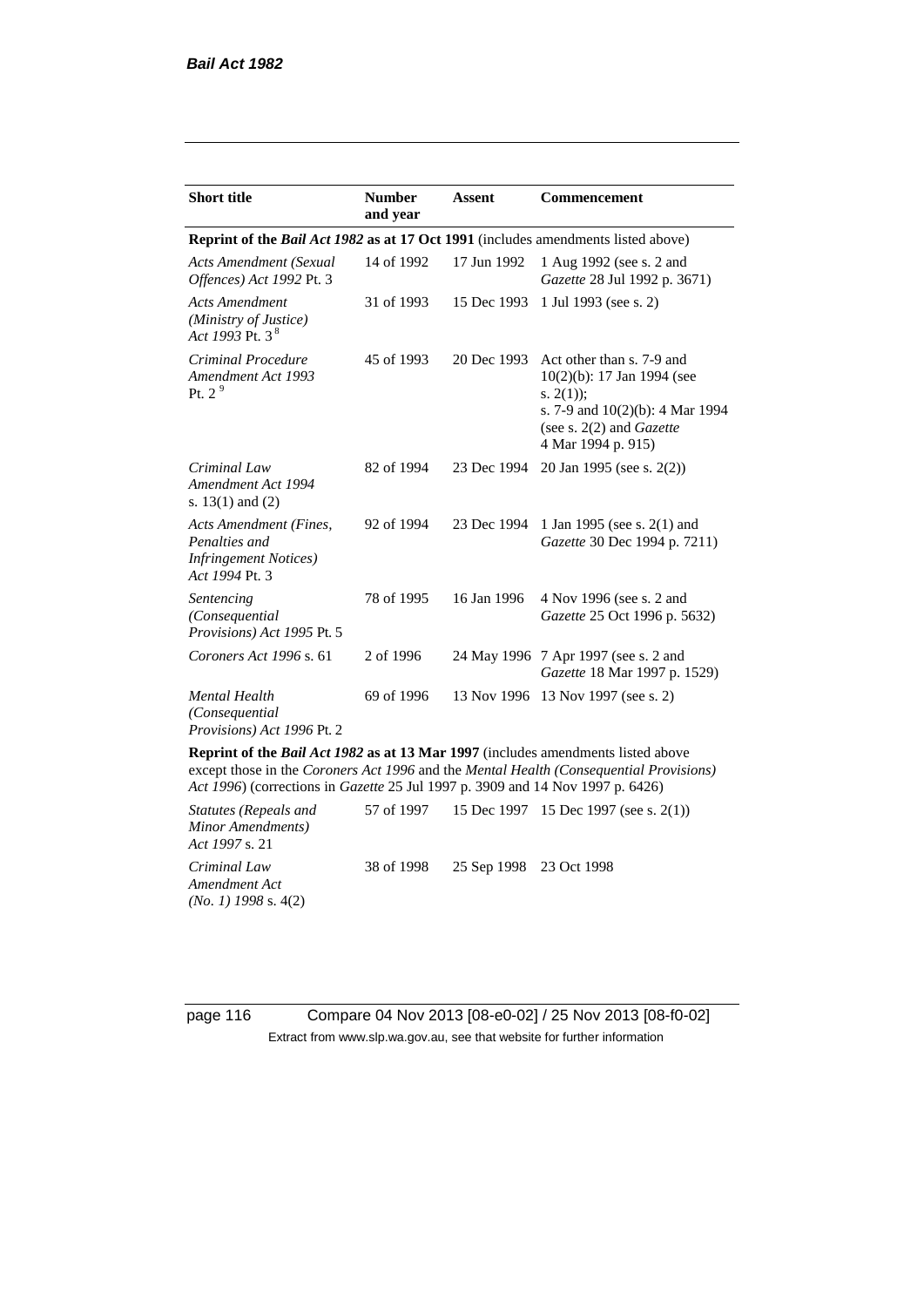| <b>Short title</b>                                                                                                                                 | <b>Number</b><br>and year | Assent      | Commencement                                                                                                                                                                                                                                                                                                                                   |  |
|----------------------------------------------------------------------------------------------------------------------------------------------------|---------------------------|-------------|------------------------------------------------------------------------------------------------------------------------------------------------------------------------------------------------------------------------------------------------------------------------------------------------------------------------------------------------|--|
| <b>Bail Amendment</b><br>Act 1998 <sup>10</sup>                                                                                                    | 54 of 1998                | 11 Jan 1999 | s. 1 and 2: 11 Jan 1999;<br>Pt. 4 and 7: 15 May 1999<br>(see s. 2 and Gazette<br>11 May 1999 p. 1905);<br>Pt. 2, 3 and 5 (other than s. 12):<br>8 Mar 2000 (see s. 2 and<br>Gazette 7 Mar 2000 p. 1039);<br>s. 12: 1 Sep 2000 (see s. 2 and<br>Gazette 29 Aug 2000 p. 4985);<br>Pt. 6: 4 Dec 2000 (see s. 2 and<br>Gazette 4 Dec 2000 p. 6799) |  |
| Reprint of the Bail Act 1982 as at 27 Aug 1999 (includes amendments listed above<br>except those in the Bail Amendment Act 1998 Pt. 2, 3, 5 and 6) |                           |             |                                                                                                                                                                                                                                                                                                                                                |  |
| Court Security and<br><b>Custodial Services</b><br>(Consequential<br>Provisions) Act 1999 Pt. 3                                                    | 47 of 1999                | 8 Dec 1999  | 18 Dec 1999 (see s. 2 and<br>Gazette 17 Dec 1999 p. 6175-6)                                                                                                                                                                                                                                                                                    |  |
| Criminal Law Amendment<br>Act 2001 s. $10(1)$                                                                                                      | 23 of 2001                | 26 Nov 2001 | 24 Dec 2001                                                                                                                                                                                                                                                                                                                                    |  |
| Criminal Investigation<br>(Identifying People)<br>Act 2002 Sch. 2 cl. 1                                                                            | 6 of 2002                 | 4 Jun 2002  | 20 Nov 2002 (see s. 2 and<br>Gazette 19 Nov 2002 p. 5505)                                                                                                                                                                                                                                                                                      |  |
| Criminal Law (Procedure)<br>Amendment Act 2002 Pt. 4<br>Div. 1                                                                                     | 27 of 2002                | 25 Sep 2002 | 27 Sep 2002 (see s. 2 and<br>Gazette 27 Sep 2002 p. 4875)                                                                                                                                                                                                                                                                                      |  |
| Sentencing Legislation<br>Amendment and Repeal<br>Act 2003 s. 29(3) and 37                                                                         | 50 of 2003                | 9 Jul 2003  | s. 29(3): 31 Aug 2003 (see s. 2<br>and Gazette 29 Aug 2003<br>p. 3833);<br>s. 37: 15 May 2004 (see s. 2 and<br>Gazette 14 May 2004 p. 1445)                                                                                                                                                                                                    |  |
| Acts Amendment and<br>Repeal (Courts and Legal<br>Practice) Act 2003 s. 88<br>and 121 <sup>11</sup>                                                | 65 of 2003                | 4 Dec 2003  | 1 Jan 2004 (see s. 2 and Gazette<br>30 Dec 2003 p. 5722)                                                                                                                                                                                                                                                                                       |  |
| Statutes (Repeals and<br>Minor Amendments)<br>Act 2003 s. 29                                                                                       | 74 of 2003                | 15 Dec 2003 | 15 Dec 2003 (see s. 2)                                                                                                                                                                                                                                                                                                                         |  |
| Criminal Code Amendment<br>Act 2004 s. 24, 26 and 58                                                                                               | 4 of 2004                 | 23 Apr 2004 | 21 May 2004 (see s. 2)                                                                                                                                                                                                                                                                                                                         |  |

Compare 04 Nov 2013 [08-e0-02] / 25 Nov 2013 [08-f0-02] page 117 Extract from www.slp.wa.gov.au, see that website for further information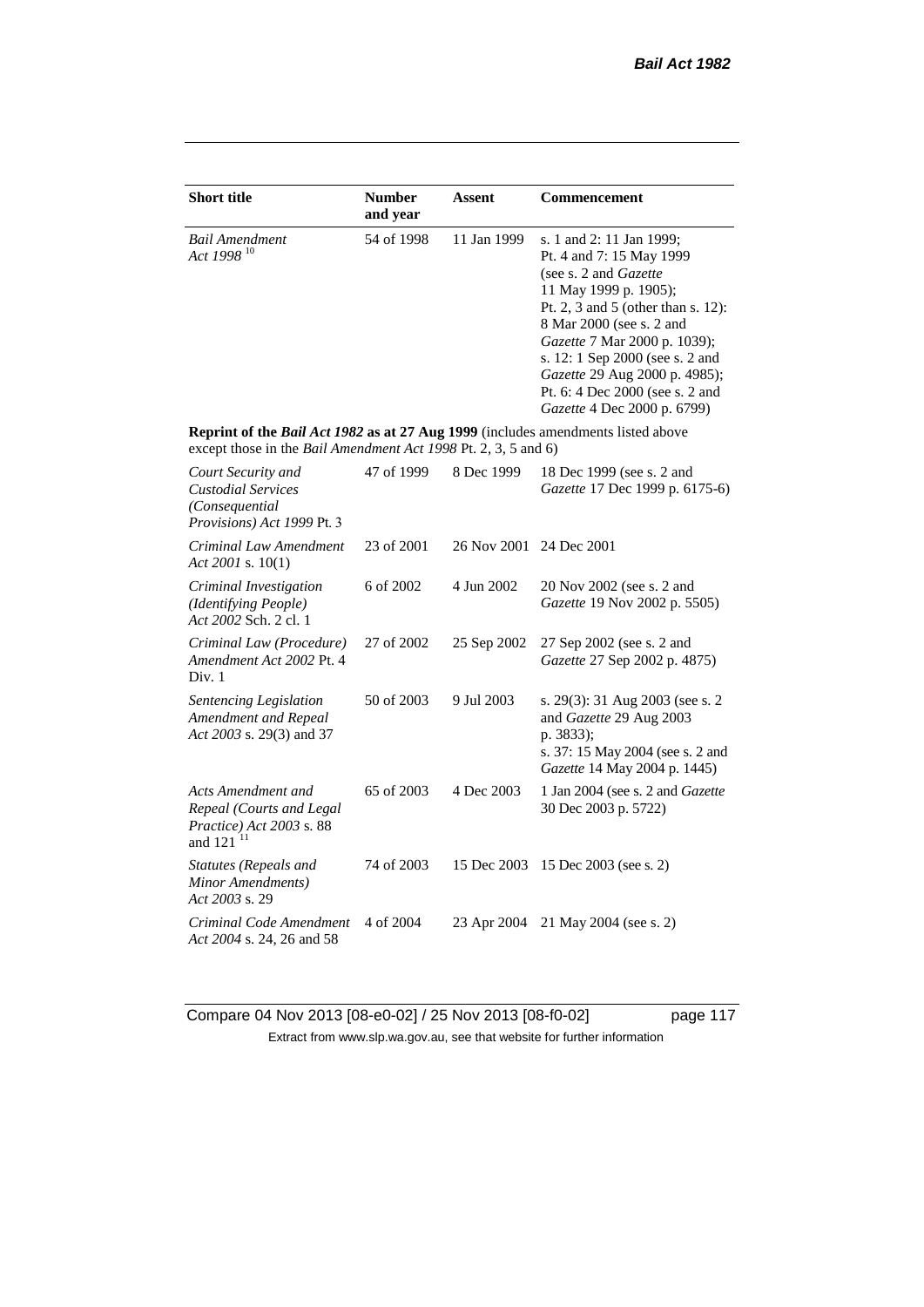*Act 2006* Pt. 5

| <b>Short title</b>                                                                                           | <b>Number</b><br>and year | Assent      | Commencement                                                                                                                                                                                                                                                                                                                                                 |
|--------------------------------------------------------------------------------------------------------------|---------------------------|-------------|--------------------------------------------------------------------------------------------------------------------------------------------------------------------------------------------------------------------------------------------------------------------------------------------------------------------------------------------------------------|
| Sentencing Legislation<br>Amendment Act 2004 s. 13                                                           | 27 of 2004                | 14 Oct 2004 | 31 May 2006 (see s. 2 and<br>Gazette 30 May 2006 p. 1965)                                                                                                                                                                                                                                                                                                    |
| Children and Community<br>Services Act 2004 Sch. 2<br>cl.3                                                   | 34 of 2004                | 20 Oct 2004 | 1 Mar 2006 (see s. 2 and<br>Gazette 14 Feb 2006 p. 695)                                                                                                                                                                                                                                                                                                      |
| <b>Acts Amendment (Family</b><br>and Domestic Violence)<br>Act 2004 Pt. 3                                    | 38 of 2004                | 9 Nov 2004  | 1 Dec 2004 (see s. 2 and<br>Gazette 26 Nov 2004 p. 5309)                                                                                                                                                                                                                                                                                                     |
| Acts Amendment (Court of<br>Appeal) Act 2004 s. 28                                                           | 45 of 2004                | 9 Nov 2004  | s. $28(1)$ , (2) and (4) (other than<br>the amendment to s. $7A(1)$ :<br>1 Feb 2005 (see. s. 2 and<br>Gazette 14 Jan 2005 p. 163);<br>s. $28(3)$ and $(4)$ (the<br>amendment to s. $7A(1)$ :<br>2 May 2005 (see. s. 2 and<br>Gazette 14 Jan 2005 p. 163)                                                                                                     |
| Courts Legislation<br>Amendment and Repeal<br>Act 2004 s. 141 $^{12}$                                        | 59 of 2004                | 23 Nov 2004 | 1 May 2005 (see s. 2 and<br>Gazette 31 Dec 2004 p. 7128)                                                                                                                                                                                                                                                                                                     |
| Misuse of Drugs<br>Amendment Act 2004 s. 9(1)                                                                | 62 of 2004                | 24 Nov 2004 | 1 Jan 2005 (see s. 2 and <i>Gazette</i><br>10 Dec 2004 p. 5965)                                                                                                                                                                                                                                                                                              |
| Criminal Procedure and<br>Appeals (Consequential and<br>Other Provisions) Act 2004<br>Pt. 3 and s. 82 and 83 | 84 of 2004                | 16 Dec 2004 | 2 May 2005 (see s. 2 and<br>Gazette 31 Dec 2004 p. 7129<br>(correction in Gazette<br>7 Jan 2005 p. 53))                                                                                                                                                                                                                                                      |
| Appeal) Act 2004 s. 28(3) and (4) (the amendment to s. 7A(1)), the Children and                              |                           |             | Reprint 5: The Bail Act 1982 as at 1 Apr 2005 (includes amendments listed above except<br>those in the Sentencing Legislation Amendment Act 2004, the Acts Amendment (Court of<br>Community Services Act 2004, the Courts Legislation Amendment and Repeal Act 2004<br>and the Criminal Procedure and Appeals (Consequential and Other Provisions) Act 2004) |
| Planning and Development<br>(Consequential and<br><b>Transitional Provisions)</b><br>Act 2005 s. 15          | 38 of 2005                | 12 Dec 2005 | 9 Apr 2006 (see s. 2 and<br>Gazette 21 Mar 2006 p. 1078)                                                                                                                                                                                                                                                                                                     |
| $C_{\text{min}}$ is a set $L$ in the set $\mathcal{L}$ and $\mathcal{L}$                                     | $50 \text{ s}$ $0006$     |             | $16$ Nev 2006 $1$ Interactional case and $C$ and $t$                                                                                                                                                                                                                                                                                                         |

*Criminal Investigation (Consequential Provisions) Act 2006* Pt. 2 59 of 2006 16 Nov 2006 1 Jul 2007 (see s. 2 and *Gazette* 22 Jun 2007 p. 2838) *Prisons and Sentencing Legislation Amendment*  65 of 2006 8 Dec 2006 4 Apr 2007 (see s. 2 and *Gazette* 3 Apr 2007 p. 1491)

page 118 Compare 04 Nov 2013 [08-e0-02] / 25 Nov 2013 [08-f0-02] Extract from www.slp.wa.gov.au, see that website for further information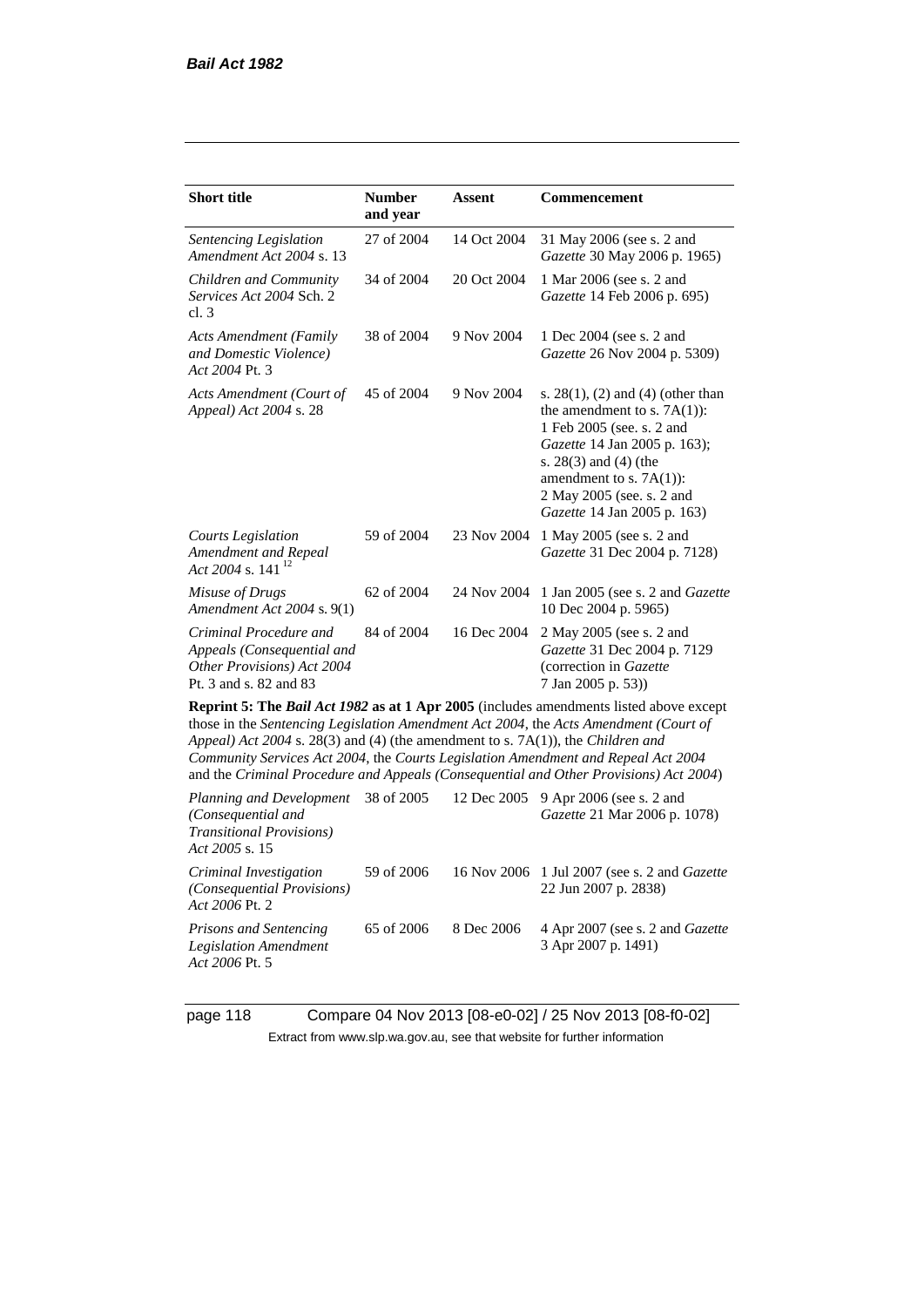| <b>Short title</b>                                                                                                                     | <b>Number</b><br>and year | <b>Assent</b> | <b>Commencement</b>                                                                                  |
|----------------------------------------------------------------------------------------------------------------------------------------|---------------------------|---------------|------------------------------------------------------------------------------------------------------|
| Reprint 6: The Bail Act 1982 as at 14 Sep 2007 (includes amendments listed above)                                                      |                           |               |                                                                                                      |
| Criminal Law and Evidence<br>Amendment Act 2008 s. 56                                                                                  | 2 of 2008                 | 12 Mar 2008   | 27 Apr 2008 (see s. 2 and<br>Gazette 24 Apr 2008 p. 1559)                                            |
| <b>Bail Amendment Act 2008</b><br>Pt. $2^{13}$                                                                                         | 6 of 2008                 | 31 Mar 2008   | 1 Mar 2009 (see s. 2(b) and<br>Gazette 27 Feb 2009 p. 511)                                           |
| <b>Medical Practitioners</b><br>Act 2008 Sch. 3 cl. 4                                                                                  | 22 of 2008                | 27 May 2008   | 1 Dec 2008 (see s. 2 and<br>Gazette 25 Nov 2008 p. 4989)                                             |
| Criminal Law Amendment<br>(Homicide) Act 2008 s. 24                                                                                    | 29 of 2008                | 27 Jun 2008   | 1 Aug 2008 (see s. 2(d) and<br>Gazette 22 Jul 2008 p. 3353)                                          |
| Reprint 7: The Bail Act 1982 as at 6 Mar 2009 (includes amendments listed above)                                                       |                           |               |                                                                                                      |
| Police Amendment<br>Act 2009 s. 12                                                                                                     | 42 of 2009                | 3 Dec 2009    | 13 Mar 2010 (see s. 2(b) and<br>Gazette 12 Mar 2010 p. 941)                                          |
| <b>Health Practitioner</b><br><b>Regulation National Law</b><br>(WA) Act 2010 Pt. 5 Div. 4                                             | 35 of 2010                | 30 Aug 2010   | 18 Oct 2010 (see s. 2(b) and<br>Gazette 1 Oct 2010 p. 5075-6)                                        |
| <b>Electronic Transactions</b><br>Act 2011 s. 25                                                                                       | 46 of 2011                | 25 Oct 2011   | 1 Aug 2012 (see s. 2(c) and<br>Gazette 31 Jul 2012 p. 3683)                                          |
| <b>Statutes (Repeals and</b><br>Minor Amendments)<br>Act 2011 s. 19                                                                    | 47 of 2011                | 25 Oct 2011   | 26 Oct 2011 (see s. 2(b))                                                                            |
| Misuse of Drugs<br>Amendment Act 2011 Pt. 3                                                                                            | 56 of 2011                |               | 21 Nov 2011 24 Mar 2012 (see s. 2(b) and<br>Gazette 23 Mar 2012 p. 1363)                             |
| those in the <i>Electronic Transactions Act 2011</i> s. 25)                                                                            |                           |               | <b>Reprint 8:</b> The <i>Bail Act 1982</i> as at 6 Jul 2012 (includes amendments listed above except |
| Criminal Organisations<br><i>Control Act 2012 s.</i> 172                                                                               | 49 of 2012                | 29 Nov 2012   | 2 Nov 2013 (see s. 2(b) and<br>Gazette 1 Nov 2013 p. 4891)                                           |
| <b>Courts and Tribunals</b><br>(Electronic Processes<br>Facilitation) Act 2013 Pt. 3<br>Div. 1 (other than s. 22, 23,<br>25 and 27-30) | 20 of 2013                | 4 Nov 2013    | 25 Nov 2013 (see s. 2(b) and<br>Gazette 22 Nov 2013 p. 5391)                                         |

<sup>1M</sup> Under the *Cross-border Justice Act 2008* section 14, in order to give effect to that Act, this Act must be applied with the modifications prescribed by the *Cross-border Justice Regulations 2009* Part 3 Division 3 as if this Act had been altered in that way. If a modification is to replace or insert a numbered provision, the new provision is identified by the superscript 1M appearing after the provision

Compare 04 Nov 2013 [08-e0-02] / 25 Nov 2013 [08-f0-02] page 119 Extract from www.slp.wa.gov.au, see that website for further information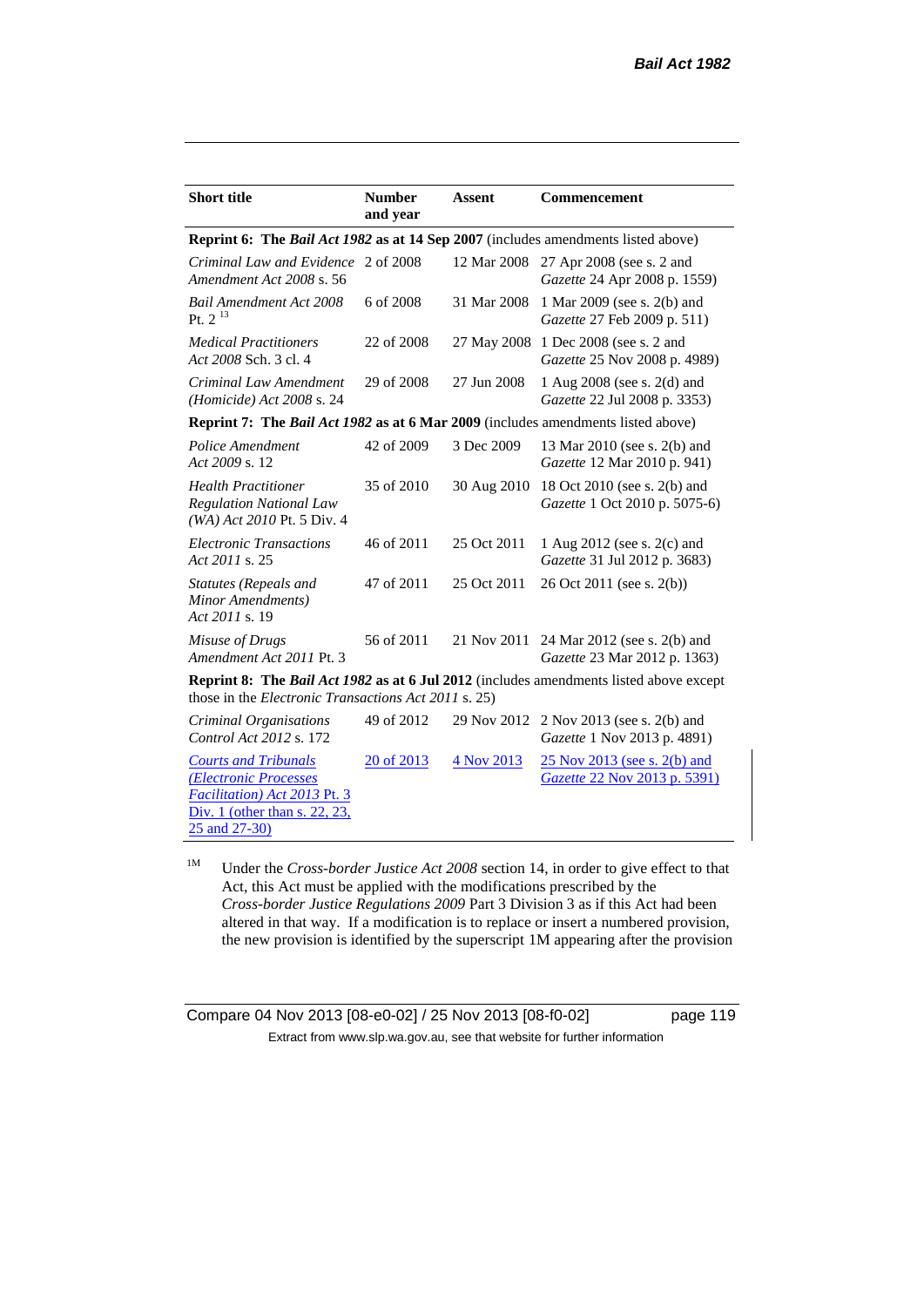number. If a modification is to replace or insert a definition, the new definition is identified by the superscript 1M appearing after the defined term.

<sup>1a</sup> On the date as at which this compilation was prepared, provisions referred to in the following table had not come into operation and were therefore not included in this compilation. For the text of the provisions see the endnotes referred to in the table.

| Provisions that have not come into operation |  |  |  |  |
|----------------------------------------------|--|--|--|--|
|----------------------------------------------|--|--|--|--|

| <b>Short title</b>                                                                                                                                             | <b>Number</b><br>and year | Assent     | <b>Commencement</b>               |
|----------------------------------------------------------------------------------------------------------------------------------------------------------------|---------------------------|------------|-----------------------------------|
| <b>Courts and Tribunals</b><br>(Electronic Processes)<br>Facilitation) Act 2013 Pt. 3<br>$\overline{\text{Div.}+}$ 4s. 22, 23, 25 and<br>$27-30$ <sup>14</sup> | 20 of 2013                | 4 Nov 2013 | To be proclaimed (see s. $2(b)$ ) |

<sup>2</sup> Repealed by the *Sentencing Legislation Amendment and Repeal Act 2003*.

- <sup>3</sup> The short title of the *Justices Act 1902* was changed to the *Criminal Procedure (Summary) Act 1902* by the *Courts Legislation Amendment and Repeal Act 2004*  s. 25. The Act was then repealed by the *Criminal Procedure and Appeal (Consequential and Other Provisions) Act 2004.*
- <sup>4</sup> The amendment in the *Sentencing Legislation Amendment and Repeal Act 1999* s. 26 had not come into operation when it was repealed by the *Sentencing Legislation Amendment and Repeal Act 2003* s. 31.
- <sup>5</sup> The *Machinery of Government (Miscellaneous Amendments) Act 2006* Pt. 3 Div. 1 was repealed by the *Statutes (Repeals and Minor Amendments) Act 2011* s. 23(2) before it purported to come into operation.
- <sup>6</sup> The *Bail Amendment Act 1984* s. 10 and 11 were repealed by the *Bail Amendment Act 1988* s. 20.
- <sup>7</sup> The *Bail Act 1982* was not in operation at the time when the reprint was compiled, but the reprinting was authorised by the *Bail Amendment Act 1988* s. 21.
- <sup>8</sup> The *Acts Amendment (Ministry of Justice) Act 1993* Pt. 19 is a transitional provision that is of no further effect.
- <sup>9</sup> The *Criminal Procedure Amendment Act 1993* s. 13 is a transitional provision that is of no further effect.
- <sup>10</sup> The *Bail Amendment Act 1998* s. 6(2) is a transitional provision that is of no further effect.
- <sup>11</sup> The *Acts Amendment and Repeal (Courts and Legal Practice) Act 2003* s. 97 reads as follows:

page 120 Compare 04 Nov 2013 [08-e0-02] / 25 Nov 2013 [08-f0-02] Extract from www.slp.wa.gov.au, see that website for further information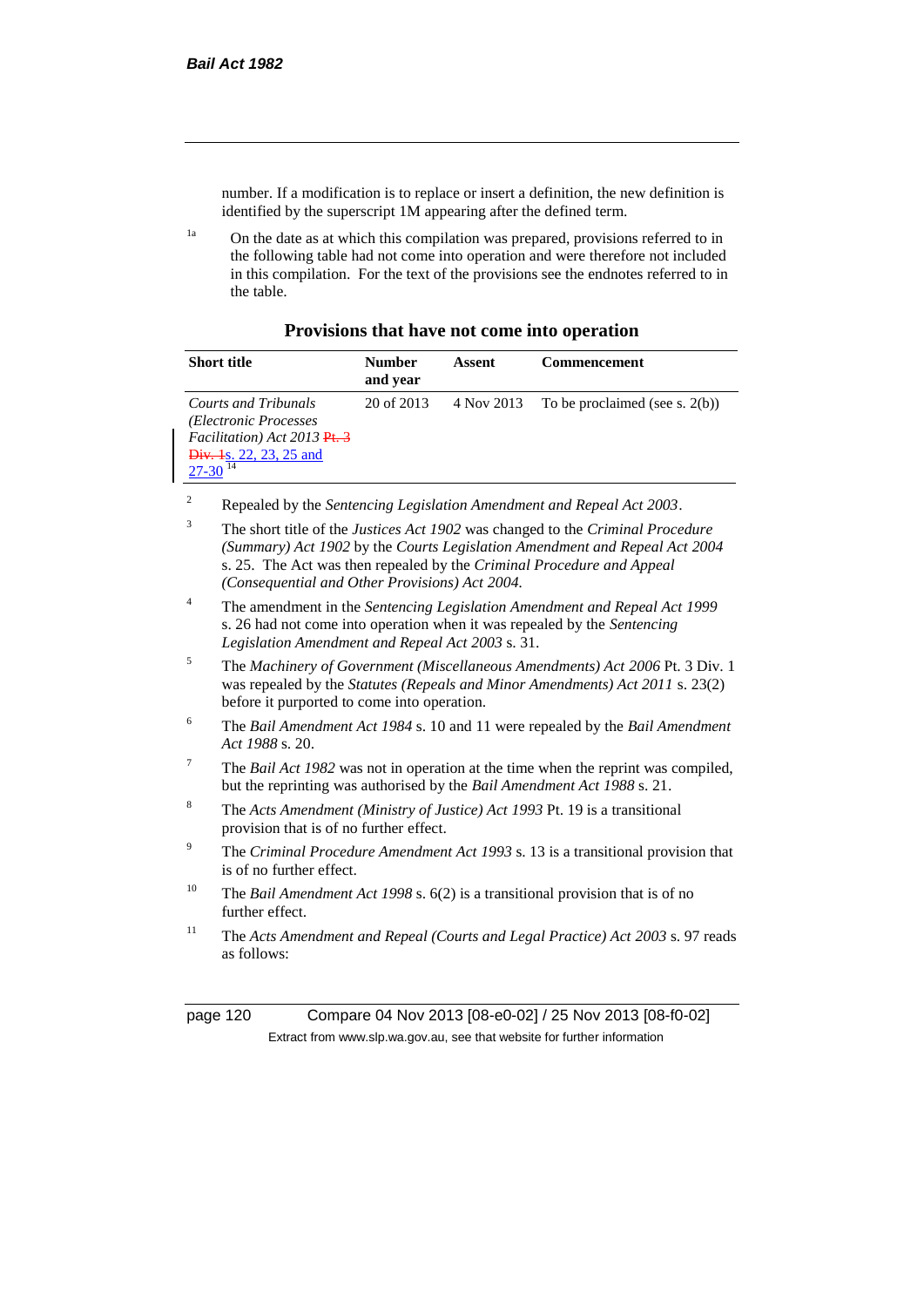#### **97. References to Crown Solicitor**

If in a written law or other document or instrument there is a reference to the Crown Solicitor that reference may, where the context so requires, be read as if it had been amended to be a reference to the State Solicitor.

- <sup>12</sup> The amendment in the *Courts Legislation Amendment and Repeal Act 2004* s. 141 (amending Sch. 1 Pt. A cl. 4) is not included because the clause it sought to amend had been amended by the *Acts Amendment (Court of Appeal) Act 2004* s. 28(4) before the amendment purported to come into operation.
- <sup>13</sup> The *Bail Amendment Act 2008* s. 6(2), 9(4)-(11), 10(2), 11(3), 15(5)-(8), 16(2), 18(4)-(5), 21(3), 22(2), 23(4), 24(6)-(7), 27(2)-(3), 28(6), 30(4)-(5), 31(2)-(3), 32(3)-(4), 33(6), 40(2), 41(5)-(9), 42(3) and 44 are transitional provisions.
- <sup>14</sup> On the date as at which this compilation was prepared, the *Courts and Tribunals (Electronic Processes Facilitation) Act 2013* Pt. 3 Div. 1s. 22, 23, 25 and 27-30 had not come into operation. It reads They read as-follows:

### **Part 3 — Amendments to other Acts**

### **Division 1 —** *Bail Act 1982* **amended**

|     | This Division amonds the Rail                |
|-----|----------------------------------------------|
| 22. | <b>Section 3 amended</b>                     |
|     | In section $3(1)$ delete the definitions of: |
|     | <i>electronic address</i>                    |
|     | <i>electronic communication</i>              |
| 23. | <b>Section 3A deleted</b>                    |
|     | Delete section 3A.                           |
|     | Section 4AR inserted                         |
|     | <del>Before section 4A</del>                 |

Compare 04 Nov 2013 [08-e0-02] / 25 Nov 2013 [08-f0-02] page 121 Extract from www.slp.wa.gov.au, see that website for further information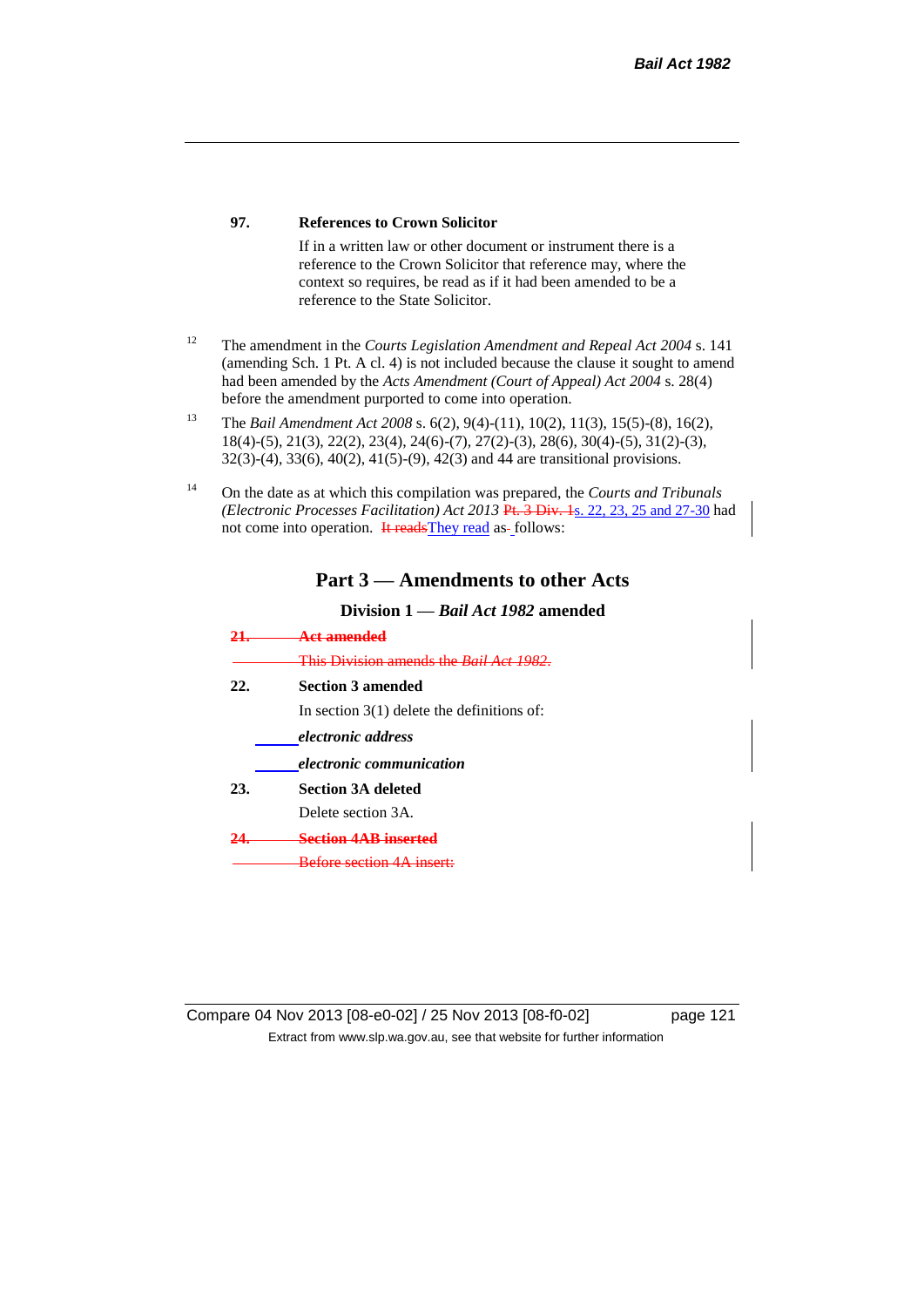|     | <b>4AB.</b> Courts and Tribunals (Electronic Processes<br><b>Facilitation) Act 2013 Part 2 applies</b>                                               |
|-----|------------------------------------------------------------------------------------------------------------------------------------------------------|
|     | <b>The Courts and Tribunals (Electronic Processes</b><br>Facilitation) Act 2013 Part 2 applies to this Act.                                          |
| 25. | <b>Section 13B amended</b>                                                                                                                           |
| (1) | Delete section $13B(1)(b)$ and insert:                                                                                                               |
| (b) | sent to the accused by post to the accused's address appearing in the<br>records of the court: or                                                    |
| (c) | in urgent cases or with the accused's consent, provided to the<br>accused by electronic means in accordance with the regulations.                    |
| (2) | In section $13B(2)$ delete "gives or sends" and insert:                                                                                              |
|     | gives, sends or provides                                                                                                                             |
| (3) | In section 13B(3) delete "subsection $(1)(b)(i)$ ," and insert:                                                                                      |
|     | subsection $(1)(b)$ ,                                                                                                                                |
|     | 26. Section 27 amended                                                                                                                               |
|     | In section $27(1)$ and $(2)$ delete "sent" and insert:                                                                                               |
|     | <del>made available</del>                                                                                                                            |
|     | Note: The heading to amended section 27 is to read:                                                                                                  |
|     | Relevant papers to be made available to court where accused to<br>appear                                                                             |
| 27. | <b>Section 32 amended</b>                                                                                                                            |
| (1) | Delete section $32(1)(c)$ and insert:                                                                                                                |
|     | in urgent cases or with the accused's consent, shall be<br>(c)<br>provided to the accused by electronic means in<br>accordance with the regulations. |

page 122 Compare 04 Nov 2013 [08-e0-02] / 25 Nov 2013 [08-f0-02] Extract from www.slp.wa.gov.au, see that website for further information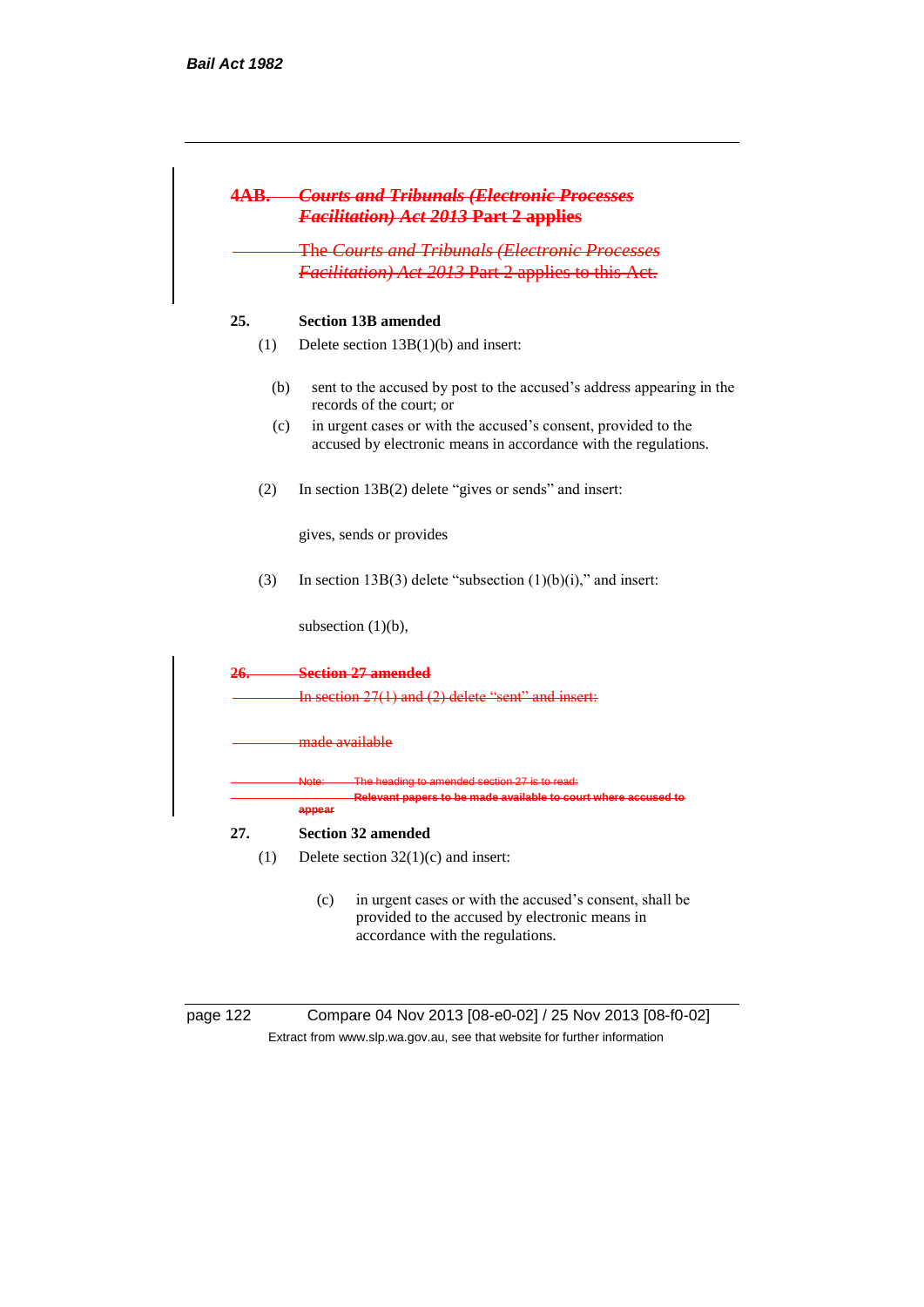(2) In section 32(2) delete "gives or sends" and insert:

gives, sends or provides

#### **28. Section 37 amended**

Delete section 37(3).

#### **29. Section 43A amended**

- (1) Delete section 43A(4) to (7) and insert:
	- (4) The relevant official may provide the surety undertaking to the proposed surety for completion by providing it by electronic means in accordance with the regulations.
	- (5) The proposed surety may enter into the surety undertaking by providing the completed surety undertaking to the relevant official by electronic means in accordance with the regulations.
	- (6) If the surety undertaking is provided by electronic means under subsection (4) or (5), any requirement for the proposed surety or the relevant official to sign it is to be taken to have been complied with if the full name of the proposed surety or the relevant official, as the case requires, appears in the appropriate place in the undertaking.
	- (7) The relevant official may comply with section 43(c) by providing a copy of the surety undertaking (as duly completed) to the surety by electronic means in accordance with the regulations.
- (2) Delete section 43A(10).
	- Note: The heading to amended section 43A is to read: **Entering into surety undertaking where proposed surety interstate**

#### **30. Section 45 amended**

Delete section  $45(1)(c)$  and insert:

- (c) by a person authorised under subsection  $(5)$ 
	- (i) sending or causing to be sent the approved form to the surety by post to the surety's address appearing in the records of the court; or

| Compare 04 Nov 2013 [08-e0-02] / 25 Nov 2013 [08-f0-02]                  | page 123 |  |
|--------------------------------------------------------------------------|----------|--|
| Extract from www.slp.wa.gov.au, see that website for further information |          |  |